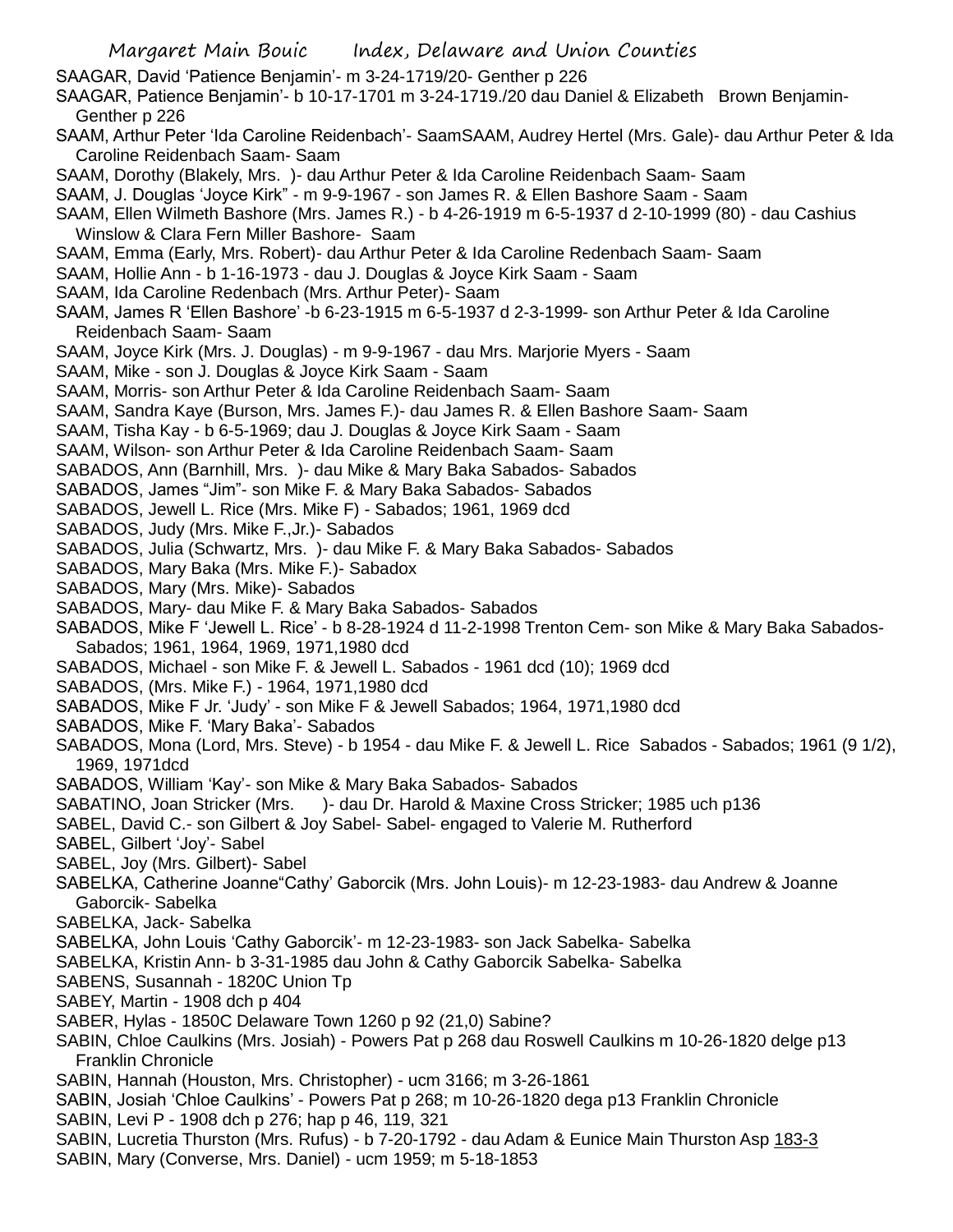SABIN, Mary (Hosler, Mrs. Jesse D) - m 1875; dau Dr. Roswell Sabin; 1883 uch V p 635

- SABIN, Rebecca (Keyes, Mrs. Andrew) ucm 166; m 1-29-1829; 1883 uch III p 288
- SABIN, Dr. Roswell 1883 uch V p 635
- SABIN, Rufus "Lucretia Thurston" Asp (183-3)
- SABIN, Rev. S.B. Pabst 5:15
- SABINE, Mrs. A.- d Tuesday, mt 5-9-1888, Ab p 46
- SABINE, Dr. Andrew 'Sarah Louisa Leonard' 'Nannie Cristabelle Brown' b 1-11-1831 m(1) 10 –2-1860 dcm; (2) 10-28-1878; son John Fletcher & Euphenna Clement Sabine - 1883 uch V p 136, 173, IV p 479, 487, 488, 465, 536, 555; III p 397, 398, 399; 1915 uch p 170, 328; mt 5-20-1863, Abst p 10, NT 5-16-1888, Ab p 46; 1850C Union Tp 1270-1288 p191 (19,0); unec XI p 70
- SABINE, Mrs. Andrew- dau Chrsitabelle E. Brown- mt 4-10-1901 p 3 Abs p 8
- SABINE, Almira Wingfield (Mrs. Charles W.) ucm 3362; m 10-7/9-1862; unec XX p 56
- SABINE, Andrew son John F & Euphema Sabine; 1850C Union Tp 1270-1288 p191 (19,0)
- SABINE, Anna Gertrude b 2-19-1873, d 10-17-1879; dau L & E Sabine; Clab Cem p27
- SABINE, Anna Ware (Siebert, Mrs. Dr. Wilbert Henry) b 2-24-1864 m 8-16-1893 ucm (Hearl)- dau Hylas & Anna Ware ; 1883 uch V p 136; 1870C Richwood 1 p 1 (6,Mass)
- SABINE, Anna Ware (Mrs. Hylas) b 9-13-1835; m 10-8-1857; dau J.R. Ward d 3-26-1923 (87y) Oakdale Cem 3547 (D66) I p 71(D-R1-18); 1883 uch V p 136; mt 3=3-=1904 [1c5. Abs [ 9 1860C Marysville 1535-1527 p202 (24,0); 1870C Richwood 1 p 1 (35,0); b 1-1836, 1900C Marysville  $4^{\text{th}}$  ward 383-395 p 15B (64,O,Md,O)
- SABINE, Asbury 'Sophia Janes' b 1-13-1807; d 4-8-1845 -son Nehemiah & Susannah Hawkins Sabine 1883 uch V p 172, 174; 1820C Union Tp 81 (10-16); 1840C Darby Tp 104 (30-40) 1 m (5-10) 1 F (-5); uccp p 24 est JB 3 p 3; 1842 unec XI p 68, XV p 70
- SABINE, Benjamin 'Sarah Polly' 'Sarah Parker'; son William & first wife Sabine; b 5-3-1646; d 7-21-1725;1883 uch V p 136
- SABINE, Caroline Connable (Mrs. Dr. Roswell) 1883 uch V p 172
- SABINE, Charles 'Hanah B' 1860C Marysville 1441-1432 (23, 0)
- SABINE, Charles W "Almira Wingfield" ucm 3362; m 10-7/9-1862 ucm 3362; unec XX p 56
- SABINE, Charles W 1883 uch IV p 493
- SABINE, Dr. Charles W b 6-21-1811; d 2-15-1842 son Nehemiah & Susannah Hawkins Sabine; 1883 uch V p 173; 1820C Union Tp 81 (-10); unec XV p 70
- SABINE, Chris b 1966;ch J. David & Madelon Sabine 1979,1981,1983 ucd
- SABINE, Christabelle b 5-14-1881; dau Andrew & Nannie Christabelle Brown Sabine; 1883 uch V p 136; granddau Christabelle E. Brown- mt 4-10-1901, Abs p 3
- SABINE, Davey b 1977, son Davie & Madelon Sabine;1979,1981,1983 ucd
- SABINE, E (Mrs. L) Claib Cem p 27
- SABINE, Elizabeth Boyden (Mrs. Nehemiah) 1883 uch V p 136
- SABINE, Euphemia Clement (Mrs. John Fletcher) b 5-9-1788 VT; d 5-9-1888 (82y 10m) Oakdale I p 71 (D-R1-18); mt 5-16-1888, Ab p 46 (b 6-14-1805 NY);mt 12-30-1891 Ab p 17; 1830C Union Tp 166 p 286 (20-30); 1850C Union Tp 1270-1288 p191 (45, NY) 1860C Marysville 1514-1504 p199 (55, NY); 1870C Marysville-Paris Tp 151 p 17 (62,Vt); 1880C Marysville 124-142 p5 (74, VT NY NY); 1883 uch V p 136, 172, 647; unec p 70
- SABINE, Eva b 1850, d 1939, Claib Cem p 52
- SABINE, Eva J. Tucker (Mrs. Lorenzo) ucm 4307, m 12-29-1867; Claib Cem p27 ; 1870C Richwood 16-15 p 2 (20,O)
- SABINE, H.- History of the Robinson Family- unec XX p 16
- SABINE, Hanah B (Mrs. Charles) 1860C Marysville 1441-1432 (21, Ind)
- SABINE, Hannah Balderston (Mrs.Hylas) 1883 uch V p 172; unec XV p 69
- SABINE, Hannah (Houston, Mrs. Christopher) b 2-21-1837 m 3-26-1861 ucm 3166 d 10-16-1926 Oakdale I
- 71 (D-R1-17) dau John Fletcher & Euphemia (Euphenna) Clement Sabine 1883 uch V p 136; mt 5-16- 1888, Ab p 46;1850C Union Tp 1270-1288 p 191 (13,O); unec XIX p 66
- SABINE, Hiram b 3-18-1793; d 9-20-1814 son Nehemiah & Susannah Hawkins Sabine 1883 uch V p 172, 183; unec XV p 69
- SABINE, Homer son Asbury & Sophia Janes Sabine d 7-28-1846 or 1845 cprb p145; 1840C Darby Tp 1047 p 47 (5-10)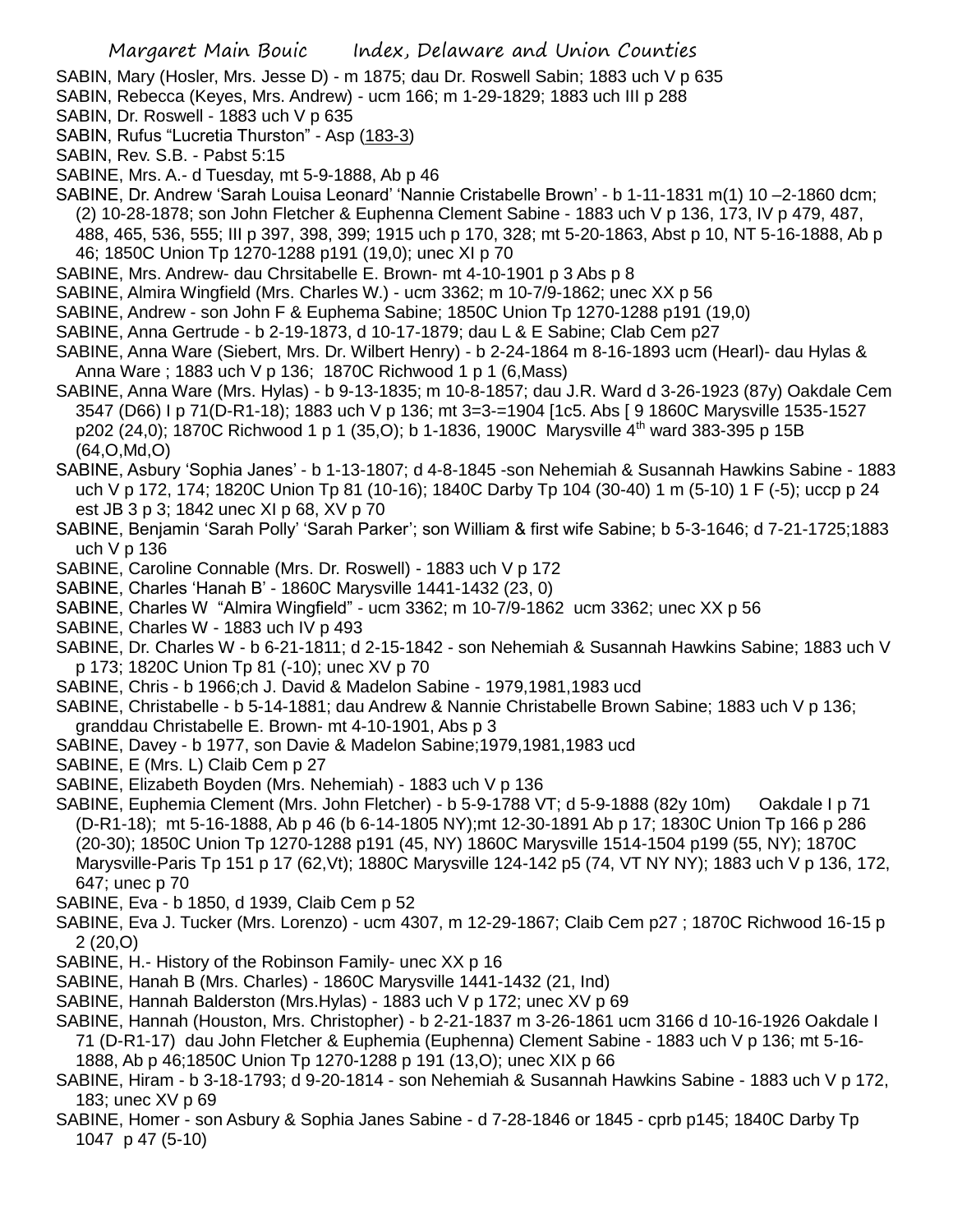- SABINE, Hylas 'Anna Ware' b 6-5-1827 or 7-5-1829; m 10-8/21-1857; son John Fletcher & Euphenia Clement Sabine - d 7-27-1910 Oakdale p 71 (D-R1-18); 1883 uch III p 370, 371, 389, 400, 331, 334, V p136, 592, 596, 598, 648; mt 12-8-1875 (46), mt 3 p19; mt 5-16-1888, Ab p 46; 1915 uch p115, 131, 132, 158, 195, 240, 356, 498, 540, 685; 1830C Union Tp 166 p186 (-5); 1860C Marysville 1535-1527 p202  $(31,0)$ ; 1870C Richwood 1 p1 (41, O); 1900C Marysville  $4<sup>th</sup>$  ward 383-395 p 15B (70, O, NY, Vt); unec XVIII p 65
- SABINE, Hylas b 11-16-1795; d 12-9-1834 son Nehemiah & Susannah Hawkins Sabine; 1883 uch V p172; unec xv p 69, Union Tp
- SABINE, infant son of A & S Sabine; d 7-12-1866 (2m) Oakdale I p71 (D-R1-16) 833 (D59)
- SABINE, J. David 'Madelon' 1979,1981,1983 ucd
- SABINE, Jane Kelly (Mrs. Wallace Clement Ward) m 1900; 1883 uch V 136
- SABINE, John Fletcher 'Euphenna Clement' b 12-9-1802 Conn; son of Nehemiah and Susannah Hawkins Sabine; d 12-6-1891 (89y) Oakdale I p71 (D-R1-18) 694 (66F) Oakdale Cem; 1820C Union Tp 81 (16-1s); mt 5-20-1863 Abst p 10, mt 5-16-1888, Ab p 46; mt 10-9-1889 p 5c4, Abs p 3; 1830C Union Tp 166 p286(20-30); 1840C Union Tp 641 (30-40) 2F (20-30) 1M (10-15) 1M (5-10) 2F (-5);1850C Union Tp 1270- 1288 p191 (47, Vt);1860C Marysville 1514-1506 p199 (57, VT); 1870C Marysville-Paris Tp 151 p 17 (66,Vt); 1880C Marysville 124-142 p 5 (79, VT, Mass, Conn); mt 12-8-1875, mt 3 p19; mt 1-13-1891 Ab p 19; mt 6- 15-1892 Ab p 25; 1883 uch V p 71, 172, 196, 198, 647; III p 290, 327, 328, 334, 371, 373; 1915 uch p 115, 122, 132, 137, 143, 356, 363, 392; uccp p22 sec JB2 p305; uccp p24 adm JB3 p3; uccp p27 adm JB 3p 134; uccp p 30 sec 2 B3 p244; uccp p37 appr JB4 p146; d B2 p 250; uccp p 41 appr JB4 p 24; uccp p 44 sec JB4 p 362; unec XI p 68, XII p 58, XIII p 19, 20, XIV p 52, XV p 7, 30, 39, 70, XVI p 30, XVIII p 65 SABINE, L. - 1883 uch V p 592, IV p 457, 'E' Claib Cem p27
- SABINE, Laura b 9-12-1800, d 3-10-1880 Oakdale I p71 (D-R1-18) moved her 2-25-1892;
- 1883 uch V p 63, 172; unec XV p 70, Union Tp
- SABINE, Laura 1850C Union Tp 1270-1288 p 191 (49 Vt); 1870C Marysville-Paris Tp 1151 p 17 (69,Vt)
- SABINE, Lorenzo b 1841 d 1913 Claib Cem p52; 1870C Richwood 15 p 2 (27,O)
- SABINE, Lorenzo -'Eva J. Tucker' b Canada; m 12-29-1867 ucm 4307; 1883 uch IV p 457; Oakdale Cem 716 ? 66F); 1830C Union Tp 164 p286 (20-30)
- SABINE, Louisa 1860C Union Tp 491-494 p69 (60, Lower Canada)
- SABINE, Sarah Louisa Leonard (Mrs. Andrew) m 10-2 -1860 dcm; d 5-19-1863; mt 5-20-1863 Abst p 10; 1883 uch V p 136, 137, 138
- SABINE, Martha (Mitchell, Mrs. Daniel G) b 3-16-1839; m 6-6-1860 Bk A p207 Hearl, ucm 3037; d 5-38-1865, dau John Fletcher & Euphenna Clement Sabine; mt 5-16-1888, Ab p 46; 1850C Union Tp 1270-1288 p191
	- (11,O) 1860C Marysville 1514-1506 p199 (19, O) 1883 uch V p 136; 1850C Union Tp 1270-1288 p191 (11,0); unec XIX p 43
- SABINE, Madelon (Mrs. J. David) 1979, 1981, 1983 ucd
- SABINE, Mary (Converse, Mrs. Daniel H) m 5-18-1863 ucm 1959
- SABINE, Mary Robinson (Mrs. Dr. Roswell) 1883 uch V p 172 see Sabin
- SABINE, Mary dau Asbury & Sophia Janes Sabine cprb p 145; guardian apptd, uccp p 33 JB 3 p 421; 1840C Darby Tp 1047 b 47 (-5)
- SABINE, Mary (Hosler, Mrs.) b 1845 m 1875 d 1883 Claib Cem p15 dau Dr. Roswell Sabin- 1883 uch V p 635
- SABINE, Mary Rich (Mrs. Nehemiah) m 5-12-1763; 1883 uch V p 136
- SABINE, Melinda b 1969 dau J. David & Madelon Sabine; 1970, 1981, 1983 ucd
- SABINE, Nannie Christabelle Brown (Mrs. Andrew) m 10-28-1878- dau Capt. William B. Brown, 1883 uch V p 136; mt 11-5-1902, p 5 c5 Ab p 20
- SABINE, Nehemiah 'Mary Rice' b 4-8-1741; m 5-12-1763 son Nehemiah & Ruth Cooper Sabine; 1883 uch V p 136
- SABINE, Nehemiah 'Susannah Hawkins' b 3-18-1777; m 3-28-1792 d 12-20-1814; son of Nehemiah & Mary Rice Sabine; 1883 uch V p 136, 171, 172, 182; Oakdale I p71 (D-R1-18); mt 5-30-1866 Abst p 25; mt 7-25- 1906, Abs p 16; unec XV p 22, 69
- SABINE, Nehemiah 'Elizabeth Boyden' b 1-10-1618; d 7-5-1746 son Benjamin & Sarah Parker Sabine 1883 uch V p 136
- SABINE, Nehemiah 'Ruth Cooper' b 9-9-1713; m 12-5-1735; d 7-4-1746; son of Nehemiah & Elizabeth Boyden Sabine;1883 uch V p 136
- SABINE, Nehemiah 1915 uch p 392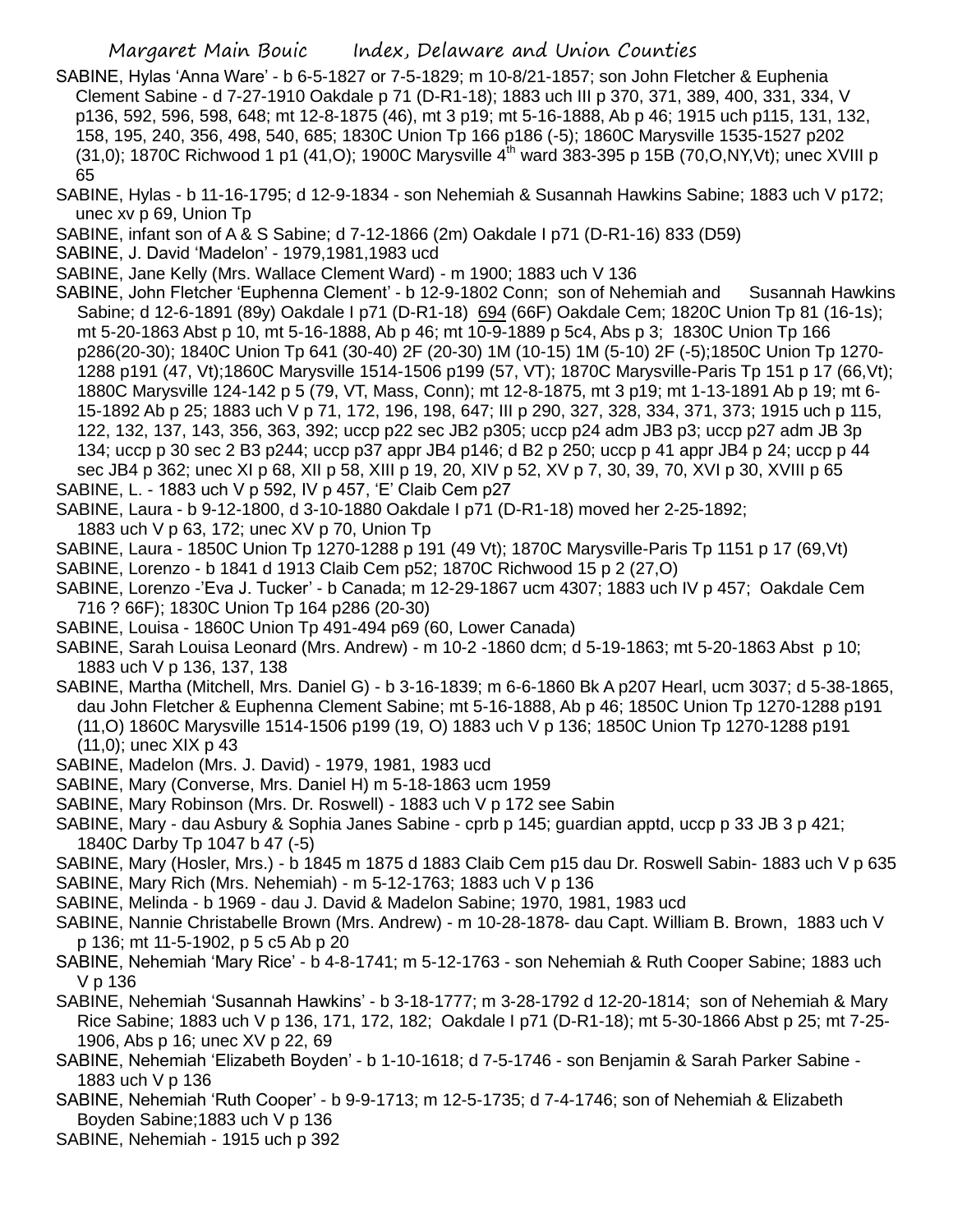SABINE, Phebe - b 1-31-1805; d 9-20-1815; dau Nehemiah & Susannah Hawkins Sabine;1883 uch V p 172; unec XV p 70

- SABINE, Rebecca Salione (Keyes, Mrs. Andrew) b 1-15-1809; dau Nehemiah & Susannah Hawkins Sabine; m 1-29-1829 B1 p58 ucm Hearl d 7-1906 (97-7-9) m 7-25-1906 Abs p 16; 1883 uch V p 173, 174; 1820C Union Tp 81 (10-16); 1830C Milford 223 p 288 (20-30); 1880C Union 491-494 p 64 (51, Lower Can); unec XV p 70
- SABINE, Dr. Roswell 'Mary Robinson' 'Caroline Connable' b 1-29-1798; d 3-11-1875 son Nehemiah & Susannah Hawkins Sabine - 1883 uch V p 136, 635; unec XV p 69; see Sabin
- SABINE, Ruth Cooper (Mrs. Nehemiah) m 12-5-1735; 1883 uch V p 136
- SABINE, Sarah Louise Leonard (Mrs. Andrew) m 10-2-1860 dcm- d 3-19-1863 (27y 6m) Oakdale I 832 (D59) p71 (D-R1-16) buried here 5-25-1893
- SABINE, Sarah Polly (Mrs. Benjamin) 1883 uch V p 136
- SABINE, Sarah Parker (Mrs. Benjamin) 1883 uch V p 136
- SABINE, Sophia Janes (Mrs. Asbury) dau Obadiah Janes; 1883 uch V p 173, 174; uccp p24 JB3 p3; 1840C Darby Tp 1047 p 47 (30-40); unec XV p 70
- SABINE, Susannah Hawkins (Mrs. Nehemiah) b 1-15-1809 Conn m 3-28-1792, d 4-28-1866 age 94y3m Oakdale Cen 717 (149F)- dau Joseph Hawkins; 1883 uch V p 63, 136, 184; mt 5-30-1866 abst p 24, 25; mt 7-25-1906 Abs p 16; 1830C Union 164 p 286 (50-60); 1840C Union Tp 641 (60-70); 1850C Union Tp 1270- 1288 p 191 (79, CT); 1860C Union Tp 491-494 (87, Conn) p 69; unec XV p 22, 69
- SABINE, Wallace Clement Ware b 6-13-1868 'Jane Kelly'; son Hylas & Anna Ware Sabine; 1883 uch V p 136; 1870C Richwood 1 p 1 (2,O)
- SHIRK, William- a Huguenot- Mssachusetts 1642; mt 7-25-1906, Abs p 16
- SABINE, William R b 12-23-1813; m 9-17-1828; d 6-24-1835 son Nehemiah & Susannah Hawkins Sabine 1883 uch V p 173; 1820C Union Tp 81 (-10); unec XV p 70
- SABINE, William 'Martha Allen' d 2-9-1867 1883 uch V p 135,136
- SABINS, Alonzo Floyd 'Ruth Spires'- b 12-13-1903 son Francis Marion & Martha Weaver Sabins- Weaver 1294(12)
- SABINS, Amanda- d 1878 Pabst 8 p 60
- SABINS, Thelma Berdena 9Fogle, Mrs. George Conrad)- b 4-24-1910 dau Jesse Eugene & Ethel Hart Sabins-Weaver 129432; Newhouse 13161312 p 42; obit Wayne Burdell, mlib (brown)
- SABINS, Beverly Elaine- b 10-4-1941 dau Wray Boyd & Helen Rees Sabins- Weaver 1294622; Graham 1447422
- SABINS, Wayne Burdell 'Erma Irene Johnson'- b 4-6-1907 d 9-18-1975 Fairvew Cem- son Jesse Eugene & Ethel Hart Sabins- Weaver 129431; Newhouse 13161311 p 42; obit, mlib (brown); obit Erma, mlib (brown); 1961, 1964, 1969, 1971 dcd
- SABINS, Carl Otho 'Marjorie Yoder'- b 1-19-1918 m 9-12-1937 d 10-12-1986 Oakdale II p 1130 (M-RD-12) son Fred Alford & Lotta Edwards Sabins- Weaver 129463; Graham 144743; Tossey 4 ,5; 1985 uch p 151; obit Lotta, mlib (brown)
- SABINS, Carol Ann Garlinghojse (Mrs. Ronald Lee) div (Canode, Mrs. Charles0- b 1-17-1941 m 2-14-1960 separated 1973 dau Merwyn & Grace Garlinghouse- Graham (1447441); Weaver (1294641)

SABINS, Charles Alan- b 10-30-1952 son Jeff Alan & Marian McCracken Sabins- Weaver1294682; Graham 1447482; Tossey 5; obit Marian, mlib (brown); 1959 ucd

- SABINS, Christina Ann (Webb, Mrs. Ted L.)- b 3-22-1961 m 3-15-1980 dau Ronald Lee & Carol Ann Garlinghouse Sabins- Graham 14474411; Weaver 129446411
- SABINS, Christy- b 1961 1975 ucd
- SABINS, Cindy Mae- b 7-9-1955 m 12-27-1974 dau Ivan Earl & Mary Lou Belville Sabins- Weaver 1294671; Graham 1447471; Tossey; Genther p 65
- SABINS, Craig- b 1962- 1975 ucd
- SABINS, David U,- d 2-26-1861 (1y Bokescreek Cem p 51, Powell pp 238 son M. B. & M. J. Sabins
- SABINS, Donald Craig- b 3-6-1962 son Ronald Lee & Carol Ann Garlinghouse Sabins- Graham 14474412; Weaver 12946412; Tossey
- SABINS, Dorance Emerson 'Susan Lee Elliott'- b 6-12-1937 m 12-23-1961 son Wayne Burdell & Erma Irene Johnson Sabins- Weaver 11294311; Newhouse 1131613111; obit Wayne Burdell, obit Irmam mlib (brown); 19961 dcd; 1973, 1975, 1977, 1979, 1981, 1983 ucd
- SABINS, Edna (Mrs. William Martin)- Weaver (12944)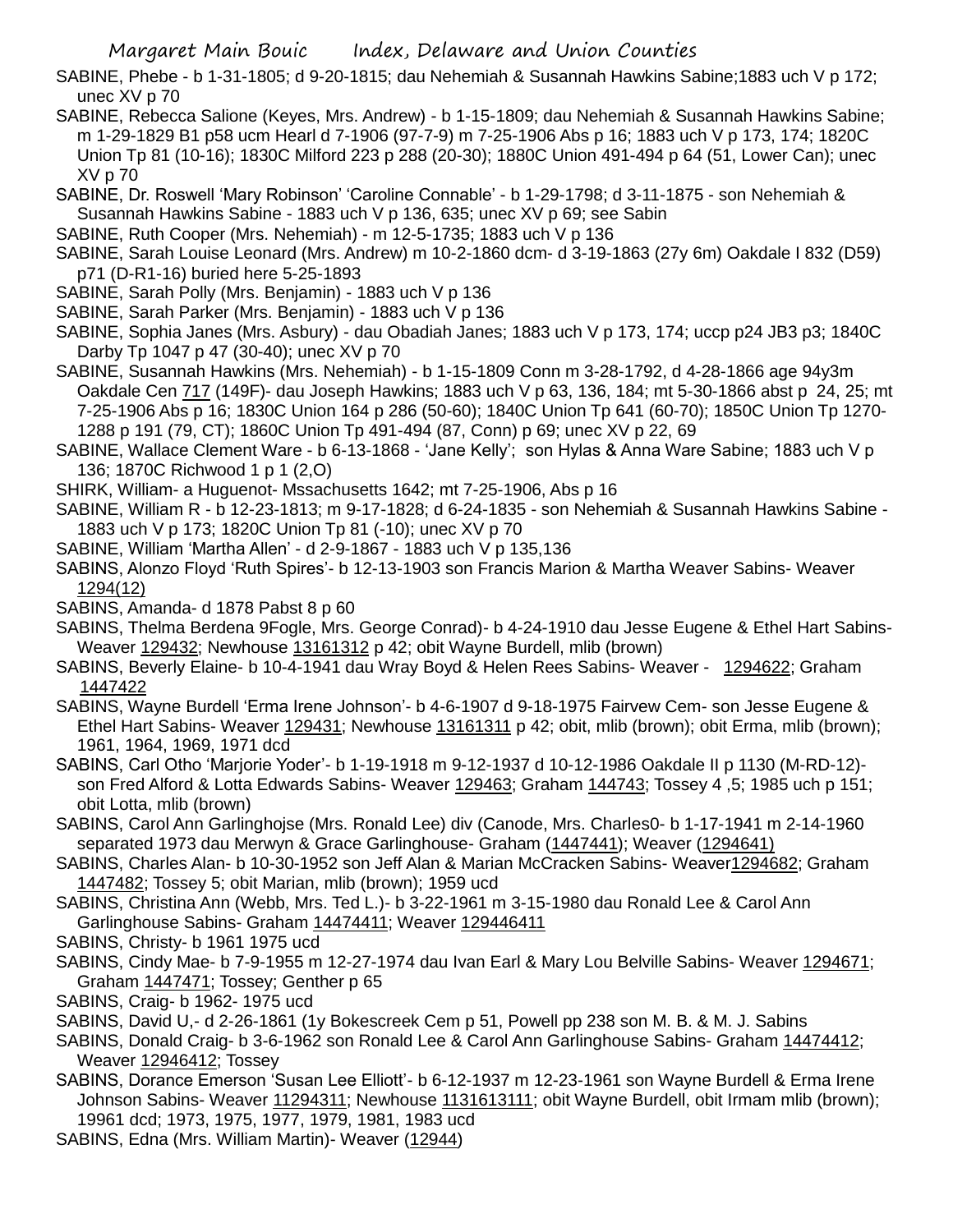- SABINS, Erma Irene Johnson (Mrs. Wayne Burdell)- d 2-27-1974 Fairview Cem- Weaver (129431); Newhouse (13161311);; 1961, 1964, 1969, 1971 dcd; obit mlib (brown)
- SABINS, Ethel Florence (Russell, Mrs. Alvin Curtis)- b 3-26-1898 m 10-2-1919 dau Francis Marion & Martha Weaver Sabins- Weaver 1294(10); 1900C Millcreek Tp 12 p 113 (2,O,O,O)
- SABINS, Ethel Hart (Mrs. Jesse Eugene)- b 2-6-1890 d 12-6-1955 Fairview Cem p 15- dau William Curtis & Estella Harriger Hart- Newhouse 131613 p 42; Weaver (12943); Richey 6,7
- SABINS, Etta Catharine (Ward, Mrs. E. O. (Lonnie)- b 6-30-1882 dau Francis Marion & Martha Weaver Sabins- Weaver 12941; 1900C Millcreek Tp 12 p 113 (17,O,O,O)
- SABINS, Forest Glenden- b 4-1893 d 6-28-1932 Fairview Cem p 15- son Francis Marion & Martha Ann Weaver Sabins- Weaver 12948; 1900C Millcreek Tp 12 p 113 (7,O,O,O)
- SABINS, Francis Marion 'Martha Ann Weaver'- b 2-15-1856 d 12-24-1921- 1880C Scioto Tp 196; Weaver (1294); 1900C Millcreek Tp 12 p 113 (44,O,O,O) m 18y
- SABINS, Frank/Francis Samuel- b 4-11-1888 son Francis Marion & Martha Ann Weaver Sabins- Weaver 12945; 1900C Millcreek Tp 12 p 113 (12,O,O,O)
- SABINS, Fred Alford 'Lotta Ruth Edwards' b 12-20-1889 Sc. Tp m 6-4-1913 d 9-22-1966- Oakdale II p 129 (M-RC-10)- son Francis Marion & Martha Weaver Sabins- dcb; Weaver 12946; Graham (14474); Tossey 3,4; Genther p 65; 1949, 1959 ucd; 1910C Millcreek Tp 88-92 (20,O,O,O)
- SABINS, Fred Owen 'Mary Frances Marine'- b 9-25-1919 m 9-18-1937 son Fred Alford & Lotta Ruth Edwards Sabins- Graham 144744; Weaver 129464; Tossey 4,5; obit Lotta, mlib (brown); 1949, 1959 ucd
- SABINS, Hazel Oresta (Russel, Mrs. Don Grover)- b 8-21-1895 m 10-24-1914 dau Francis Marion & Martha Ann Weaver Sabins- Weaver 12949; 1900C Millcreek Tp 12 p 113 (3, O, O, O)
- SABINS, Helen Lucile Rees (Mrs. Wray Boyd)- b 9-20-1919 m 6-4-1937 Oakdale II p 128 (M-RC-8)- dau Walter & Jennie E. Heath Rees- Weaver (129462); Graham (144742); Tossey 4,5
- SABINS, Inez Jean (Lucas, Mrs. Albert)(Beho, Mrs. Manford)- b 9-24-1921 m(1) 6-27-1938 div (2) 10-18- 1947Oakdale II p 128 (M-RB-7) dau Fred Alford & Lotta Ruth Edwards Sabins- Weaver 129465; Graham 144745; Tossey 4,5; obit Lotta, mlib (brown)
- SABINS, Ivan Earl 'Mary Lou Belville'- b 12-12-1926 m 12-11-1954 son Fred Alford & Lotta Ruth Edwards Sabins- Weaver 129467; Graham 144747; Tossey 4,5; obit Lotta, mlib (brown); Genther p 65;1949 ucd
- SABINS, Jany Lou- b 1–16-1958 dau Ivan Earl & MaryLou Belville Sabins- Weaver 1294672; Graham 1447472; Tossey 5; Genther p 65
- SABINS, Jeff Alan 'Marian McCracken'' ' -b 12-31-1928 m(1) 6-2-1945 Oakdale II p 129 (M-RC-11)- son Fred Alford & Lotta Ruth Edwards Sabins- Weaver 129468; Graham 144748; Tossey 4.5; Rittenhouse 5,6; obit Marion, obit Lotta, mlib (brown); ; Genther p a11
- SABINS, Jesse Eugene 'Ethel Hart'- b 3-17-1885 m 10-26-1906 d 3-24-1958 Fairview Cem p 15- son Francis Marion & Martha Ann Weaver Sabins- Weaver 12943; Newhouse (1131613) p 42; 1900C Millcreek Tp 12 p 113 (15,O,O,O)
- SABINS, Joyce Ellen (Carney, Mrs. Thomas Patrick)- b 8-26-1938 dau Wray Boyd & Helen Rees Sabins-Weaver 1294621; Graham 1447421; Tossey 5
- SABINS, Julie Ann Long (Mrs. Kevin Keith)- m 10-25-1986 dau Roger D. & Donna Jo Long- Graham Weaver Tossey
- SABINS, Karen Kathleen- b 9-13-1950 dau Jeff Alan & Marian McCracken Sabins- Weaver 1294681; Graham 1447481; Tossey 5; Rittenhouse 6; obit Marian, mlib (brown); 1959 ucd
- SABINS, Kendra Nadiene- b 11-9-1971 dau Wray Edwyn & Linda K. Long Sabins- Graham 14474241; Weaver 12946241; Tossey
- SABINS, Kevin Keith 'Julie Ann Long'- b 4-18-1957 m 10-25-1986 son Jeff Alan & Marian McCracken Sabins-Weaver 1294683; Graham 1447483; Tossey 5; Rittenhosue 6; obit Marian, mlib (brown); 1959 ucd
- SABINS, Linda K. long (Mrs. Wray Edwyn)- b 12-16-1948 m 1-13-1968 div 1973- Graham (1447424); Weaver (129 4624)
- SABINS, Lois Faye (Holton, Mrs. Jack Eugene)- b 8-22-1924 m 6-21-1947 dau Fred Alford & Lotta Ruth Edwards Sabins- Graham 144746; Weaver 129466; Tossey 4,5; obit, Lotta, mlib (brown)
- SABINS, Lotta Ruth Edwards (Mrs. Fred Alford)- b 5-11-1895 m 6-4-1913 d 9-29-1978 Oakdale II p 129 (M-RC-10) son James & Martha Tossey Edwards- Weaver (12946); Graham 14474; Tossey 3, 4; obit, mlib (brown); Genther p 65; 1959, 1962, 1967, 1971, 1973, 1975, 1977 ucd
- SABINS, Marian Irene McCracken (Mrs. Jeff Alan)- b 8-17-1929 m 5-2-1948 d 5-27-1969 Oakdale II p 1129 (M-RC-11) dau Curtis & Irene Rittenhouse McCracken- Weaver (129468); Graham (144748); Tossey 4,5; Rittenhouse 5,6; obit, mlib (brown); 1959 ucd; Genther p a11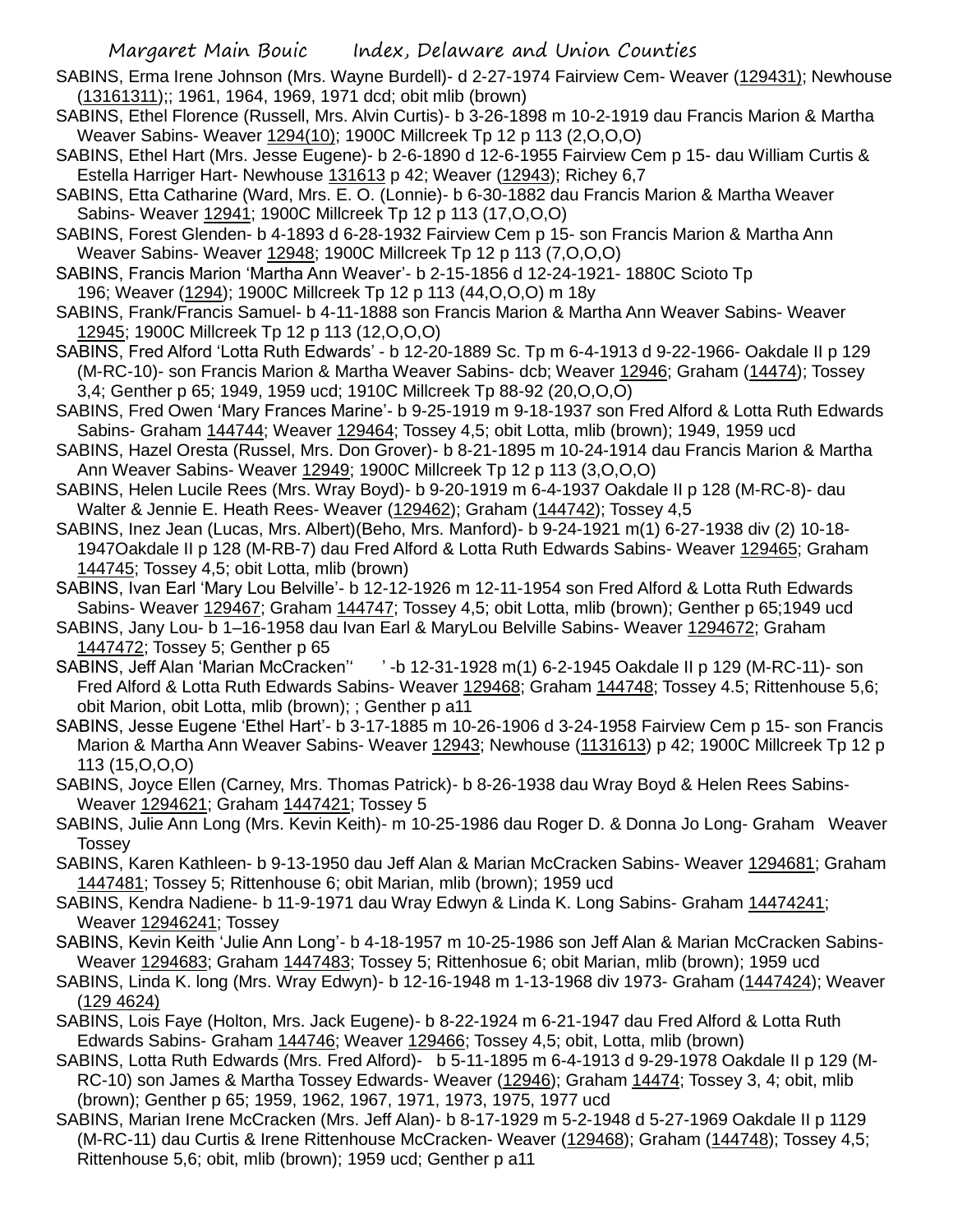- SABINS, Marjorie Josephine Yoder (Mrs. Carl Otho)- b 1-27-1920 Oakdale II p 130 (M-RD-12) dau Pearl & Alma Gamble Yoder- Weaver 129461 Graham (133743); Tossey 4,5; Thompson 17492;
- SABINS, Martha Ann Weaver (Mrs. Francis Marion)- b 1-24-1860 d 7-7-1943 dau Samuel Martin & Catherine Wagner Weaver- Weaver 1294; 1900C Millcreek Tp 12 p 113 (40,O,O,O) m 18y, 11 ch, 10 living
- SABINS, Mary Frances Marine (Mrs. Fred Owen)- b 12-1-1921 m 9-18-1937- Weaver (129464); Graham (1447474); Tossey 4,5; 1949 ucd
- SABINS, Mary Lou Belville (Mrs. Ivan Earl)- b 9-7-1933 m 12-11-1954- Weaver (129467); Graham (144747); Tossey 4,5; Genther p 65
- SABINS, Mary Pearl- b 1-24-1892 d 5-19-1912 dau Francis Marion & Martha Ann Weaver Sabins- Weaver 12947; 1900C Millcreek Tp 12 p 113 (8,O,O,O)
- SABINS, Opal May (Van Meter, Mrs. )(Poorman, Mrs. )- dau Mary Pearl Sabins- Weaver 129471
- SABINS, Pamela Faye (Vigar, Mrs. Roger K.)- b 12-20-1947 m 12-19-1966 dau Carl Otho & Marjorie Yoder Sabins- Weaver 1294632; Graham 1447432; Tossey
- SABINS, Rena Mae- b 12-30-1883 d 9-12-1884 dau Francis Marion & Martha Ann Weaver Sabins- Weaver 12942
- SABINS, Robert Douglas- b 10-15-1968 son Robert L. & Sue Prinkey Sabins- Weaver 12946 431; Graham 14474431; Tossey
- SABINS, Robert L. 'Susan Ann Prinkey'- b 4-24-1948 m 3-4-1967 dis 3-1980- son Fred Owen & Mary Francis Marine Sabins- Weaver 1294643; Graham 1447443; Tossey; 1949 ucd
- SABINS, Robert Wayne- b 6-26-1963 son Dorence E. & Susan Elliott Sabins- Weaver 12943121; Newhouse 1316121; 1977, 1981, 1983 ucd
- SABINS, Robert Wayne- b 12-7-1929 d 12-10-1929 Fairview Cem p 15- son Wayne Burdell & Irma Irene Johnson Sabins- Weaver 1294311; Newhouse 13161312
- SABINS, Ro(d)ger Lee- b 2-17-1943 d 3-20-1962 Oakdale II p 129 (M-RC-9)-son Wray Boyd & Helen Rees Sabins- Weaver 1294623; Graham 1447423
- SABINS, Ronald Lee- b 10-23-1940 m 2-14-1960 separated 1973- son Fred Owen & Mary Marine Sabins-Graham 1447441; Weaver 1294641; Tossey; 1949, 1959 ucd
- SABINS, Rosa Viola (Coulson, Mrs. James Earl)- b 4-26-1900 dau Francis Marion & Martha Ann Weaver Sabins- Weaver 1294(11); 1900C Millcreek Tp 12 p 113 (1/12,O,O,O)
- SABINS, Ruth Ione (Thompson, Mrs. Woodrow)- b 12-10-1913 m 6-4-1931 d 7-16-1971 Oakdale II p 128 (M-RB-8) dau Fred Alford & Lotta Ruth Edwards Sabins- Weaver 129461); Graham 144741; Thompson (); Tossey 4,5
- SABINS, Ruth Spires (Mrs. Alonzo Floyd)- Weaver (1294(12)
- SABINS, Sandra Lea (Rausch, Mrs. Roger E.)- b 10-29-1942 m 1-5-1964 dau Fred Owen & Mary Marine Sabins- Weaver 129462; Rausch (14(10)42); Graham 1447442; Tossey
- SABINS, Seneca- Powers p 246
- SABINS, Sharon Kay (Humble, Mrs. Keith)- b 1-13-1944 m 7-112-1962 dau Carl Otho & Marjorie Yoder Sabins- Weaver 1294631 Graham 1147431; Tossey 5 Thommpson, McKitrick
- SABINS, Susan Ann Prinkey (Mrs. Robert L.)- m 3-4-1967, dis 1980 Weaver (1294643); Graham (1447443); Tossehy
- SABINS, Susan Lee Elliott (Mrs. Dorance Emerson)- dau Robert & Emma C. Elliott- Weaver (1294311); Newhouse (131613111); 1973, 1975, 1977, 1979, 1981, 1983 ucd
- SABINS, William Martin 'Edna'- b 8-2-1886 d 4-1954 son Francis Marion & Martha Ann Weaver Sabins-Weaver 12944; 1900C Millcreek Tp 12 p 113 (13,O,O,O)
- SABINS, Wray Boyd 'Helen Rees'- b 3-13-1916 d 6-4-1937 Oakdale II p 1128 (M-RC-8) son Fred Alford & Lotta Ruth Edwards Sabins- Graham 144742; Wever 129462; Tossey 5; obit Lotta, mlib (brown)
- SABINS, Wray Edwyn 'Linda Kay Long'- b 12-13-1946 m 1-13-1968 son Wray Boyd & Helen Rees Sabins-Weaver 1294624; Graham 1447424; Tossey
- SABO, Agnes L. (Horvath, Mrs. John) (Mrs. Eugene)- d 2-10-1987 (62) Oak Grove Cem- Sabo
- SABO, Eugene 'Agnes L.'- b 3-14-1920 d 9-27-1992 (72)- Sabo
- SABO, Francis 'Mary'- Sabo
- SABO, Goldie (Armstrong, Mrs. )- dau Francis & Mary Sabo- Sabo
- SABO, Hazel (Chapman, Mrs. Theodore)- dau Louis Sabo- Sabo; obit Louis, mlib (brown)
- SABO, Helen V (Chapman, Theodore D.)- b 7-8-1928 m 7-2-1946 d 5-17-1990 (61)- dau Louis & Mary Saxon Sabo- Sabo
- SABO, Louis- b 7-14-1889 d 9-12-1972 (83) Claibourne Cem- son Albert Sabo- Sabp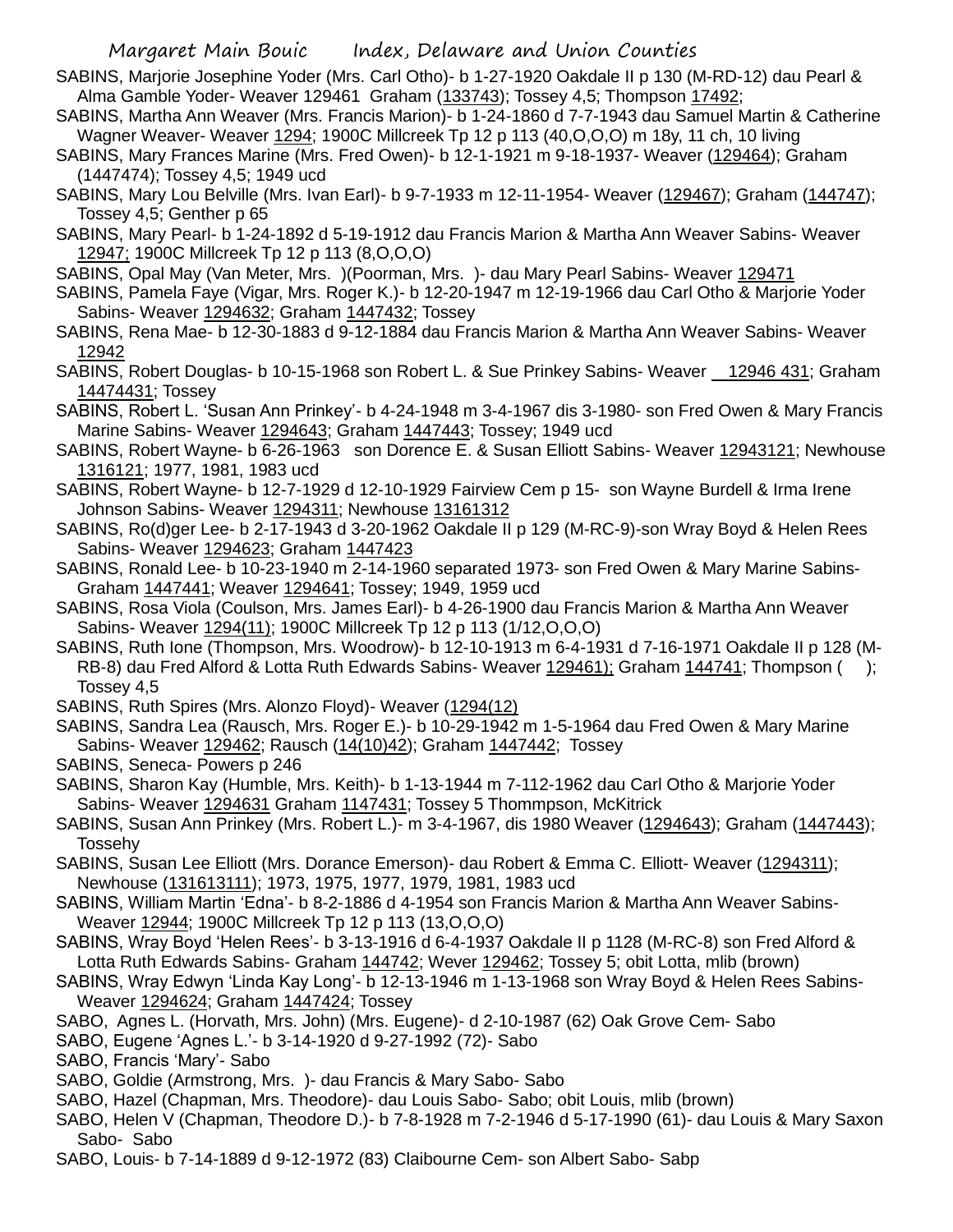- SABO, Louis- son Louis & Mary Saxon Sabo- Sabo; obit Louis, mlib; obit, mlib (brown)
- SABO, Mary (Mrs. Francis)- Sabo
- SABO, Mary Saxon (Mrs. Louis)- Sabo
- SABO, Mary (Voche, Mrs. )- dau Francis & Mary Sabo- Sabo
- SABO, Paul- son Louis Sabo- Sabo; obit louis, mlib (brown)
- SABRING, Elmer J b 12-4-1884 Harlem Tp; son William & Emma Grove Sabring dcb
- SACCO, Amanda- dau Charles J. Sacco- Sacco
- SACCO, Anthony 'Rose'- Sacco
- SACCO, Charles Anthony- son Charles J. Sacco- Sacco
- SACCO, Charles J. 'Kim Ruder'- b 8-19-1943 m 1-8-1993 d 5-10-1994 (50) Raymond Cem- son Anthony & Rose Sacco- Sacco
- SACCO, Jeannie- dau Anthony & Rose Sacco- Sacco
- SACCO, Joseph 'Sara Alice Keefer'- m 12–1-5-1945- Weiser p 440
- SACCO, Kim Ruder (Mrs. Charles J.)- m 1-8-1993 Sacco
- SACCO, Lesslee- dau Charles J. Sacco- Sacco
- SACCO, Rose (Mrs. Anthony)(Caschera, Mrs. )- Sacco
- SACCO, Sara Alice Keefer (Mrs. Joseph)- b 5-15-1902 m 12-15-1945 dau Paul F. & Helen R. Schultz- Weiser p 440
- SACHEL (Sackett?)- Elijah Pabst 5 p 4 Elijah,Jr.- Pabst 5 p 2 Guy- Pabst 5 p 4
- SACHEMMIER, Louisa (Ferris, Mrs. Edward N.)- m 9-1-1887 ucm (Hearl)
- SACHNEIDER, Abraham- 1850C Jerome Tp 1747-1767 p 257 (18,O)
- SACHS, Joseph- dg 6-25-1915 Cry Ab p 60
- SACHS, Joseph Jr.- d (6wks) son Joseph Sachs- dg 6-25-1915 Cry Ab p 60
- SACKET, Edwin- 1870C Brown Tp p 247 (20)
- SACKET, Elizabeth- d 5-11-1875 (47-6-11) Porter Tp b Pa- dcdeaths; 1870C Porter Tp p 449 (42)
- SACKET, Ella- 1870C Porter Tp p 449 (17)
- SACKET, James- 1870C Porter Tp p 449 (50\*)
- SACKET, Thomas Earl- b 112-11-1880 Berlin Tp son Alfred & —Barrough Sacket- dcb
- SACKETT, --- btp p 8,14 (Sachel)
- SACKETT, --- b 7-7-1868 Berlin Tp son A. M. Sackett- dcb
- SACKETT, --- b 7-7-1868 Berlin Tp son A. M. Sackett- dcb
- SACKETT, Aaron John- b 12-4-1974 son Leslie C. & Marlene Dee Dunbar Sackett- Sackett; 1975 ucd
- SACKETT, A,  $2^{nd}$ , adm of Guy Sackett- dg 12-14-1855 Cry Ab p 159
- SACKETT, A. E. 'Ruth Ann Allen'- m 7-8-1854 ucm 2145
- SACKETT, —(Mrs. A. E.)- relative of Asa Emerson, Delaware dg 5-6-1904 Cry Ab p 243
- SACKETT, Alford/Alfred- son Milton H. & Anna H. Sherwood Sackett- dg 6-1-1904 Cry Ab p 256; 1850C Berlin Tp 2017 p 123 (6,O); Pabst 1 p 35, 41
- SACKETT, Alice- b 5-18-1869 Brown Tp dau Elijah & Nancy Sackett- dcb; dg 11-14-1911, 11-22-1911, Cry Ab p p 71, 73; 1870C Brown Tp p 246 (1)
- SACKETT, Almira- dau Isaac & Lydia Ann Ferguson Sackett- dg 4-21-1908 Cry Ab p 128
- SACKETT, A. M.- Pabst 1 p 37
- SACKETT, Anna A.- 1870C Berlin T p 227 (57); Pabst 2 p 48
- SACKETT, Anna Emerson (Mrs. George)- dau Silas & Nancy A. Farris Emerson- 1880 dch p 704
- SACKETT, Anna H. Sherwood (Mrs. Milton M.)- b 10-1-1813 m 2-5-1833 d 6-1-1904 (90-8-9) Berlin Tp House Cem, Powell p p 59; dg 11-15-1892 Cry Ab p 107; dg 6-1-1904 Cry Ab p 256; 1850C Berlin Tp 2017 p 123 (34,O)
- SACKETT, Anna (Letts, Mrs. O. S.)- dau Guy & Eliza Hubbard Sackett- dg 8-25-1893 Cry Ab p 131; dg 1-1- 1904 Cry Ab p 215, 216
- SACKETT, Anna- niece of W. H. H. Faris- dg 4-21-1916, Cry Ab p 54
- SACKETT, Anna Z.- 1870C Berlin Tp p 227 (6)
- SACKETT, Annie- Pabst 2 p 56
- SACKETT, Annis G.- dau James & Leah Sackett- 1850C Brown Tp 2920 p 161 (7/12,O)
- SACKETT, Augustin 'Mary E. George'- m 11-30-1836 dcm son Guy & Nancy Duncan Sackett- btp p 8; 1880 dch p 703; dcw Bk 3 p 267; dcq Mary Josephine Sackett Amrhein 8; dpc p 75; hadc p 18, 2-; Pabst 1 p 5, 9; Pabst 8 p 4; dg 3-13-1900 Cry Ab p 12; CCC Berlin Tp (1849), Brown Tp (1849); dg 3-12-1900, Cry Ab p 12; 1820C Genoa Tp; 1835 men p 13 #32 p 18 Berlin Tp; 1840C Brown Tp p 208 (50-60)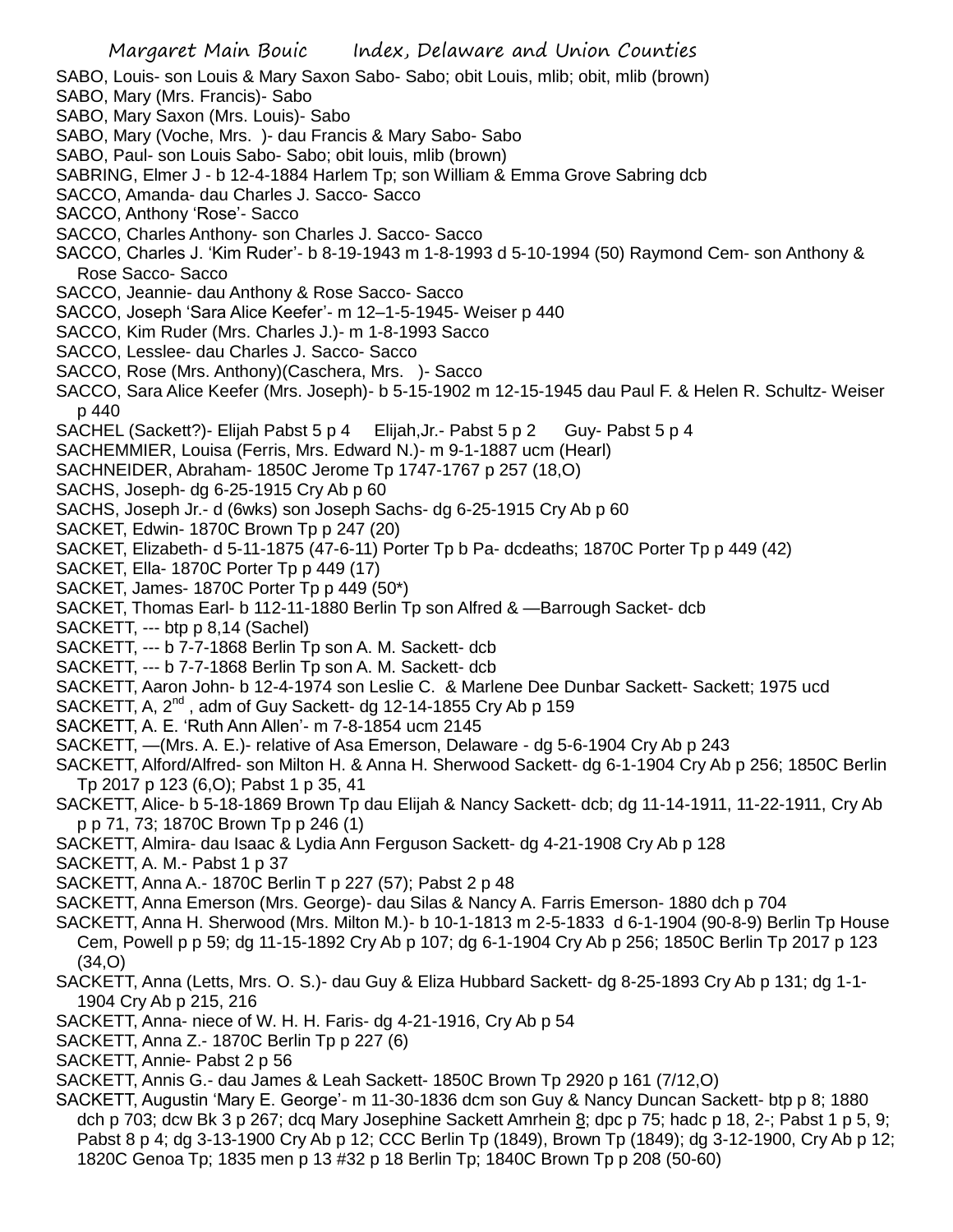- SACKETT, Augustine- 'Mary E.Garye'- d 1862 (49) Cheshire Cem, Powell p 60b;1835 men p 13 #22 p 17 Berlin Tp; 1840C Berlin Tp p 206 (20-30); 1850C Berlin Tp 2005 p 122 (37,O)
- SACKETT, Augustus/Augustine 'Martha'- dg 11-22-1911, Cry Ab p 73; 1850C Brown Tp 2900 p 160 (64,Pa) SACKETT, Calvin- son Milton Sackett- dg 7-24-1908 p 146
- SACKETT, Catharine Gibson (Mrs. Elijah)- d 12-7-1850 (72y) Powell p 94; Pabst 8 p 8; dcq Mary Josephine Sackett 33
- SACKETT, Catherine- dau E. G. & Malinda Sackett- 1850C Berlin Tp 2001 p 122 (3,O)
- SACKETT, Charles D.- 1870C Berlin Tp p 227 (9m)
- SACKETT, Charles- son E.G, & Malinda Sackett- 1850C Berlin Tp 2001 p 122 (9,O)
- SACKETT, Charles M.- Sackett
- SACKETT, Charles '-- Elliott'- son Guy & Eliza Hubbard Sackett- dg 8-25-1893 Cry Ab p 131; dg 1-1-1904 Cry Ab p 212, 215, 216
- SACKETT, Claudia- dau Charles M. Sackett- Sackett
- SACKETT, Deacon- Pabst 1 p 67
- SACKETT, Dean- b 1970 son Leslie C. & Marlene Dee Dunbar Sackett- Sackett; 1973, 1975, 1979 ucd
- SACKETT, E.- Pabst Pion I p 97
- SACKETT, Edmund H.- Pabst 3 p 22
- SACKETT, Edwin- son Milton & Rachel C. Sackett- Pabst 1 p 43; dg 7-24-1908, Cry Ab p 146; 1850C Berlin Tp 2019 p 123 (1,O); 1870C Berlin Tp p 234 (21\*)
- SACKETT, Effe- 1870C Brown Tp p 246 (3)
- SACKETT, Effie/Elsie (Hallock, Mrs. )- dau Elijah Sackett- dg 8-26-1910 Cry Ab p 151; dg 11-14-1911, dg 11- 22-1911 Cry Ab p p 71, 73
- SACKETT, E. G. 'Malinda'- 1850C Berlin Tp 2001 p 122 (41,Pa); CCC hadc p 18
- SACKETT, E. H.- Pabst 1 p 68
- SACKETT, Mrs. Elijah- D Tuesday (60) dg 8-26-1910 Cry Ab p 151
- SACKETT, Elijah 'Nancy Hendren'- b 5-9-1828 m 11-1-1859 d 11-12-1911 (83-6-3)- son Augustus & Martha Sackett- CCC; hadc p 95; dg 11-14-1911, 11-22-1911 Cry Ab p p 71, 73; 1850C Brown Tp 2900 p 160 (22,O); 1870C Brown Tp p 246 (42\*)
- SACKETT, Elijah 'Catharine Gibson'- d 8-29-1837 (86) dbg p 11, Powell p 94; dcq Mary Josephine Sackett Amrhein 32; Pabst 1 p 4, 6, 42; 5 p 4; 8 p 8; CCC Brown Tp p 123, 124; hadc p 18; 1820C Berlin Tp. 18335 men p 13 #7 p 17 Berlin Tp
- SACKETT, Elijah G.- Pabst 1 p 42; hadc p 18, 20; CCC Brown Tp (1849); 1835 men p 18 #106 p 27 Brown Tp; 1840C Berlin Tp p 206 (30-40)
- SACKETT, Elijah- brother Milton Sackett- dg 7-24-1908 Cry Ab p 146
- SACKETT, Elijah, Jr.- 1820C Delaware Tp
- SACKETT, Elijah- brother Isaac Sackett- dg 4-14-1908 Cry Ab p 126
- SACKETT, Elijah 'Phoebe R. George'- m 4-26-1838 dcm; 1880 dch p 710
- SACKETT, Eliza- 1870C Berlin Tp p 227 (32)
- SACKETT, Eliza Hubbard (Mrs. Guy)- m 6-19-1860 dcm d 12-25-1903 (64) -bur Cheshire Cem- dau John D. & Sallie E. Hubbard; dg 8-25-1893 Cry Ab p 131; dg 1903 p 215, 216
- SACKETT, Elizabeth Havens (Mrs. James F.)- b 7-3-1829 NJ m 9-23-1855 d 6-9-1902 (72-11-5) Orange Tp b Sussex Co. NJ- dcdeaths; Africa Cem, Powell p p 180; dg 6-1902 Cry Ab p 141; 1870C Orange Tp p 422 (40)
- SACKETT, Ellen/Ella M.- dau Lydia a. Ferguson Sackett- dg 3-24-1911 Cry Ab p 21; 1870C Delaware Town p 324 (17)
- SACKETT, Ferson- 1870C Orange Tp p 422 (40\*)
- SACKETT, --- (Mrs. Ferson)- d 6-1902 dg 6-13-1902 Cry Ab p 141
- SACKETT, Flora B.- dau Guy Sackett- dcw Bk 3 p 267; Pabst 2 p 59
- SACKETT, Flora Lewis (Mrs. Robert D.)- m 9-13-1836 dcm d c 1893 obit dg 3-13-1900 Cry Ab p 12
- SACKETT, Flora (Mrs. William)- d 2-10-1964 (95) Africa Cem
- SACKETT, Florence H.- 1870C Berlin Tp p 234 (2)
- SACKETT, Frances Cozier (Mrs. Hubert F.)- dcq Mary Josephine Sackett Amrhein 1
- SACKETT, Francis E.- 1870C Berlin Tp p 234 (5)
- SACKETT, Francis/Frank- son George Lafayette & Mary Ellen Roloson Sackett- 1880 dch p 704; dg 5-20-1902 Cry Ab p 139
- SACKETT, Francis M.- son E. G. & Malinda Sackett- 1850C Berlin Tp 2001 p 122 (17,O)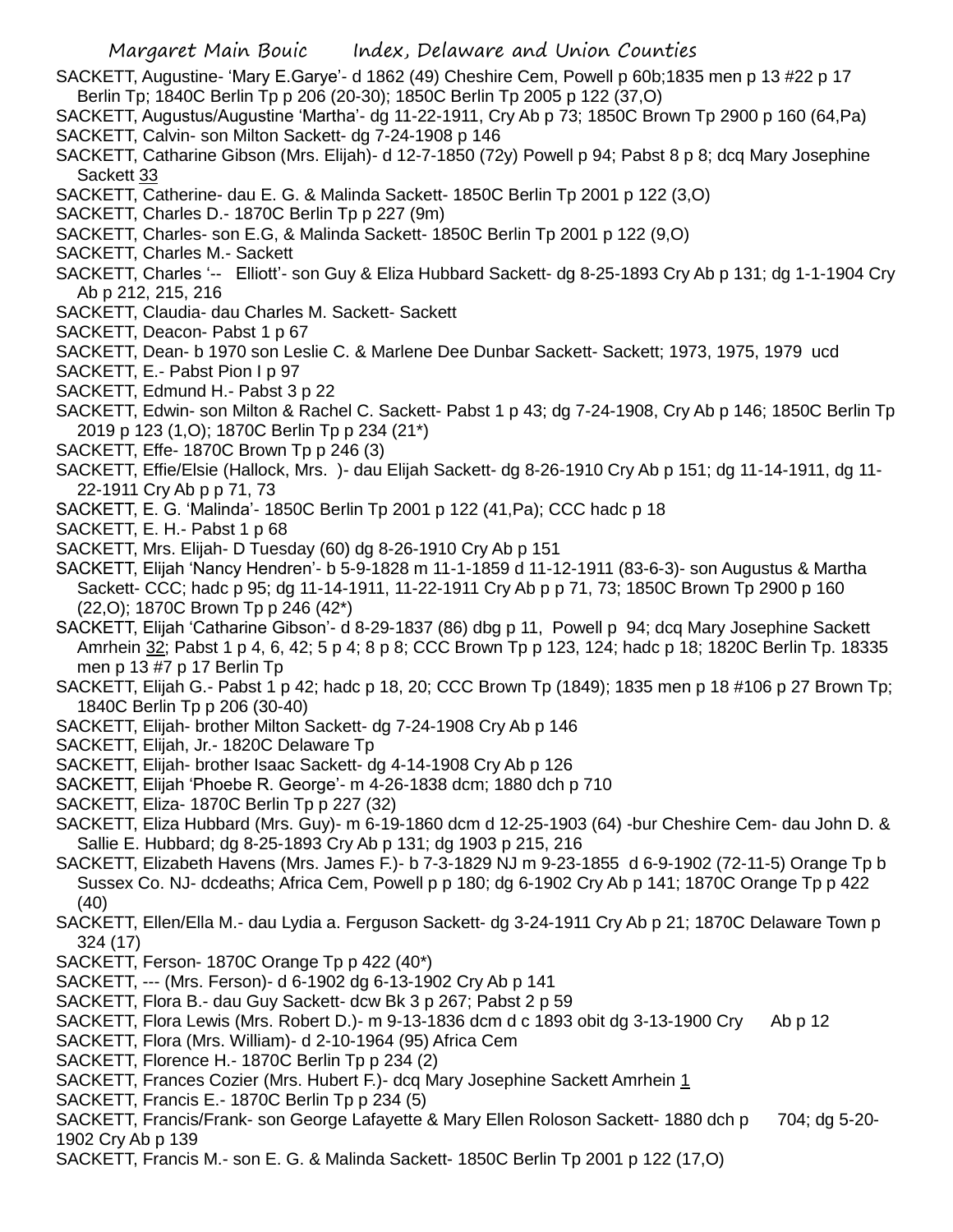- SACKETT, Frank- Pabst 3 p 7, 25
- SACKETT, George- Pabst 1 p 42; btp p 8; 1976 dch p 346
- SACKETT, George H.- 1870C Berlin Tp p 234 (30\*)
- SACKETT, George Howard- b 7-27-1893 d 1-8-1916 (23) Oak Grove Cem; dg 1-11-1916 , dg 1-21-1916; Cry Ab p 5, 13
- SACKETT, George Lafayette 'Mary Ellen Roloson''Anna Emerson'- d 5-17-1902 (62-2-21)- Berlin Tpdcdeaths- son Augustine & Mary Emeline George Sackett- dcq Mary Josephine Sackett Amrhein 4; 1880 dch p 217, 703; 1908 dch p 101, 102, 404; hadc p 92; CCC (Berlin Tp 1900) Pabst 1 p 23, 35; 3 p 24; 6 p 5; dg 4-12-1872 Cry Ab p 95; dg 7-5-1872 Cry Ab p 98; dg 5-20-1902 Cry Ab p 139; 1850C Berlin Tp 2005 p 122 (10,O)
- SACKETT, Gertrude (U tley, Mrs. Clifford)- dau Guy & Eliza Hubbard Sackett- dg 8-25-1891 Cry Ab p 131; dg 1-1-1904, Cry Ab p 215, 216
- SACKETT- Gibson- son Guy Sackett- obit Robert D., dg 3-13-1900 Cry Ab p 12; dg 3-13-1900 Cry Ab p 12
- SACKETT, G. L.- b 12-27- 1873 Berlin Tp son A. M. & Electa Burroughs Sackett- dcb
- SACKETT, Gusten- Pabst 1 p 43
- SACKETT, Guy 'Eliza Hubbard'-b 4-8-1840 m 6-10-1860 dcm d 8-9-1893 (53-4-1) Berkshire Tp son Milton & Anna Sherwood- Sackett; dg 8-25-1893 Cry Ab p 131; dg 1-1-1904 Cry Ab p 215 1850C Berlin Tp 2017 p 123 (10,O); 1870C Berlin Tp p 227 (30\*)
- SACKETT, Guy 'Nancy Duncan'- b 1782 d 12-6-1855 (71y12d) Berlin Tp House Cem, Powell p 48; Pabst 1 p 48; 5 p 4; CCC p 31 (1849 Berlin Tp); estate dg 12- 14-1855, Cry Ab p 159, 174; 1820C Berlin Tp ; 1835 men 13 #30 p 18 Berlin Tp; 1840C Berlin Tp p 205 (50-60); 1850C Berlin Tp 2039 p 123 (66,Pa);
- SACKETT, H.- 1908 dch p 434
- SACKETT, Harriett- 1870C Berlin Tp p 227 (4)
- SACKETT, Hattie- d 1-2-1884 (17-4-14) Berkshire Tp- dcdeaths; d 6- 2- 1884 (17-4-1) dau Guy & Eliza Hubbard Sackett- dg 8-25-1893 Cry Ab p 131; dg 1-1-1904 Cry Ab p 215
- SACKETT, Harriett E. (Smith, Mrs. Chauncey W.)- m 11-8-1853 dcm dau Milton H. & Anna H. Sackett- Pabst 1 p 48; 1850C Berlin Tp 2017 p 123 (15,O); Olen Gaz 11-11-1853 Reed Ab p 134
- SACKETT, Helen- dau Isaac & Lydia Ann Ferguson Sackett- dg 4-14-1908 Cry Ab p 126
- SACKETT, Herbert- brother George Sackett- dg 1-11-1916, Cry Ab p 5
- SACKETT, Hiram A.- son E. G. & Malinda Sackett- 1850C Berlin Tp 2001 p 122 (19,O)
- SACKETT, Howard 'Inez Shaw'- son George Lafayette & Mary Ellen Roloson Sackett-dcq Mary Josephine Sackett Amrhein 2; 1880 dch p 704; btp p 8;p dpc p 56, 57, 63; dg 5- 20-1902 Cry Ab p 139
- SACKETT, Hubert F. 'Frances Dozier'- d 3-20-1963 Oak Grove Cem- son Howard & Inez Shaw Sackett-Pabst 6 p 5; CCC p 122; Sackett; dcq Mary Josephine Sackett Amrhein 1 SACKETT, Hubert F., Jr.- son Hubert F. & Frances Dozier Sackett- Sackett
- SACKETT, Ida R.- d 9-8-1887 (19) Berlin Tp dau H. B. Benedict- b Franklin Co- dcdeaths
- SACKETT, Inez Elizabeth (Skidmore, Mrs. Dr. W. L.)- dau Howard & Inez Shaw Sackett- dcq Mary Josephine Sackett Amrhein 1; CCC p 122; Sackett; dg 1-11-1916, Cry Ab p 5
- SACKETT, Inez Shaw (Mrs. Howard)- dau William B. & Josephine Gardner Shaw- dcq Mary Josephine Sackett Amrhein 3; dg 8-12-1910 Cry Ab p 145
- SACKETT, Irene Hall- Pabst 2 p 63
- SACKETT, Isaac 'Lydia Ann Ferguson'- b 1-6-1824 m 3-13-1850 dcm d 4-11-1908 (84-3-8); dg 4-14-1908 Cry Ab p 128, 129; Pabst 1 p 42; 1850C Berlin Tp 2031 p 123 (27,O); 1870C Delaware Town p 324 (46\*)
- SACKETT, Isabel- Powers Pat p 47
- SACKETT, James- Pabst 1 p 59
- SACKETT, James Ferson- son Milton H. Sackett- 1908 dch p 404; Pabst 1 p 59; 7 p 69, 75, 88; dcw Bk 2 p 411
- SACKETT, James F. 'Eliza/Elizabeth Hubbard'- b 1830 m 6-10-1860 d 1917 Oak Grove Cem- Powell p 180; hadc p 111 (1900 Orange Tp)
- SACKETT, James F. 'Elizabeth Havens'- dg 5-1902 Cry Ab p 141
- SACKETT, James 'Leah White'- m 10-15-1844 dcm; hadc p 20; CCC (1849 Brown Tp); 1850C Brown Tp 2920 p 161 (30,O)
- SACKETT, Jane- Pabst 8 p 1
- SACKETT, Josephine- dau E. G. & Malinda Sackett- 1850C Berlin Tp 2001 p 122 (13,O)
- SACKETT, Laura (Wilhite, Mrs. )- dau Milton Sackett- dg 7-24-1908 Cry Ab p 146
- SACKETT, Leah White (Mrs. James)- m 10-15-1844 dcm dau George & Elizabeth Leonard White- White 9;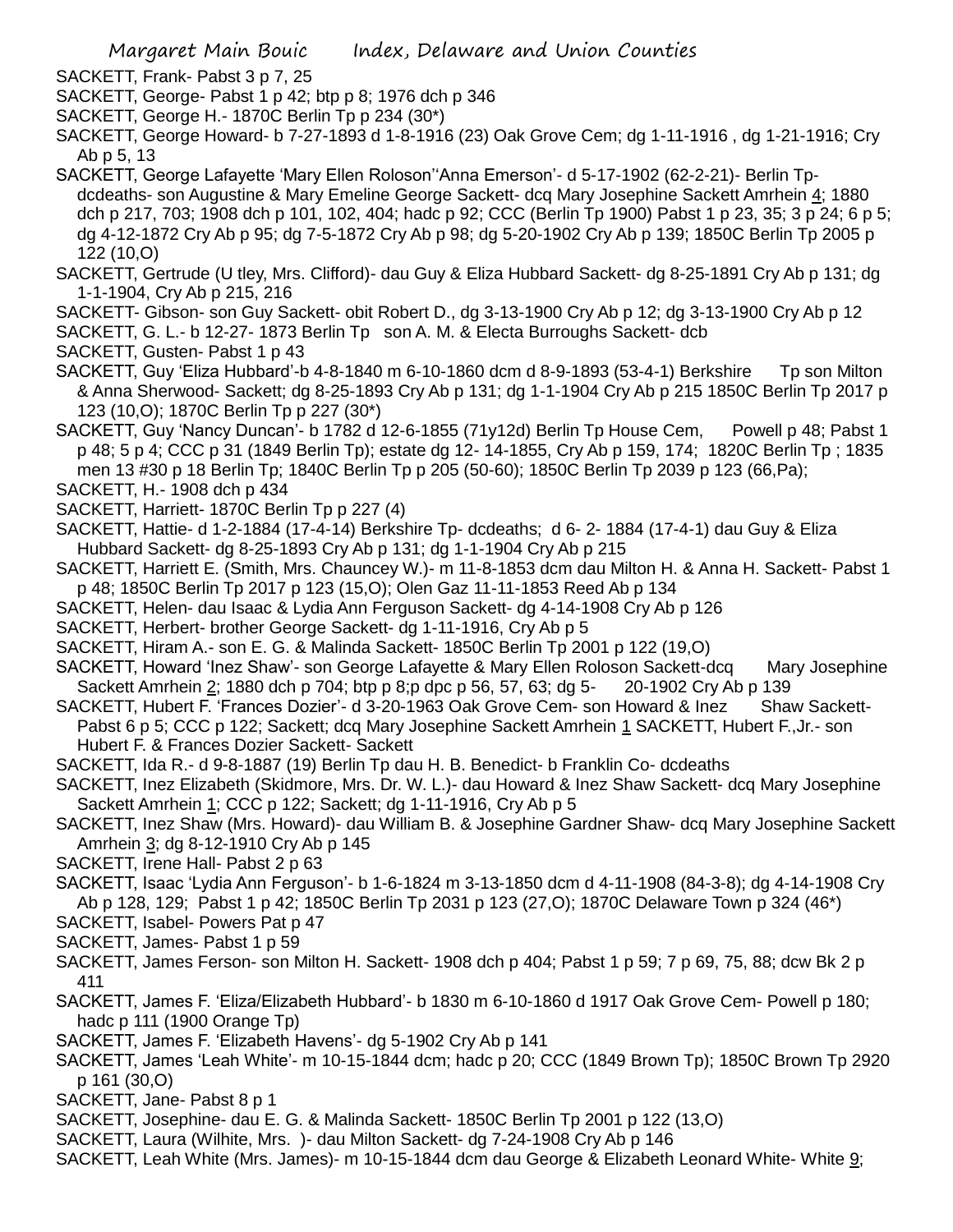1850C Brown Tp 2920 p 161 (22,Pa)

- SACKETT, Leiman- Pabst 1 p 34
- SACKETT, Leslie C. 'Marlene Dee Dunbar'- m 1-6-1968 son Charles M. Sackett- Sackett; 1973, 1975 ucd SACKETT, Lovisa (Fleming, Mrs. Henry)- dumch p 396
- SACKETT, Louisa Ann- dau James & Leah White Sackett- 1850C Brown Tp 2920 p 161 (3,O)
- SACKETT, Lydia Ann Ferguson (Mrs. Isaac).- m 3-30-1850 dcm d Wednesday, dg 3-24-1911, Cry Ab p 21; dg 4-14-1908 Cry Ab p 128 Pabst 1 p 43; lpc p 5; 1850C Berlin Tp 2031 p 123 (21,Pa); 1870C Delaware Town p 324 (40)
- SACKETT, Lydia J.- dau E. G. & Malinda Sackett- 1850C Berlin Tp 2001 p 122 (9/12,O)
- SACKETT, Lyman- son E. G. & Malinda Sackett- 1850C Berlin Tp 2001 p 122 (15,O)
- SACKETT, Malinda (Mrs. E. G.)- 1850C Berlin Tp 2001 p 122 (41,NY)
- SACKETT, Marjery Jean (Nunn, Mrs. John B.)- dau Hubert F. & Frances Dozier Sackett- CCC p 122
- SACKETT, Marlene Dee Dunbar (Mrs. Leslie C.)- m 1-6-1968 dau Merle T. Cunbar- Sackett; 1973, 1975, 1977 ucd
- SACKETT, Martha (Mrs. Augustus)- d 6-26-1872 (74-2-22) Brown Tp- b Pa- dcdeaths; dg
- 11-22-1911, Cry Ab p 73; 1850C Brown Tp 2900 p 160 (52,Pa); 1870C Brown Tp p 246 (72\*)
- SACKETT, Martha- dau E. G. & Malinda Sackett- 1850C Berlin Tp 2001 p 122 (5,O)
- SACKETT, Martha (Mrs. Elijah)- dcb p 11; Powell pp 94; Pabst 8 p 4; 1840C Berlin Tp 206 (60-70)
- SACKETT, Mary- Pabst 1 p 67; 3 p 26, 27
- SACKETT, Mary E.- 1870C Delaware Town p 324 (8)
- SACKETT, Mary E.- 1870C Berlin Tp p 227 (10)
- SACKETT, Mary E.- 1870C Berlin Tp (25)
- SACKETT, Mary Ellen Roloson (Mrs. George Lafayette)- d 6-23-1872 (27); dg 4-12-1872, dg 7-5-1872 Cry Ab p 95, 98- dau Joel Elizabeth Terrill Roloson- dcq Mary Joseph Sackett Amrhein 5- 1880 dch p 704 SACKETT, Mary Emily- Pabst 3 p 27
- SACKETT, Mary Emeline George (Mrs. Augustine)- m 11-30-1836 dcm d 1891 (75) Powell p 60b- dau John Corliss & Fannie Broughton George- dcq Mary Josephine Sackett Amrhein 9; 1880 dch p 703; 1850C Berlin Tp 2005 p 122 (34,O)
- SACKETT, Mary E. (Vining, Ms. Elam)- m 3-21-1864 dcm
- SACKETT, Mary (Fuller, Mrs. Howard)- dau Guy & Eliza Hubbard Sackett- dg 8-25-1893 Cry Ab p 131; dg 1903 Cry Ab p 215,216
- SACKETT, Mary (Hawk, Mrs. Rev. J. B.)- dau Isaac & Lydia Ann Ferguson Sackett- dg 4-14-1908, 4-21-1908, Cry Ab p 126, 128; dg 3-24-1911 Cry Ab p 21
- SACKETT, Mary Jane- d 12-24-1846 (1-2-19)Berlin Tp House Cem, Powell p 48- dau E. G. & M. Sackett
- SACKETT, Mary Josephine (Amhrein, Mrs. Harold F.)- dau Howard & Inez Shaw Sackett- dcq 1; 1976 dch p 367; Sackett; CCC p 122; dg 1-11-1916, Cry Ab p 5
- SACKETT, Matthew- b 1-31-1973 son Leslie C. & Marlene Dee Sackett- Sackett; 1973, 1975, 1977 ucd
- SACKETT, Milton A. ' Hoge'- son Milton H. Sackett- hmp p 84, 85, 147, 167, 233; 1840C Berlin Tp 202 (20- 30)
- SACKETT, —Hoge (Mrs. Milton A.)- hmp p 244 dau Dr. Hoge
- SACKETT, Milton H. 'Anna H. Sherwood'- b 8-6-1810 Washington Co Pa, m 2-5-1833 d 1892/3 Cheshire Cem-Powell pp 59; hadc p 18, 40; CCC; dg 11-15-1892 Cry Ab p 107; dg 7-12-10-4 Cry Ab p 256; 1850C Berlin Tp 2017 p 123 (40,Pa); 1870C Berlin Tp p 246 (30)
- SACKETT, Milton H.- son Guy Sackett- 1880 dch p 464, 467; 1908 dch p 269; Pabst 1 p 35, 43, 48, 57; hmp p 244; dcq Bk 2 p 411; dcw Bk 3 p 267; dcw Bk 4 p 315(34) witness; dg 3-13-1900 Cry Ab p 12
- SACKETT, Milton/William H.'Sally Ferson'- b 1783 m 5-24-1827 d 1849 Africa Cem, Powell p 180- son Guy Sackett, dg 3-13-1900 Cry Ab p 12; Del Pat & Fr Chron, dcga; 1835 men p 46 #56 p 84 Orange Tp; Del Patron 5-31-1827 Reed Abs p 84
- SACKETT, Milton 'Rachel C.'- d Okla. (87), dg 4-14-1908, 702401908 Cry Ab p 126, 146; 1850C Berlin Tp 2019 p 123 (28,O)
- SACKETT, Minnie (Smith, Mrs. )- dau Milton & Anna Sherwood Sackett- dg 6-1-1904 Cry Ab p 256
- SACKETT, Moriah- ch E. G. & Malinda Sackett- 1850C Berlin Tp 2001 p 22 (11,O)
- SACKETT, Myrtle- d (11m,16d) dau George Lafayette & Mary Elen Roloson Sackett- dg 4-12-1872 Cry Ab p 95 SACKETT, Nancy Ann- d 1–25-1836 (5-15-16) Berlin Tp House Cem- Powell p 48
- SACKETT, Nancy Duncan (Mrs. Guy)- b 1782 d 4-5-1855 Cheshire Cxem, Powell p 48; dcq Mary Josephine Sackett Amhrein 17; Pabst 1 p 48; 1850C Berlin Tp 2039 p 123 (68,Ireland)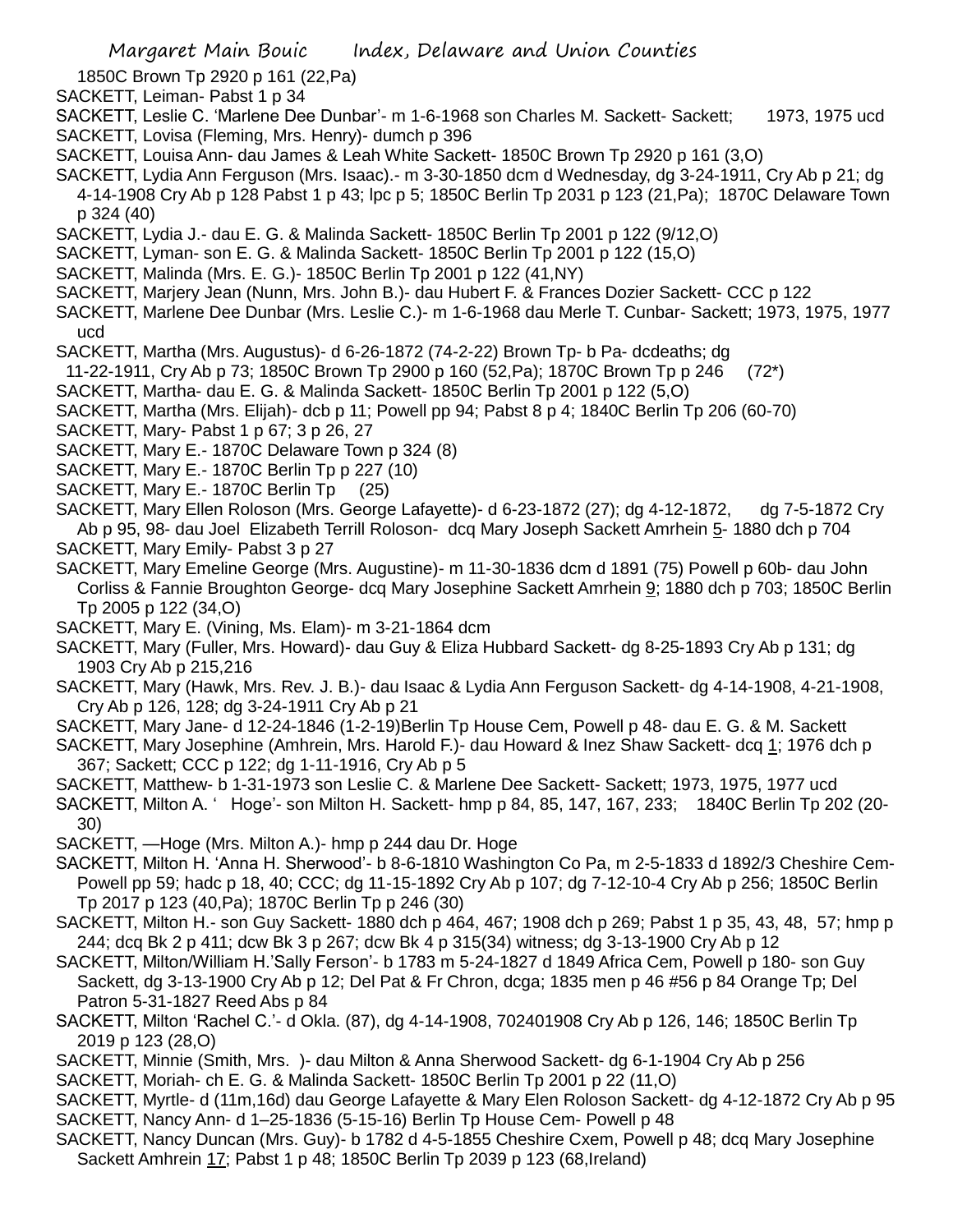SACKETT, Nancy Hendren (Mrs. Elijah)- m 11-1-1859- dg 11-22-1911 Cry Ab p 73

- SACKETT, Nancy Jane (Smith, Mrs. Lucius D.0- m 4-4-1858 dcm0 dau Milton H. & Anna M. Sackett- Pabst 1 p 48l 3 p 29; 6 p 8; 1850C Berlin Tp 2017 p 123 (8,O)
- SACKETT, Phoebe R. George (Mrs. Elijah)(Evarts, Mrs. Philo)- m(1) 4-26-1838 dcm (20 8-27-1840 dcm -dau John & Fannie Broton George- 1880 dch p 710
- SACKETT, Rachael (Strain, Mrs. John C.)- m 3-13-1850 dcm
- SACKETT, Rachel C. (Mrs. Milton)- Pabst 1 p 43; 1850C Berlin Tp 2019 p 123 (21,O)
- SACKETT, Robert- 1835 men p 18 #107 p 27 Brown Tp

SACKETT, Robert D. 'Flora Lewis''Ruth Sharp'- m (1) 9-13-1836 dcm d 12-21-1899 (87); son Guy Sackettdcw Bk 3 p 267; dg 3-13-1900 Cry Ab p 12; 1835 men p 13 #33 p 18 Berlin Tp; 1840C Berlin Tp 205 (20-30)

- SACKETT, Ruth Ann Allen (Mrs. A. E.)- m 7-8-1854 ucm (Hearl)
- SACKETT, Sabina- 1850C Berlin Tp 2000 p 122 (22,Ct)
- SACKETT, Sadie (Fisher, Mrs. )- dau Milton Sackett- dg 7-24-1908 Cry Ab p 146
- SACKETT, Sally Ferson (Mrs. Milton/William H.)- b 1788 m 5-24-1827 d 1849 Africa Cem, Powell p 180; Del Patron 5-31-1827 Reed Ab p 84
- SACKETT, Sally (Mrs. Wm. H.)- dcga p 38
- SACKETT, Samuel- son Elijah Sackett- dg 8-26-1910 Cry Ab p 151; dg 11-14-1911 , dg 11-22-1911 Cry Ab p 71, 73
- SACKETT, Samuel Gregory- b 1976 son Leslie C. & Marlene Dee Dunbar Sackett Sackett; 1977 ucd
- SACKETT, Sarah- dau E. C. & Malinda Sackett- 1850C Berlin Tp 2001 p 122 (7,O)
- SACKETT, Sarah (Gabriel, Mrs. Richard/James)- 1883 uch V p 204; mt 2-1-1888 p7c6, Abst p 43
- SACKETT, Timothy- 1870C Brown Tp p 246 (5)- son Elijah Sackett- dg 8-26-1910 Cry Ab p 151; dg 11-14- 1911, 11-22-1911, Cry Ab p 71, 73
- SACKETT, W. F.- 1908 dch p 427
- SACKETT, Whitton H.- 1835 men p 13 #31 p 18 Berlin Tp
- SACKETT, Willie F.- 1870C Orange Tp p 422 (6)
- SACKMAN, Helen Josephine Garns (Mrs. Kenneth)- b 5-21-1912 m 6-1-1940 dau Harvey S. & Gail Nancy Burkholder Garns- Weiser p 124
- SACKMAN, Kenneth 'Helen Josephine Garns'- b 10-7-1905 m 6-1-1940 Weiser p 124
- SACKRIDER, Augustus- d 7-20-1872 (4m) Delaware dcdeaths
- SACKRIDER, Charles- 1870C Delaware Town p 228 (8m)
- SACKRIDER, Harriott- d 4-22-1889 (78-9-29) Berkshire- b NY- dcdeaths; 1870C Berkshire Tp p 212 (59\*)
- SACKRIDER, James- 1870C Delaware Yown p 338 (60\*)
- SACKRIDER, Jane- 1870C Delaware Town p 338 (27)
- SACKRIDER, John- b 8-5-1881 (1n26d) Sackrider;- dcdeaths
- SACKRIDER, Nancy Hultz (Mrs. )- dau Jesse Hultz- dcw Bk 4 p 107 (12)
- SACKRIDER, Salomon- 1870C Delaware Town p 338 (27\*)
- SACRESSEN, Jo Reggie (Rausch, Mrs. Robert L.)- b 9-22-1926 m 12-31-1953- Rausch (1(10)112); III p 312
- SACRIDER, Abraham- 1850C Berkshire Tp 78 p 9 (9,O)
- SACRIDER, D.- Pabst 7 p 93
- SACRIDER, Daniel- 1850C Berkhshire Tp 78 p 8 (20,NY)
- SACRIDER, Daniel 'Harriet'- d 1-1-1860 (57-6-24) Blockhouse Cem- Powell p 51
- SACRIDER, George W.- 1850C Berkshire Tp 78 p 9 (13,O)
- SACRIDER, Hannah- 1850C Berkshire Tp 78 p 8 (25,NY)
- SACRIDER, Harriet (Mrs. Daniel)- b 8-23-1810 d 4-23-1889 Cheshire Cem- Powell p 53, 60b
- SACRIDER, Isaac- 1835 men p 5 #10 p 1 Berkshire Tp; 1840C Berkshire Tp p 179 (40-50)
- SACRIDER, Martha Ann- d 7-21-1845 (12-4-3) dau Isaac & Nancy Sackrider- Blockhouse Cem, Powell p 51
- SACRIDER, Nancy (Mrs. Isaac)- d 3-13-1842 (34y3m) Blockhouse Cem- Powell p 51
- SACRIDER, Solomon- 1908 dch p 404; 1850C Berkshire Tp 78 p 8 (23,NY)
- SACRIDER, Theodore- 1850C Berkshire Tp 78 p 8 (23,NY)
- SADDLER/SADLER- David' Gale'- 1961, 1964, 1969 dcd
- SADDLER, David- b 1964 son David & Gale Saddler- 1964, 1969 dcd
- SADDLER, Gale (Mrs. David)- 1964, 1969 dcd
- SADDLER, Geraldine J. (Mrs. William H.)- 1961, 1964, 1969, 1971 dcd
- SADDLER, Karl E. 'Sally L.'- 1961 dcd
- SADDLER, Luann- dau Karl E. & Sally L. Saddler- 1961(4) dcd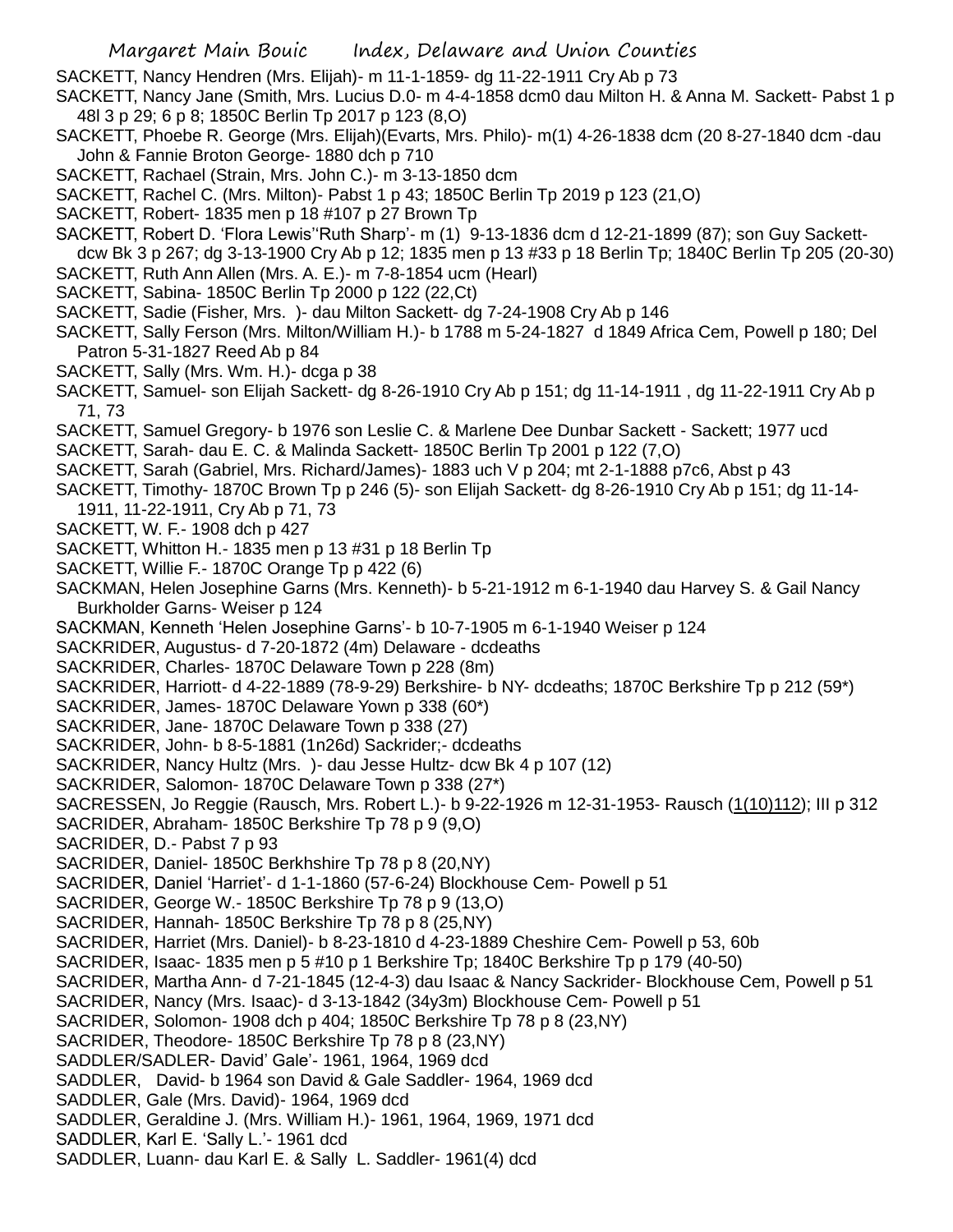- SADDLER, Lucinda- b 1962 dau David & Gale Saddler- 1964, 1969 dcd
- SADDLER, Mark- son Karl E. & Sally L. Saddler- 1961(2) dcd
- SADDLER, Mickey E. 'Sheila'- 1961, 1964, 1969, 1980 dcd
- SADDLER, Sally L. (Mrs. Karl E.)- 1961 dcd
- SADDLER, Scott H.- son Rickey E. & Sheila Sadler- 1966, 1969, 1980 dcd
- SADDLER, Sheila (Mrs. Mickey)- 1964, 1969 dcd
- SADDLER, Terri- ch Karl E. & Sally L. Saddler- 1961 dcd (3)
- SADDLER, William H. 'Geraldine J.'- 1961, 1964, 1969, 1971 dcd
- SADDLER, Rev. Willie George- pastor Zion A. M. E. church- Saddler
- SADLER, Dr. Alfred M.- son Rev. Alfred & Christine Mitchell Sadler- Sadler
- SADLER, Rev. Alfred 'Christine Mitchell'- Sadler
- SADLER, Archie 'Dorothy Maugans'- Maugans Anc p 20
- SADLER, Archie,Jr.- son Archie & Dorothy Maugans Sadler- Maugans Anc p 20
- SADLER, Camella Jane-d 8-29-1836 (9m) Patterson Cem, Powell pp 182 dau David M. & Sophia Sadler
- SADLER, Christine Mitchell (Mrs. Rev. Alfred)- d 5-7-1962 (87) bur Philadelphia- Sadler
- SADLER, Christine (Dittrick, Mrs. Douglas H.Sr. )- dau Rev. Alfred & Christine Mitchell Sadler- Sadler
- SADLER, Dorothy Maugans (Mrs. Archie)- dau Samuel & Adele Le Ruth Maugans- Maugans Anc p 20
- SADLER, Gilbert- grandson J. T. & Mary J. Rippey- dg 1-16-1906 Cry Ab p 75
- SADLER, Henry- friend of Louisa C. Shaw- dcw Bk 2 p 437
- SADLER, Ida M. Thompson (Mrs. Ribba)- dau J. E. & Ida Mabel Westheimer Thompson- 1915 uch p 685
- SADLER, Imogene (Mrs. William)- 1962, 1967, 1971 ucd
- SADLER, Isaac- grandson J. T. & Mary J. Rippey- dg 1-16-1906 Cry Ab p 75
- SADLER, Jean- dau Archie & Dorothy Maugans Sadler- Maugans Anc p 20
- SADLER, John R. 'Sarah Waters'- m 3-10-1858 dcm
- SADLER, Lelia Mabel Phipps (Ms. Raymond)- b 9-26-1887 m 6-30-1908 dau Reuben Samuel & Anna Louise Koontz Phipps- Weiser p 156
- SADLER, Lucinda (Grandstaff, Mrs. Jackson)- m 10-28-1855 dcm
- SADLER, Myra Rippey (Mrs. )- dau J. T. & Mary J. Rippey- dg 1-16-1906 Cry Ab p 75
- SADLER, Raymond 'Lelia Mabel Phipps'- m 6-30-1908- Weiser p 156
- SADLER, Ribba 'Ida M. Thompson'- 1915 uch p 685
- SADLER, Rippey- grandson J. T. & Mary J. Rippey- dg 1-16-1906 Cry Ab p 75
- SADLER, Ruth Evelyn- b 5-28-1911 dau Raymond & Lelia Mabel Phipps Sadler- Weiser p 156
- SADLER, Sarah Waters (Mrs. John R.)- m 3-10-1858 dcm
- SADLER, Shirley- dau Archie & Dorothy Maugans Sadler- Maugans Anc p 20
- SADLER, Sophia- d 1837? Patterson Cem Powell p182 dau David M. Sadler-
- SADLER, William 'Imogene'- 1962 ucd
- SADLOWSKI, Gerald R. 'Maria'- 1975, 1977, 1979 ucd
- SADLOWSKI, Kevin- b 1970- son Gerald R. & Maria Sadlowski- 1975, 1977, 1979 ucd
- SADLOWSKI, Maria (Mrs. Gerald R.)- 1975, 1977, 1979 ucd
- SADZECK, Alma Detrich (Mrs. William)- Sadzeck
- SADZECK, Harold William 'Ruth Mayhew'- b 3-14-1902 d 5–17-1995 (93) Oak Grove Cem- son William & Alma Detrich Sadzeck- Sadzeck
- SADZECK, Jean (Mrs. Jerry)- Sadzeck
- SADZECK, Gerald"Jerry" 'Jean'- son Harold William & Ruth E. Mayhew Sadzeck- Sadzeck
- SADZECK, Joan- dau Harold William & Ruth E. Mayhew Sadzeck- Sadzeck
- SADZECK, Ruth E. Mayhew (Mrs. Harold William)- b 7-4-1909 d 1-21-1992 (92) Oak Grove Cem- dau Wilbur & Mary Grant Mayhew- Sadzeck
- SAADZECK, William 'Alma Detrich'- Sadzeck
- SAEGER, Jack- 1980 dcd
- SAEGER, Marie (Spengler, Mrs. Hans Rudolph)- McKitrick p 62
- SAEMAN, Christopher- 1908 dch p 404
- SAEMAN, David 'Lillian Riddle'- d 5-2-1916 (65) Oak Grove Cem, dg 5-2-1916, Cry Ab p 57; funeral of Mrs. Zack Hammond at home of Mr. & Mrs. dg12-5-1911Cry Ab p 76; - dg 3-19-1914 Cry Ab p 121
- SAEMAN, J. E.- d 9-6-1892 (23-7-27) Brown Tp son C. Saeman- dcdeaths
- SAEMAN, Lillian Riddle (Mrs. David)- d Monday (54) Oak Grove Cem- sister of John Keiser dg 3-19-1914 , dg 5-22-1914 Cry Ab p 122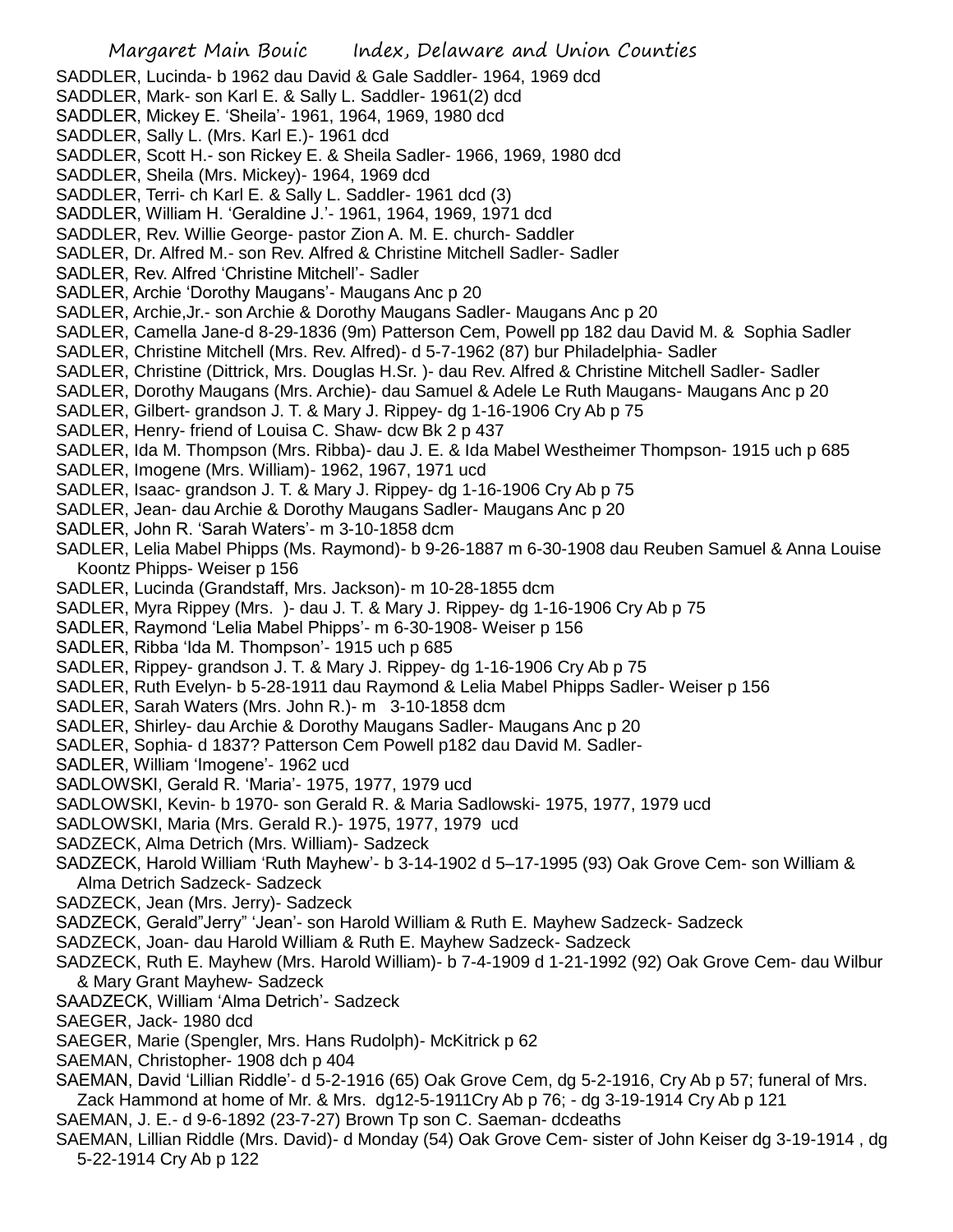- SAENGER, Oscar- music teacher of Dorothy Stevens Humphreys- Genther p 192
- SAFFELL, David 'Deb' b 1957 son Jane J. Eversole Saffell- Saffell; 1967, 1971, 1973, 1975, ucd
- SAFFELL, Deb (Mrs. David)- Saffell
- SAFFELL, Jane J. Eversole (Mrs. )- d 11-10-1994 (60) Violet Tp. Cem- Saffell; 1967, 1971, 1973, 1975, 1977, 1979, 1981, 1983 ucd
- SAFFEL, Josephine (Van Voohris, Mrs. Samuel)- m 4-1-1860 ucm 3015; unec XIX p 55
- SAFFEL/ SAFFETT, Emeline Bailey (Mrs. Manley S.)- ucm 3-25-1863 (Hearl); unec XX p 66
- SAFFEL/SAFFETT, Manly S. 'Emeline Bailey'- ucm 3-25-1863 (Hearl); unec XX p 66
- SAFFLEY, Nettie (McCann, Mrs. John W.)- m 12-23-1875 ucm 5810; mt 1-12-1876, mt 3 p 20
- SAFFORD, Adaline (Mrs. P.) 1860C Taylor Tp 931-916 p 123 (44,Vt)
- SAFFORD, Albert 'Hulda'-unec XV p 26;1840C Darby Tp 1009 p 46 (20-30) 1f (30-40) 1f(-5)
- SAFFORD, Albert- 1870C Union Tp 109-108 p 15 (26,O)
- SAFFORD, Amos 'Maria K. Ball'- m 3-19-1864 ucm 3566; unec XXI p 18
- SAFFORD, Amos W. son Pelatiah Safford- 1850C Taylor Tp 1083-1100 p 160 (5,O); 1860C Taylor Tp 932 p 123 (15,O)
- SAFFORD, Arthur- son Peletiah & Adaline Safford- 1860C Taylor Tp 932-917 p 123 (10,O)
- SAFFORD, Asubah Austin (Mrs. Peletiah)- b 7-18-1808 d 4-11-1860 d (51-8-23) Raymond Cem, lptw p 46; 1915 uch p 777; mt 7-21-1886 p 7c6, Ab p 26; 1850C Taylor Tp 1083-1100 p 160 (42,NY)
- SAFFORD, Betsey E. (Mrs. P.)- d 9-27-1862 (63) Baughan Cem, lptw p 7 R10
- SAFFORD, Cynthia A. Finch (Mrs. Peteliah)- m 3-4-1862 d 7-3-1869 (57) mt 7-21-1886 p 7 c6, Ab p 26
- SAFFORD, Daniel- b NY- unec XV p 26
- SAFFORD, David L.- son Pelatiah Safford- 1883 uch IV p 519; 1850C Taylor Tp 1083-1100 p 160 (12,O)
- SAFFORD, Emma L. Vigor (Mrs. James E.)- m 3-28-1869 ucm 4525- dau Dr. Henry & Joanna Cary Vigor; 1915 uch p 586; 1870C Leesburg Tp 108-112 p 13 (19,O)
- SAFFORD, Frances Ferris (Mrs. Pelatiah)- lic 3-20-1861 ucm 3164
- SAFFORD, Harriet S. (Hartshorn, Mrs. Sewell G.)- 1915 uch p 777
- SAFFORD, Henry V.- b 1-1870 son James E. & Emma L. Vigor Safford- 1870C Leesburg Tp 108-112 p 13 (4/12,O)
- SAFFORD, Rev. Herman- 1880 dch p 409; 1908 dch p 259
- SAFFORD, Hulda (Mrs. Albert)- unec XV p 26
- SAFFORD, Ira P.- d 6-1-1849 (8y) son P. & A. Baughan Cem, lptw p 7 R 10
- SAFFORD, James E. 'Emma L. Vigor'- m 3-28-1869 ucm 4525- son Pelatiah & Adeline Safford- 1883 uch IV p 472, 536; 1915 uch p 586; 1850C Taylor Tp 1083-1100 p 160 (7,O); 1860C Taylor Tp 932-917 p 123 (18,O); 1870C Leesburg Tp 108-112 p 13 (27,O)
- SAFFORD, Jane E- dau Pelatiah Safford- 1850C Taylor Tp 1083-1100 p 160 (4,O); 1860C Taylor Tp 932-917 p 123 (13,O)
- SAFFORD, Jennie E. (Bull, Mrs. Eugene M.)- m 8-13/15-1866 ucm 3995; mt 8-15-1866 Cry Ab p 25
- SAFFORD, Joseph A.- son Pelatiah Safford- 1850C Taylor Tp 1083- 1100 p 160 (19,NY)
- SAFFORD, Joseph A. 'Sarah Hisey'- m 4-30-1853 ucm 1958; unec XV p 39
- SAFFORD, Josephine (Coder, Mrs. James)- m 12-31-1872 ucm 5200
- SAFFORD, Julia Ann (Lockwood, Mrs. Thomas Edward)(Smith, Mrs. Job)- b 12-10-1828 m (1) 10-22-1845 ucm 1077 (2) 10-27-1875 d 4-28-1907 1915 uch p 969, 1985 uch p 92; ped George Robert Price #695A. 25; unec XX p 20, unec XXI p 41
- SAFFORD, Lilla- 1860C Taylor Tp 882 (4,O)
- SAFFORD, Lydia (Gleason, Mrs. Ara)- d 7-17-1886 (81) sister of Mr, Safford- mt 7-28-1886; p3c1, Ab p 26; 1915 uch p 957
- SAFFORD, Maria K. Ball (Mrs. Amos)- m 3-19-1864 ucm 3566; unec XXI p 18
- SAFFORD, Martha Ann (McDermott, Mrs. John) (Potter, Mrs. James)(Bartlow, Mrs. Edward) (Mrs. Pelatiah)- b Irel 3-17-1820 m (1) 1838, (2) 1850 (4) m 6-3-1871 ucm 4918, d 1-27-1890, 1883 uch V p 681; mt 7-21-
- 1886 p 7 c6, Ab p 26; mt 2-12-1890 p5c6, obit, Abs p 9; 1880C Taylor Tp 251-254 p 24 (60,Irel,Irel,Irel) SAFFORD, Mary- 1870C Union Tp 109-108 p 15 (30,O)
- SAFFORD, Mary A.- d 9-8-1853 (17) Raymond Cem, lptw p 16- dau Pelitiah & Azuba Safford; 1850C Taylor Tp 1083-1100 p 160 (14,NY)
- SAFFORD, Mary E. Spain (Mrs. William A.)(Elliott, Mrs. John C.)- m (1) 3-3-1870 (2) 10-25-1876 ucm 5959 SAFFORD, Mary M.- 1860C Taylor Tp 882 (5,O)
- SAFFORD, Mary M. (Johnson, Mrs. Clinton)- b 1853 m 12-31-1873 ucm 5423 d 1-11-1922 SR Oakdale I p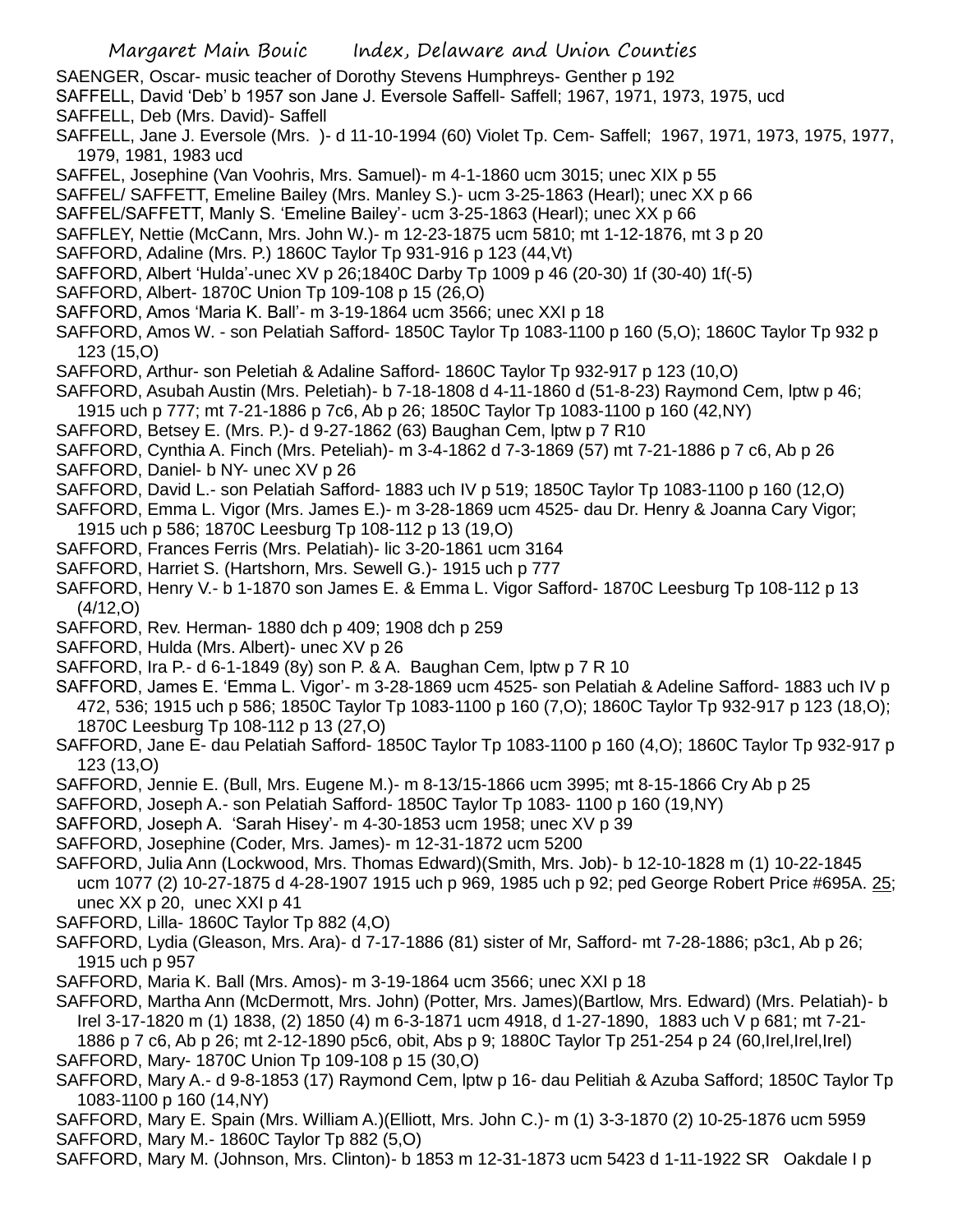- Margaret Main Bouic Index, Delaware and Union Counties 144 (C-R2-2) SAFFORD, Mary (Robbins, Mrs. Ira Allen)- m 3-7-1833; mt 6-21-1891 p8c5; Ab p 12; SAFFORD, Matilda S.(Danforth, Mrs. Hiram)- m 3-13-1845 ucm 1025; unec XXI p 41 SAFFORD, Mehitable- Powers Pat p 2 SAFFORD, Orpha C/K (Watts, Mrs. John J.)- b 8-5-1850 m 10-6-1870 ucm 4789 d 7-4-1873 dau Pelatiah & Azuba Austin Safford- 1915 uch p 777; 1850C Taylor Tp 1083-1100 p 160 (8/12,O); 1870C Taylor Tp 82-79 p 10 (20,O) SAFFORD, Pelatiah 'Azuba Austin' "'Adaline"''Cynthia A. Finch''Mrs. Martha A. Bartlow'- b 9-12-1800 Vt d 7- 15-1886 (85-10-3)- lptw p 7, 46; 1915 uch p 219, 777; mt 7-21-1886 p7c6, Ab p 26; 1850C Taylor Tp 1083- 1100 p 160 (49,Vt); 1860C Taylor Tp 931-916 p 123 (59,Vt); 1853, unec XI p 57. XV p 26; XVI p 57a SAFFORD, Pelatiah 'Frances Ferris'- lic 3-20-1861 ucm 3164; 1883 uch V p 679, 680, 684; unc XIX p 66 SAFFORD, Pelatiah 'Martha A. Bartlow'- m 6-3-1871 ucm 4918 d 7-15-1886; mt 2-12-1890 p 8c1, Abs p 9; 1880C Taylor Tp 251-254 [ 24 (79,Vt,Mass,Vt) SAFFORD, Sarah A. (Shirk, Mrs. John W.)- b 4-28-1835 Columbiana Co, m 12-24-1859 ucm 2972 d 12-16- 1918 Oakdale II p 36 (G-R4-11); 1883 uch V p 676, 691; 1860C Taylor Tp 582 (25,O); unec XIX p 34 SAFFORD, Sarah E.- d 1-14-1841 dau P. & A. Safford- Baughan Cem, lptw p 7 SAFFORD, Sarah Hisey (Mrs. Joseph A.)- m 4-30-1853 ucm 1958; unec XV 39 SAFFORD, W. A.- 1883 uch IV p 457 SAFFORD, William A. 'Mary E. Spain'- m 3-3-1870 ucm 4695 SAFFREED, D. Richard- son helen R. Zane- Saffreed
- SAFK, Andrea- dau Dr. J. S. & Helen Brelsford Safk- 1985 uch p 17
- SAFK, Helen Brelsford (Mrs. Dr. J. S.)- dau Paul & Ruth Chandler Brelsford- 1985 uch p 17
- SAFK, Dr. J. S. 'Helen Brelsford'- 1985 uch p 17
- SAFK, Paul- son Dr. J. S. & Helen Brelsford Safk- 1985 uch p 17
- SAFK, Tom- son Dr. J. S. & Helen Brelsford Safk- 1985 uch p 17
- SAFLEY, John- b 1856 d 1948 Unionville Cem DJ p 42, 46, 50, interment 7-20-1948
- SAFLEY, Margaret- b 1874 d 1947 Unionville Cem, DJ p 42, 46; interment 7-15-1947
- SAFREED, Nancy- 1961 dcd
- SAFSTROM, Jennie Amelia (Mckittrick, Mrs. Guy)- b 9-11-1881 m 7-1-1908 dau Peter & Sophia Wilhelmina Bairnt Safstrom- McKitrick p 404
- SAFT, Larry W.- 1971, 1980 dcd
- SAGAAR— query from Hazel A. Wickett, unec XIII p 6
- SAGAAR, Elaine- dau Charles E. & Marilyn Sagaar- 1961 (2) dcd
- SAGAAR, Roger- son Charles E. & Marilyn Sagaar- 1961(9) dcd
- SAGAN, Walter T.- 1980 dcd
- SAGAE, Angela- dau Charles E. & Marilyn Sagar- 1961(4), 1964 dcd
- SAGAR, Bryan B. 'Cindy'- 1979 ucd
- SAGAR, Bryan- son Charles E. & Marilyn Sagar- 1961, 1964 (10) dcd
- SAGAR, Charles E. 'Marilyn J.'- 1961,1964 dcd
- SAGAR, Cindy (Mrs. Bryan B.)- 1979 ucd
- SAGAR, Edward- son Charles E. & Marilyn J. Sagar- 1961, 1964(14) dcd
- SAGAR, Frederick- Jerome Tp, delinquent land- unec XIV p 53
- SAGAR, Gene- Sagar
- SAGAR, Karen- dau Charles E. & Marilyn Sagar- 1964 (5) dcd
- SAGAR, Katherine- dau Gene Sagar- Sagar- engaged to Mark Richards
- SAGAR, Lisa- b 1973 dau Bryan B. & Cindy Sagar- 1979 ucd
- SAGAR, Lori- b 1973 dau Bryan B. & Cindy Sagar- 1979 ucd
- SAGAR
- SAGAR, Marilyn J. (Mrs. Charles E.)- 1961,1964 dcd
- SAGAR, Michael- Darby Tp, unec XII p 41, XVIII p 65
- SAGAR, Roger- son Charles E. & Marilyn J. Sagar- 1964(12) dcd
- SAGAR, Samuel, 2<sup>nd</sup>- Darby Tp, delinquent land- unec XIV p 35, XVIII p 65
- SAGAR. Sunday- b 1977 ch Bryan B. & Cindy Sagar- 1979 ucd
- SAGASSER, Elizabeth (Sherman, Mrs. John)- b 11-6-1819 Switz d 1-10-1896 Hardin Co, ped Kenneth Eugene Poling, Sr. 21, unec XVIII p 58
- SAGE, Abigail (Simons, Mrs. Elisha A.)- 1915 uch p 670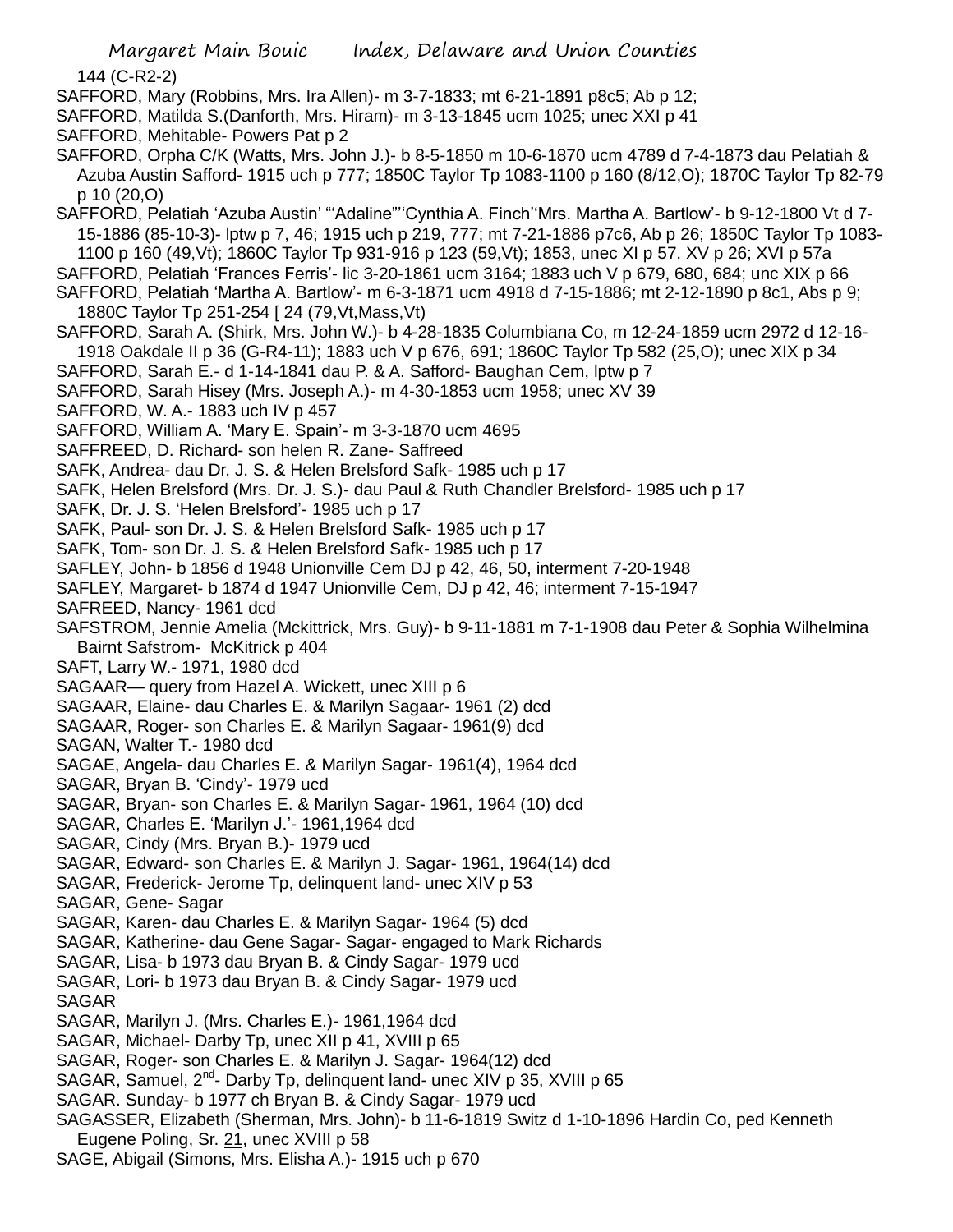SAGE, Ada Baker (Mrs. James)- Powell p 333

- SAGE, Caroline Lucinda Tillotson (Mrs. Melvin Rienzi)- b 1850 d 1902 dau Hiram A. & Solina Fisher- ped Russell C. Sage  $9$ ; unec XI p 43
- SAGE, Austin 'Esther'- 1964 dcd
- SAGE. C. H. 'Sarah Bishop'- b 6-7-1818 NY m 1845 son James & Ada Baker Sage- Powell p 333
- SAGE, Christian- 1820C Darby Tp
- SAGE, Earl R.- son Walter J. & Inez Sage- obit Inez, mlib
- SAGE, Elizabeth M. Wolcott (Mrs.Samuel Lewis)- b 1830, ped Russell Sage 17; unec XI p 43
- SAGE, Emilia (Baylor, Mrs. Frederick)- m 2-11-1834 ucm 315
- SAGE, Esther (Mrs. Austin)- 1964 dcd

SAGE, Fred Leon 'Myrtle Estelle Whitney'- b 1880 d 1951 son Melvin Rienzi & Caroline Lucinda Tillotson Sage- ped Russell C. Sage #307 4, unec XI p 43

- SAGE, Frederick- 1820C Darby Tp
- SAGE, George- 1820C Darby Tp
- SAGE, George J.- 1820C Darby Tp
- SAGE, Henry- 1820C Darby Tp
- SAGE, Inez (Mrs. Walter J.)- b Morrow Co 9-2-1893 m 1-1-1914 d 5-5-1891 Glendale Cem, obit, mlib, Marion **Star**
- SAGE, Jacob- 1820C Darby Tp
- SAGE, James 'Ada Baker'- Powell p 333
- SAGE, Joseph- Pabst Pion II p 255
- SAGE, Katharine (White, Mrs. Robert Hinsdale)- White (85)
- SAGE, Loraine Bowers (Mrs. Thomas)- b 3-5-1942 dau Warren C. & Helen Kammerer Bowers- Weiser p 147
- SAGE, Lydia May Biddle (Mrs. Russell Louis)- b 1912 d 1986 dau Pearl Clifton & Lillie Leona Fuller Biddleped Russell C. Sage 3; unec XI p 43
- SAGE, Melvin Rienzi ;Caroline Lucinda Tillotson Sage- b 1848 d 1923 son Samuel Lewis & Elizabeth M. Wolcott Sage- ped Russell C. Sage #307 8, unec XI p 43
- SAGE, Michael- 1979 ucd
- SAGE, Mira (Case, Mrs. George,Jr.)- m 4-14-1808 onwq I
- SAGE, Myron A.- son Walter J. & Inez Sage- obit Inez, mlib
- SAGE, Myrtle Estelle (Mrs. Fre Leon)- b 1879 d 1913 dau Charles Alfred & Lillie Lenora Rhodes Whitney- ped Russell Currier Sage #307 5, unec XI p 43
- SAGE, Philamenia (Barker, Mrs. Chauncey)- m 11-18-1807 onwq I
- SAGE, Russell Currier #307- son Russell Louis & Lydia May Biddle Sage, ped 1; unec XI p 43, unec XII p 2, XIII p 3, 38
- SAGE, Russell Louis 'Lydia May Biddle'- b 1906 son Fred Leon & Myrtle Estelle Whitney Sage- ped Russell Currier Sage 2; unec XI p 43
- SAGE, Samuel- 1820C Darby Tp
- SAGE, Samuel Lewis 'Elizabeth M. Wolcott'- b 1827; ped Russell C. Sage, 16; unec XI p 43
- SAGE, Sarah Bishop (Mrs. C. H.)- Powell p 333
- SAGE, Simeon- 1820C Darby Tp
- SAGE, Thelma (Margot, Mrs. Howard)- dau Walter J. & Inez Sage- obit Inez, mlib
- SAGE, Simeon- 1820C Darby Tp
- SAGE, Thomas 'Loraine Bowers'- Weiser p 147
- SAGE, Violet- 1983 ucd
- SAGE, Walter 'Inez'- m 1-1-1914 d 1-12-1975 obit Inez, mlib
- SAGER'S Mill- rec p 6
- SAGER, History- mlib
- SAGER, Rev.- dg 1-5-1892 Cry Ab p 79
- SAGER, —hjt p 10-28, 175, 176; 1915 uch p 414, 456; Marysville p 10; unec XVII p 27, XVIII p 62
- SAGER, --- child died Saturday (9m); mt 8-14-1901 p8c5 Abs p 8
- SAGER, —family of Jean Nepsund #98; unec XI p 2
- SAGER, Mrs.- d 7-22-1867 (65) Liberty Tp Delaware Co- dcdeaths
- SAGER, Abe- 1883 uch IV p 430, 433
- SAGER, Abel Franklin 'Atta May Harris'- m 4-2-1889 ucm (Hearl)
- SAGER, Abraham- b 1787 not married- son George & Mary Elizabeth Sheets Sager- google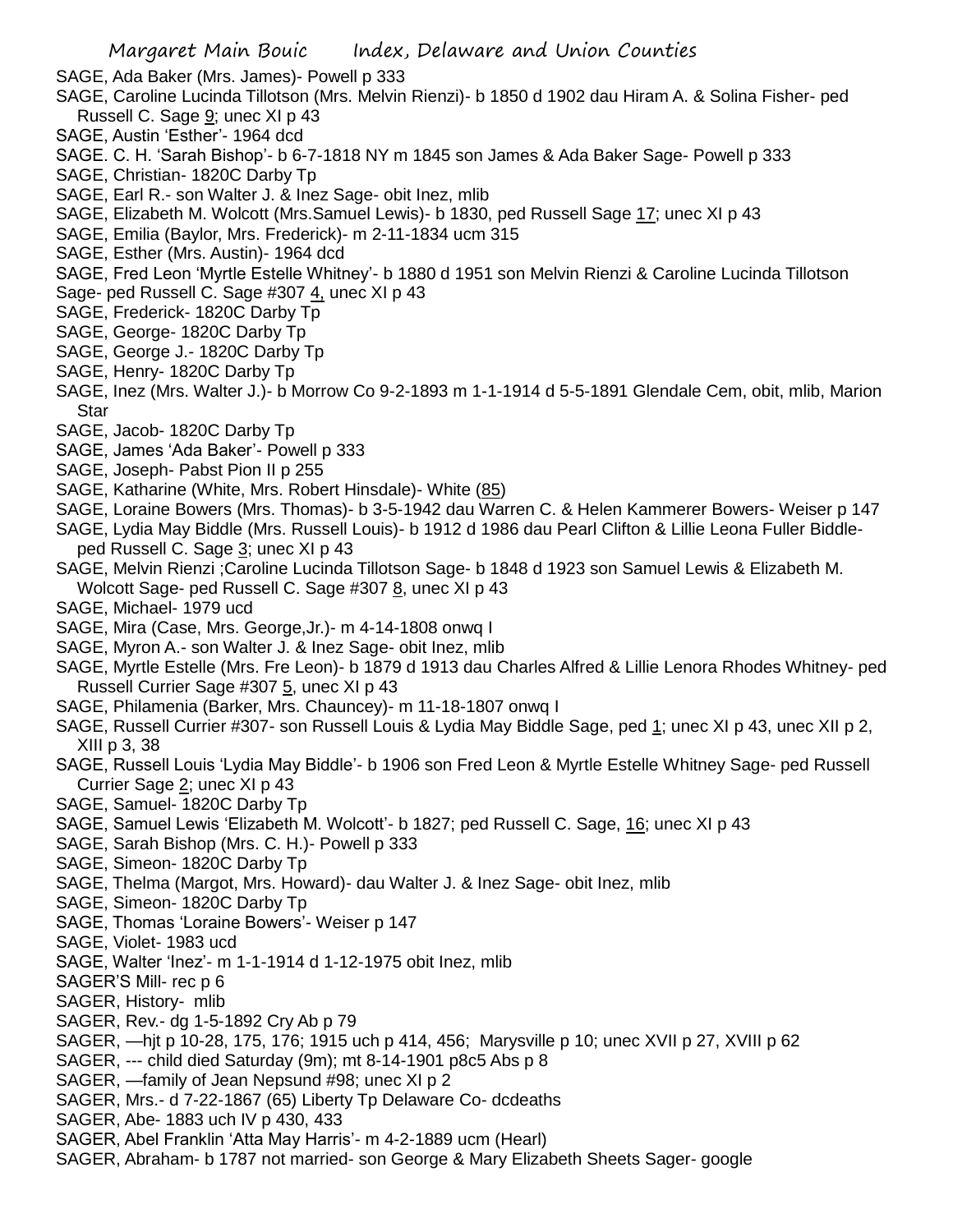SAGER, Abraham G. (2-1825) heir of Abraham Sager- uccp p 3 gd will book 3 p 86

- SAGER, Abraham Milla/Emeline/Evaline Smith'- b 1812 m 2-26-1836 ucm 357 d 1884 son Christian & Maria Elizabeth Shover Sager- hjt p 176, 201; 1915 uch p 272, 273, 406; 1883 uch V p 225, 271; 1985 uch p 122; Feris letter; 1840C Jerome Tp 1127 p 50 (20-300 1f (20-30), 1m (-5), 1f (-5); 1850C Darby Tp 1667-1687 p 247 (38,O); unec XV p 62, 70, XVII p 3October 1, 2002
- SAGER, Abraham 'Margaret'- est 4-21-1824 uccp p 1, 3 will Book p 54; uccp p 2 common pleas p 6
- SAGER, Abraham 'Mary Ann Grabs'- b 8-20-1826 d 65y4m Oakdale 692 (57F)- son John & Rebecca Cook Sager- 1883 uch V p 225, 691; 1870C Taylor Tp 143-135 p 17 (45,Va); 1880C Marysville 500-547 (55,Va,Va,Va)
- SAGER, Abraham 'Mary Harris'- d 12-21-1891 (65-4 -1) b Va Oakdale I p 171 (D-R1-15); mt 12-23-1891 p5c3 and p8c1 Ab p 16; mt 1-13-1892 Ab p 19
- SAGER, Abraham 'Mehitabel Powers'- b 10-9-1827 m 1-4-1848 d 2-14-1892 son Frederick & Hannah Harrison Sager- Townsend letter; 1985 uch p 122; 1830C Jerome Tp 23 (-5)
- SAGER, Abram- uccp p 35, security, JB3 p 43
- SAGER, Absalom M.- son Lafayette & Theresa A. Sager- 1850C Darbvy Tp 1647-1667 p 244 (16,O)
- SAGER, Ada M.- dau Reuben & Annett Sager- 1860C Darby Tp 462-464 p 65 (5,O)
- SAGER, Adam 'Cris M.'- 1850C Leesburg Tp 269-271 p 41 (42,L,Canada)
- SAGER, Adam 'Elizabeth Smith'- b 1801 DJ p 35; m 1-13-1833 ucm 288- son Christian & Maria Elizabeth Shover- Google; 1985 uch p 122; 1840C Darby Tp 1036 p 36 (30-40); 1850C Darby Tp 1582-1602 p 235 (49,O); unec XI p 54
- SAGER, A. E. (Benson, Mrs. William)- m 8-29-1850 ucm 1565
- SAGER, Albert E.- d 8-9-1901 (10m) Oakdale I p 16, charity
- SAGER, Alfred- 1870C Concord Tp p 261 (1)
- SAGER, Alfred 'Mayme Swavely'- b 2-11-1872 son John R. & Salome Elizabeth Kehl Sager- Weiser p 527 SAGER, Alice (Lembke, Mrs. Frederick A.)- m 2-6-1889 ucm (Hearl)
- SAGER, Alice Ward (Mrs. George T.)- m 11-5-1879 ucm 6581; 1880C Jerome Tp 218-234 p 25 (16,O,O,O)
- SAGER, Amanda- dau George T. & Alice Ward Sager- 1880C Jerome Tp 218-234 p 25 (7/12,O,O,O) SAGER, Ann (Andrews, Mrs. James)- m 1-21-1841 ucm 691 d 1893- dau Samuel & Elizabeth Sanbower
- Sager- 1985 uch p 122; 1883 uch V p 243, 256; obit, Michael, mlib; mt 1-29-1902 p 8c 2, Abs p 3; 1820C Darby Tp 315 (-10);1830C Darby 78 p 282 (15-20)
- SAGER, Ann Carney (Mrs. John Graham)- b 9-2-1820 d 8-9-1912- Sager; Townsend letter
- SAGER, Ann(e) Elizabeth (Benson, Mrs. William)- m 8-29-1850 ucm 1565.- dau Samuel & Maria Sager-
- 1850C Darby Tp 1581-1601 p 234 (17,O); unec XIV p 18, 44
- SAGER, Anna (Mrs. )- d 2-14-1954 Oakdale Cem, obit, mlib
- SAGER, ----(Roberts, Mrs. Sherman)- dau Mrs. Anna Sager- obit Anna, mlib
- SAGER, Anna (Andrews, Mrs. Monroe)- 1915 uch p 792; unec XV p 70
- SAGER, Anna Catherine (Rishel, Mrs. Clyde)- m 6-10-1935 dau Alfred & Mayne Swavely Sager- Weiser p 527
- Sager, Anna E. (Benson, Mrs. William)- m 8-29-1850 d 1-19-1897 (63-6-22) mt -27-1897 p 4 c3, Abs p 15; unec XVIII p 51, 62
- SAGER, Anna F.- d 8-21-1863 (1-1-4) Old Liberty Churchyard- Powell p154- dau J. E., & B Sager
- SAGER, Anna Maria Kloeter/Klotner (Mrs. Dr. John George)- 1985 uch p 122
- SAGER, Annett (Mrs. Reuben) 1860C Darby Tp 462-464 p 65 (23,O)
- SAGER, Annette (3-1839) heir of Joseph Sager- uccp p 17 JB2 p 86, JB3 p 72
- SAGER, Atta May Harris (Mrs. Abel Franklin)- m 4-2-1889 ucm (Hearl)
- SAGER, Barbara (Peasely, Mrs. Jeptha) (Marquis, Mrs. James)(Eastman, Mrs. Appelles)- b 1783 m 1811 d 1846/7-dau George,Sr. & Elizabeth Sheets Sager- 1915 uch p 406; 1883 uch V p 225, 227; 1985 uch p 122; Feris letter; unec XV p 70
- SAGER, Basil-Maria Roe'- b 3-12-1836 d 2-26-1898 son Frederick & Hannah Harrison Sager- Sager; 1985 uch p 122; Townsend letter
- SAGER, Benjamin- unec XIV p 53
- SAGER, Benjamin 'Deborah Duvall''Sarah Gale''Mary Ann Stiner' b 8-12-1800 d 5-31-1889 or 6-1-889 988-9- 19) Price Cem, djlm p 21; Marion Co, O- son John George & Mary Elizabeth Schultz Sager; djlm p 3; Madison Co Hist p 826; google; query unec XIX p 38
- SAGER, Benjamin 'Debby Rossell'- m 6-13-1823 ucm 52; 1883 uch III p 284; 1830C Darby Tp 69 (20-30); unec XI p 54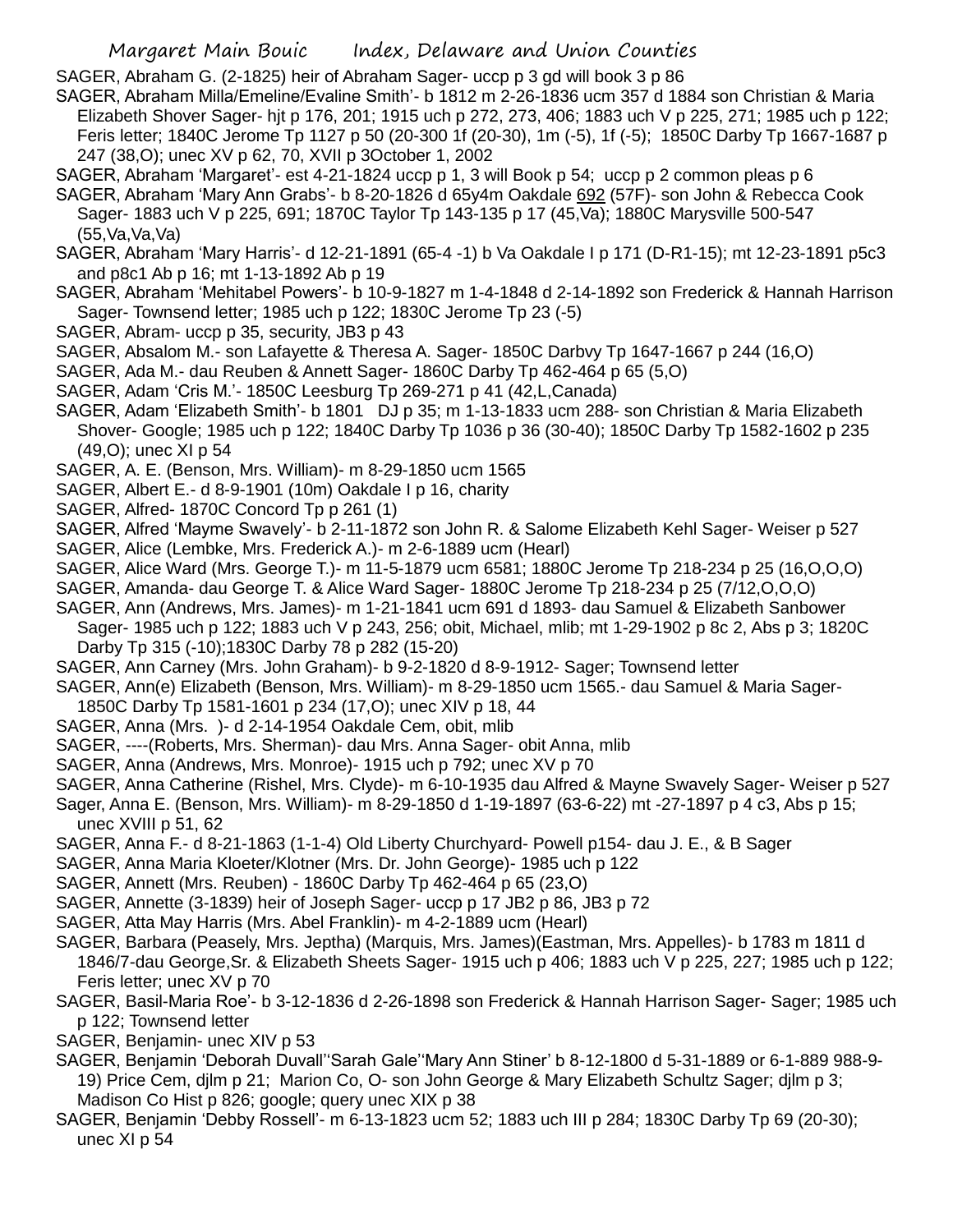- SAGER, Benjamin Franklin- b 1833 d 1915 Price Cem, djlm p 49- son Benjamin & Deborah Duvall Sager-Mach p 826
- SAGER, Benjamin M.- son George,Jr. & Christenia Firestone Sager- 1985 uch p 122
- SAGER, Benjamin 'Mary Elizabeth Hoffman'- 1985 uch p 72, 73
- SAGER, Billie Daniels (Mrs. Richard Eugene)- Sager
- SAGER, Blanche- b 4-23-1852 d 8-10-1855 Unionville Cem, DJ p 35 only ch of John & Miranda Sager- mt 8- 15-1855
- SAGER, Bonhebe- ch Frederick & Hannah Harrison Sager- 1985 uch p 122
- SAGER, Bryan 'Cindy'- 1981 ucd
- SAGER, Carl- son Alfred & Mayme Swavely Sager- Weiser p 527
- SAGER, Carl J.- b 2-19-1889 d 1-28-1903 Price Cem, djlm p 49
- SAGER, Chancy- son James Henry & Levina Haines Sager- 1985 uch p 122
- SAGER, Charles E.- son Leonard W. Sager- Sager'
- SAGER, Charlie F.- son Abraham & Mary Ann Grabs Sager- 1883 uch V p 691; 1870C Taylor Tp 143-135 p 17 (11,O)
- SAGER, Charles 'Mary J.'- 1880C Taylor Tp 234-236 p 23 (21,O,Va,O)
- SAGER, Christian 'Maria Elizabeth Shover 'Elizabeth Rupell/Russell' div' Rebecca Donley'- b 9-22-1769 Pa m (2)11-9-1835 ucm 348 div. m(3) 3-4-1847 ucm 1206 d 1-18-1866 (96 1/2) Unionville DJ p 35, 51-son John George Sager,Sr & Mary Elizabeth Sheets/Schultz Sager.- to Ohio 1806 mt 1-30-1866 Cry Ab p 22; War of 1812; hit p 176; 1985 uch p 122; 1915 uch p 272, 273, 406, 410; 1883 uch IV p 430, 433, 434, V p 138, 225, 228, 232, 234, 272; mt 10-8-1859 (91) Abst p 36, 8-5-1860 (92) Abst p 41; unvmec p 2; uccp p 25, estate, JB3 p 43; uccp p 45 Record Book II p 95; 1820C Darby Tp 317 (45+); 1830C Darby Tp 77 p 282 (60-70); 1840C Darby Tp (70-80; 1850C Darby Tp 1666-1686 p 246 (80,Pa); 1860C Darby Tp 461- 460 p 65 (91,Pa); Faris letter; google; unec XI p 54, XIII p 34; unec XV p 62, 70, XVII p 66. XVIII p 65
- SAGER, Christian,Jr.- b 1801 d 7-31-1813/18 (18y2m) Unionville Cem, DJ p 35- son Christian & Maria Elizabeth Shover Sager-Feris letter; 1985 uch p 122;uccp p 25 JB3 p 43
- SAGER, Christienia Firestone (Mrs. George John,Jr.)- uccp p 25, JB 3 p 48; google
- SAGER, Cindy (Mrs. Bryan)- 1981 ucd
- SAGER, Clyde- author of Sager History- unec XV p 2
- SAGER, Constance "Connie" M. (Mrs. Eldon G.)- 1964, 1969, 1971, 1980 dcd
- SAGER, Cora Mabel- b 6-3-1876 d 2-5-1878 dau John R. & Salome Elizabeth Kehl Sager- Weiser p 527
- SAGER, Cornelia (Mrs. Lawrence)- b 12-1861 1900C Paris Tp 229-235 p 12B (42,O,O,O) m 21y
- SAGER, Cynthia- dau Jacob & Susannah Garmong Sager- 1985 uch p 122; google
- SAGER, Daniel- Marysville p 35
- SAGER, Daniel R.- unreadable, Unionville Cem, DJ p 35
- SAGER, David- son Adam & Elizabeth Smith Sager- 1850C Darby Tp 1582-1602 p 235 (8,NY)
- SAGER, David 'Betsey/Elizabeth Jolly'- b 1822 m 6-3-1847 ucm 1218 d 1-17- 1877 (64-8-16) Unionville Cem, DJ p 34, 52 son Christian & Mary Elizabeth Shover- 1883 uch III p 314, IV p 513, V p 232, 234, 245; 1915 uch p 215, 410; mt 2-9-1887 Ab p 31; mt 8-27-1907 p 4 c6; Abs p 53; unvmec p 2; 1985 uch p 84, 122, 163; uccp p 25, JB 3 p 43; 1850C Darby Tp 1648-1668 p 244 (28,O); 1860C Darby Tp 460-462 p 65 (38,O); unec XVII p 66
- SAGER, David 'Elizabeth'- mt 12-11-1867 Ab p 29 ; 1870C Liberty Tp 208 p 25 (48,O)
- SAGER, David O.- son Reuben & Annett Sager- 1860C Darby Tp 462-464 p 65 (3,Ind)
- SAGER, D ,C.- d 12-24-1879 unec XII p 15
- SAGER, Deborah Duvall (Mrs. Benjamin)- d 8-26-1842 (44-8-11) Price Cem djlm p 11; Madison Co H. p 826
- SAGER, Deborah (Mrs. William)- Sager
- SAGER, Debby Rossell (Mrs. Benjamin)- m 6-12/13-1823 ucm 52; 1883 uch III p 284; 1830C Darby Tp 60 p 282 (20-30)
- SAGER, Delmar- brother Leonard W. Sager- Sager
- SAGER, Dora (Yarger, Mrs. Charles)- b 7-4-1880 d 2-25-1922 dau John M. & Salome Elizabeth Kehl Sager-Weiser p 527
- SAGER, Dorcas E.- d 4-12-1853 (17-2-28) Unionville Cem, DJ p 35- dau Samuel & Maria Sager- 1850C Darby Tp 1581-1601 p 234 (14,O)
- SAGER, Douglas- b 1955 son Eldon G. & Connie M. Sager- 1964, 1969, 1971, 1980 dcd
- SAGER. Douglas Ryam 'Jami Linnea Cummings'- m 3-31-199-son William & Deborah Sager- Sager
- SAGER, Drusilla (Landphere, Mrs. Joshua M.)- m 12-15/16-1864 ucm 3650; unec XXI p 44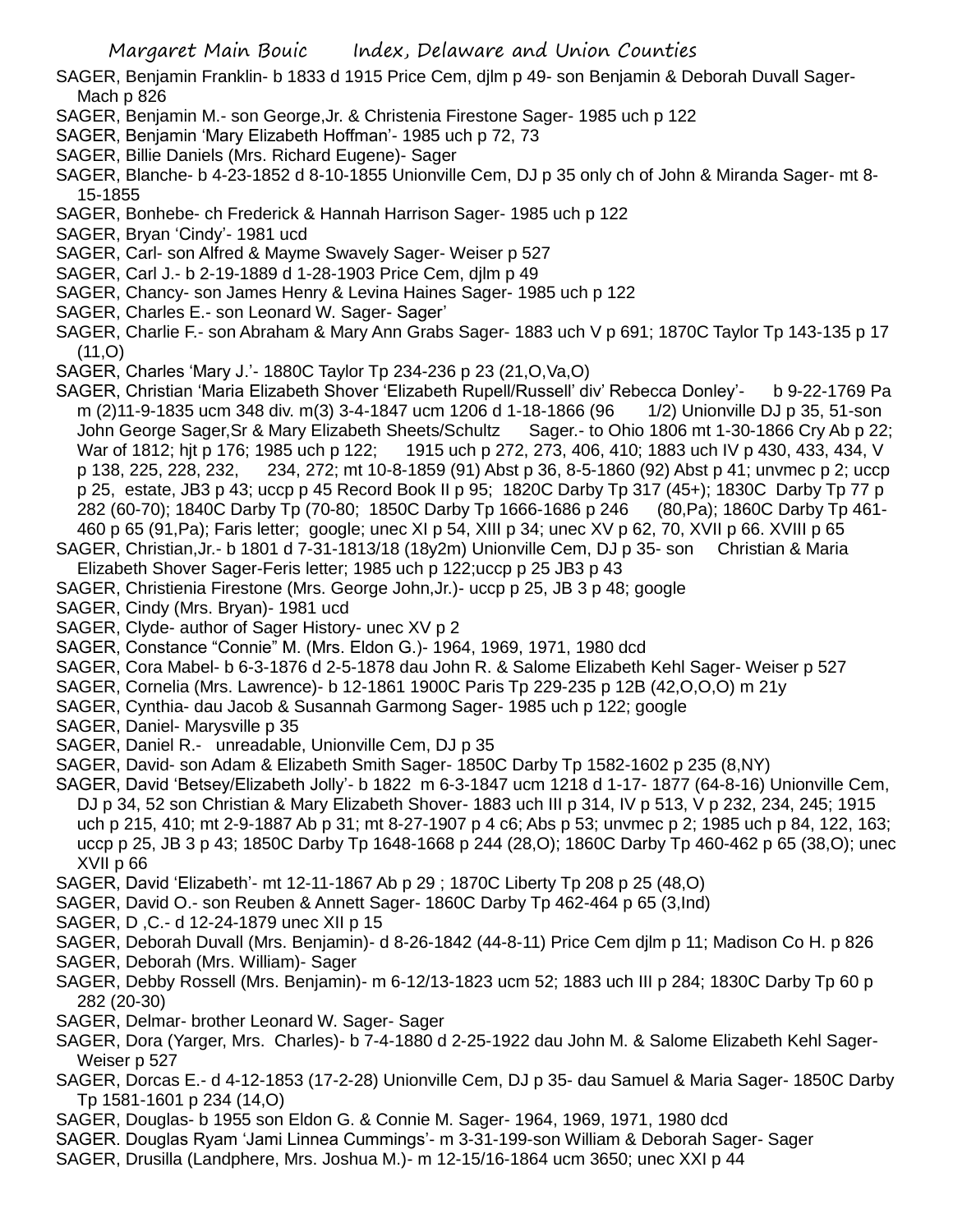- SAGER, E. (Mrs. L. L. or Mrs. L. S.)- djlm p 24
- SAGER, E. Dwight- b 1894 d 1956 Price Cem, djlm p 39
- SAGER, Ed- killed Chattanooga Sunday, left on field, mt 10-7-1863 Ab p 12
- SAGER, Edna Ann Harrison (Mrs. Eli)- b 3-16-1838 d 7-26-1904 dau Alexander Harrison, Sr.- Sager; Townsend letter
- SAGER, Edward- son Michael & Margaret Sager- 1860C Darby Tp 414-415 p 59 (15,O)
- SAGER, Edward T. 'Ora M. Parish'- m 9-24-1891 ucm (Hearl); Sager
- SAGER, Edwin- d 6-20/27-1864 Kenesaw Mt. Co I 121 Rgt OVI; Mitchell Cem, DJ p 7; mt 9-7-1864 Ab p 17 son Michael & Mariett Deland Sager- 1883 uch IV p 505, 509, 541, V p 256; hjt p 135; obit Michael, mlib SAGER, Edwin L. 'Ina Mildred'- d 1973- Sager
- SAGER, Edwin- Mitchell Cem, DJ p 7- son Michael & Jemima Sager- 1850C Darby Tp 1672-1692 p 2248 (5,O)
- SAGER, Elbert E.- b d 1901 Price Cem, djlm p 39
- SAGER, Eldon G. 'Constance M.'- 1964, 1969, 1971, 1980 dcd
- SAGER, Electa Fay (Mrs. Joseph)- m 3-28-1837 ucm 411
- SAGER, Electy O. (McDonald, Mrs. Samuel)- m 5-1-1844 Madison Co Mar, unec X p 7
- SAGER, Elenor/Ellen M.- dau David & Elizabeth Jolly Sager- 1860C Darby Tp 460-462 p 65 (5,O); 1870C Liberty Tp Un Co 208 p 25 (15,O)
- SAGER, Eli- son David & Elizabeth Sager- bur Iowa; mt 8-27-1907 Abs p 53; 1870C Liberty Tp Un Co 208 p 25 (19,O)
- SAGER, Eli 'Edna Ann Harrison''Tish Harison Davis'- b 8-21-1834 m 7-4-1863 d 6-14-1916 son Frederick & Hannah Harrison Sager- Sager; Townsend letter; 1985 uch p 122
- SAGER, Elia H.- dau Lafayette & Theresa A. Sager- 1850C Darby Tp 1647-1667 p 244 (8,O)
- SAGER, Elias- son Jacob & Susannah Garmong Sager- 1985 uch p 122; google
- SAGER, Elijah 'Sarah Duvall'- m 1-3-1866 ucm 3903 son Benjamin & Sarah Gale Sager- Mach p 826; 1870C Concord Tp p 261 (24\*)
- SAGER, Eliza Adler/Alder (Mrs. Simon)- 1985 uch p 122; google
- SAGER, Eliza M.- dau Samuel & Maria Sager- 1850C Darby Tp 1581-1601 p 234 (6,O)
- SAGER, Elizabeth (Bartholomew, Mrs. Moses)- b 1773 d 1865 dau George & Elizabeth Sheets Sager- 1985 uch p 122; google
- SAGER, Elizabeth- dau Benjamin & Mary Ann Stiner Sager- google
- SAGER, Elizabeth (Brown, Mrs. John,Jr.)- b 1821 m 6-27-1839 ucm 559 d 1899- dau Christian & Maria Elizabeth Shover Sager- 1985 uch p 19, 122; google
- SAGER, Elizabeth (Mrs. David)- mt 12-11-1867 Ab p 29; 1870C Liberty Tp Un Co 208 p 25 (40,O)
- SAGER, Elizabeth (Furst, Mrs. George Burner)- dau Alfred & Mayme Swavely Sager- Weiser p 527
- SAGER, Elizabeth "Betsey" Jolly (Mrs. David)- m 6-3-1847 ucm 1218 d 9-1-1873 (42-8-8) Unionville Cem- DJ p 34- dau John & Margaret Croy Joll(e)y- 1883 uch V p 234; unvmec p 2; 1985 uch p 84, 122; mt 2-9-1887, Ab p 32; mt 8-27-1907 p4c6, Abs p 53; 1850C Darby Tp 1648-1668 p 244 (21,O); 1860C Darby Tp 460-462 p 65 (30,O); unec XVII p 66
- SAGER, Elizabeth (Reed, Mrs. William)- dau George,Jr. & Christenia Firestone Sager- 1985 uch p 114, 122; dumch p 122; 1883 uch V p 225; 1985 uch p 114; Mach p 826
- SAGER, Elizabeth Rupell/Russell (Mrs. Christian)- m 11-9-1835 ucm 348; 1985 uch p 122
- SAGER, Maria Elizabeth Shover (Mrs. Christian)- m 1800 dau Henry Shover; 1883 uch V p 225, 272;1985 uch p 122; uccp p 45, Vol II p 95; 1820C Darby Tp 317 (26-45); 1830C Darby Tp 77 p 282 (40-50); unec XV p 70
- SAGER, Elizabeth Sand(b)ower (Mrs. Samuel)- b 3-3-1788 Va d 3-3-1850(62) Mitchell Cem DJ p 7; 1883 uch V p 225, 256; Feris letter, obit Michael, mlib; mt 1-29-1902 p8c2 Abs p 3; 1830 C Darby Tp 78 p 282 (40-50); 1840C Darby Tp 1016 (50-60); google; unec XV p 70
- SAGER, Elizabeth Sheets (Mrs. Dr. George)- m 1767- 1985 uch p 122; 1883 uch V p 138, 256; Sager; Townsend letter, Feris letter; unec XVII p 3
- SAGER, Elizabeth Smith (Mrs. Adam) m 1-3-1833 ucm 288; DJ p 35; 1985 uch p 122; 1840C Darby Tp 1036 p 46 (20-30); 1850C Darby Tp 1582- 1602 p 235 (39,NY)
- SAGER, Ella- dau David & Elizabeth "Betsey" Jolley Sager- mt 8-27-1907 p 4c6, Abs p 53
- SAGER, Ella Temple (Mrs. Marquis L.- m 7-25-1885 ucm (Hearl)
- SAGER, Ellen M.- dau David
- SAGER, Elmer Newton- d 9-28-1867 youngest son of David & Elizabeth Jolley Sager- mt 12-11-1867 Ab p 29; mt 8-27-1907,Abs o 53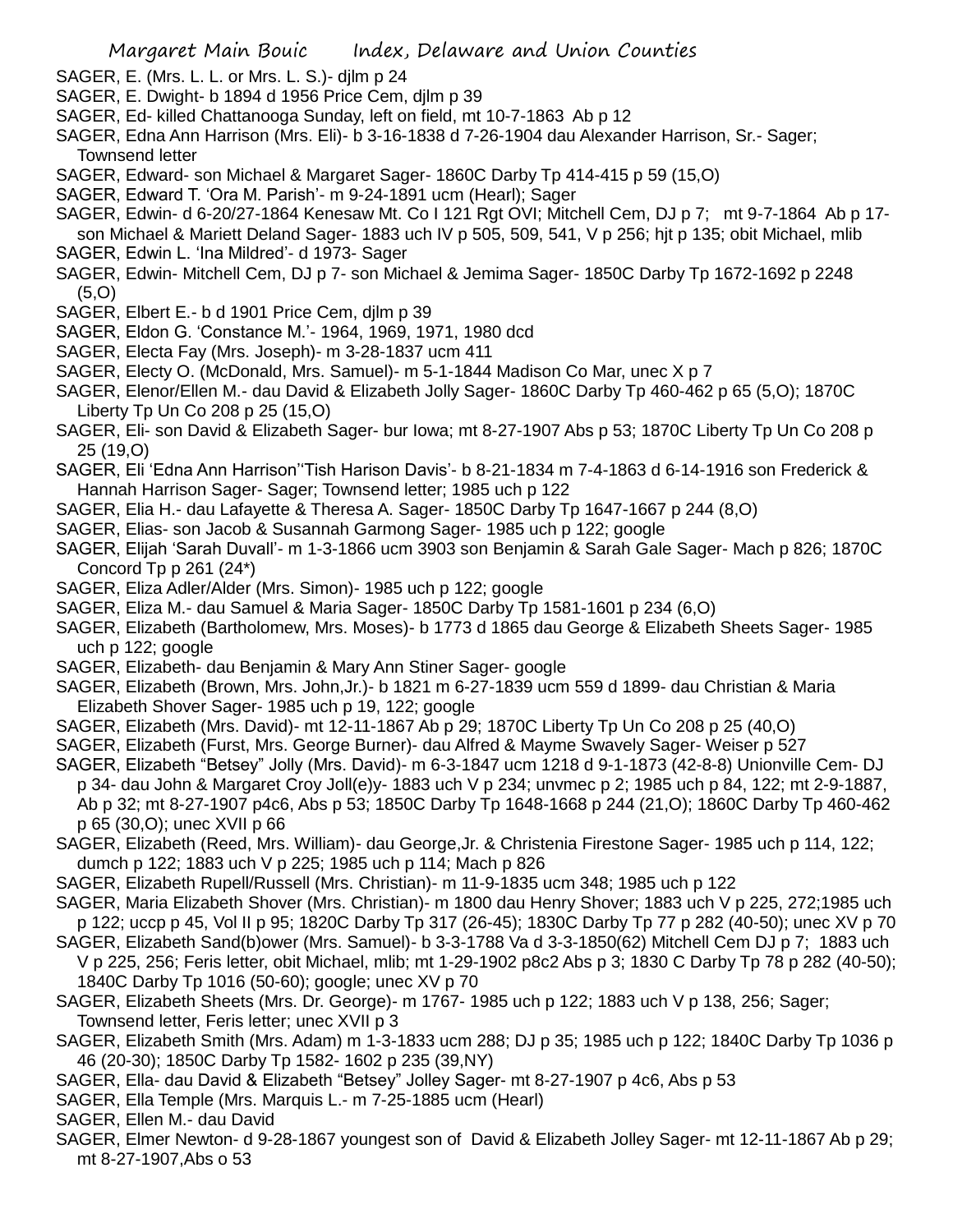- SAGER, Elmer- son of Newton, unreadable Unionville Cem, DJ p 34
- SAGER, Elwood S. 'Mary Fosdick'- m 10-12-1887 ucm (Hearl)
- SAGER, Emiline- dau Adam & Elizabeth Smith Sager- 1850C Darby Tp 1582-1602 p 235 (15,NY)
- SAGER, Emiline Smith (Mrs. Abram)- 1985 uch p 122; 1850C Darby Tp 1667-1687 p 247 (35,O)
- SAGER, Emily- 1870C Liberty Tp p 407 (32)
- SAGER, Emily (Foote, Mrs. Andrew)- b 3-15-1829 m 1-11-1849 d 11-15-1858 dau Frederich & Hannah Harrison Sager- Townsend letter; 1985 uch p 122; 1830C Jerome Tp 22 (-5)
- SAGER, Emily S.-dau William & Mary A. Sager 1850C Liberty Tp Del Co 1605 p 106 (12,O)
- SAGER, Emma- 1870C Liberty Tp p 407 (6)
- SAGER, Emma Johnson (Mrs. Henry)- Madison Co. History p 827
- SAGER, Emma Schultz (Mrs. Voice)- Schultz p 5
- SAGER, Estella (Parrott, Mrs. Harry)- dau Edward T. & Ora Parrish Sager- Sager
- SAGER, Esther (Mrs. Leonard W.)- Sager
- SAGER, Dr. E. T.- b 1866 d 1967 Price Cem, djlm p 49
- SAGER, Evangeline (Roberts, Mrs. Sherman L.)- dAu Ulysses G. & Lucy A. Sager- Sager; 1910C Libety Tp Un Co 316 p 13A (12,O,O,O)
- SAGER, Felora R.- b 12-1886 dau Lawrence & Cornelia Sager- 1900C Paris Tp 229-235 p 12B (13,O,O,O)
- SAGER, Ferdinand 'Sarah Harrison''Lillian O'Brien'- b 8-16-1832 d 11-21-1922 son Frederick & Hannah
- Harrison Sager- Sager; 1985 uch p 122; Townsend letter
- SAGER, F. J.- Affidavits. unec XV p 8
- SAGER, Flora- b 1866 d 1952 Price Cem, djlm p 49
- SAGER, Flora Langstaff (Mrs. Dr. Henry E.)- b 4-10-1861 d 1954 Price Cem djlm p 49- dau Lemuel & Sarah Emily Southard Langstaff- Maugans Anc p 216, 217
- SAGER, F. M.- d 1863- 1883 uch IV p 476
- SAGER, Frances M.- 1850C Darby Tp 1670-1690 p 247 (9,O)
- SAGER, Frances W.- niece of Aseneth Partridge-= 1910C Marysville 98-83 p 3B (21,O,O,O)
- SAGER, Francis- d 4-23-1929 (76) Oakdale 4130 (D124)
- SAGER, Frances L. Partridge (Mrs. Frederick J.)- b 1852 m 10-17-1876 ucm 5957 d 4-23-1929 Oakdale I p 76 (D-R1-36) dau Reuben L. & Maria Wolford Partridge- 1883 uch V p 127, 1138; mt 3-27-1901 p 2, Abs p 8; mt 7-18-1900, Abs p 12; 1880C Marysville 340-375 p 24 (27/8,O,NY,O); attended funeral of William Wolford, mt 10-25-1905 p 8 c 2 Abs p 26; unec XIII p 33, XIV p 11; large news file; 1910C Marysville 98-83 p 3B (57, O, NY,O), 2 ch 1 living, sister Asenath Partridge
- SAGER, Francis M.- son Frederick & Michell Jolly Sager- 1883 uch V p 138
- SAGER, Francis W.- d 3-11-1862 (20-6-20) Co D.  $40^{\text{th}}$  OVI Unionville Cem, di p 34, 52
- SAGER, A. Frank- b 1861 d 1955 Price Cem, ; djlm p 39
- SAGER, ----- son of Frank, d Thursday, Oakdale ; mt 8-14-1901 p 8c5, Ab p 8
- SAGER, Frederick- 1985 uch p 163; uccp p 25 gd Gabriel ch, JB3 p 32; uccp p 37 gd JB4 p 127; uccp p 40 tavern JB4 p 223
- SAGER, Fred J. 'Frances L. Partridge' d 10-19-1898 mlib 3 ring binder1880C Marysville 340-375 p 24 (28,O,O,O); county surveyor- son Fredrick Michell Jolly Sager
- SAGER, Frederica Wright (Mrs. John)- m 1830- 1985 uch p 122; google
- SAGER, Frederick 'Hannah Harrison'- b 3-29-1774 Pa m 11-4-1814 d 8-31-1852 Kalamazoo, Mich. son John George & Elizabeth Sheets Sager- Sager; 1985 uch p 122; 1883 uch V III p 219, 225. 262, 271, 272, 275, 276, 277, 289, 310, 314, 324,373, 583; 1915 uch p 97, 98, 137, 215, 402, 406, 410, 413, 416, 417, 426, 427, 502; Townsend letter; 1820C Darby Tp 302 (45+); 1830C Jerome Tp 23 (50-60); google; Genther p 45, 170; unec XVII p 66
- SAGER, Frederick J. 'Francis L. Partridge'- b 9-26-1851 m 10-17-1876 ucm 5957 d 10-14-1898 (47y1m) Oakdale I p 75 (D-R1-36)- son Frederick & Michell Jolly Sager- 1883 uch V p 53, 56, 138, 402; 1870C Darby Tp 226-214 p 28 (18,O); 1880C Marysville 340-375 p 24 (28,O,O,O); unec XV p 62, 63, 70, 79; large news file
- SAGER, Frederick P. b 1877 d 9-9-1895 (17y11m)Oakdale I p 75 (D-R1-36); son Fred J. & Frances Partridge Sager- 1880C Marysville 340–375 p 24 (1,O,O,O); large news file
- SAGER, Frederick 'Micell/Michal Jolly''Martha Marmon'- b 1810 m(2) 5-24-1855 Logan county, mt 5-30-1855 Abst p 19 d 10-6-1858 ((48-2-28) Unionville Cem, DJ p 34 son Christian & Maria Elizabeth Shover Sager-1883 uch V p 138, 218, 227, 232, 233, 235, 251, 316; Feris letter; 1985 uch p 84, 122; unvmec p 2,6; google; 1840C Darby Tp 1035 p 46 (20-30), 1 f (20-30), 1 f (-5); 1850C Darby Tp 1670- 1690 p 247 (40,O) ;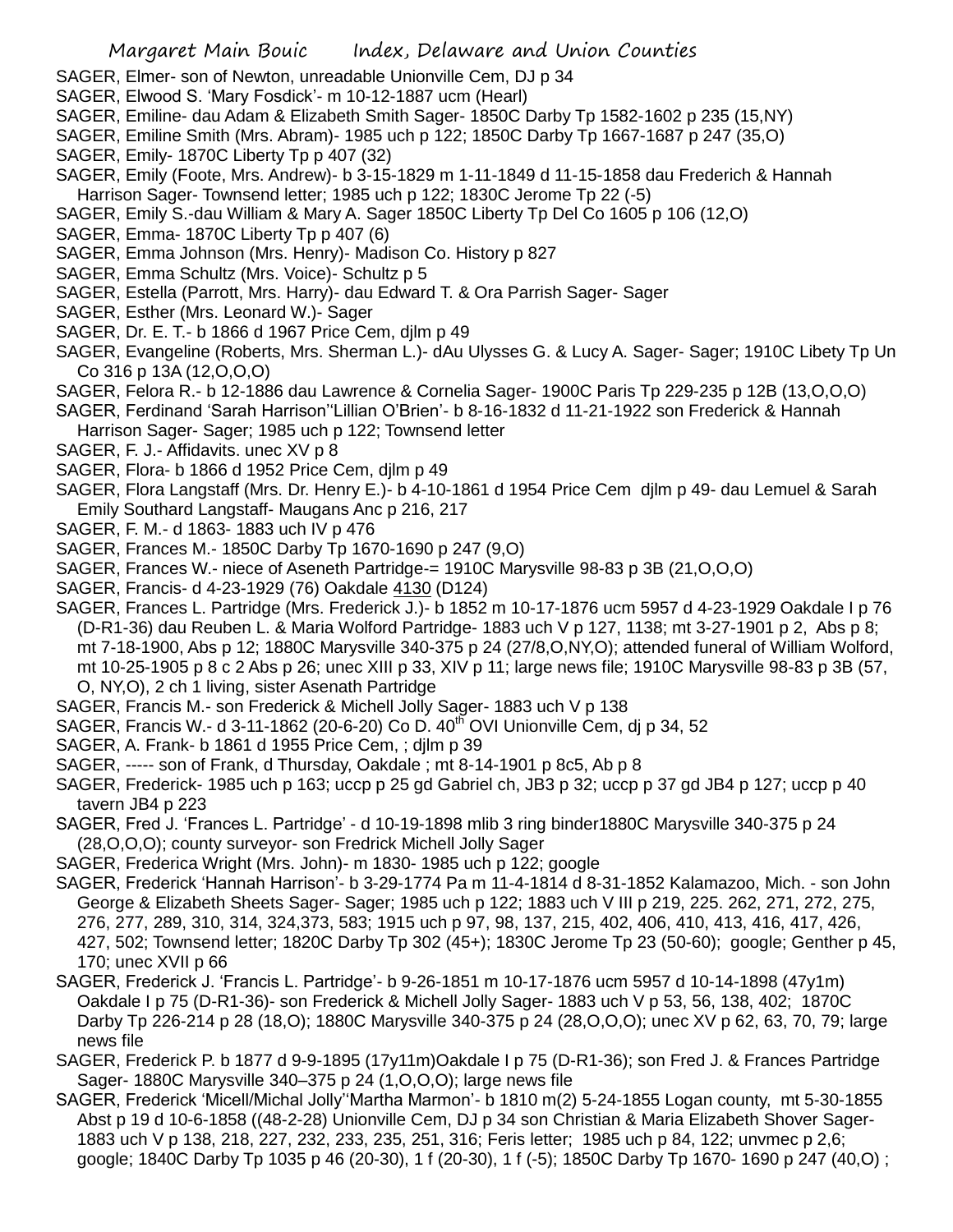large news file

- SAGER, Frederick W.- Marysville p 51
- SAGER, George- uccp p 2 appr Betsey Orr; will book p 85, 4-19-1824 ; 1883 uch IV p 541
- SAGER, George- 1830C Union Tp 117 p 284 (50-600
- SAGER, George 'Anna Maria Kloeter'- in Philadelphia 1744; 1985 uch p 122
- SAGER, Dr. John George ' Elizabeth Sheets'- b 1744 m 1767 d 1824 son George & Anna Maria Kloeter Sager- Sager; 1883 uch V p 138, 225, 256; 1915 uch p 406; 1985 uch p 122; Feris letter, unec XI p 54, XV p 62, 70,
- SAGER, George John, Jr. 'Christinia Firestone'- d 1838 son George & Elizabeth Sheets Sager- 1985 uch p 122; Townsend letter- 1883 uch V p 225; 1985 uch p 122; Feris letter; google; unec XI p 54. XV p 62, 70
- SAGER, George- son George Sager- dumch p 122; hjt p 176; 1915 uch p 272, 273, 406; 1883 uch IV p 430, 433, V p 6, 228
- SAGER, George G.- son Adam & Elizabeth Smith Sager- 1850C Darby Tp 1582-1602 p 235 (6,NY)
- SAGER, George 'Lucreta Carney'- b 6-12-1825 m 9-12-1847 d 1-16-1890 son Frederick & Hannah Harrison Sager- Sager; 1985 uch p 122; Townsend letter; 1830C Jerome Tp 23 (-5)
- SAGER, George- son Michael & Jemima Sager- 1850C Darby Tp 1672-1692 p 248 (7,O); 1860C Darby Tp 414-415 p 59 (17,O)
- SAGER, George Marvin- b 7-4-1842 d 6–21-1864 Kennesaw Mt., Civil War, Mitchell Cem, DJ p 7- son Michael & Mariet Deland Sager- 1883 uch IV p 475, 476, V p 256; obit Michael, mlib
- SAGER, George T.' Alice Ward'- m 11-5-1879 ucm 6581; 1880C Jerome Tp 218-234 p 25 (21,O,O,O)
- SAGER, Glenn D.- b 1952 son Eldon G. & Constance M. Sager- 1964, 1969, 1971 dcd
- SAGER, Glorene (Bannick, Mrs. )- dau Leonard W. Sager- Sager
- SAGER, Glorence- sister Leonard W. Sager- Sager
- SAGER, Gratia B. Irwin (Mrs. William)- m 2-19-1840 ucm 616
- SAGER, Hannah (Bartholemew, Mrs. John)- m 10-22-1822 ucm 37; 1883 uch III p 283
- SAGER, Hannah E.- d 6-21-1856 (24) Unionville Cemk DJ p 34- dau Frederick & M. Sager
- SAGER, Hannah- dau Frederick & Michael Jolly Sager- 1850C Darby Tp 1670-1690 p 247 (14,O)
- SAGER, Hannah Harrison (Mrs. Frederick)- b 1-5-1797 m 1814- d 5-6-1875 Kalamazoo dau Joseph & Beersheba Oglesby Harrison- 1883 uch V p 272; 1985 uch p 122;Townsend letter; 1830C Jerome Tp 23 (30-40); google
- SAGER, Hannah- dau James Henry & Levina Haines Sager- 1985 uch p 122
- SAGER, Hannah (Nelson, Mrs. William)- m 7-7-1831 ucm 234
- SAGER, Hannah- dau Samuel & Maria Sager- 1850C Darby Tp 1581-1601 p 234 (2,O)
- SAGER, Hannah S.- dau Lafayette & Theresa A. Sager- 1850C Darby Tp 1647-1667 p 244 (15,O)
- SAGER, Hannah (Wilson, Mrs. William)- m 7-7-1831 ucm (Hearl)
- SAGER, Harold L.d 10-11-1990 (64) Alton Darby Cem- son Edwin L. & Ina Mildred Whaley Sager- Sager
- SAGER, Harriet Deland (Mrs. Michael)- b 2-9-1818 d 6-20-1905 Mitchell Cem- 1840C Darby Tp 1017 p 46 (20- 30)
- SAGER, Harriet M.- dau Fredrick & Michael Jolly Sager- 1850C Darby Tp 1670-1690 p 2247 (5,O); 1860C Darby Tp 466-468 p 66 (15,O)
- SAGER, Harriet (Martin, Mrs. J. P.)- m 11-1887 dau Frederick Sager- 1883 uch V p 251
- SAGER, Harriet R.- dau Michael & Margaret Sager- 1860C Darby Tp 414-415 p 59 (13,O)
- SAGER, Harriet "Hattie"" R. (Pennington, Mrs. W. Frank H.)- m 12-24-1865 ucm 3876 mt 1-3-1866 Ab p 22 dau Michael & Marietta Deland Sager- 1883 uch V p 253, 256; obit Michael, mlib; unec XIII p 33 ; mt 3-19- 1890 p 8c1, Abs p 11
- SAGER, Harvey- son James Henry & Levina Haines Sager- 1985 uch p 122
- SAGER, Hazel Ett (DeLaughter, Mrs. William Walter)- b 10-26-1897 m 10-22-1911 d 8-21- 1994 dau Samuel & Nancy Emeline Sexton Ett- ped Donald Wayne DeLaughter 5; unec XVIII p 67
- SAGER, Henrietta (Cooper, Mrs. )(Sterling, Mrs. )- unec XII p 4
- SAGER, Henry- 1820C Darby Tp 257 (18-26); 1830C Jerome Tp 45 p 281 (20-30); uccp p 2 security est James Conner, will book p 74. 11-12-1823; uccp p 7 appr. est Henry Shover, 10-3-1825, JB1 p 94; heirs, Jerome Tp, unec XII p 65
- SAGER, Henry- brother-in-law of Absalom Carney- 1883 uch V p 587
- SAGER, Henry 'Emma Johnson'- son Benjamin & Deborah Duvall Sager- 1907 Madison Co History p 827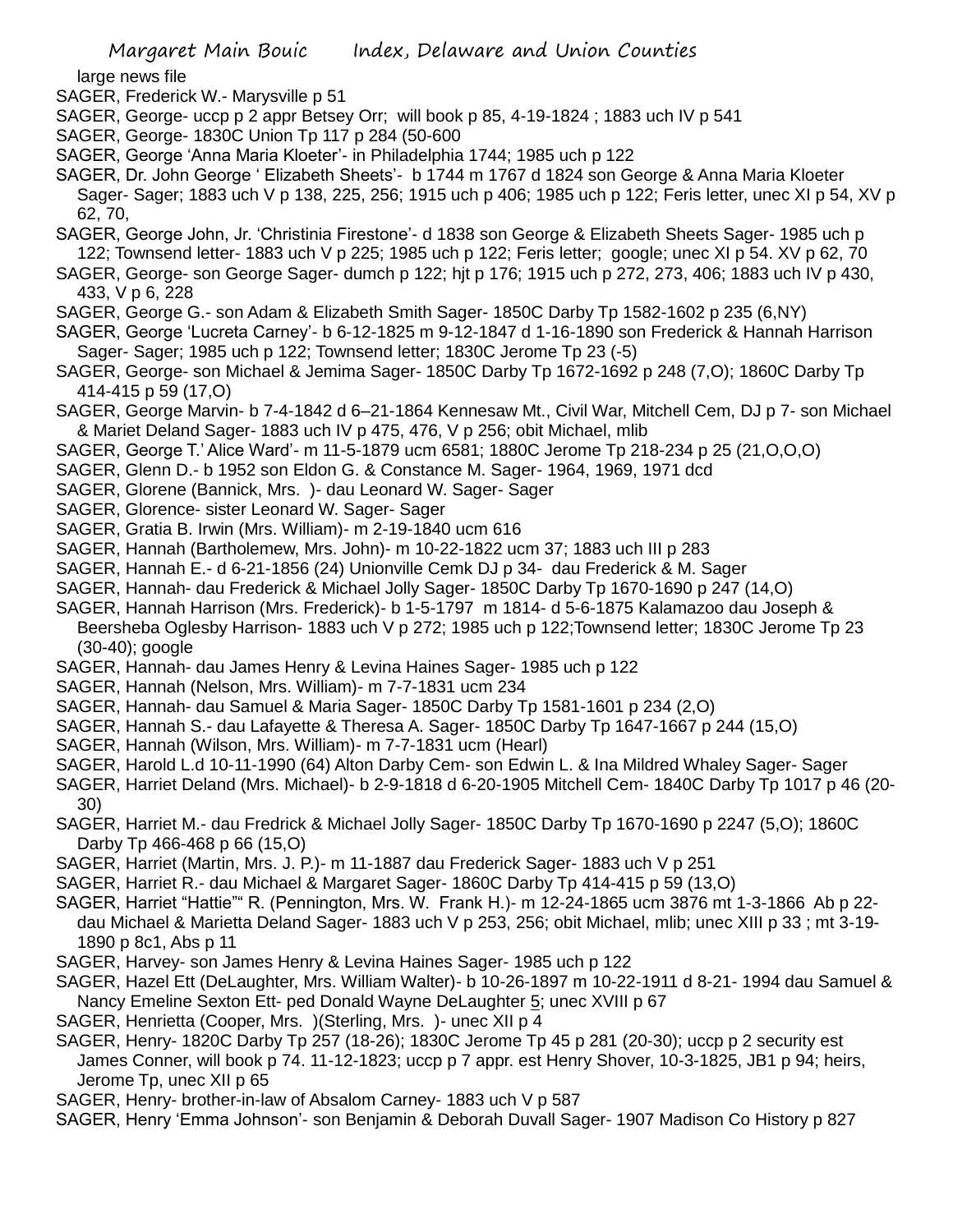- SAGER, James Henry 'Levina Haynes/Haines'- b 1785 m 1807 d 1832 son George & Elizabeth Sheets Sager-1883 uch V p 271, 286, 328, 403; 1985 uch p 122; Feris letter; 1830C Jerome Tp 25 p 280 (40-50); uccp p 9, estate, 9-19-1832, JB 1 p 147; google; unec XI p 62, 63, 70
- SAGER, Henry 'Naomi Carney'- b 1805 m 5-20-1830 ucm 204 d 1844- son Christian & Maria Elizabeth Shover Sager- 1985 uch p 122; 1883 uch III p 288, 341, 342, 343, 371, 372, V p 196, 403; 1915 uch p 24, 133, 406; hjt p 59; dumch p 204 Google
- SAGER, Capt. Henry Franklin Chronicle 7-17-1820 Reed abst
- SAGER, Dr. Henry W. 'Flora Langstaff'- b 1866 d 1945 Price Cem, djlm p 49; Maugans Anc p 217
- SAGER, Hiram- son Jacob & Susannah Garmong Sager- 1985 uch p 122; google
- SAGER, Howard- son Charles & Mary J. Sager- 1880C Taylor tp 234-236 p 23 (2,O,O,O)
- SAGER, Ina Mildred Whaley (Mrs. Edwin L.)- b 4-6-1907 d 1-30-1989 (81) Alton Darby Cem- Sager
- SAGER, Isiah- son Jacob & Susannah Garmong Sager- 1985 uch p 122; google
- SAGER, Jacob N.- son William & Mary A. Sager- 1850C Liberty T Del Co 1605 p 106 (15,O)
- SAGER, Jacob 'Susannah Garmong'- b 1781 m 1804 d 1847 son George & Elizabeth Sheets Sager- 1883 uch III p 368, V p 225; 1985 uch p 122; 1915 uch p 185; 1820C Darby Tp 279 (26-45); google; unec XI p 54, XV p 62, 70
- SAGER, Jacob,Jr.- son Jacob & Susannah Garmong Sager- 1985 uch p 122
- SAGER, James- 1880C Milford Centre 77 p 35 (19,O,O,O)
- SAGER, James Henry 'Orilla Boylen'- unec I p 25
- SAGER, James Henry,Jr,- son James Henry & Levina Haines Sager- 1985 uch p 122
- SAGER, Jamie Linnea Cummings (Mrs. Douglas Ryan)- m 3-31-199- dau William & Linnea Cummings- Sager
- SAGER, Jane H.- dau Lafayette & Theresa A. Sager- 1850C Darby Tp 1647-1667 p 244 (12,O)
- SAGER, Jasper- funeral- mt 10-12-1898 p 8 c4, Abs p 43
- SAGER, Jemima (Mrs. Michael)- 1850C Darby Tp 1672-1692 p 248 (32,Vt)
- SAGER, Jennie (Mrs. )- b 8-1858 1900C Marysville 1<sup>st</sup> ward 345-361 p 15A (41, O, Irel, O) wid
- SAGER, Jerome F.- son William & Mary A. Sager- 1850CLiberty Tp Del Co 1605 p 106 (13,O); 1870C Liberty Tp p 407
- SAGER, Jerome 'Rebecca J. Risher'- m 8-15-1861 dcm
- SAGER, J. F, Grandson Christian Sager- 1883 uch V p 225; surveyor, mt 8-11-1875, 1-12-1876, mt 3 p 14, 20
- SAGER, J. F.- Liberty Tp Powell p 170
- SAGER, J. N. 'Lavinia Freese'- 1908 dch p 772
- SAGER, Joanna (French, Mrs. Nelson)- m 2-25-1837 dcm
- SAGER, Joe Nell (Mrs. Larry)- 1983 ucd
- SAGER, John- mt 3-10-1858 Abst p 28 John- unvmec p 2; 1985 uch p 163
- SAGER, John- 1883 uch III p 314, V p 232, 233, 234; 1915 uch p 215, 410, 412
- SAGER, John B.- 1915 uch p 410
- SAGER, John 'Frederica Wright'- b 1768 m 1830 d 1850 Madison Co- son George & Elizabeth Sheets Sager-1985 uch p 122; google; unec XVII p 3, 66
- SAGER, Dr. John George' Ann Maria Klotner'- 1985 uch p 122; Google
- SAGER, John Graham 'Ann Carney'- b 8-15-1816 d 6-2-1888 son Frederick & Hannah Harrison Sager- Sager; Townsend letter; 1985 uch p 122; 1820C Darby Tp 302 (-10); 1830C Jerome Tp 23 (10-15)
- SAGER, John 'Maria'- 1850C Darby Tp 1649-1669 p 244 (32,O)
- SAGER, John- 'Miranda Hunter'- b 1818 d 1856 son Christian & Maria Elizabeth Shover Sager- 1985 uch p 122; mt 8-15-1855; unvmec p 6, 8; google
- SAGER, John- son David & Elizabeth Jolley Sager- mt 8-27-1907, Abs p 53; 1870C Liberty Tp Un Co 208 p 25 (10,O)
- SAGER, John J.- son David & Elizabeth Jolly Sager- 1860C Darby Tp 460-462 p 65 (1,O)
- SAGER, John P.- son Samuel & Maria Sager- 1850C Darby Tp 1581-1601 p 234 (11,O)
- SAGER, John 'Rebecca Cook'- m 1824 d 1830; 1883 uch V p 691
- SAGER, John R. 'Salome Elizabeth Kehl'- b 1849 m 12-31-1865 d 11-23-1924- Weiser p 526
- SAGER, John Wesley- son Abraham & Mary Ann Grabs Sager- 1883 uch V p 691; 1870C Taylor Tp 143-135 p 17 (6,O); 1880C Marysville 500-517 p 39 (16, O,Va,O)
- SAGER, Johnathan- no date, son of S. L. & E. Price Cem, djlm p 34
- SAGER, Joseph- uccp p 17 estate JB2 p 85, JB 3 p 72
- SAGER, Joseph- d 4-19-1839 (26-2-28) Mitchell Cem DJ p 7
- SAGER, F. Joseph- 1870C Marysville-Paris Tp 167 p 19 (26,O)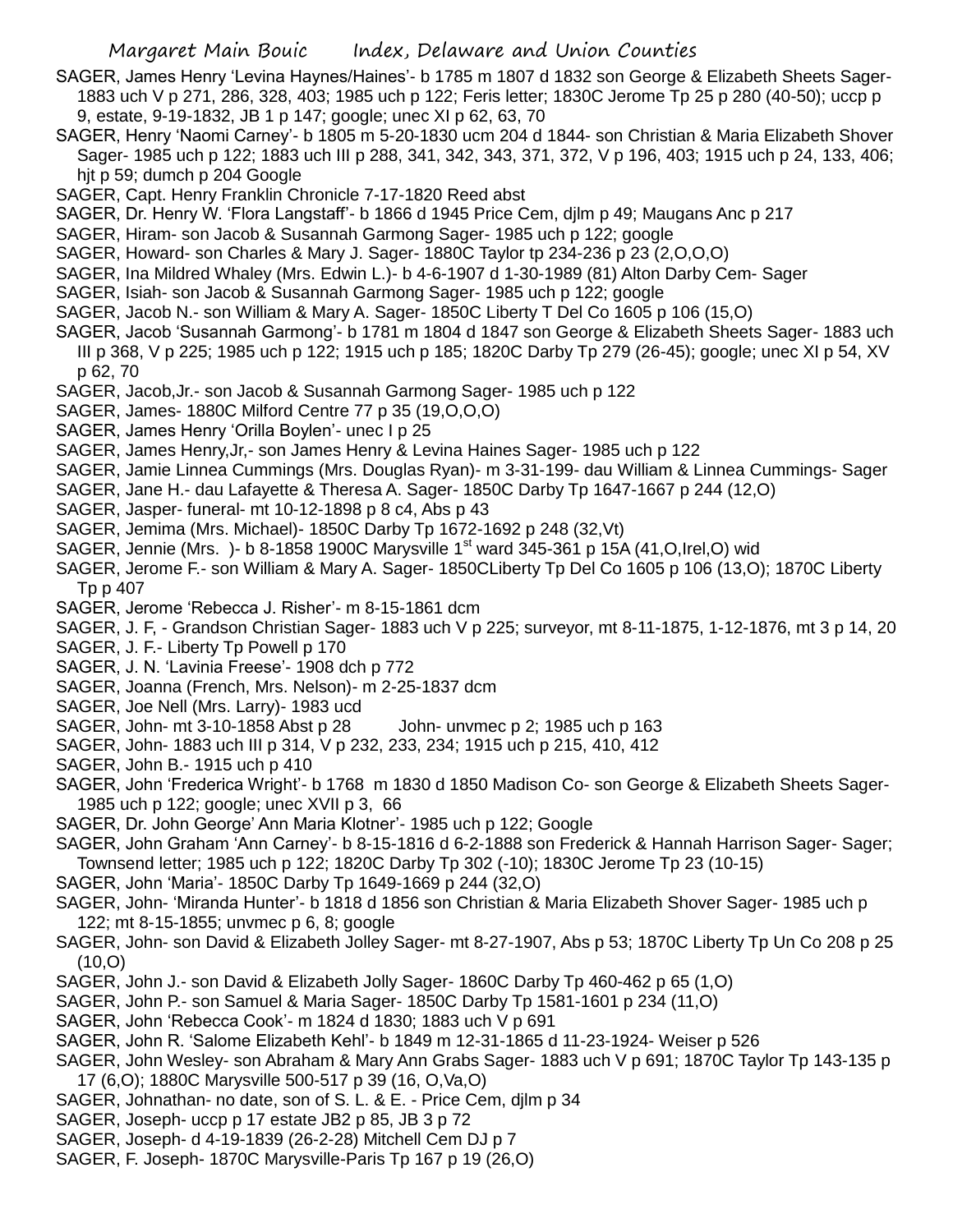SAGER, Joseph 'Electa Fay'- m 3-28-1837 ucm 411

SAGER, Joseph 'Mary Foote'- b 728-1821 d 4-1898 son Frederick & Hannah Harrison Sager- Sager; Townsend letter; 1985 uch p 122; 1830C Jerome Tp p 23 (5-10)

- SAGER, Joseph- d 1839 son Samuel & Elizabeth Sandbower Sager- 1985 uch p 122; obit Michael, mlib; 1883 uch V p 225; 1820C Darby Tp 315 (-10); 1830C Darby Tp 78 p 282 (15-20); unec XV p 70
- SAGER, Josephine- 1860C Dover Tp 215 (15,O)
- SAGER, J. T.- 1915 uch p 265; 1883 uch V p 191
- SAGER, Juanita (Eickemeyer, Mrs. Walter)- b 1894 Logan Co, m 7-5-1915 d 2-27-1916 Oakdale I p 135 (F-
- R10-11)- dau Ulysses G. & Lucy A. Sager- Sager; 1910C Liberty Tp Un Co 316 p 13A (16,O,O,O)
- SAGER, Juanita (Thomas, Mrs. )- dau Leonard W. Sager- Sager
- SAGER. Judy (Mundy, Mrs. )- dau Richard Eugene & Billie Daniels Sager- Sager
- SAGER, Kathleen (Frye, Mrs. )- dau Leonard W. Sager- Sager
- SAGER, Kathryn- b 1961 dau Eldon G. & Constance A. Sager- 1964, 1969, 1980 dcd
- SAGER, La Fayette 'Theresa A. Clark'- m 9-20-1832 ucm 270 son James Henry & Levina Haines Sager-1883
- uch V p 272;1850C Darby Tp 1647-1667 p 244 (42,Va); unec XI p 55
- SAGER, Larry 'Jo Nell'- 1983 ucd
- SAGER, Lavinia- dau James Henry & Orilla Boylan Sager- unec I p 25
- SAGER, Lavinia Freese (Mrs. J. N.) -dau Isaac & Hester Gates Freese- 1908 dch p 772
- SAGER, Lawrence E.'Cornelia' b 8-1857 son Abraham & Mary Ann Grabs Sager- 1883 uch V p 691; 1870C
- Taylor Tp 143-135 p 17 (13,O); 1900C Paris Tp 229-235 p 12B (42,O,Va,O) m 21y
- SAGER, Lawrence E. 'Minnie C. Newlove- m 12-29-1878 ucm 6401; 1880C Leesburg Tp 71 p 7 (22,O,Va,O)
- SAGER, ---(Mrs. Lawrence)- dau Eli & Elizabeth Hilderbrand- mt 12-31-1902 p 1c2, Abs p 24
- SAGER, Lawrence M. 'Mildred'- 1979, 1983 ucd
- SAGER, Leonard N,.- sonLeonard W. Sager- Sager
- SAGER, Leonard W. ;Esther'- d 11-19-1972 (66) bur Fulton- Sager
- SAGER, Levi "Margaret Low'- lic 11-8-1828 ucm 158; 1883 uch III p 288
- SAGER, Levina/Lovina Haynes/Haines (Mrs. James Henry)-1883 uch V p 272; 1985 uch p 122; 1830C Jerome Tp 25 p 280 (30-40); 1840C Jerome Tp 1115 p 50 (40-50), 1m (15-20), 1 f (15-20) 1m (10-15) 1 f (5-10); uccp p 9, wid, 9-19-1832, JB 1 p 147
- SAGER, Lillian O'Brien (Mrs. Ferdinand)- Sager; Townsend letter
- SAGER, Lisa- b 1973 dau Bryan B. & Cindy Sager- 1981 ucd
- SAGER, L. L. 'E,'- djlm p 24
- SAGER, Lori- b 1973 dau Bryan B. & Cindy Sager- 1981 ucd
- SAGER, Louisa A. (Rice, Mrs. Daniel)- lic 12-23-1845 ucm 1093; unec XXI p 41
- SAGER, Louisa (Comstock, Mrs. William)- dau Benjamin & Deborah Duvall Sager- Madison Co Hist p 827
- SAGER, Louisa Maria (Powers, Mrs. Daniel)- b 11-11-1819 d 1912 dau Frederick & Hannah Harrison Sager Sager; Townsend letter; 1985 uch p 122; 1820C Darby Tp 302 (-10); 1830C Darby Tp 23 (10-15)
- SAGER, Lovina Freese (Mrs. Newton)- m 3-2-1856 dcm
- SAGER, Lucas L. 'Lydia Godfrey'- son Benjamin & Deborah Duvall Sager- Madison Col Hist p 827
- SAGER, Lucinda- dau James Henry & Levina Haines Sager- 1985 uch p 122
- SAGER, Lucreta Carney (Mrs. George)- b 8-5-1829 m 9-12-1847 d 12-5-1892- Sager; Townsend letter
- SAGER, Lucretia (Mrs. Marvin)- 1870C Union Tp 69-68 p 10 (66,Ct)
- SAGER, Lucy Annetta- mt 8-28-1852 Abst p 8, mt 6-30-1858 Abst p 29
- SAGER, Lucy Ann (Mrs. Ulysses G.)- b 1864 d 1954 Oakdale I p 135 (F-R10-11); 1910C Liberty Tp Un Co 316 p 13A (44,O,Va,Va)- m 18y, 3 ch
- SAGER, Lulu (Althouser, Mrs. )- sister Leonard W. Sager- Sager
- SAGER, Lydia Carney (Mrs. Samuel)- b 3-21-1839 d 6-30-1887- Sager; Townsend letter
- SAGER, Lydia Godfrey (Mrs. Lucas L.)- Madison Co, Hist p 827
- SAGER, Lydia- dau Samuel & Elizabeth Sanbower Sager- 1883 uch V p 225; 1985 uch p 122; 1830C Darby Tp 77 p 282 (5-10); unec XV p 70
- SAGER, Lyman S.- son Adam & Elizabeth Smith Sager- 1850C Darby Tp 1582-1602 p 235 (10,NY)
- SAGER, M (Mrs. S.)- DJ p 35
- SAGER, Mahala J.- dau Lafayette & Theresa A. Sager- 1850C Darby Tp 1647-1667 p 244 (5,O)
- SAGER, Malinda- dau Benjamin & Deborah Duvall Sager- dau David Sager- Madison Co Hist p 827
- SAGER, Malinda- dau James Henry & Levina Haines Sager- 1985 uch p 122
- SAGER, Margaret (Mrs. Abraham)- uccp p 1, 4-21-1824, widow, will Book p 54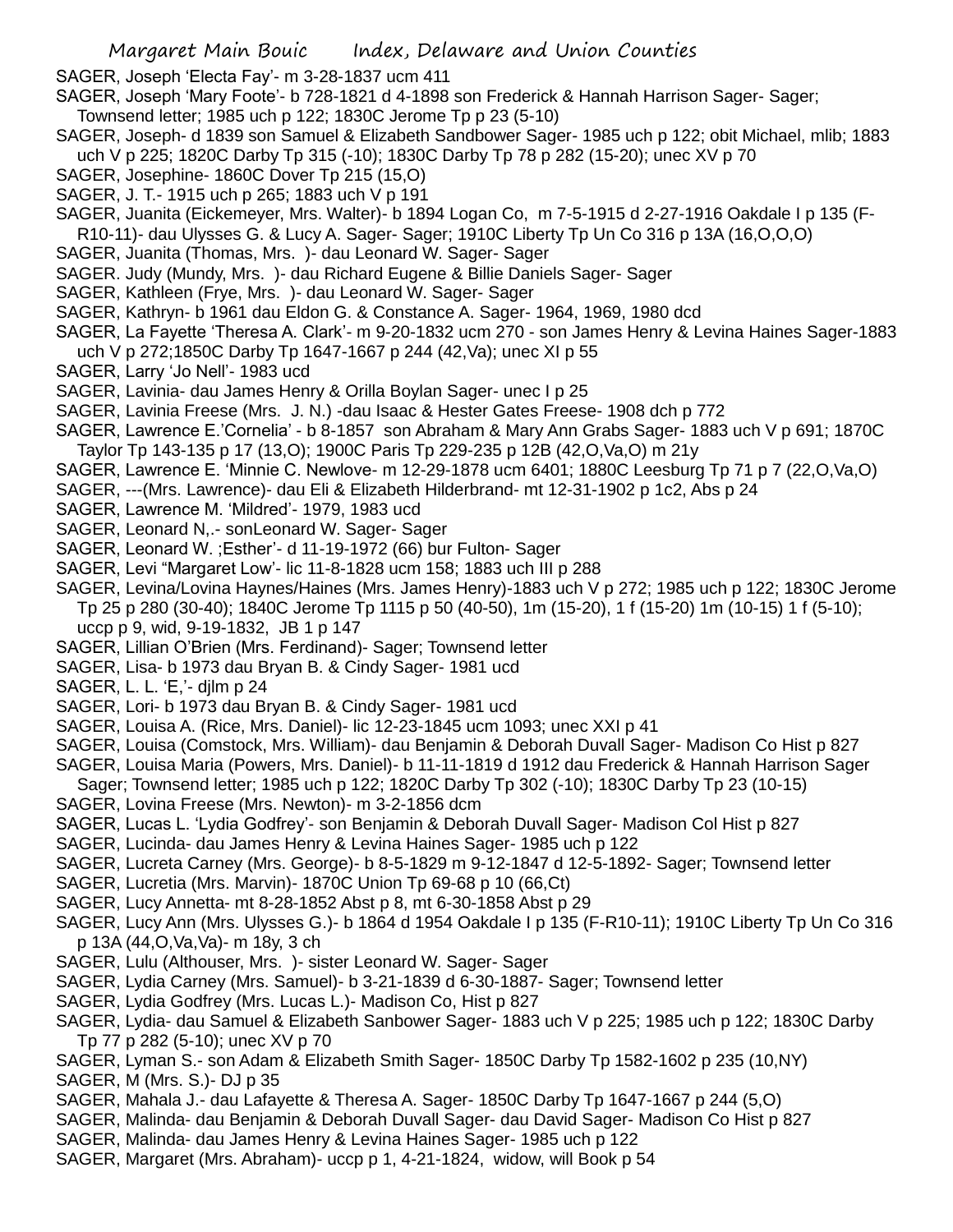SAGER, Margaret- dau David & Elizabeth Jolly Sager- 1850C Darby Tp 1648-1668 p 244 (1,O); 1860C Darby Tp 460-462 p 65 (12,O)

- SAGER, Margarette "Maggie: (Dockum, Mrs. S. Marion)- b 11-20-1848 m 8-26-1865 ucm 3770 d 8-10-1907 (58-8-20)- dau David & Elizabeth "Betsey" Jolley Sager- ; mt 9-6-1865 Ab p 21; mt 8-27-1907 p4c6 Abs p 53; unec XII p 4, XXI p 66
- SAGER, Margaret (Low, Mrs. Lucas)- lic m 3-6-1828 ucm 145; dau George,Jr. & Christenia Firestone Sager-1883 uch III p 288; 1985 uch p 122; Madison Co Hist p 826
- SAGER, Margaret Low (Mrs. Levi)- lic11-8/7-1828 ucm 158; 1883 uch III p 288
- SAGER, Margaret (Luckenbill, Mrs. George)- m 10-26-1824 ucm 87; 1883 uch III p 284
- SAGER, Margaret (Mrs. Michael)- 1860C Darby Tp 414-415 p 58 (42,Vt)
- SAGER, Margaret (Taylor, Mrs. Levi)- m 2-4-1830 ucm 203
- SAGER, Maria Martin (Mrs. Samuel)- 1985 uch p 122; google; 1850C Darby Tp 1581-1601 p 234 (34,O)
- SAGER, Mariah Elizabeth Shover (Mrs. Christian)- b 2-1770 Va d 6-1835 Union Co; google; uccp p 45
- SAGER, Maria Roe (Mrs. Basil)- b 9-5-1834 d 6-1-1887 dau Jeremiah Roe- Sager; Townsend letter
- SAGER, Marquiet Lafayette- ch Benjamin & Mary Ann Stiner Sager- Sager, google
- SAGER, Marquis L. 'Ella Temple'- m 7-25-1885 ucm (Hearl)
- SAGER, Marrietta Deland (Mrs. Michael)- b 2-9-1818 m 2-24-1840 ucm 620 d 6-20-1905 Mitchell Cem DJ p 18- dau Squire Deland- 1883 uch V p 256; 1870C Darby Tp 183-171 (52,Vt);Golden wedding, mt 3-19-1890 p 8c1, Ab p 11
- SAGER, Martha L.- dau Adam & Oris M. Sager- 1850C Leesburg Tp 269-271 p 41 (2,L.Can)
- SAGER, Martha Marmon (Mrs. Frederick)- m 5-24-1855, mt 5-30-1855 Abst p 19, Unionville Cem DJ p 34; 1883 uch V p 138
- SAGER, Marvin 'Lucretia'- 1870C Union Tp 69-68 p 10 (65,Ct)
- SAGER, Mary- 1870C Liberty Tp p 407 (1)
- SAGER, Mary Ann (Mrs. Benjamin)- d 10-21-1878 (64-4-22) Price Cem, djlm p 21
- SAGER, Mary Ann Charles (Mrs. Michael Shane)- b 10-2-1955 dau Cecil Sherman & George An Reterer Charles- 1985 uch p 121
- SAGER, Mary Ann (Dupson, Mrs. )- dau George,Jr. & Christenia Firestons Sager- 1985 uch p 122
- SAGER, Mary Ann Grabs (Mrs. Abraham)- b 9-7-1833 m 1-22-1854- 1883 uch V p 225, 691; 1870C Taylor Tp 143-135 p 17 (36,O)
- SAGER, Mary Ann (Harriman, Mrs. Aaron)- lic m 12-27-1826 ucm (Hearl)
- SAGER, Mary Ann (Harrison, Mrs. Aaron)- lic 12–27-1826 ucm 126; 1883 uch III p 287
- SAGER, Mary Ann- dau Jacob & Susannah Garmong Sager- 1985 uch p 122; google
- SAGER, Mary Ann Whittock (Mrs. Solomon)- 1985 uch p 122; google
- SAGER, Mary Ann (Mrs. William)- d 7-22-1867 (62y15d) Old Liberty Chyd, Powell p 154; 1850C Liberty Tp Del Co 1605 p 106 (45,O)
- SAGER, Mary (Baker, Mrs. Julius)- dau Benjamin & Deborah Duvall Sager- Madison Co Hist p 827
- SAGER, Mary E.- dau Adam & Oris M. Sager- 1850C Leesburg Tp 269-271 p 41 (13,L.Can)
- SAGER, Mary E. (Hatfield, Mrs. Wilbert O,.)- 9-21-1896 ucm (Hearl)
- SAGER, Mary Elizabeth (Harrison, Mrs. G.) b 8-23-1815 dau Frederick & Hannah Harrison Sager- Sager;
- Townsend letter; 1820C Darby Tp 302 (-10); 1830C Jerome Tp 23 (10-15)
- SAGER, Mary Elizabeth- dau Frederick & Hannah Harrison Sager- 1985 uch p 122
- SAGER, Mary Elizabeth Hoffman (Mrs. Ben)- dau LeRoy Ernest & Nell Dale Roberts Hoffman- 1985 uch p 72, 73
- SAGER, Mary E.- b 11-1879 dau Lawrence E. & Minnie C. Newlove Sager- 1880C Leesburg Tp 71 p 7 (7/12,O,O,O)
- SAGER, Mary E.- dau William & Mary Ann Sager- 17850C Liberty Tp Del C 1605 p 106 (17,O)
- SAGER, Mary Foote (Mrs. Joseph)- Sager; Townsend letter
- SAGER, Mary Fosdick (Mrs. Elwood S.)- m 10-12-1887 ucm (Hearl)
- SAGER, Mary Harris (Mrs. Abraham)- b 1834 Licking Co d 7-29-1909 (75y3m) Oakdale I p 71 (D-R1-15)
- SAGER, Mary (Harris, Mrs. William)- m 1-1-1898 ucm (Hearl)
- SAGER, Mary J. (Mrs. Charles)- 1880C Taylor Tp 234-236 p 23 (23,O,Va,O)
- SAGER, Mary (Sampson/Impson, Mrs. William)- m 6-18-1838 ucm (Hearl) or m 8-14-1838 sister Benjamin Sager- Madison Co History p 826
- SAGER, Mary S.- d 2-13-1840 (1-2-7) Unionville Cem- dau Frederic & Michal Sager- DJ p 34
- SAGER, Mary Steiner (Mrs. )- dau Abraham & Elizabeth Lewis Steiner- 1883 uch V p 67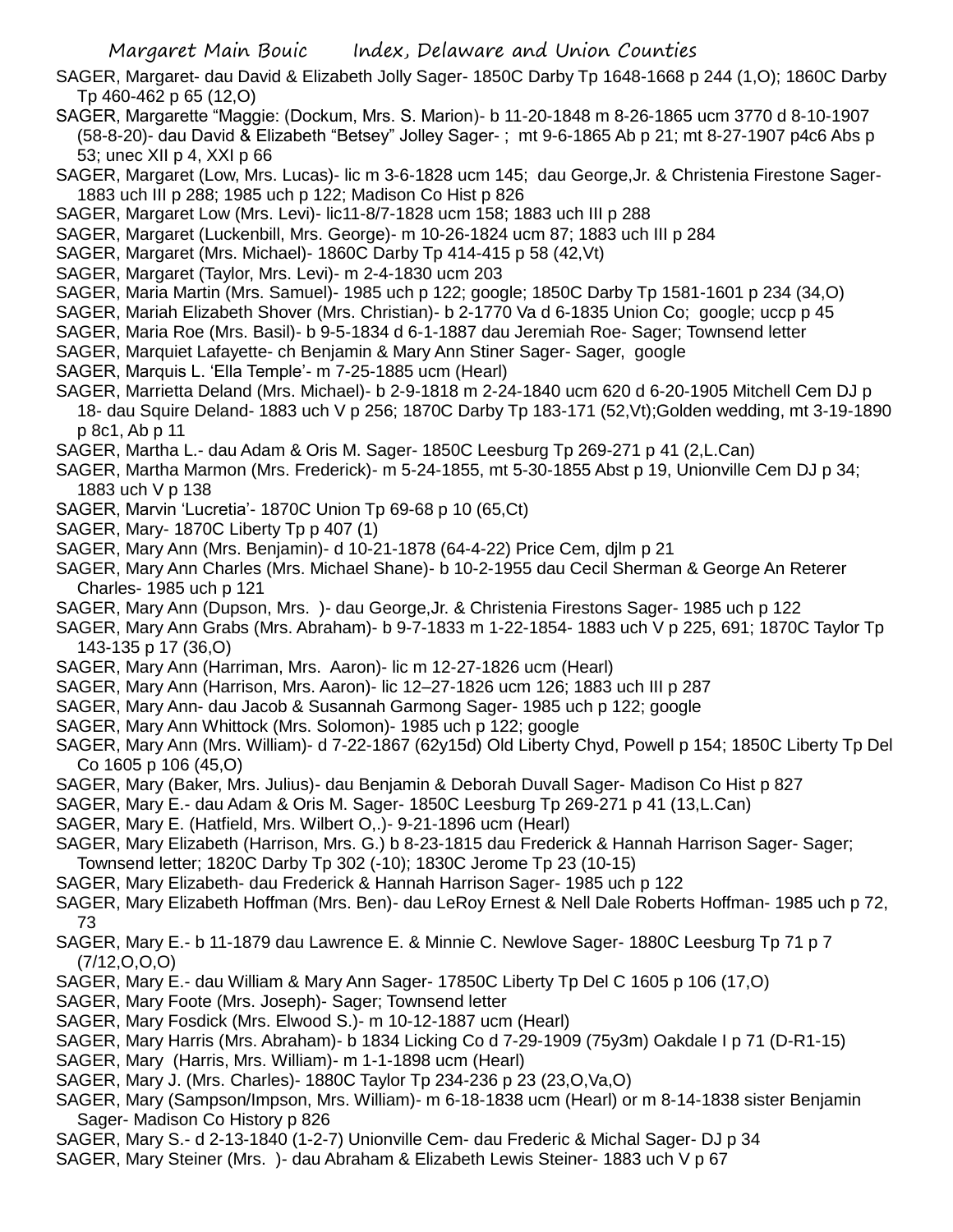- Margaret Main Bouic Index, Delaware and Union Counties
- SAGER, A. May- b 1867 d 1903 Price Cem, djlm p 39
- SAGER, Mayme Swavely (Mrs. Alfred)- Weiser p 527
- SAGER, Mehitable Powers (Mrs. Abraham)- b 6-20-1830 m 1-4-1848 d 1863- Sager; Townsend letter
- SAGER, Melinda- dau Capt. Henry Sager drowned (2y28d)- Franklin Chronicle,
- SAGER, Michael E.- son Abram & Emiline Sager- 1850C Darby Tp 1667-1687 p 247 (2,O)
- SAGER, Michael 'Jemima'- 1850C Darby Tp 1672-1692 p 248 (33,O)
- SAGER, Michael 'Margaret'- 1860C Darby Tp 414-415 p 58 (42,O)
- SAGER, Michael 'Marritt/Mariett Deland'- b 8-1817 m 2-27-1840 ucm 620, d 11-25-1899 (82-3-2) Mitchell Cem, DJ p 18- son Samuel & Elizabeth Sanbower Sager- 1915 uch p 420; 1883 uch IV p 475 V p 223, 225, 242, 256, pict. 280; 1985 uch p 122; buried Sunday, mt 11-19-1899 p 1c3, Abs p 66; mt 1-29-1902 p 8 c 2, Abs p 3; Golden wedding mt 3-19-1890 p 8c1, Abs p 11; 1830C Darby Tp 18 p 282 (10-15); 1840C Darby Tp 1017 p 46 (20-30); 1870C Darby Tp 183-171 (53,O); 1880C Darby Tp 131 (62,Vt,Vt,Vt); uccp p 17, admin. JB2 p 56; unec XI p 56, XIII p 33; XV p 70
- SAGER, Michael Shane 'Mary Ann Charles'- b 10-26-1953 son Benjamin Rodgers & Mary Elizabeth Hoffman Sager- 1985 uch p 124
- SAGER, Michell Jolly (Mrs. Frederick)- d 11-18-1854 (40) Unionville Cem, djlm p 34- dau John & Hannah Cook Jolly- 1883 uch V p 138, 227, 234; 1985 uch p 84, 122; unvmec p 2; Feris letter; 1850C Darby Tp 1670-1690 p 247 (35,O); unec XV p 79. XVII p 66; large news file
- SAGER, Mildred- b 1916 d 1927 Price Cem, djlm p 49
- SAGER, Mildred Mulvaine (Smith, Mrs. Berkeley M.)(Mrs. Lawrence M.)- b 2-23-1904 d 6-19-1984 (80) Claibourne Cem- dau Clarence W. & Emma M. Beck Mulvaine- Sager; 1979, 1983 ucd
- SAGER, Milla Smith (Mrs. Abraham)- m 2-26-1836 dcm
- SAGER, Minerva (Tonguet, mrs. Stewart)- dau Benjamin & Deborah Duvall Sager- Madison Co. Hist p 827
- SAGER, Minnie C. Newlove (Mrs. Lawrence E.)- m 12-29-1878 ucm 6401- dau Garrison & Elizabeth Newlove-1880C Leesburg tp 71 p 7 (18,O,O,O)
- SAGER, Minnie (Wilcox, Mrs. )- 1985 uch p 146
- SAGER, Miranda/Maria Hunter (Mrs. John)- b 7-9-1826 d 7-7-1856 Unionville Cem, DJ p 35- dau Christian & Mary Elizabeth Shover Sager- 1985 uch p 122; unvmec p 6, 8; google; 1850C Darby Tp 1649-1669 p 244 (24,O)
- SAGER, Nancy Emeline Sexton (Mrs. Samuel)- b 3-12-1854 m 12-12-1882 d 1-2-1926 ped Donald Wayne Delaughter 11; unec XVIII p 19
- SAGER, Nancy- dau Jacob & Susannah Garmong Sager- 1985 uch p 122; google
- SAGER, Nannie Sexton (Mrs. Samuel)- b 3-12-1854 d 1-3-1925- Sager; Townsend letter
- SAGER, Naomi/Norma Carney (Mrs. Henry)- m 5-20-1830 ucm 204; 1985 uch p 122; Sager
- SAGER, Newton- d German, Kansas 4-1-1909, dg 4-9-1909 Cry Ab p 23- son James Henry & Levina Haines Sager- 1985 uch p 122; 1840C Jerome Tp 1114 p 50 (20-30), 1 f (20-30), 1f (-5)
- SAGER, Newton 'Lovina Freese'- m 3-2-1856 dcm see J. N,. DJ p 34
- SAGER, Nina (Barrows, Mrs. )- dau Henry W. & Flora langstaff Sager- Maugans Anc p 217
- SAGER, Olie E.- male- 1860C Darby Tp 398-399 (8,O); lived with John & Margaret Jolley
- SAGER, Opal S. (Parrott, Mrs. J. Ray)- b 5-18-1902 m 10-3-1922 d 12-6-1988 (85) Claibourne Cem p 57; Sager
- SAGER, Ora M. Par(r)ish (Mrs. Edward T)- b 1874 m 9-24-1891 ucm (Hearl) d 1965 Price Cem, djlm p 49; Sager
- SAGER, Orilla Boylen (Mrs. James Henry)- unec I p 15
- SAGER, Oris M. (Mrs. Adam)- 1850C Leesburg Tp 269-271 p 41 (38,Vt)
- SAGER, Pearl- b d 1896 Price Cem, djlm p 39
- SAGER, Perry O.- b 1892 d 1903 Price Cem, djlm p 39
- SAGER, Polly P.- dau Abram & Emiline Sager- 1850C Darby Tp 1667-1687 p 247 (12,O)
- SAGER, Ralph- d 11-23-1836 (68y2d) Harmony Chapel Cem- Powell p 320
- SAGER, Ralph E.- b 1907 d 1954 Price Cem, djlm p 49
- SAGER. Ralph E. 'Virginia Daniels'- Sager
- SAGER, Ramona- dau Leonard W. Sager- Sager
- SAGER, Rebecca- 1870C Liberty Tp p 407 (29)
- SAGER, Rebecca Cook (Mrs. John)- 1883 uch V p 691
- SAGER, Rebecca Donley (Mrs. Christian)- m 3-4-1847 ucm 1206; 1985 uch p 122; google; 1850C Darby Tp 1666-1686 p 246 (63,Ct); 1860C Darbvy Tp 461-463 p 65 (72, Ct); Faris Letter (Benley);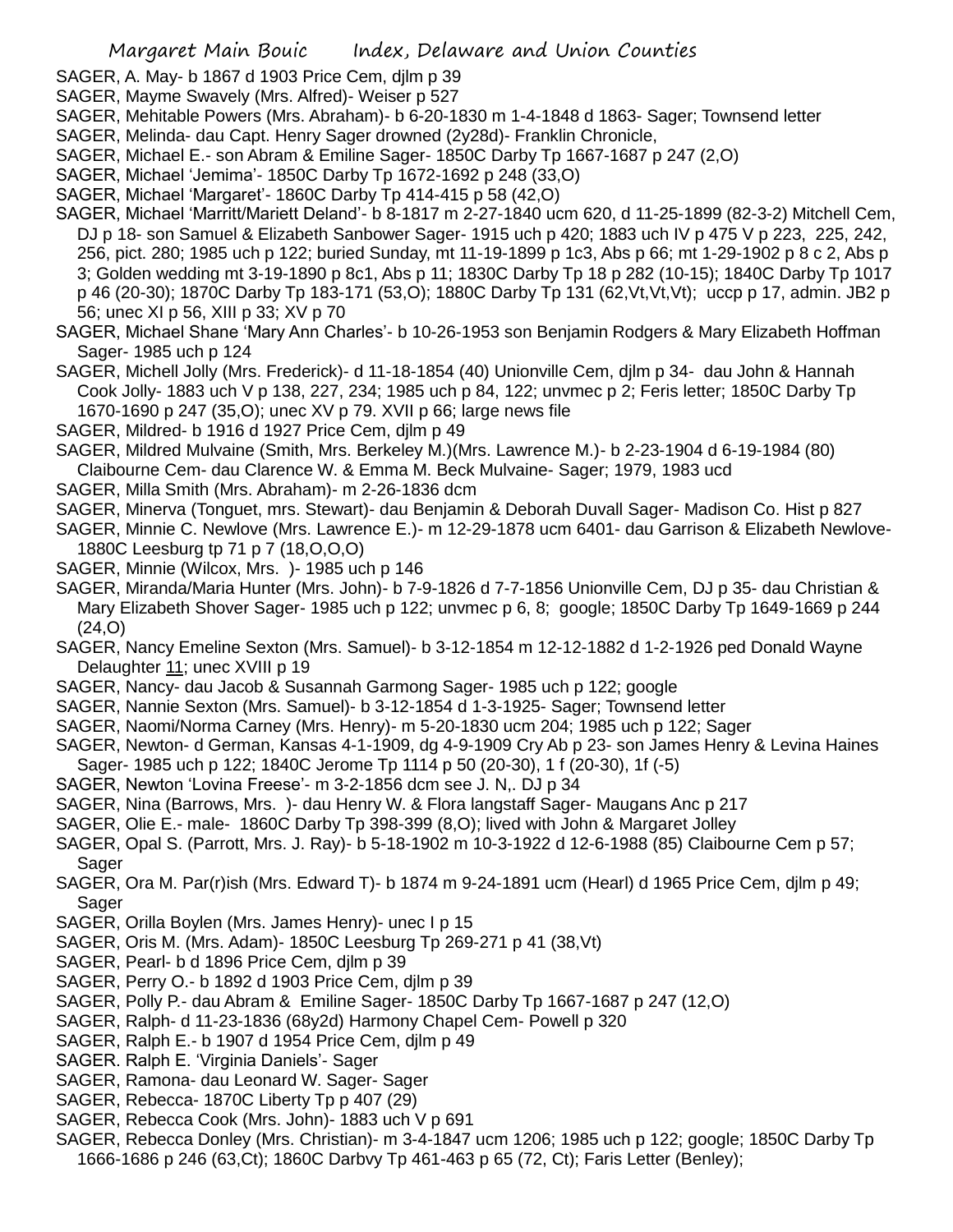SAGER, Rebecca- dau Jacob & Susannah Garmong Sager- 1985 uch p 122; google

- SAGER, Rebecca J. Risher (Mrs. Jerome)- m 8-15-1861 dcm
- SAGER, Rebecca (Roberts, Mrs. Sidney)- b 4-6-1824 d 4-6-1850 dau Frederick & Hannah Harrison Sager-Sager; Townsend letter; 1985 uch p 122; 1830C Jerome Tp 23 (5-10)
- SAGER, Rebecca (Tallman, Mrs. James)- 1915 uch p 1093
- SAGER, Rena- d 2-23-1868 dau John R. & Salome Elizabeth Kehl Sager- Weiser p 527
- SAGER, Reuben 'Annett'- 1860C Darby Tp 462-464 p 65 (29,O)
- SAGER, --- (Mrs. R. F.)- dau Henry C. & Mary Ramsey Frost- dg 3-16-1909 Cry Ab p 16
- SAGER, Richard Eugene 'Billie Daniels'- b 2-23-1934 d 6-3-1992 (58) Price Cem- son Ralph E. & Virginia Daniels Sager- Sager
- SAGER, Robin (Anderson, Mrs. )- dau Richard Eugene & Billie Daniels Sager- Sager
- SAGER, Rocilla/Rose (Pennington, Mrs. )- dau Michael & Jemima Sager- mt 11-29-1899 p1c3, Abs p 66; 1850C Darby Tp 1672-1692 p 248 (3,O)
- SAGER, Rosana- d 9-2-1846 (5-8-9) Unionville Cem- dau Adam & Elziabeth Sager- DJ p 25
- SAGER, Rosannah (Bartholemew, Mrs. John)- b 1804 m 10-22-1822 ucm (Hearl) d 1848 dau Christian & Maria Elizabeth Shover Sager- 1985 uch p 122; 1883 uch V p 228; google
- SAGER, Rosanna- b 3-8-1823 d 3-18-1823 dau Frederick & Hannah Harrison Sager- Sager;Townsend letter; 1985 uch p 122
- SAGER, Rosella M.- b 1910 d 1957 Price Cem, djlm p 39
- SAGER, Ruby (Baker, Mrs. Perley)- dau Edwin L. & Ina Mildred Sager- Sager
- SAGER, Ruth Elizabeth (Blinker, Mrs. William)\_- dau William Harry & Susie Deibler Sager- Weiser p 527
- SAGER, Sally- dau Samuel S. Sager- unec XI p 56
- SAGER, Salome Elizabeth Kehl (Mrs. John R.)- b 1845 m 12-31-1865 d 8-30-1913 dau John Jacob & Elizabeth Moyer Kehl- Weiser p 526
- SAGER, Samantha A.- dau Abram & Emiline Sager- 1850C Darby Tp 1667-1669 p 247 (6,O)
- SAGER, Samuel- 1883 uch V p 243
- SAGER, Samuel B.- son Adam & Oris M. Sager- 1850C Leesburg Tp 269-271 p 41 (6,LCan)
- SAGER, Samuel 'Elizabeth Sandbower''Maria Deland'- b 6-6-1778 Pa d 8-12-1856(78-2-6) Mitchell Cem, DJ p 7- son John George & Mary Elizabeth Sheets/Schultz Sager- uccp p 1 adm, will book p 54; 1883 uch V p 225, 256; 1915 uch p 406; 1985 uch p 122; obit Michael, mlib; google; Feris letter; mt 1-29-1902 p8c2, Abs p 3; 1830C Darby Tp 78 p 282 (50-60); 1850C Darby Tp 1671-1691 p 247 (71,Pa); unec XI p 54, 56, XV p 62, 70
- SAGER, Samuel 'Lydia Carney''Nannie Sexton'- b 10-5-1830 d 3-30-1911 son Frederick & Hannah Harrison Sager- Sager; Townsend letter; 1985 uch p 122
- SAGER, Samuel 'Maria Martin'- b 1808 d 1874 son Christian & Maria Elizabeth Shover Sager- 1985 uch p 122; google; 1840C Darby Tp 1028 (30-40), 1 f (15-20), 1f (5-10), 1m (-5), 1f (-5); 1850C Darby Tp 1581- 1601 p 234 (42,O)
- SAGER, Samuel 'Nancy Emeline Sexton'- b 10-5-1830 d 3-30-1911 ped Donald Wayne DeLaughter 10 unec XVIII p 67
- SAGER, Sarah- 1850C Darby Tp 1671-1691 p 247 (30,O)
- SAGER, Sarah- 1870C Concord Tp p 261 (19)
- SAGER, Sarah Ann (Marks, Mrs. Samuel W.) (Wilber, Mrs. Cat. Wales)- m 10-29-1846 ucm 1169- dau Benjamin & Deborah Duvall Sager- Madison Co. His. P 827
- SAGER, Sarah C.- 1834 d 1924 Price Cem djlm p 49
- SAGER, Sarah Duvall (Mrs. Elijah)- m 1-30-1866 ucm 2903
- SAGER, Sarah E.- dau Adam & Elizabeth Smith Sager- 1850C Darby Tp 1582-1602 p 235 (17,NY)
- SAGER, Sarah E. (Graham, Mrs. William)- m 2-14-1851 ucm 1630; unec XIV p 47
- SAGER, Sarah- b 4–7-1818 d 6-6-1836 dau Frederick & Hannah Harrison Sager- Sager; Townsend letter; 1820C Darby Tp 302 (-10); 1830C Jerome Tp 23 (10-15); 1985 uch p 122
- SAGER, Sarah (Gale, Mrs. )(Mrs. Benjamin)- d 6-6-1924 Price Cem, unec XIX p 38 Madison Co, History p 826
- SAGER, Sarah Harrison (Mrs. Ferdinand)- b 5-2-1835 d 11-22-1904- Sager; Townsend letter
- SAGER, Sally J.- dau Samuel & Maria Sager- 1850C Darby Tp 1581-1601 p 234 (9,O)
- SAGER, Sarah Jane- dau Jacoby & Susanna Garmong Sager- 1985 uch p 122; google
- SAGER, Sarah S.(Hawley, Mrs. Gregory)- b 12-12-1819 m 6-18-1857 ucm 2570 d 1902 Mitchell Cem, DJ p 18- dau Samuel & Elizabeth Sandbower Sager- 1883 uch V p 225, 256; 1985 uch p 122; obit Michael, mlib;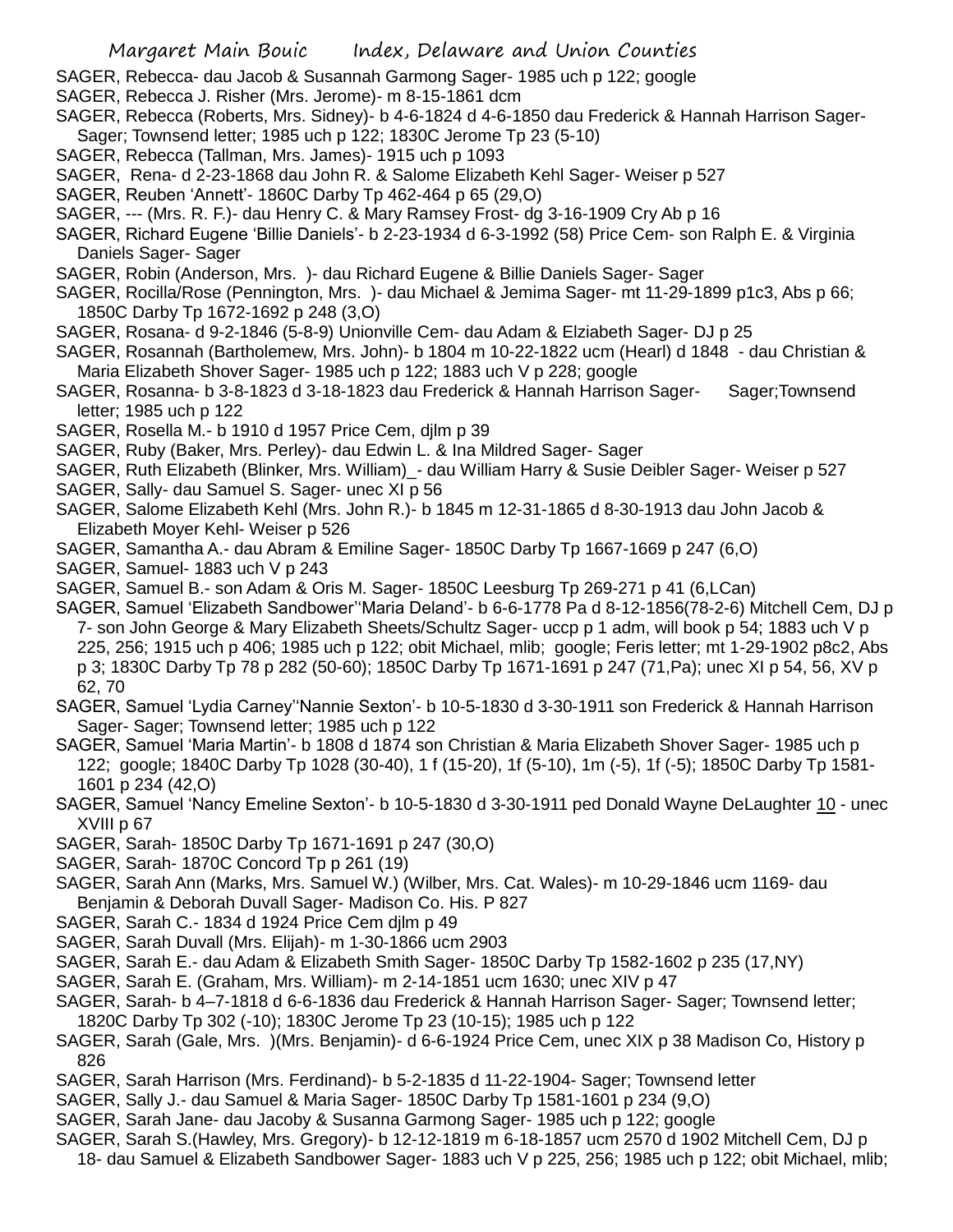mt 2-9-1887 Ab p 44; mt 1-29-1902 p 8c2, Abs p 3; 1820C Darby Tp 315 (-10); 1830C Darby Tp 78 p 282 (10-15); unec XI p 12, XV p 70, XVIII p 19

- SAGER, Semilda A.- d 9-11-1877 (4-9-3) dau L,.L. & E. -Price Cem, djlm p 24
- SAGER, Simon 'Eliza Adler'- b 1814 d 1892 son Christian & Maria Elizabeth Shover Sager- 1985 uch p 122 SAGER, S. 'M'- DJ p 35
- SAGER, Solomon 'Mary Ann Whittock'- b 1813 d 1868 son Christian & Maria Elizabeth Shover Sager-1985 uch p 122; google
- SAGER, Solomon S.- son Abram & Emiline Sager- 1850C Darby Tp 1667-1687 p 247 (13,O)
- SAGER, Sophronia A.- d 11-22-1838 (1-3-23) dau Adam & Elizabeth Sager- Unionville Cem, DJ p 35
- SAGER, Sunday- ch Bryan B. & Cindy Sager- 1981 ucd
- SAGER, Susanna- d 8-2-1831 (13) Mitchell Cem- dau Samuel & Elizabeth Sandbower Sager- 1883 uch V p 225; 1985 uch p 122; 1830C Darby Tp 78 p 282 (10-15); unec XV p 70
- SAGER, Susannah Garmong (Mrs. Jacob)- m 1804- 1985 uch p 122; google
- SAGER, Susie Deibler (Mrs. William Henry)- Weiser p 527
- SAGER, T.- 1840C Darby Tp 1065 p 47 (30-40), 1f (20-30) 2m (5-10) 1m (-5), 1f (-5)
- SAGER, Terri- 1983 ucd
- SAGER, Theresa/Thursa A.Clark (Mrs. LaFayette)- m 9-20-1832 ucm 270; 1850C Darby Tp 1647-1667 p 244 (35,O)
- SAGER, Thomas B.- son William & Mary A. Sager- 1850C Liberty Tp Del. Co 1605 p 106 (10,O)
- SAGER, Thomas M.- son Abraham & Mary Ann Grabe Sager- 1883 uch V p 691; 1870C Taylor Tp 143-135 p 17 (9.O): 1880C Marysville 500-547 p 39 (19,O,Va,O)
- SAGER, Tish Harrison (Davis, Mrs. )(Mrs. Eli)- Sager; Townsend letter
- SAGER, Ulysses G. 'Lucy Ann'- b 1864 Logan Co d 11-3-1920 Oakdale I p 135 (F-R10-11); 1910C Liberty Tp Un Co 316 p 13A (46,,O,O,O) m 18y
- SAGER, Vince- ch Larry & Joe Nell Sager- 1983 ucd
- SAGER, Virginia Daniels (Mrs. Ralph E.)- Sager
- SAGER, Virginia (Cantrell, Mrs. )- d 1980 dau Edwin L. & Ina Mildred Sager- Sager
- SAGER, Voice 'Emma Schultz- Schultz p 5
- SAGER, Voletta- infant dau David & Elizabeth "Betsey" Jolley Sager- d 2-20-1854 Unionville Cem DJ p 34; mt 8-27-1907 p4c6, Abs p 53
- SAGER, Wayne- son Mrs. Anna Sager- obit Anna, mlib
- SAGER, Wayne H.- son Ulysses G. & Lucy A. Sager- 1910C Liberty Tp Un Co 316 p 13A (13,O,O,O)
- SAGER, Wells- son James Henry & Levina Haines Sager- 1985 uch p 122
- SAGER, William- 1870C Liberty Tp Del Col 407 (67\*)
- SAGER, William- 1870C Concord Tp p 261 (3); Liberty Tp Del Co p 407
- SAGER, William A.- b 1858 d 1928 Price Cem, djlm p 49
- SAGER, William 'Gratia B. Irwin'- m 2-19-1840 ucm 616; 1883 uch V p 197; unec XV p 40
- SAGER, William Henry 'Susie Deibler'- m 1-17-1874 son John R. & Salome Elizabeth Kehl Sager- Weiser p 527
- SAGER, William- son Jacob & Susannah Harmong- 1985 uch p 122; google
- SAGER, William 'Mary A.'- 1850C Liberty Tp Del. Co 1605 p 106 (49,O)
- SAGER, William- son William Henry & Susie Deibler Sager- Weiser p 527
- SAGERS, Wesley- 1880C Paris Tp 49-62 p 45 (17,O,Pa,O)
- SAGESER, Audrey (Mrs.Claude)- d 5-5-1982 (87)bur Lexington,Ky- Sageser
- SAGESER, Bertha (Benson, Mrs. )- sister Claude G. Sageser- Sageser
- SAGESER, Betty (Kennedy, Mrs. )- dau Claude G. & Audrey Sageser- Sageser
- SAGESER, Claude G. 'Audrey'- d 10-11-1986 (91) bur Lexington, Ky- Sageser
- SAGESER, Claudia- dau Rev. David B. & Rosemary Sageser- Sageser
- SAGESER, Rev. David B.'Rosemary' son Claude & Audrey Sageser- Sageser
- SAGESER, David Arthur- son Rev. David B. & Rosemary Sageser Sageser
- SAGESER, Philip- son Rev. David B. & Rosemary Sageser- Sageser
- SAGGASSER, Elizabeth (Sherman, Mrs. John)- ped Patrice Jordon Dugan #204 13; unec XI p 31
- SAGLE, Lucile Maxine Hause (Mrs. Robert Clayton)- m 1-4-1937 dau Benton Eugene & Katie Maxwell Hause-Maugans Anc p 54
- SAGLE, Robert Clayton 'Lucile Maxine Hause'- Maugans Anc p 54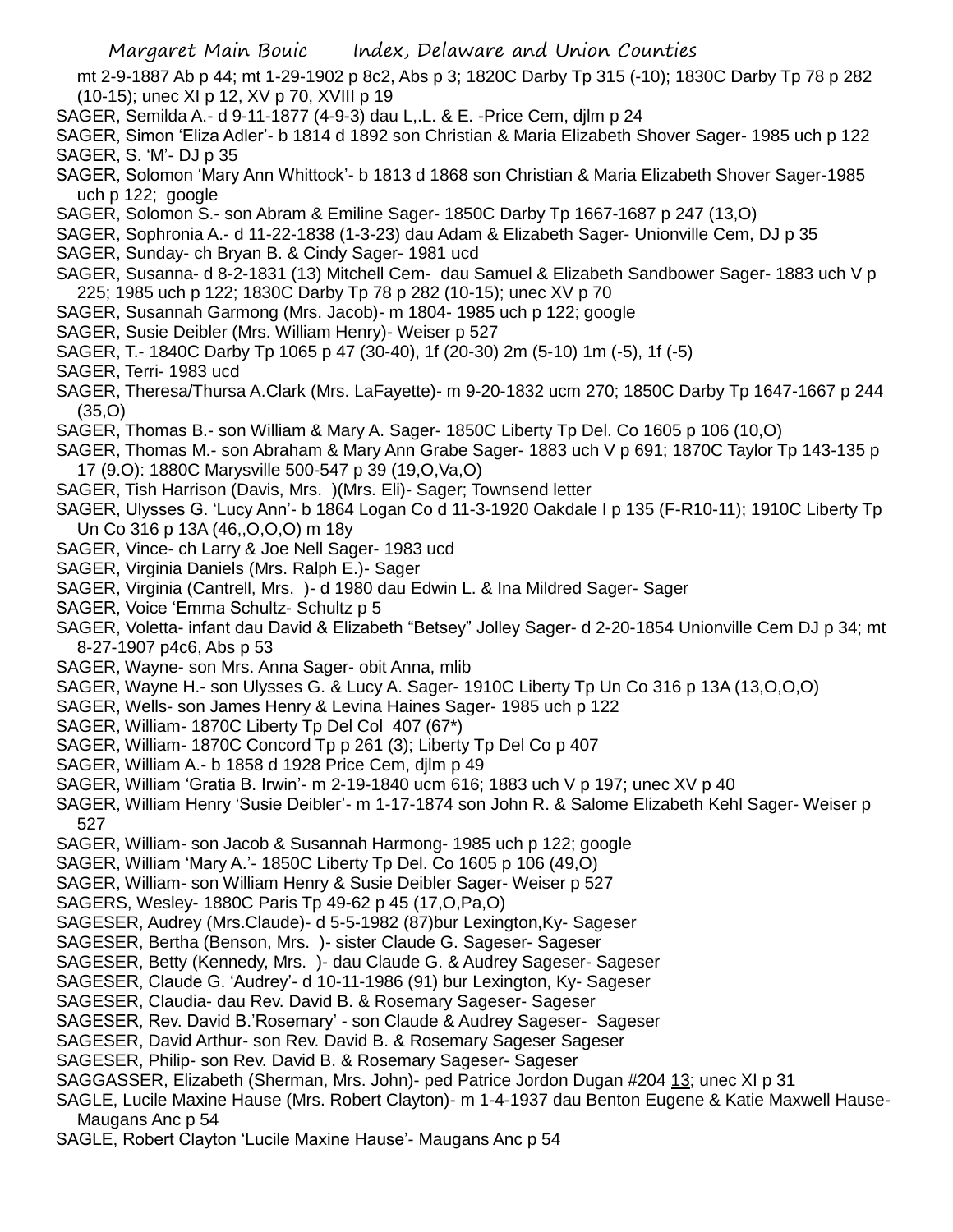- SAGO, Helen Lopett (Slemok, Mrs. ) (Mrs. Joseph)- b 7-25-1923 d 3-22-1995 Pa (71) bur Pa- dau Thomas & Caroline Fundakowski Lopett- Sago
- SAGO, Joseph 'Helen Lopett'- Sago
- SAGRAVES, April- dau Cecil & Joyce D. Green Sagraves- Sagraves
- SAGRAVES. Betty Lee (Blanton, Mrs. )- dau Iva & Mary A. McKenzie Sagraves- Sagraves
- SAGRAVES, Carl- brother Rev. Curtis E. Sagraves- Sagraves
- SAGRAVES, Cecil W.'Joyce D. Green'- brother Rev. Curtis E. Sagraves- Sagraves; 1959 ucd
- SAGRAVES, Clara- b 3-30-1897 d 7-26-1972 Summerford Cem, near London- dau John & Mary Jean Grimm Sagraves- Sagraves; obit, mlib (brown); obit Thurman, mlib (brown)
- SAGRAVES, Rev, Curtis E.'Patsy Young'- m 9-15-1962 d 5-14-1990 (53) Forest Grove Cem- son William E. Sagraves- Sagraves; 1959 ucd
- SAGRAVES, Curtis E. Jr.'Lora Bundza'- m 9-3-1988 son Rev. Curtis E. & Patsy Young Sagraves- Sagraves
- SAGRAVES, Dana Christian (Landers, Mrs. )- dau Rev. Curtis E. & Patsy Young Sagraves- Sagraves

SAGRAVES, Doris (Franklin, Mrs. )- dau Iva & Mary A. McKenzie Sagraves- Sagraves

- SAGRAVES, W. Earl 'Sylvia V.'- 1959, 1962 ucd
- SAAGRAVES, Eva Lee (Salyers, Mrs. )- dau Iva & Mary A. McKenzie Sagraves- Sagraves
- SAGRAVES, Harold- son John & Myrtle McCarty Sagraves-Sagraves, obit Clara, obit, Thurman, mlib (brown)
- SAGRAVES, Hurst- son John & Myrtle McCarty Sagraves- Sagraves, obit Clara, obit Thurman, mlib (brown)
- SAGRAVES, Iva 'Mary A. McKenzie'- Sagraves
- SAGRAVES, John 'Mary Jean Grimm''Myrtle S. McCarty'- d 1953- Sagraves; obit Clara, mlib (brown)
- SAGRAVES, Joyce D. Green (Mrs. Cecil)- d 10-3-1982 (38) Forest Grove Cem- dau William & Hazel Green-**Sagraves**
- SAGRAVES. Kenneth- brother Rev. Curtis E. Sagraves- Sagraves
- SAGRAVES, Laura (Diles, Mrs. Eli)- Sagraves
- SAGRAVES, Leddige- son Iva & Mary A. McKenzie Sagraves- Sagraves
- SAGRAVES. Lissa Jean (DePrie, Mrs. )- dau Iva & Mary A. McKenzie Sagraves- Sagraves
- SAGRAVES, Lora Bundza (Mrs. Curtis, E., Jr.)- m 9-3-1988 dau Stanley & Rita Bundza- Sagraves
- SAGRAVES, Marie (Sparks, Mrs. )- dau John & Myrtle McCarty Sagraves- Sagraves; obit Thurman, mlib (brown)
- SAAGRAVES, Mary A. McKenzie (Mrs. Iva)- d 2-15-1982 (80) bur Ky- Sagraves
- SAGRAVES, Mary Jean Grimm (Mrs. John)- Sagraves; obit Clara, mlib (brown)
- SAGRACES. Michelle- dau Cecil & Joyce D. Green Sagraves- Sagraves
- SAGRAVES, Minnie Wood (Mrs. Thurman J.)- obit Thurman, mlib (brown); 1967, 1971, 1973 ucd
- SAGRAVES, Myrtle S. McCarty (Mrs. John)- b 2-16-1891 d 3-30-1977 Milford Cem- Sagraves
- SAGRAVES, Patina Lynn (Harrington, Mrs. )- dau Rev. Curtis E. & Patsy Young Sagraves- Sagraves
- SAGRAVES, Patsy Young (Mrs. Rev. Curtis)- m 9-15-1962 Sagraves
- SAGRAVES, Paul- son John & Mary Jean Grimm Sagraves- Sagraves; obit Thurman, obit Clara, mlib (brown)
- SAGRAVES, Pedro- brother Rev. Curtis E. Sagraves- Sagraves
- SAGRAVES, Robert- son Thurman J. Sagraves- Sagraves, obit Thurman, mlib (brown)
- SAGRAVES, Robin Dawn (Reece, Mrs. Ben Allen)- dau Rev. Curtis & Patsy Young Sagraves- Sagraves
- SAGRAVES, Ruby (Spaulding, Mrs. )- sister Rev. Curtis E. Sagraves- Sagraves
- SAGRAVES, Sylvia V. (Mrs. W. Earl)- 1959, 1962 ucd
- SAGRAVES. Thelma Marie (Sparks, Mrs. Ardle L.)- b 2-13-1910 Ky m 1-10-1929 d 7-7-1994 (84) Somerford Cem, near Springfield- dau John & Myrtle MaCCarty Sagraves- Sagraves
- SAGRAVES, Thurman J. ' ''Minnie Wood'- b 8-2-1918 m(2) 1967 d 1-25-1980 Milford Cem- obit mlib (brown); Sagraves
- SAGRAVES, William 'Silva'- Sagraves
- SAGRAVES, William- son John & Myrtle McCarty Sagraves- Sagraves; obit Thurman, mlib (brown)
- SAGRPVER. Barbery- 1870C Union Tp 85-84 p 12 (23,Ger)
- SAGROVER, Catherine- 1870C Union Tp 85-84 p 12 (26,Ger)
- SAGROVER, Lillie Mae (Smith, Mrs. William Lewis)- ped Sandra Sue "Sandy" Fegley Hoefer #545 15, unec XVIII p 35
- SAGSTETTER, Danny- 1980 dcd
- SAHOSKY, Michael- 1980 dcd
- SAHR, Anna Mae (Collins, Mrs. )- dau Barbara Sahr; sister William J. Sahr- Sahr
- SAHR, Arthur- son Barbara Sahr- Sahr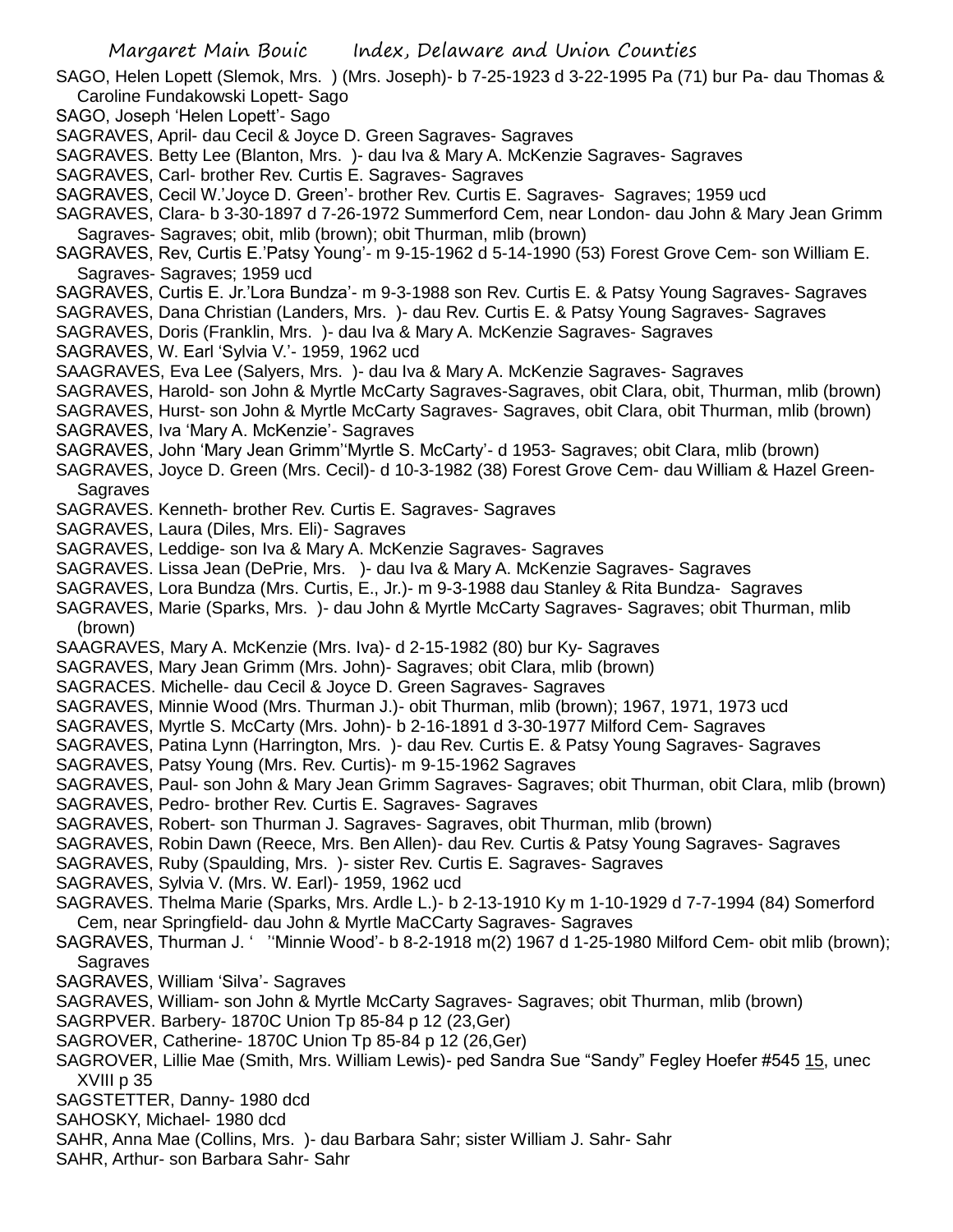- SAHR, Barbara (Mrs. )- d 9-26-1962 (87) Green Lawn Cem- Sahr
- SAHR, Daniel Durward- son Donald Durward & Mary Belle Haysell Sahr- Phillips p 108
- SAHR, Daniel Durward 'Mary Belle Haysell'- d 1956 son William & Lula Mae Dunham Sahr- Phillips p 108
- SAHR, Donna Hatcher (Mrs. Harold Lee)- Sahr; Phillips p 108; 1969, 1971 dcd
- SAHR, Dora (Schaffer, Mrs. )- sister William J. Sahr- Sahr
- SAHR, Dorothy (Schaffer Mrs. Wade)- dau Barbara Sahr- Sahr
- SAHR, Edwin- son Barbara Sahr- Sahr
- SAHR, Harold Lee 'Donna Hatcher'- b 1923 d 12-10-1977 (54) Oak Grove Cem- son William & Lulu Mae Dunham Sahr- Phillips p 108; 1969, 1971, 1980 dcd
- SAHR, Helen (Hartsock, Mrs. )- dau Barbara Sahr- sister William J. Sahr- Sahr
- SAHR, John- son Barbara Sahr- Sahr
- SAHR, Joseph- son Barbara Sahr- Sahr
- SAHR, Larry- son Rudolph & Sarah Sahr- Sahr
- SAHR, Lavina Schlete (Mrs. Donald Durward)- Phillips p 108
- SAHR, Lillian (Sweetman, Mrs. )- dau Barbara Sahr- Sahr
- SAHR, Lulu May Dunhan (Mrs. William J.)- m 4-20-1919 dau Edgar C. & Mary Emily Kaazar Phillips Dunham-Sahr; Phillips p 107, 108
- SAHR, Marie (McDonald (Mrs. )- dau Barbara Sahr; sister William J. Sahr- Sahr
- SAHR, Mary Belle Haysell (Mrs. Donald Durward)- Phillips p 108
- SAHR, Roger- son Rudolph & Sarah Sahr- Sahr
- SAHR, Riudolph 'Thelma'- d 6-22-1977 (67) Green Lawn Cem- Barbara Sahr- Sahr
- SAHR, Thelma (Mrs. Rudolph)- Sahr
- SAHR, William Durward- son Donald Durward & Mary Belle Haysell Sahr- Phillips p 108
- SAHR, William J. 'Lulu Mae Dunham'- m 4-20-1919 d 4-11-1980 (82) Oak Grove Cem- Phillips p 108
- SAID, -----1976 dch p 260
- SAID, —family of Howard E. Fogle #198; unec XI p 13
- SAID, Abner 'Olive Carr'- b 2-18-1843 m 3-17-1867 d 2-7-1906 (63) son Presley & Amelia Liggett Said- Carr 11462; Bean (11147); 1880 dch p 497, 735; 1908 dch p 404; Ost p 1; Maugans Anc p p 92,114; 1883 uch IV p 507; 121 $^{\rm st}$  O.V.I.; dg 9-16-1890 Cry Ab p 32; pallbearer for Benjamin McPherson, dg 4-15-1904 Cry Ab p 240; dg 2-9-1906 p 79, 80;1850C Dover Tp 741-757 p 114 (8,O); 1880C Scioto Tp 309 (37, O, Ky,Va); grandfather of Mrs. Donald Frazier- dg 4-12-1912, Cry Ab p 115; building new house, New Dover- mt 10-30- 1889, Abs p 4
- SAID, Ahab- writer of story of George Wilbur's ancestry, 1 1/2 columns, mt 3-8-1899, p1 Abs p 51
- SAID, Albert- son William & Ellen J. Said- 1870C Dover Tp 114-116 p 15 (9,O)
- SAID, Almeda Turney (Mrs. Harvey)- m 4-19-1855 dcm; Said 2,3
- SAID, Alphonso- son Harvey & Almeda Turner Said- Said 3
- SAID, Alphora- 1870C Delaware Town p 345 (11)
- SAID, Amelia Liggett (Mrs. Presley)- b 4-6-1813 d 12-27-1852 (59-8-21) New Millcreek Cem p 11; Powell p 254- dau James & Susannah Carr Liggett- Carr 1146; 1880 dch p 735; Maugans Anc p 91, 92, 114; 1850C Dover Tp 741 757 p 113 (37,O)
- SAID, Amelia- b 1842 d 2-13-1843 New Millcreek Cem, p 5 dau Samuel & Susan Liggett Said; Carr 11492; Said 3
- SAID, Amorah- b 1869 dau William & Sarah Phelps Combs Said- Said 4
- SAID, Amzy- dau Susanm E. or Samuel & Suan Said- 1870C Dover Tp 119-121 p 15 (3,O)
- SAID, Anna (Bean, Mrs. Goerge Lemuel)- m 10-19-1886 Bean (11257); Maugans Anc p 106
- SAID, Anna (Calhoun, Mrs. )- dau Abner Said- dg 9-16-1890 Cry Ab p 32
- SAID, Anna (Campbell, Mrs. )- dau William & Susanna Halley Said- Said 2
- SAID, B. H. 'Maude McCillit'- dg 7-6-1915 Cry Ab p 63
- SAID, Carroll- b 5-28-1902 son Simpson & Margaret Hagenlocker Said- Hagenlocker 2; Carr 114637
- SAID, Celia Ann (Sanders, Mrs. Josiah M.)- m 1-19-1842 ucm 769
- SAID, Craig- funeral . Oak Grove Cem, dg 1-10-1911 Cry Ab p 2
- SAID, Edith (Church, Mrs.)- dau James & Melissa Carr Said- Carr 114611; Said 4; Maugans Anc p 91, 92, 114
- SAID, Effie (McKenzie, Mrs. )- dau Simpson & Sarah Jane McCullough Said- Carr 114636; Said 4
- SAID, E. J.- 1883 uch V p 366; unec XXI p 62 Springdale Bapt,. Ch
- SAID, Eleanor J. Ralston (Mrs. William L.)- m 12-5-1861 ucm 3258; unec XX p 32
- SAID, Eliza Ann (Turner/Tunis, Mrs. Elisha B.)- m 12-8-1840 ucm (Hearl) or m 11-12-1840 ucm 674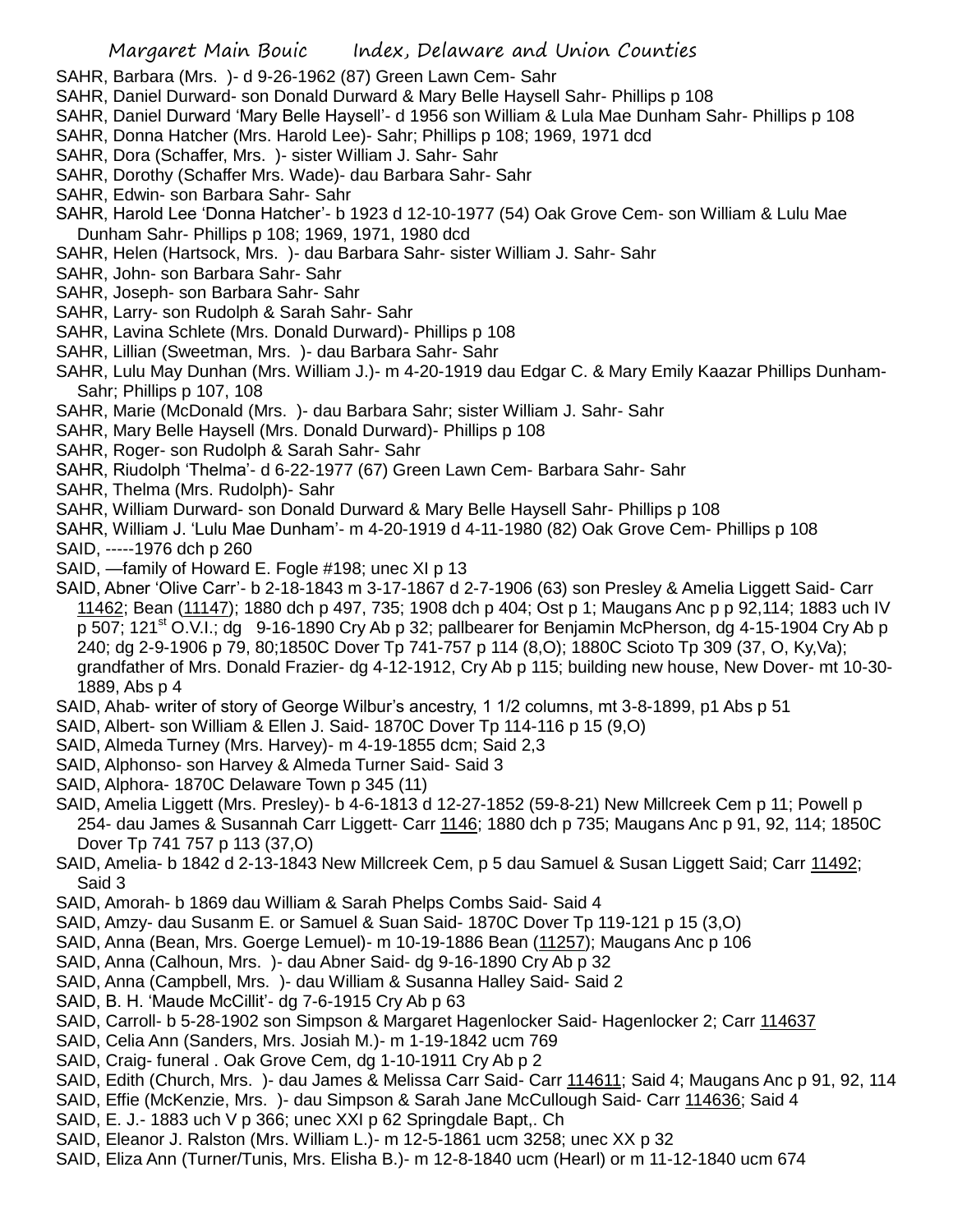- SAID, Elizabeth (Mrs. )- d Saturday- dg 1-28-1890 Cry Ab p 3
- SAID, Elizabeth (Burrows, Mrs. Jonathan)- m 6-1-1823 ucm (Hearl)
- SAID, Elizabeth- d 9-18-1823 (3y5m) Fairvew Cem p 9; Powell p 244- dau Jesse & Nancy Eubanks Said
- SAID, Elizabeth Hays (Liggett, Mrs. Gideon) (Mrs. Presley)- m 10-18/14-1886 ucm 4058, dau William Hays; mt 10-24-1886 Ab p 26; Said 2,3; Carr 114(10); Maugans Anc p 106
- SAID, Elizabeth Presley (Mrs. Simpson)(Burroughs, Mrs. Jonathan)- m 6-1-1823 ucm 50 d 9-19-1838 (45-5- 27), New Millcreek Cem p 15; 1883 uch p 284; Maugans Anc p 94
- SAID, Elizabeth Simpson (Mrs. James Hawley)- b 11-8-1717 d 7-22-1785 dau Richard Withers & Sarah Simpson Said- Said 1
- SAID, Elkanah- son William & Susannah Halley Said- 1820C Concord Tp; Pabst 7 p 3
- SAID, Ellen J. (Mrs. William)- Said
- SAID, Emory A. 'Nettie E.'- Said
- SAID, Frank M.- accidentally killed in Auburn, Ca. (34) Spanish Am-War- Ostrander Odd Fellows; son Simpson & Sarah Jane McCullough Said- Said; dg 1-28-1902 p 121; opc 284; 1908 dch p 414; Carr 114631; 1880C Millcreek Tp 38 (12)
- SAID, Leah Gertrude- d 9-23-1960 (61) bur Delaware dau Simpson & Sarah Jane McCullough Said- Carr 114635; Said 4; 1880C Millcreek Tp 38 (8/12,O)
- SAID, Gladys (Andrews, Mrs. Dr.)- dau Abner & Olive Carr Said- Bean 111473; Carr 114623; 1880 dch p 735; Maugans Anc p 92; dg 2-9-1906 Cry Ab p 79, 3-23-1906 Cry Ab p 88; 1880C Scioto Tp 309-332 (3,O,O,O)
- SAID, Hal (Jesse Hawley,Jr.) 'Susan Thompson'- son Jesse Hawley & Nancy Eubanks Said- Said 2,3; Thompson 173
- SAID, Hamilton/Hampton 'Mahalia Badley'- m 9-17-1846 ucm 1156; 1850C Dover Tp 758-774 p 115 (27,O); letter at PO 1845, Argus, unec XI p 29
- SAID, Hannah Elizabeth (Clark, Mrs. )- b 1- 1879 d 7-8-1951 dau William & Sarah Phelps Combs Said- Said 3 SAID, Hannah Steele (Mrs. Harvey)- Said 2,3
- SAID, Harriet C. (Smith, Mrs. Lewis)- b 1832 m 11-13-1854 dcm; Said 2; 1850C Concord Tp 2272 p 132 (18,O)
- SAID, Harvey 'Almeda Turner''Hannah Steele'- b 9-28-1835 m 4-19-1855 dcm d 2-19-1919 son James Hawley & Nancy Eubanks Said- Said 2,3
- SAID, Harvey- son Jesse & Nancy Said- 1850C Concord Tp 2272 p 123 (16,O)
- SAID, Harvey- b 1871 son William & Sarah Phelps Combs Said- Said 3
- SAID, Hattie A.- b 1860 d 1882 Oak Grove Cem, Powell p 440
- SAID, Henrietta Frost (Mrs. Presley)- d 11-23-1954 bur Delaware dau Jerome C. & Mary Ramsey Frost- Said 4,5; Carr (114632)
- SAID, ---------(Mrs. Presley)- niece of David T. Ramsey- dg 10-14-1913 Cry Ab p 64
- SAID, Henry Alvin 'Itella Bryson'- b 1875 son William & Sarah Phelps Combs Said- Said 3
- SAID, Hosea F- b 2-4-1880 dcb d 3-28-1902 (22-1-24)- son Abner & Olive Carr Said- dcdeaths; Bean 111474; Carr 114624; Maugans Anc p 92; 1880C Scioto Tp 309-332 (5/12,O,O,O)
- SAID, Howard- b 9-1869 son William & Ellen J. Said- 1870C Dover Tp 114-116 p 15 (8/12,O)
- SAID, Isabella J.- dau Samuel & Susan Liggett Said- Carr 11494; Said 3; 1850C Dover Tp 732-748 p 113 (2,O ); 1860C Dover Tp 276 (12,O)
- SAID, Italie Bryman (Mrs. Henry Alvin)- Said 3
- SAID, Izora (Lehakuhler, Mrs. Fred)- b 9-3-1873 m 3-30-1902 dau William & Sarah Phelps Combs Said- Said 3 SAID, James Halley 'Nancy Eubanks'- b 3-15-17 91 m 8-4-1817d 5-1-1875; dcq Clara Louise Hanawalt
- Edelblute 18; hadc p 22; Pabst 7 p 3; Pabst Pion I p 90; Said 1; 1820C Concord Tp;p 1835 men p 18 #32 p 28 Concord Tp; 1840C Concord Tp 118 (40-50); 1850C Concord Tp 2272 p 132 (60,Ky1)
- SAID, James 'Melissa Carr;- b 1840 m 10-5-1862 d 10-21-1881 son Presley & Amelia Liggett Said- Carr 11461; Said 3; 1908 dch 404; Maugans Anc p 91. 114; 1840C Dover Tp 1384 (-5); 1850C Dover Tp 741-757
- SAID, James 'Nancy Higgins'- m 5-22-1815 son William & Susanna Halley Said- Said 1
- SAID, James 'Susan'- 1850C Dover Tp 826-843 p 124 (27,O)
- SAID, James W.- b 1851 son Samuel & Susan Liggett Said- Carr 11495; Said 3; 1860C Dover Tp 276 (9,O)
- SAID Jesse H. 'Susan Thompson'- m 12-1-1847 ucm (Hearl)
- SAID, Jesse Hawley 'Nancy Eubanks'- b 1791 d 1875- dcc Clara Loveless Edelblute 18
- SAID, John- son Hal & Susan Thompson Said- Said 3; Thompson 1731
- SAID, Kenneth- (13)- son B. H. & Maude McCillit Said- dg 7-6-1915 Cry Ab p 62
- SAID, Lewis/Louis- son Hal & Susan Thompson Said- Said 3; Thompson 1735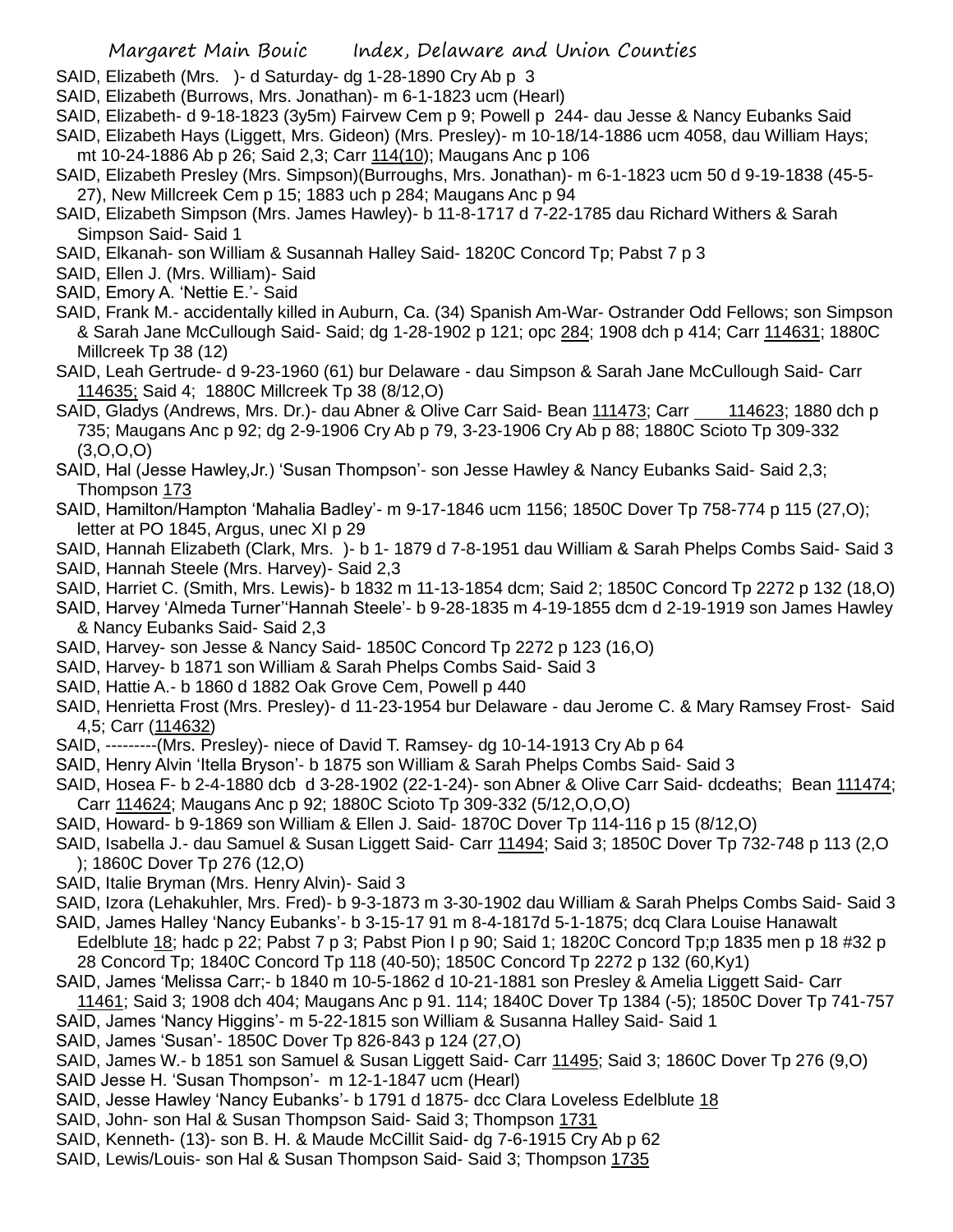- SAID, Linellis J.- ch Simpson & Sarah Jane McCulloug Said- Said 4; Carr 114633; 1880C Millcreek Tp 28 (5,O)
- SAID, Lydia (Haryford, Mrs. John)- m 4-23-1898 dau William & Susanna Halley Said- Said 5
- SAID, Lydia- d 12-15-1831 (5d) Old Millcreek Cem p 4, Powell p 77- dau Jesse Hawley & Nancy Eubanks Said- Said 5
- SAID, Mahala Badley (Mrs. Hamilton)- m 9-17-1846 ucm 1156; 1850C Dover Tp 758-774 (23,O)
- SAID, Margaret Hagenlocker (Mrs. Simpson)- d 12-8-1952 dau Jacob & Margaret Dashley Hagenlocker-Hagenlocker 1,2; Said 3,4; Liggett (11463)
- SAID, Martha- dau Hampton & Mahalan Budley /Badley- 1850C Dover Tp 758-774 (3,O)
- SAID, Mary Carr (Liggett, Mrs. Joab)(Mrs. Presley)- b 1809 or 6-9-1810 m 7-27-1854 d 10-17-1864(5) New Millcreek Cem p 11-dau Solomon & Priscilla Bean Carr- Carr (1142, Said 2, 3; Bean 1115; Anderson 3; 1880 dch p 728; 1908 dch p 553; Maugans Anc p 94
- SAID, Mary (Hubbard, Mrs. )- d 10-24-1993 (83) Oak Grove Cem- dau Presley & Henrietta Frost Said- Said 6,7
- SAID, Mary Jane Warrington (Mrs. William)- b 7-4-1826 m 3-19-1850 d 3-14-1851 (24) New Millcreek Cem p 19, Powell p 250 dau John & Ruth Hammond Morre Warrington- Said 2,3; Warrington 3 p 1
- SAID, Mary- b 9-1850 d 1-3-1852 (1-3-26) New Millcreek Cem p 19, Powellp 250- dau William & Mary Jane Warrington Said- or d 1862 (11-3-26)?
- SAID, Melissa Carr (Mrs. James)- b 10-10-1838 m 10-5-1862 dcm -dau Evans & Phebe Randall Carr- Carr 11461; Said 3,4; Bean 11145; Maugans Anc p 91, 114; 1850C Scioto Tp 2387-2399 (12,O)
- SAID, Maude McCillit (Mrs B. H.)- d Monday Union Cem, Cols.- dg 7-6-1915 Cry Ab p 63
- SAID, Molly- d 1860 (7m3d) New Millcreek Cem, Powell p 250
- SAID, Nancy Eubanks (Mrs. Jesse Hawley)- b 1794 d 1880- Said 1; dcq Clara Louise Loveless Edelblute 19; 1850C Concord Tp 2272 p 132 (56,Md)
- SAID, Nancy- dau Hal & Susan Said- Said 3; Thompson 1734
- SAID, Nancy Higgins (Mrs. James)- Said 1
- SAID, Nancy- b 5-10-1795 d 7-17-1880- dau William & Susannah Halley Said- Said 1
- SAID, Nettie Alvina Sophronia (Hudson, Mrs. )- b 1877 dau William & Sarah Phelps Combs Said- Said 3
- SAID, Nettie E. (Mrs. Emery A.)- d 1-1954 (91) Oak Grove Cem- Said
- SAID, Newman- 1870C Delaware Town p 345 (14)
- SAID, Newman- son Harvey & Almeda Turner Said- Said 3
- SAID, Olive Carr (Mrs. Abner)- b 1-18-1842 m 3-17-1867 d Tuesday, dg 3-23-1906, Cry Ab p 88- dau Evans & Phebe Randall Carr- Carr (11462) Bean 11147; 1880 dch p 735; Maugans Anc p 86, 89, 92, 114; Said 3,4; 1850C Scioto To 2387-2399 (9,O); 1880C Scioto Tp 309 38 (O, Pa,Vt)
- SAID, Ora Liggett (Laughad, Mrs. Byron)- b 6-10-1865 d 12-1946- dau Harvey & Hannah Steele Said- Said 3
- SAID, Patsy (Becones, Mrs. William S.) M 5-12-1843 dcm
- SAID, Paul Randall- b Ostrander d 1-16-1898 (23-2-7) dcdeaths- grad OWU 1897- son Abner & Olive Carr Said- Bean 111472; Carr 114622; 1880 dch p 735; Maugans Anc p 92, 114; 1880C Scioto Tp 309 (5,O,O,O); dg 1-18-1898, 1-25-1898 Cry Ab p 141, 142
- SAID, —(Mrs. P. H.)- cousin of Maude Young- dg 2-13-1912, dg 2-13-1912 Cry Ab p 97
- SAID, Phoebe Amelia (Calhoun, Mrs. Leon A.)- b 2-10-1868 m 3-12-1886 d 9-11-1890 dau Abner & Olive Carr Said- Bean 111471; Calhoun 2,3; Said 4,5; Carr 114621a; Maugans Anc p 92, 114; 1880 dch p 735
- SAID, Presley 'Amelia Liggett''Mary Carr''Elizabeth Liggett'- b 1812 m(2) 7-27-1854 m (3)10-18/14-1866, ucm 4058, mt 10-24-1886 d 3–26-1885 (73-9-22) New Millcreek Cem p 11, Powell p 90, 254- son Simpson & Elizabeth Presley Said- Abst p 26; 1908 dch p 137, 414, 448; 1880 dch p 497, 1883 uch V p 371 Maugans Anc p 91, 92, 94, 106, 114; Hays 1,2; 735; uccp p 36 security JB 4 p 91,, uccp p 41, sec JB 4 p 242; 1840C Dover Tp 1384 (20-30), 1 f (20-30) 1 m (-5), 1f (-5); 1850C Dover Tp 741-757 p 134 (38,Ky); brother Frank Said, dg 1-28-1902 Cry Ab p 121; dcdeaths
- SAID, Presley 'Henrietta Frost'- m 4-14-1904 d 1952 son Simpson & Sarah Jane McCullough Said- Carr 114632; opc 315; Said 4,5; 1880C Millcreek Tp 38 (8,O); pallbearer for Mrs. F. K. Baldwin- dg 3-26-1912 Cry Ab p 112; for Benjamin J. Schneider- dg 3-17-1911 Cry Ab p 19 brother-in-law of Mrs. Maude McCillit- dg 7- 6-1915 Cry Ab p 63
- SAID, Rebecca (Park, Mrs. )- mention in will of Presley Said- 1850C Dover tp 741-757 p 114 (14,O)
- SAID, Richard- son Simpson & Sarah Jane McCullough Said- Carr 114634; Said 4; 1880C Millcreek Tp 38  $(3, 0)$
- SAID, Samuel- WBrown IV p 449, 514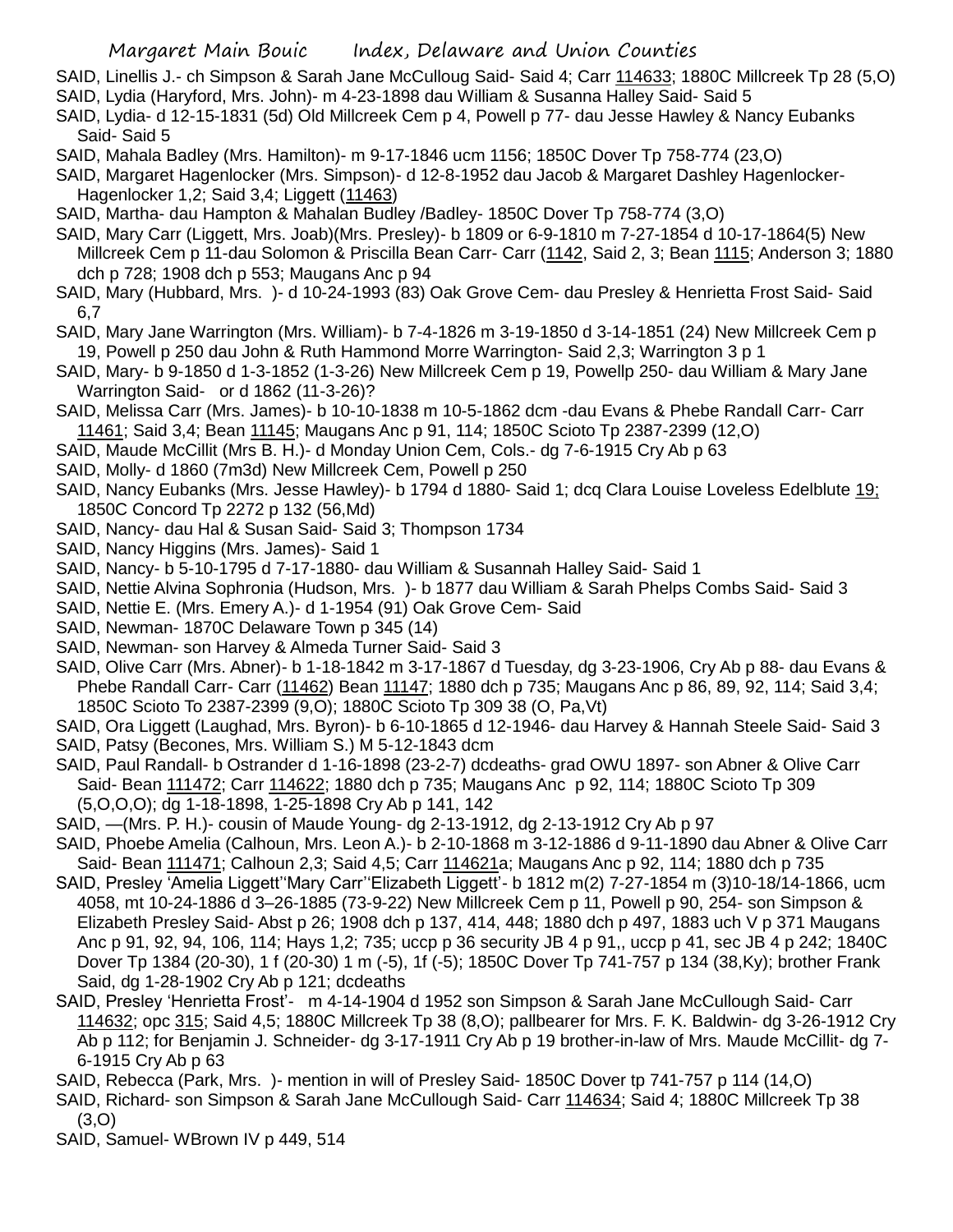- SAID, Samuel 'Susan Liggett' b 1817 m 9-19-1839 son Simpson & Elizabeth Presley Said- 1883 uch V p 366, 371, 372; Sbc p 5, 29; adm. uccp p 1; 1840C Dover Tp 1383 (20-30), 1 f (20-30); 1850C Dover Tp 732-748 p 113 (33,Ky); 1860C Dover Tp 276 (43,Ky); 1870C Dover Tp 119-121 p 15 (52,O); unec XI p 14, query; unec XXI p 62
- SAID, Sarah (Bell, Mrs. Samuel Leroy)- b 9-2-1824 m 8-16-1846 dcm d 10-31-1871 dau Jesse Hawley & Nancy Eubanks Said- Said 2,3
- SAID, Sarah (Burroughs, Mrs. Jonathan)(Mrs. Elkanah)- b 1794 m 2-9/10-1839 ucm 533; Said 2,3
- SAID, Sarah E.- dau Hampton & Mahala Said- 1850C Dover Tp 758-772 p 116 (7/12,O)
- SAID, Sarah- dau Hal & Susan Thompson Said- Thompson 1736; Said 3
- SAID, Sarah Jane McCullough (Mrs. Simpson)- b 1843 d 1893- Carr 11463; opc 129; Said 3,4; Freshwater p 205; 1880C Millcreek Tp 38
- SAID, Sarah Phelps Combs (Mrs. William)- Said 2,3
- SAID, Sarah (Ramsey, Mrs. John)- m 1-5-1796 dau William & Susanna Halley Said- Said 3
- SAID, Sarah- dau William & Ellen J. Said- 1870C Dover Tp 114-116 p 15 (6,O)
- SAID, Simeon- d 9-1-1823 (4m17d) Fairview Cem p 9- son Jesse Halley & Nancy Eubanks Said- Said 2
- SAID, Simpson- d 6-17-1824 (2y10m) Fairview Cem p 9, Powell p 244- son Jesse Halley & Nancy Eubanks Said- Said 2
- SAID, Simpson 'Elizabeth Presley- b 1787 son William & Susanna Halley Said- Said 1; Maugans Anc p 94
- SAID, Simpson (14-1842) heir of Elkany Said- Del county guardian- probate
- SAID, Simpson 'Sarah Jane McCullough''Margaret Hagenlocker'- b 8-13-1847 d 1-30-1941 son Presley & Amelia Liggett Said- Carr 11463; Hagenlocker 1,2; Freshwater p 205; Said 3,4; 49ers p 3; 1908 dch p 404; 1850C Dover Tp 741-757 p 114 (3,O); 1880C Millcreek Tp 38 (35,O,Pa,Pa)
- SAID, Susan A.- d 2-19-1853 (2m) New Millcreek Cem p 11, Powell p 254- dau Presley & Amelia Liggett Said-Said 3; Carr 1146? ; 1976 dch p 245
- SAID, Susan E.(Sullivan, Mrs. Harvey F.)- b 1846 m 3-26-1871 ucm 4901 dau Samuel & Susan Liggett Said-Said; Carr 11493- 1850C Dover tp 732-748 p 113 (5,O); 1860C Dover Tp 276 (14,O); 1870C Dover Tp 119- 121 p 15 (23,O); unec XI p 14
- SAID, Susan (Mrs. Jesse H.)- 1850C Dover Tp 826-843 p 124 (22,O)
- SAID, Susan Liggett (Mrs. Samuel)- b 11-10-1819 m 9-19-1839 d 11-24-1871 (52y18d) New Millcreek Cem p 16, Powell p 252- dau James & Susannah Carr Liggett; Carr 1149; Said 2,3; 1883 uch V p 366; unec XXI p 62; 1840C Dover Tp 1388 (20-30); 1850C Dover Tp 732-748 p 113 (31,O); 1860C Dover Tp 276 (41,O); 1870C Dover Tp 119-121 p 15 (50,O); unec XI p14
- SAID, Susan (Loveless, Mrs. John H.)- b 9-17-1818 m 11-19-1835 dcm d 4-17-1891- dau Jesse Halley & Nancy Eubanks Said- ; dcq Clara Louise Loveless Edelblute 9; Annabelle Edelblute Howey 25; 1883 uch V p 374
- SAID, Susan (Sullivan, Mrs. Harvey F.)- m 3-26-1871 ucm (Hearl)
- SAID, Susan Thompson (Mrs. Jesse Hal)- b 2-16-1828 m 12-1-1847 ucm (Hearl) dau William & Sarah Sherman Thompson- Thompson 173; Said 2,3
- SAID, Susan- dau William & Susannah Halley Said- Said 1
- SAID, Susanna Halley (Mrs. William)- dau James & Elizabeth Simpson Halley- Said 1
- SAID, William- 1883 uch V p 31; unec XV p 69
- SAID, William 'Ellen J.'- 1870C Dover Tp 114-116 p 14 (38,O)
- SAID, William F.- son Jesse H. & Susan Said- 1850C Dover Tp 826-843 p 124 (1,O)
- SAID, William L.- 1883 uch V p 371
- SAID, William L. 'Eleanor J. Ralston'- m 12-5-1861 ucm 3258; unec XX p 32
- SAID, William 'Mary Jane Warrington'- b 1815 m 3-19-1850 dcm son Simpson & Elizabeth Presley Said- Said 2,3; 1883 uch V p 366
- SAID, William- b ca 1840 son Samuel & Susan Liggett Said- Said 3; unec XXI p 62; 1850C Dover Tp 732-748 p 113 (10,O); 186 0C Dover Tp 276 (20,O) Sbc p 5, 28, 29
- SAID, William 'Sarah Phelps Combs'- b 6-28-1829 son Jesse M. & Nancy Eubanks Said- Said 2,3
- SAID, William- son William & Susanna Halley Said- Said 1
- SAID, William 'Susanna Halley'- b 1747 d 1806/7- Said 1
- SAID, Willis J.- b 7-4-1863 d 3-22-1882 bur ILL. Son James & Melissa Carr Said- Maugans Anc p 91, 92, 114 SAID, Winfield- son Hal & Susan Thompson Said- Said 3; Thompson 1733
- SAILER, Anna Isabel (Weiser, Mrs. Henry Shearer)- b 4-19-1872 m 11-29-1898- Weiser p 750
- SAILER, Susan L. dau Helen J. Paladie- Sailer- engaged to Timothy A. Randall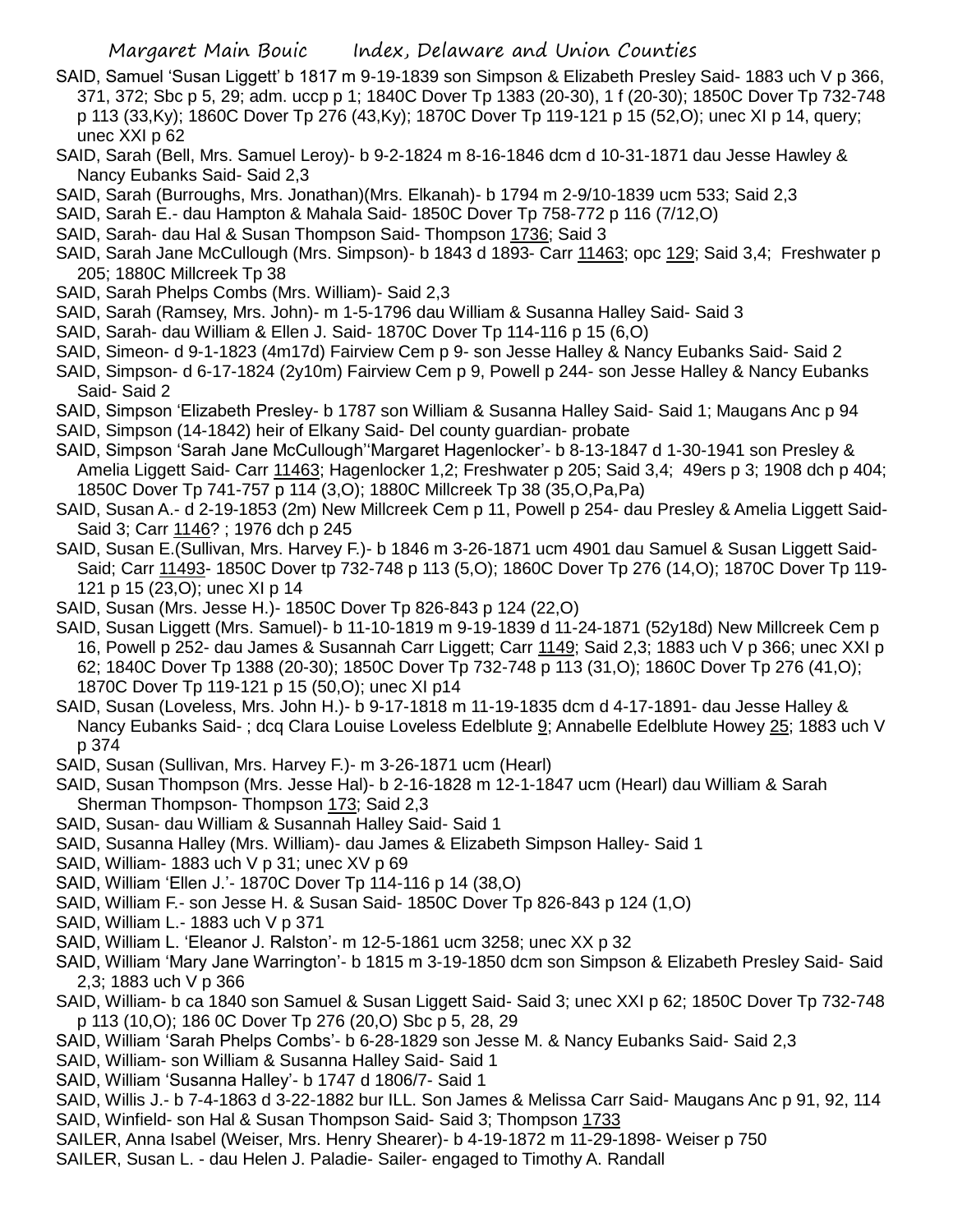SAILOR, Irmgard (Horsley, Mrs. William M,Sr.- m 3-7-1945- Sailor

- SAILOR, Mary (Givens. Mrs. Samuel)- ped Susan L. Bidwell Williams #315 27, unec XI p 53 SAILSBURY, F. O.- 1908 dch p 428
- SAILSBURY, George W.- d 1-26-1901 (11m4d) Concord Tp son Andrew Sailsbury- dcdeaths
- SAILSBURY, James- d 6-29-1900 (44-6-20\_ Concord Tp son John Sailsbury- dcdeaths
- SAIMAN, Charles- 1870C Delaware Town p 324 (19)
- SAIN, Daniel 'Jane Saterlee'- m 7-26-1847 dcm
- SAIN, David 'Kate Lehman'- dcc Grace Newhouse Jones 29
- SAIN, Dena- dau Mr. & Mrs. David Hutchins- Sain- engaged to Gary Gallimore
- SAIN, Elizabeth Wright (Mrs. Peter)- dau William & Nancy Douglas Wright- dcc Grace Newhouse Jones 15
- SAIN, Emma C. (Russell, Mrs. Isaac P)- b 4-18-1855/6 d 2-23-1921 Fairview Cem p 3- dau Peter & Elizabeth Wright Sain- opc 595 ; dcc Grace Newhouse Jones 7
- SAIN, Jane Saterlee (Mrs. Daniel)- m 7-26-1846 dcm
- SAIN, Kate Lehman (Mrs. David)- dcc Grace Newhouse Jones 29
- SAIN, Peter 'Elizabeth Wright'- son David & Kate Lehman Sain- dcc Grace Newhouse Johnes 14
- SAINDON, Emily M. (Mrs. Viateur)- d 12-14-2000 (79) Elgin, ILL- Saindon
- SAINDON, June Ann Boerger (Disbennett, Mrs. ) (Mrs,. Viateur Paul) m (2) 7-16-1994 dau Oneida Boerger-Saindon
- SAINDON, Viateur Paul 'June Ann Boerger'- m 7-16-1994 son Viateur & Emilie Saindon- Saindon
- SAINDON, Viateur 'Emilie'- Saindon
- SAINT, Elizabeth (Mrs. Glen)- 1980 dcd
- SAINT, Glen 'Elizabeth'- 1980 dcd
- SAINT, Miriam- dau Gertrude Smith- 1976 dch p 353
- ST.CLAIR, –1976 dch p 2; Battle of Fallen Timbers
- ST. CLAIR, Betty (Hoffman, Mrs. William Malick)- Weiser p 677
- ST. CLAIR, Beulah May- dau John & Pearl Weiser St. Clair- Weiser p 85
- ST. CLAIR, Carolyn (Mrs. Don D.)- 1980 dcd
- ST. CLAIR, Don D. 'Carolyn'- 1980 dcd
- ST. CLAIR, Draper 'Mina Elizabeth Hager'- Genther p 213, 214
- ST. CLAIR, Elva Jean- b 3-3-1921 dau Draper & Mina Elizabeth Hager St. Clair- Genther p 214
- ST. CLAIR, John 'Pearl Weiser'- Weiser p 85
- ST. CLAIR, Laura Adams (Mrs. William D.)- m 7-26-1835 dcm
- ST. CLAIR, Mina Elizabeth Hager (Mrs. Draper)- b 6-3-1898 m 3-18-1919 dau Glenn Galutia & Bertha McWilliams Hager- Genther p 213, 214
- ST. CLAIR, Nadine Rae- b 8-10-1924 dau Draper & Mina Elizabeth St. Clair- Genther p 214
- ST. CLAIR, Pearl Weiser (Mrs. John)- dau Samuel Hartman & Catharine Smaile Weiser- Weiser p 85
- ST. CLAIR, Scott- b 1968 son Don D. & Carolyn St. Clair- 1980 dcd
- ST. CLAIR, Todd- b 1969 son Don D. & Carolyn St. Clair- 1980 dcd
- ST. JEAN, Dr. Charles- 1980 dcd
- ST. JOHN, Annie- dau Michael & Mary St. John- 1850C Paris Tp 1203-1213 p 160 (5,O)
- ST. John- Anna (Kennedy, Mrs. Matthew)- m 2-2-1858 ucm 2676; unec XVIII p 56
- ST. JOHN, Ed 'Margaret'- 1880C Washington Tp 20-21 p 2 (24,O,NY,O)
- ST. JOHN, James- son Michael & Mary St. John- 1880C Paris Tp 87-102 p 49 (19,O,Irel,Irel)
- ST. JOHN, John- son Michael & Mary St. John- 1860C Paris Tp 1203-1213 p 160 (3,O)
- ST. JOHN, Margaret (Mrs. Ed)- 1880C Washington Tp 20-21 p 2 (20,O,O,O)
- ST. JOHN, Mary (McCullough, Mrs. John F.)- m 6-11-1878 ucm 6275
- ST. JOHN, Mary (McKittrick, Mrs. Francis Xavier)- b 10-26-1943 m 4-3-1971- McKitrick p 406
- ST. JOHN, Mary (Mrs. Michael)- b 10-1828 1860C Paris Tp 11203-1213 p 160 (32,Irel); 1880C Paris Tp 87 -
- 102 p 49 (51, (Irel, Irel, Irel); 1900C Marysville 1<sup>st</sup> ward 231-234 p 9B (71, Irel, Irel, Irel) to US 1855
- ST. JOHN, Mary- dau Michael & Mary St. John- 1860C Paris Tp 1203-12113 p 1560 (8,NJ)
- ST. JOHN, Mary S. (Powers, Mrs. William)- lic 2-12-1857 ucm 2524, unec XVIII p 8
- ST. JOHN, Michael 'Mary'- 1860C Paris Tp 1203-1213 p 160 (40,Irel); 1880C Paris Tp 87-102 p 49 (62,Irel, Irel,Irel)
- ST. JOHN, Nellie (Weiser, Mrs. Robert Milton)- Weiser p 743
- ST. JOHN, Serena- dau Ed & Margaret St. John- 1880C Washington Tp 20-21 p 2 (2,O,O,O)
- ST. JOHN, Susan Weiser (Mrs. )- b 7-16-1840 dau Adam & Susan Bender Weiser- Weiser p 847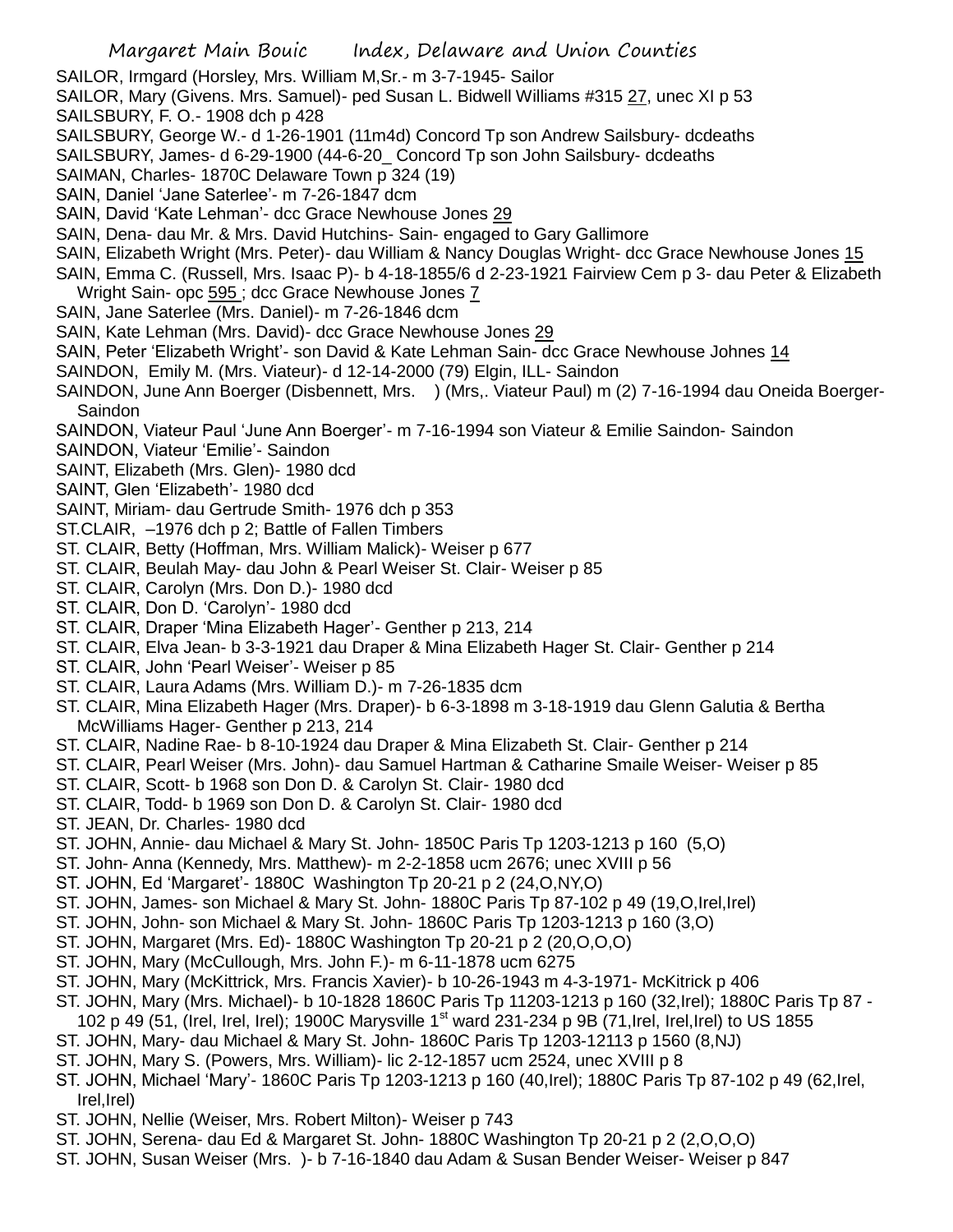- SAILESBURY, Ephraim- 1835 men p 32 #8 p 55 Harmony
- SAILESBURY, Ira- 1835 men p 32 #9 p 55 Harmony
- SAILOR, Elizabeth (Mrs. Samuel)- 1880C Allen Tp 11-12 p 2 (35,O,O,Pa)
- SAILOR, Isaac M. 'Lizana'- 1880C Allen Tp 11-12 p 2 (58,O,Pa,Va)
- SAILOR, Isaac M.- son Samuel & Elizabeth Sailoar- 1880C Allen Tp 13 p 2 (9,O,O,O)
- SAILOR, Lida A.- dau Samuel & Elizabeth Sailor- 1880C Allen Tp 13 p 2 (11,O,O,O)
- SAILOR, Lizana (Mrs. Isaac M.)- d 10-17-1883 (61y8d) Mount Zion Cem, lptw p 57; 1880C Allen Tp 11-12 p 2 (58,Pa,Pa,NJ)
- SAILOR, Mary A.- dau Isaac M. & Lizana Sailor- 1880C Allen Tp 11-12 p 2 (19,O,O,Pa)
- SAILOR, Mary- dau Samuel & Elizabeth Sailoar- 1880C Allen Tp 13 p 2 (13,O,O,O)
- SAILOR, Samuel 'Elizabeth- son Isaac M. & Lizana Sailor- 1880C Allen Tp 11-12 p 2 ( 37,O,O,Pa)
- SAILOR, William W.- d 11-28-1882 (29) son L. & L. M.- Mt. Zion Cem, lptw p 57
- ST. SAUDENS, Mrs. Lewis- dau Harvey Johnson- dg 4-12-1910 Cry Ab p 115
- SAIPHER, David 'Helen C. Yount'- Hutchisson p 67
- SAIPHER, Helen C. Young (Mrs. David)- dau Marshall & Maude Vivian Hutchisson Young- Hutchisson p 67
- SAJDYK, Janice (Mrs. Leon)- Sajdyk
- SAJDYK, Leon 'Janice'- Sajdyk
- SAJDYK, Mark- son Leon & Janice Sajdyk- Sajdyk
- SAJETOWSKI, Ann (Mrs. Martin)- ped Lucille P. Rosette 13; unec XX p 22
- SAJETOWSKI, John 'Mary Zdanowicz'- b 9-16-1880 Poland d 4-27-1938 son Martin & Ann Juszkiewicz Sajetowski- ped Lucille P. Rosette 6; unec XX p 22
- SAJETOWSKI, Martin 'Ann'- ped Lucille P. Rosette 12- unec XX p 22
- SAJETOWSKI, Mary Zdanowicz (Mrs. John)- b 1-1891 Poland d 4-10-1939 dau Francis P. Victoria Ziemiejkow Zdanowiscz- ped Lucille P. Rosette 7; unec XX p 22
- SAJETOWSKI, Mary (Rosette, Mrs. John Louis)- b 10-13-1906 m 10-24-1931 d 9-10-1966 dau John & Mary Zdanowicz Sajetowski- ped Lucille P. Rosette 3; unec XX p 22
- SALA, Barbara Elizabeth (Hotvedt, Mrs. Kermit Orville- b 5-20-1924 m 2-5-1943 dau Roland Otte & Margaret Catharine Anderson Sala- Weiser p 442
- SALA, Margaret Catharine Anderson (Mrs. Roland Otto)- b 3-6-1898 m 7-31-1923 dau Knut Theodore & Netta Cordelia Barthoomew Anderson- Weiser p 442
- SALA, Roland Otto 'Margart Catharine Anderson'- b 3-18-1900 m 7-31-1923 d 8-19-1954- Weiser p 442
- SALADA, Alice Mae (Griffith, Mrs. Robert John)- b 5-9-1906 m 7-13-1927 dau Artie Foster & Dora Elmira Clouser Salada- Weiser p 339
- SALADA, Alverta C. (Evans, Mrs. David G.)- b 7-2-1909 m 6-8-1935 dau Artie Foster & Dora Elmira Clouser Salada- Weiser p 339
- SALADA, Arlene Florence (Endman, Mrs.Haven E.)- b 11-18-1924 m 3-6-1943 dau Joseph & Mabel Klinger Salada- Weiser p 310
- SALADA, Artie Foster 'Dora Elmira Clouser'- b 2-9-1878 m 1904 d 6-6-1928 son Isaac & Mary Louise Shoop Salada- Weiser p 339
- SALADA, Aurelia Lillian (Charles, Mrs. Ralph William)- b 2-15-1911 m 1-19-1934 dau Edwin Elias & Katharine Salera Stutzman Salada- Weiser p 339
- SALADA, Carrie E.- d 5-7-1901 dau Edwin Elias & Katherine Salera Stutzman- Weiser p 340
- SALADA, Clement Earl- b 5-20-1909 son Edwin Elias & Katherine Salera Stutzman Salada- Weiser p 330
- SALADA, Dora Elmira Clouser (Mrs. Artie Foster)- b 9-8-1885 m 1904 d 12-23-1938- Weiser p 339
- SALADA, Dorris Bixler (Mrs. Fayne L.)- Weiser p 310
- SALADA, Edwin Elias 'Katherine Salera Stutzman'- b 3-17-1876 m 3-3-1902 d 9-12-1939 son Isaac & Mary Louise Shoop Salada- Weiser p 339
- SALADA, Ethel Lord (Mrs. Howard Edward)- Weiser p 339
- SALADA, Fayne L. 'Dorris Bixler'- b 11-12-1927 m 7-17-1954 son Joseph & Mabel Klinger Salada- Weiser p 310
- SALADA, Fayne Lamar,Jr.- b 1-22-1957 son Fayne L. & Dorris Bixler Salada- Weiser p 310
- SALADA, Garry Joseph- b 8-22-1943 son Joseph & Mabel Kilinger Salada- Weiser p 311
- SALADA, Gladys Aurelia (Mrs. Bevan)- dau Howard Edward & Ethel Lord Salada- Weiser p 339
- SALADA, Harry Oscar- b 7-1-1873 son Isaac & Mary Louise Shoop Salada- Weiser p 339
- SALADA, Helen Dorothy (Faust, Mrs. Walter Joseph)- b 3-13-1905 m 11-15-1923 dau Artis Foster & Dora Elmira Clouser Salada- Weiser p 339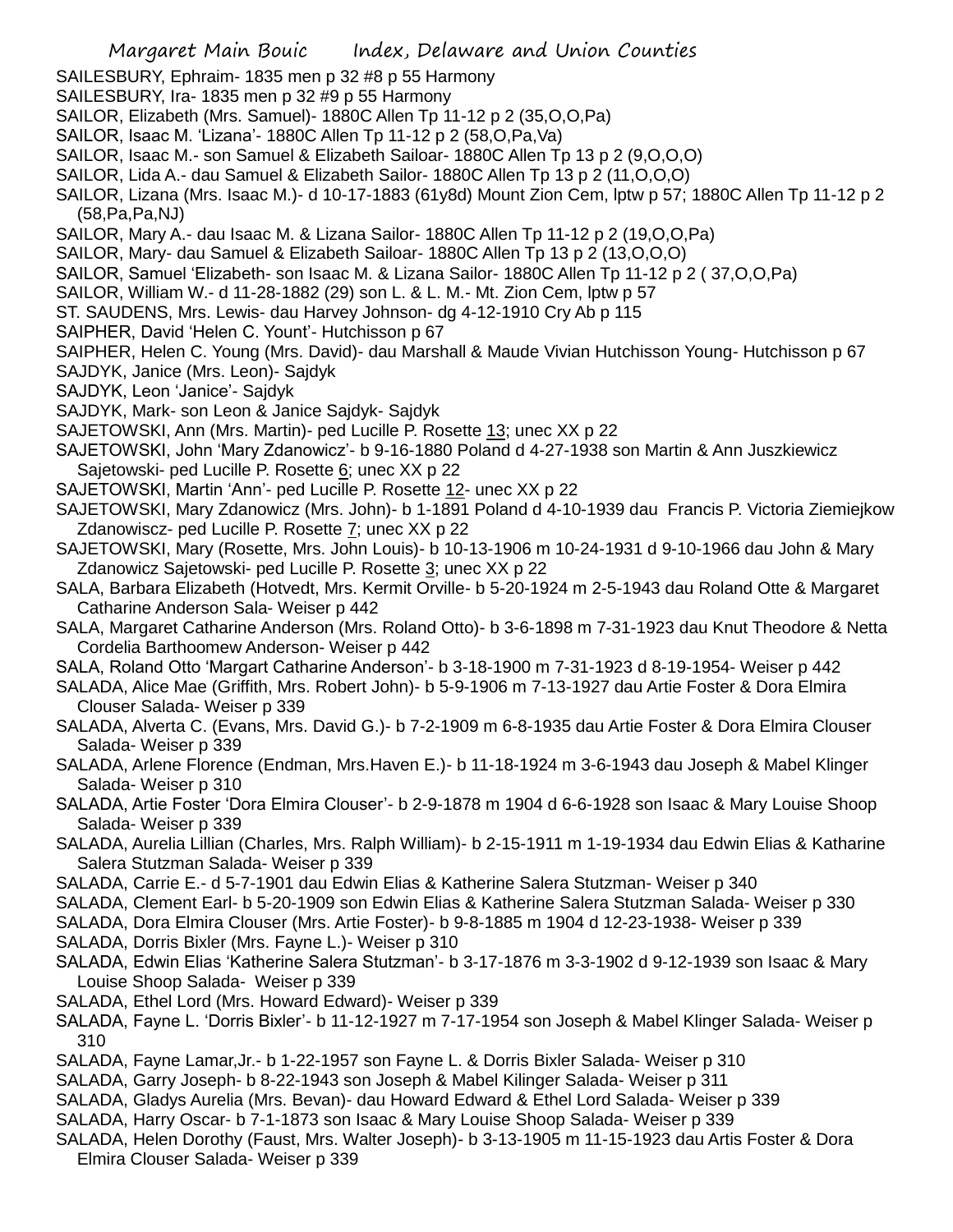SALADA, Howard Edward 'Ethel Lord'- b 3-2-1903 m 12-1926- son Edwin Elias & Katherine Salera Stutzman Salada- Weiser p 339

SALADA, Isaac 'Mary Louise Shoop'- b 1847 d 1915- Weiser p 339

- SALADA, Isaac Walter- b 11-2-1884 son Isaac & Mary Louise Shoop Salada- Weiser p 340
- SALADA, Jennie V.- b 9-7-1885 d 7-24-1904 dau Isaac & Mary Louise Shoop Salada- Weiser p 340

SALADA, Joseph 'Mabel Klinger'- b 12-17-1900 m 7-3-1924 d 2-18-1953- Weiser p 310

- SALADA, Katharine Salera Stutzman (Mrs. Edwin Elias)- b 2-21-1877 m 3-3-1902 d 2-24-1954- Weiser p 339
- SALADA, Leroy Irwin- b 4-16-1926 son Joseph & Mabel Klinger Salada- Weiser p 310
- SALADA, Mabel Klinger (Mrs. Joseph)- b 3-28-1906 m 7-3-1924- dau Gurney Israel & Nellie Agnes Rabuck Klinger- Weiser p 310
- SALADA, Mary Jane (Stinton, Mrs. Russell L.)- b 10-12-1907 m 2-1-1930 dau Artis Foster & Dora Elmira Clouser Salada- Weiser p 339
- SALADA, Mary Louise Shoop (Mrs. Isaac)- b 1853 d 1914 dau Elias & Sarah Ann Kippenheffer Shoop- Weiser p 339
- SALADA, Rane J. (Daniel, Mrs. Harold)- b 12-15-1937 dau Joseph & Mabel Klinger Salada- Weiser p 311
- SALADA, Rita Iola (Stinghen, Mrs. Joseph Donato)- b 10-30-1914 m 8-6-1942 dau Artie Foster & Dora Elmire Clouser Salada- Weiser p 339
- SALADA, Ronald E.- b 12-21-1950 son Fayne L. & Dorris Bixler Salada- Weiser p 310
- SALADA, Sadie J.- b 9-7-1990 d 9-14-1889 dau Isaac & Mary Louise Sloop Salada- Weiser p 340
- SALADA, Sarah Elizabeth- b 2-6-1882 dau Isaac & Mary Louise Sloop Salada- Weiser p 340
- SALAK, Cora (Mrs. Joseph)- McKitrick p 433
- SALAK, Joseph 'Cora'- McKitrick p 433
- SALAK, Pahy (McKittrick, Mrs. Ralph James0- b 12-1948 m 12-6-1969 dau Joseph & Dora Salak- McKitrick p 433
- SALAPA, Catherine (Mrs. George,Sr.)- Salapa
- SALAPA, Eleanor (Kelly, Mrs. )- dau George Salapa,Sr.- Salapa
- SALAPA, George,Sr.'Catharine'- d 10-3-1973 (83) bur Clevland- Salapa
- SALAPA, George,Jr.- son George Salapa,Sr.-- Salapa

SALBURY, Francis Leroy - d 4-20-1912 (5m20d)dg 5-3-1912, 5-24-1912 Cry Ab p 123m 128 Oller Cem

- SALCHER, G. E.- 1971 dcd
- SALDER, Chalres- 1870C Delaware Twon p 329 (39\*)
- SALE, Doc- Pabst 2 p 45
- SALE, Elaine Therese Buchert (Mrs. Mark Edward)- b 3-31-1959 m 8-7-1993- St. Paul p 131
- SALE, Elinora Emma Rausch (Mrs. Lewis Paul)- b 11-8-1933 m 10-29-1955 dau Gerhardt & Minnie A. Scheiderer Rausch- Rausch 13(12)23 III p 278; St. Paul p 131
- SALE, Elizabeth Lolli (Mrs. Paul Thomas)- b 3-19-1960 m 4-28-1984 St. Paul p 131
- SALE, Jeffery Thyomas- b 11-28-1989 son Paul Thomas & Elizabeth Lolli Sale- St. Paul p 131
- SALE, John- wsc Grah p 13
- SALE, Kenneth Eugene- b 11-23-1956 son Lewis Paul & Elinora Emma Rausch Sale- Rausch 13(12)231 III p 278; St. Paul p 131
- SALE, Lewis Paul 'Elinora Emma Rausch'- b 7-2-1925/7 m 10-29-1955- Rausch (13(12)23), III p 278; St. Paul p 131
- SALE, Mark Edward 'Elaine Therese Buchart'- b 9-30-1958 m 8-7-1993 son Lewis Paul & Elinora Emma Rausch Sale- Rausch 12(12)233 III p 278; St. Paul p 131
- SALE, Melissa Danielle- b 10-11-1984 dau Paul Thomas & Elizabeth Lolli Sale- St. Paul p 131
- SALE, Paul Thomas 'Elizabeth Lolli'- b 12-3-1959 m 4-28-1984 son Lewis Paul & Elinora Emma Rausch Sale-Rausch 13(12)234 III p 278; St. Paul p 131
- SALE, Roger Allen- b 10-26-1957 son Lewis Paul & Elinora Emma Rausch Sale- Rausch 13(12)232 III p 278; St. Paul p 131
- SALEM, Mona (Wolf, Mrs. Bruce Elder,Jr.)- m 3-8-1848- Weiser p 457
- SALEME, Gloria June (Cuzzolina, Mrs. John D.)- b 5-9-1925 m 9-25-1948 dau Louise & Sylvia Marcella Winkleman Saleme- Weiser p 762
- SALEME, Louise 'Sylvia Marcella Winkleman'- b 1904 m 7-11-1924- Weiser p 761
- SALEME, Sylvia Marcella Winkleman (Mrs. Louise0- b 6-19-1903 m 7-11-1924- dau Irvin Holloway & Rose A. Weaver Holloway- Weiser p 761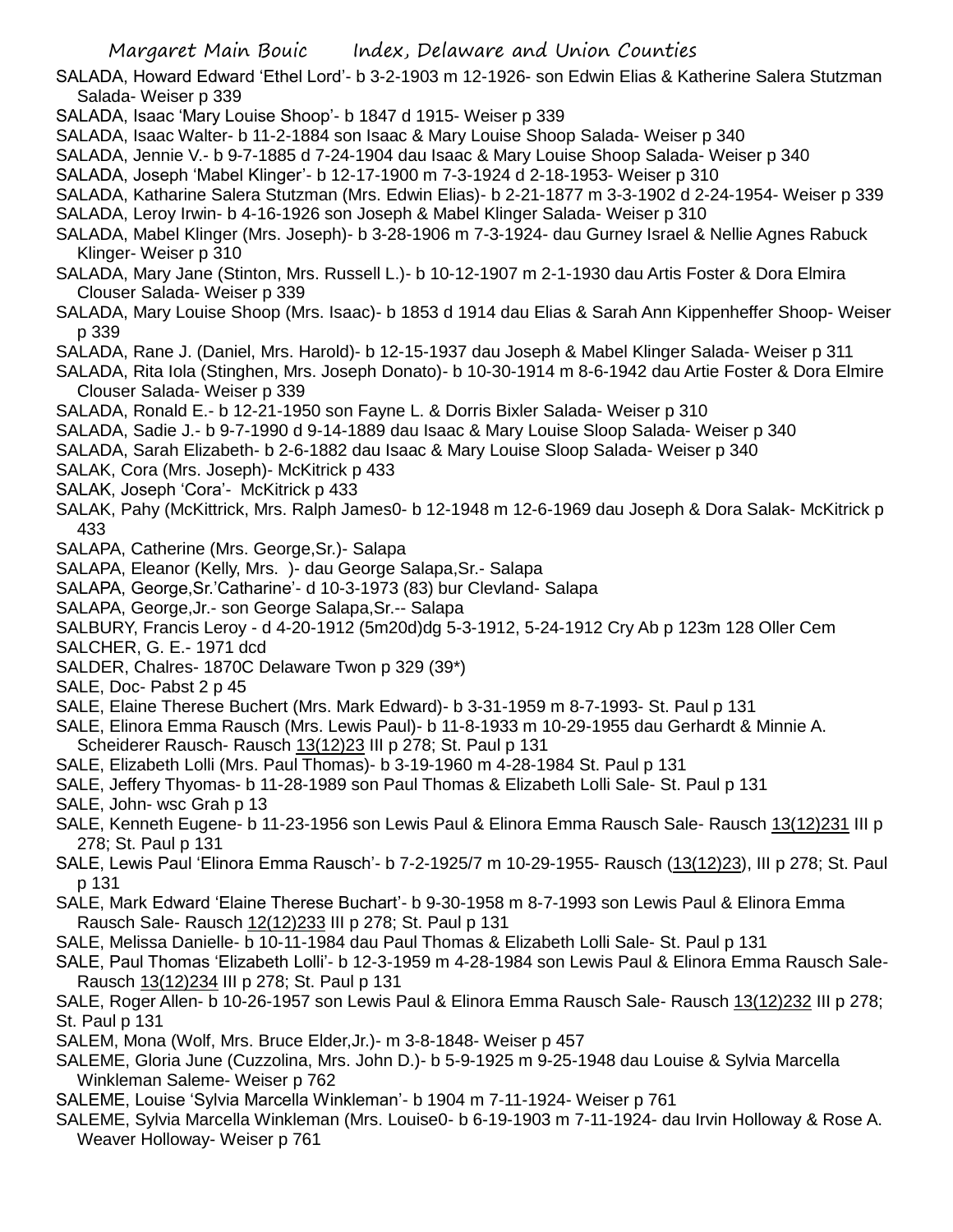- SALES/SOLES, Aaron- son John & Johanna Sales- 1880 dch p 522, 1908 dch p 404; 1850C Oxford Tp 2702 p 153 (13,O)
- SALES, Benjamin- dg 1-7-1908 Cry Ab p 96
- SALES, Benjamin J.- b 1865 d 1953 Marlborough Cem.Cem p 185; pallearer for Anna Rebecca Bush- dg 2-9- 1915 Cry Ab p 15
- SALES, Clista (Murphey, Mrs. Isaac)- m 1-28-1844 Madison Co, marriages- unec X p 7
- SALES, Delia- dau John & Johanna Sales- 1850C Oxford Tp 2702 p 153 (4,O)
- SALES, Elen Ridgeway (Mrs. Seneca)- m 1-4-1846 Madison Co marriages- unec X p 27
- SALES, Elizabeth- dau John & Johanna Sales- 1850C Oxford Tp 2702 p 153 (19,O)
- SALES, Emma A.- 1870C Oxford Tp p 435 (2)
- SALES, Etheline Barton (Mrs. Isaac)- m 3-27-1862 dcm
- SALES, Frances E. (Beardsley, Mrs. James W.)- m 1-20-1870 ucm (Hearl)
- SALES, Isaac 'Etheline Barton'- m 3-27-1862 dcm son John & Johanna Sales- 1908 dch p 404; 1850C Oxford Tp 2702 p 153 (17,O)
- SALES, Johanna (Mrs. John)- 1850C Oxford Tp 2702 p 153 (42,Pa)
- SALES, John B.- 1870C Oxford Tp p 435 (4)
- SALES, John 'Johanna'- 1850C Oxford Tp 2702 p 153 (51,Pa)
- SALES, John R.- son John & Johanna Sales- 1850C Oxford Tp 2702 p 153 (3/12,O)
- SALES, Milo-pallbearer for Rebecca Jane Biggs Main (Mrs. Sylvester)- dg 10-14-1913 Cry Ab p 1
- SALES, Moriah- dau John & Johanna Sales- 1850C Oxford Tp 2702 p 153 (9,O)
- SALES, Nancy B.- b 1874 Marlborough Cem.Cem p 185
- SALES, Otto-pallbearer for Rebecca Jane Biggs Main (Mrs. Sylvester)- dg 10-14-1913 Cry Ab p 1
- SALES, Phillip- son John & Johanna Sales- 1850C Oxford Tp 2702 p 153 (9,O)
- SALES, Rachel Ann Biggs (Mrs. Simeon)- m 4-2-1865 dcm; 1870C Oxford Tp 435 (22)
- SALES, Rose Ann (Heinlen, Mrs. Daniel)- b 3-15-1934- Weiser p 513
- SALES, Russell- pallbearer for Justice Freeman, dg 4-2-1912 Cry Ab p 113
- SALES, Ruth (Clark, Mrs. Andrew M.)- m 4-4-1855 dcm- dau John & Johanna Sales- 1850C Oxford Tp 2702 p 153 (15,O)
- SALES, Seneca 'Elen Ridgeway'- m 1-4-1846- Madison Co Marriages- unec X p 27
- SALES, Simon/Simeon 'Rachel Ann Biggs'- m 4-2-1865 dcm- son John & Johanna Sales- 1908 dch p 404; 1850C Oxford Tp 2702 p 153 (11,O); 1870C Oxford Tp 435 (31\*)
- SALESBERRY, Andrew- 1870C Concord Tp p 263 (1)
- SALESBERRY, Ann- 1870C Concord Tp p 263 (35)
- SALESBERRY, Elizabeth- 1870C Scioto Tp p 481 (31)
- SALESBERRY, Ellen A.- 1870C Scioto Tp p 481 (9)
- SALESBERRY, Francis- 1870C Concord Tp p 263 (5)
- SALESBERRY, Guyan- 1870C Scioto Tp p 481 (12)
- SALESBERRY, James- 1870C Concord Tp p 263 (15)
- SALESBERRY, Jessie- 1870C Scioto Tp p 481 (7)
- SALESBERRY, J. F.- d 8-6-1875 (24y7m) Oller Cem, Powell p 80
- SALESBERRY, John- d 8-6-1855 (24-11-6) Oller Cem p 2, Powell p 80 89; War of 1812
- SALESBERRY, John- 1870C Concord Tp p 263 (42\*)
- SALESBERRY, Margaret- 1870C Scioto Tp p 481 (16)
- SALESBERRY, Perry- 1870C Scioto Tp p 481 (48\*)
- SALESBERRY, Perry- 1870C Concord Tp p 263 (12)
- SALESBERRY, Rebecca- 1870C Scioto Tp p 481 (4)
- SALESBERRY, Sally- d 9-1871 Oller Cem, Powell p 80 dau J. P. & E
- SALESBURY, , Alice O,.- d 12-27-1879 (18y8d) dau E. T. & E.- Claibourne Cem p 12
- SALESBURY, --- d 5-9-1882 (26-7-4) dau E. T. & E.- Claibourne Cem p 12
- SALESBURY, Elizabeth (Mrs. T.)- d 8-11-1889 (65-5-7) Claibourne Cem p 12
- SALESBURY, John- 1908 dch p 381
- SALESBURY, L. F.- pallbearer for Adam Sponsler- dg 10-29-1907 Cry Ab p 77
- SALESBURY, Thomas 'Elizabeth'- d 9-3-1884 (24-8-16) Claibourne Cem p 12
- SALIDAY, Amos 'Eva'- 1880C Leesburg Tp 163 p 16 (20,O,Ger,Ger)
- SALIDAY, Eva (Mrs. Amos)- 1880C Leesburg Tp 163 p 16 (20,O,ILL,ILL)
- SALIMBENE, Mark Anthony- son Rocco Salimbene- Salimbene- engaged to Sharalyn Ann Hamilton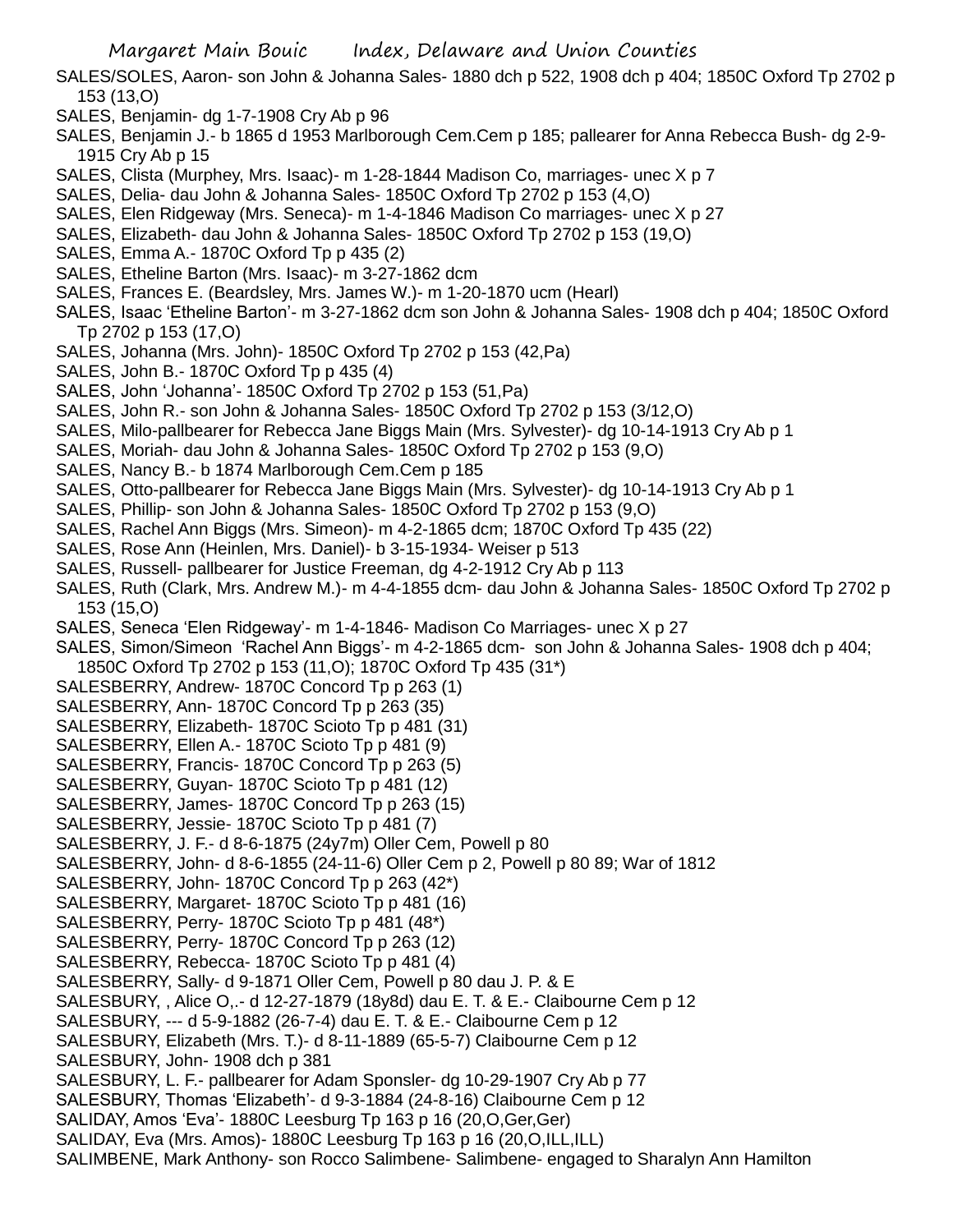- SALIMBENE, Rocco- Salimbene
- SALIMON, John- d 1-27-1877 (23-5-27) Brown Tp- dcdeaths
- SALING, Andrew- 1961, 1964, 1969 dcd
- SALING, Wilma- 1961, 1964, 1969, 1971 dcd
- SALINI, Alexander J. 'Mary E.'- b 10-30-1912 d 5-28-1991 (78) St. Joseph Cem- son Angelo & Maria Butterato Salini- Salini; 1980 dcd
- SALINI, Angelo 'Maria Butterato'- Salini
- SALINI, Angelo- son Angelo & Maria Butterato Salini- Salini; 1980 dcd
- SALINI, Josephine (Dauer, Mrs. )- dau Alexander J. & Mary E. Salini- Salini
- SALINI, Maria Butterato (Mrs. Angelo)- Salini
- SALINI, Mary E. (Mrs. Alexander J.)- Salini; 1980 dcd
- SALINI, Mary Helen (Barber, Mrs. )- dau Angelo & Maria Butterato Salini- Salini
- SALINI, Rose (Ricci, Mrs. )- dau Angelo & Maria Butterato Salini- Salini
- SALINI, Sylvia (Demko, Mrs. )- dau Alexander J. & Mary E. Salini- Salini
- SALISBURY, —1880 dch p 529
- SALISBURY, Mr. Dr.- sister Mrs. P. E. Hill- dg 1-13-1905, Cry Ab p 2
- SALISBURY, Aden- father of Edna- dg 12-22-1903 Cry Ab p 212
- SALISBURY, Albert Eugene' ' 'Charlotte M. Monson'- d 2-1987- Salisbury
- SALISBURY, Albert- son Lester & E. Caulkins Salisbury- dg 10-21-1910 Cry Ab p 166
- SALISBURY, Almira Harper (Mrs. Clinton)- b 1891 d 1967 Price Cem, djlm p 60- Salisbury; obit Clinton, mlib (brown)
- SALISBURY, Andrew- d 5-15-1855 (21-2-7) Radnor Cem- Powell p 221
- SALISBURY, Ann Estep (Mrs. John W.)- m 11–17-1853 dcm
- SALISBURY, Burley- b 1882 d 1937 Price Cem, djlm p 60
- SALISBURY, Charlotte M. Monson (Mrs. Albert Eugene)- b 4-20-1911 d 4-9-1998 (86) Price Cem- dau Oscar Alfred & Laura M. Beck Monson- Salisbury
- SALISBURY, Clara (Milligan, Mrs. )- dau Ray Elverson & Hortense Marcus Salisbury- Salisbury
- SALISBURY, Clarabelle (Strohm, Mrs. )- sister Glendon R. Salisbury-Salisbury
- SALISBURY, Clinton 'Nellie Duncan''Almira Harper'- b 7-10-1886 d 12-26-1971 Price Cem, djlm p 60- son Guiane & Olive Tyler Salisbury- Salisbury; obit, mlib (brown); 1971, 1973 ucd
- SALISBURY, Constance Kay (Miller, Mrs. Larry E. )- dau John Raymond & Julia Salisbury- Salisbury
- SALISBURY, E. Caulkins (Mrs. Lester)- d 10-11-1910, Calif.- dg 10-21-1910 Cry Ab p 166
- SALISBURY, Edith (Johnson, Mrs. Ray)- b 1904 m 1923- 1985 uch p 83
- SALISBURY, Edna- d 12-1903 Cardington- dau Aden Salisbury- dc 12-22-1902 Cry Ab p 212
- SALISBURY, Edna (Sheppard, Mrs. )- dau Guiane & Olive Tyler Salisbury- Salisbury
- SALISBURY, Eldon- son Ray Elverson & Hortense Barcus Salisbury- Salisbury
- SALISBURY, Elizabeth Evans- dau William W. Evans- dcw Bk 2 p 32
- SALISBURY, Elizabeth Morrison (Mrs. Jackson P.)- m 12-10-1857 dcm
- SALISBURY, Elizabeth Rees (Mrs. )(Hayden, Mrs. John)- b 8–27-1812 dau William & Mary Rees- Powell p 322
- SALISBURY, Ella Jean (Loy, Mrs. Francis O.:- Salisbury
- SALISBURY, Ellen (Crouthers, Mrs. )- du Ray Elverson & Hortense Barcus Salisbury- Salisbury
- SALISBURY, Emily Daggett (Mrs. Ephraim)- b 1815 d 1882/6 Radnor Cem, Powell p 221; dumch p 436
- SALISBURY, Elmo- pallbearer for Miss Fay Stricklin- dg 8-7-1906 Cry Ab p 113
- SALISBURY, Emma (Courter, Mrs. Harry)- 1908 dch p 721; Pabst 2 p 99
- SALISBURY, Ephraim 'Emily Daggett'- d 2-9-1869/8 (54-1-29) Radnor Cem; dumch p 436; Pabst 7 p 4; Powell p 221; 1820C
- SALISBURY, Eunice (Stiles, Mrs. )- dau Ephriam Salisbury- dcw Bk 4 p 435(46)
- SALISBURY, Florence (Wedemeyer, Mrs. Daniel)- d 2-2-1974 (65) Leesburg Cem- Salisbury
- SALISBURY, Frances E. (Beardsley, Mrs. James Wl)- m 1-20-18709 ucm 4680
- SALISBURY, Francis 'Verdie Cantner'- m 1-1932- Salisbury
- SALISBURY, George- d 3-12-1974 (50) brother John R. Salisbury- Salisbury name changed to Saulsberry
- SALISBURY, Glendon R. 'Ruth E.'- d 10-21-1986 (63) Kingwood Mem. Pk- son Ray Elverson & Hortense Barcus Salisbury- Salisbury
- SALISBURY, Glenn W.- Salisbury
- SALISBURY, Guiane 'Olive Tyler'- Salisbury; obit Clinton, mlib (brown); 1880C Scioto Tp 26 (20,O,O,O)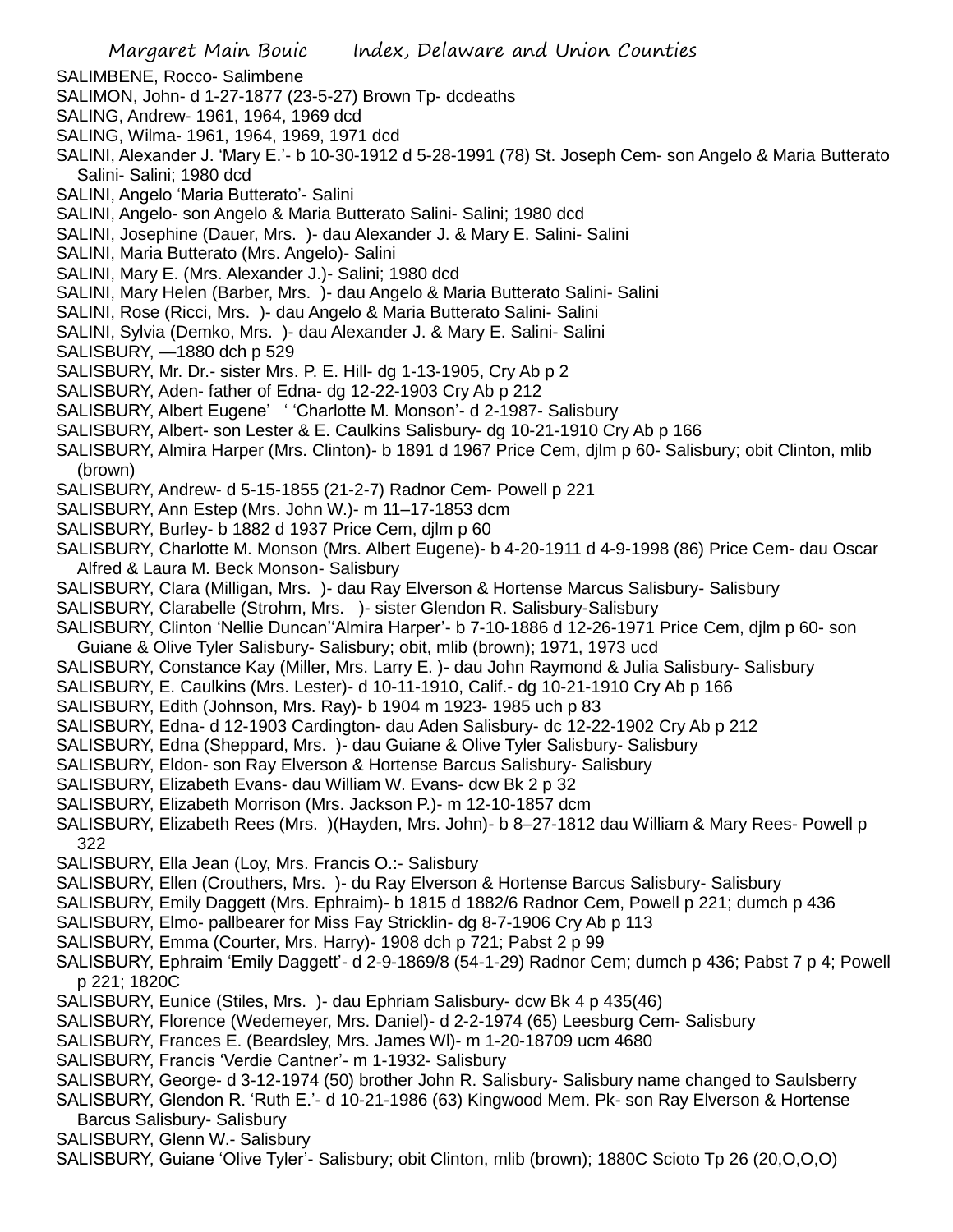- SALISBURY, Hannah Hayden- Pabst 2 p 102
- SALISBURY, Harley- son Clinton Salisbury- Salisbury
- SALISBURY, Hazel Marie- d 2-20-1979 (83) bur St. Joseph Cem- Salisbury
- SALISBURY, Homer- brother John Raymond Salisbury- Salisbury
- SALISBURY, Hortense Barcus (Mrs. Ray Elverson )- d 1-15-1965 bur Johnstown- Salisbury
- SALISBURY, Isabel Durfey (Mrs. Dr. J. A.)- m 1–27-1866; dumch p 436
- SALISBURY, Dr. J. A.- pallbearer for Arthur W. Bierce- dg 6-29-1915 Cry Ab p 61; brother Mrs. S. J. Aikins- dg 8-26-1913 Cry Ab p 55 see Sallisbury, for Mrs. Sidney Moore- dg 8-15-1916, Cry Ab p 82
- SALISBURY, —(Mrs. J. A.)- sister of Mrs. E. A. Baker, Mrs. L. W. Battenfield, Mrs. P. E. Hill- dg 4-25-1901 Cry Ab p 78; sister Mrs. George Gardner- dg 2-1-1916, Cry Ab p 17
- SALISBURY, Jackson P. 'Elizabeth Morrison'- m 12-10-1857 dcm
- SALISBURY, James 'Isabel Durfey;- b 10-27-1847 m 1-27-1866 ; dcw Bk 4 p 435(46) son Ephraim & Emily Daggett Salisbury- dumch p 436; 1908 dch p 404; probably DR. J. A.; dg 8-30-1898 Cry Ab p 165 sister Mrs. George Gardner
- SALISBURY, Jeannie (Gillenwater, Mrs. )- dau Glendon R. Salisbury- Salisbury
- SALISBURY, Joanna (Coberly, Mrs. George)- m 8-25-1845 dcm
- SALISBURY, Joe 'June'- brother Glendon R. Salisbury- Salisbury; 1961 dcd
- SALISBURY, John Raymond 'Julia'- d 10-22-1975 (57) brother Roger W. Salisbury- Salisbury
- SALISBURY, John W. 'Ann Estep'- m 11-17-1853 dcm
- SALISBURY, J. P. 'E. A.'- Oller Cem p 2
- SALISBURY, Judith Diane (Utzinger, Mrsl Allen W.)- m 7-22-1978 dau John Raymond & Julia Salisbury-**Salisbury**
- SALISBURY, Julia B. Nixon (Mrs. John Raymond)- b 5-19-1916 d 8-17-1998 (82) Fairview Mem. Pk.- dau William H.,Sr. & Blanche Shaw Nixon- Salisbury
- SALISBURY, June (Mrs. Joe)- 1961 dcd
- SALISBURY, Karen (Krock, Mrs. )- dau Roger W. & Shirley Salisbury- Salisbury
- SALISBURY, Lafayette- heir of Ephraim Salisbury- dcw Bk 4 p 435(46); 1908 dch p 404
- SALISBURY, Lawrence- brother Roger W. Salisbury- Salisbury
- SALISBURY, Lester 'E. Caulkins'- dg 10-21-1910 Cry Ab p 166; pallbearer for Mrs. E. E. Pool, dg 11-2-1915 Cry Ab p 61; for Jacob Kennell- dg 5-29-1914 Cry Ab p 125
- SALISBURY, Mrs. L. F.- Pabst 2 p 101
- SALISBURY, L. T.- 1908 dch p 404
- SALISBURY, Mary Jones (Mrs. )-dau Abraham & Anna E. Jones-dg 10-6-1905 Cry Ab p 55
- SALISBURY, Mary Helen (Stewart, Mrs. Johnnie Edward)- m 9-5-1959- Salisbury
- SALISBURY, Nellie Duncan (Mrs. Clinton)- d 1956- Salisbury; obit Clinton, mlib (brown)
- SALISBURY, Nora- d 9-28-1987 (71) Oak Grove Cem- sister Roger W. Salisbury- Salisbury
- SALISBURY, Olive Tyler (Mrs. Guiane)- Salisbury; obit Clinton, mlib (brown)
- SALISBURY, Pamela- dau Roger W. & Shirley Salisbury- Salisbury
- SALISBURY, Paul 'Carol'- son Albert Eugene Salisbury- Salisbury
- SALISBURY, Peggy (Darst, Mrs. )- dau Glendon R. Salisbury- Salisbury
- SALISBURY, Ray Elverson 'Hortense'- d 11-1954 (55) bur Johnstown- Salisbury
- SALISBURY, Rebecca (Cox, Mrs. James)- m 5–27-1841 dcm
- SALISBURY, Roger W. 'Shirley'- d 9-10-1982 (46) Md- bur Md- Salisbury
- SALISBURY, Roger Wayne,Jr.- son Roger W. & Shirley Salisbury- Salisbury
- SALISBURY, Ruth E. (Kidwell, Mrs. )(Mrs. Glendon R.)- Salisbury
- SALISBURY, Sally E.- d 9-8-1854 (3y8m) Oller Cem p 2- dau J. P. & E. A. Salisbury
- SALISBURY, Sarah (Aigen, Mrs. )- dau Ephriam Salisbury- dcw Bk 4 p 435(46)
- SALISBURY, Sarah (Gooden, Mrs. Smith)- m 5-27-1841 dcm
- SALISBURY, Shirley (Mrs. Roger W.)- Salisbury
- SALISBURY, Susan Lynne- dau Glen W. Salisbury- Salisbury
- SALISBURY, Sylvia (Beck, Mrs. )- sister Roger W. Salisbury- Salisbury
- SALISBURY, Terry (Rodgers, Mrs. )- dau Roger W. & Shirley Salisbury- Salisbury
- SALISBURY, Verdie Cantner (Mrs. Francis)- m 1-1932- Salisbury
- SALISBURY, Wayne- brother John R. Salisbury- Salisbury
- SALLEE, Brenda L.- 1979, 1981 ucd
- SALLEE, Fannie Kiplinger (Mrs. Joseph)- dau Michael Kiplinger- Weiser p 623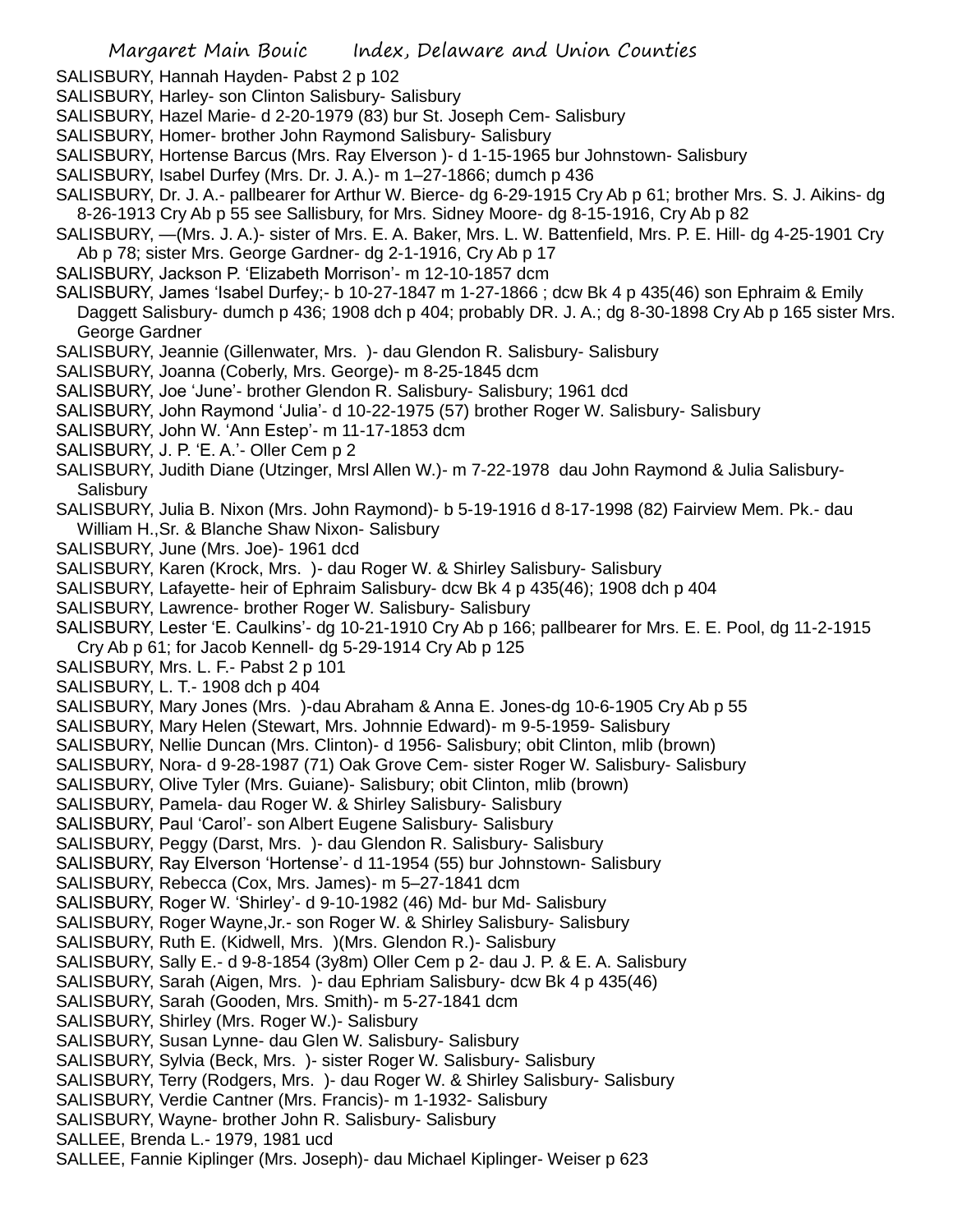- SALLEE, Joseph 'Fannie Kiplinger'- Weiser p 623
- SALLEE, Michael- b 1961 lived with Harold & Marie Vouls- 1975 ucd
- SALLEE, Tom- b 1959 lived with Harold & Marie Vouls- 1975 ucd
- SALLEY, Elane- dau Melvin & Mary Salley- 1962 ucd (10)
- SALLEY, Eva- dau Melvin & Mary Salley- 1962 ucd (2)
- SALLEY, Mark- son Melvin & Mary Salley- 1962 ucd (5)
- SALLEY, Mary (Mrs. Melvin)- 1962 ucd
- SALLEY, Melvin 'Mary'- 1962 ucd
- SALLEY, Melvin- son Melvin & Mary Salley- 1962 ucd (11)
- SALLEY, Pam- dau Melvin & Mary Salley- 1962 ucd (3)
- SALLEY, Philip- son Melvin & Mary Salley- 1962 ucd (6)
- SALLEY, Robert- 1971 dcd
- SALLINGER, Mrs. Elmer- d Monday- car-train accident- dg 8-23-1913 Cry Ab p 54
- SALLISBURY, L. F.- father of Will l. Sallisbury- dg 10-6-1908 Cry Ab p 159; pallbearer for Mrs. Christina Essegdg 1-14-1910 Cry Ab p 87; brother of Mrs. S. K. Aikins- dg 8-26-1913 Cry Ab p 55
- SALLISBURY, Mrs. Will L.- d Toledo- dg 10-6-1908 Cry Ab p 159 see Salesbury
- SALLY, Elizabeth (Shertzer, Mrs. Samuel)- m 5-18-1845 ucm 1051; unec XXI p 41
- SALMIN, James 'Sarah Ann Randolph'- m 9-19-1851 Brown Tp, Olentangy Gazette 9-26-1851; Reed p 111
- SALMIN, Sarah Ann Randolph (Mrs. James)- m 9-19-1851 Brown Tp Olen Gaz 9-26-1851 Reed Ab p 111
- SALMANS, Avonelle M. (Mrs. )- d 6-9-1978 (67) bur Wellston- Salmans
- SALMANS, Darlene (Barnes, Mrs. Dale)- dau Avonelle M. Salmans- Salmans
- SALMANS, Edith- 1908 dch p 233
- SALMON, Anna Standley (Breck, Mrs. John)(Mrs. John)- 1908 dch p 760; dcw Bk 4 p 203(23), will dcw Bk 4 p 366 (38) 1867; 1850C Brown Tp 2889 p 159 (60,O)
- SALMON, Bea (Mrs. Rodney)(Pyne, Mrs. Terry)- Salmon
- SALMON, Benjamin- 1820C Big Rock Tp
- SALMON, Benjamin B.- son john & Anna Stanley Salmon- 1908 dch p 761; dcw Bk 4 p 203(230, p 366(38)
- SALMON, Blanche (Mrs. Thomas)- 1976 dch p 379; dau of Mrs. Ross Harbottle- dg 11-17-1914 Cry Ab p 158 dg 11-24-1915 Cry Ab p 159
- SALMON, Blanche- dau Richard Harbottle- dg 9-10-1909 Cry Ab p 59
- SALMON, Clifford- 1962 ucd
- SALMON, Darlene (Mrs. Thomas)- Salmon
- SALMON, Diane- dau Thomas E. & Helen Salmon- 1961(4), 1964 dcd
- SALMON, E. D.- hadc p 85
- SALMON, Fredrica (Skinner, Mrs. James)- McKitrick p 476
- SALMON, G. E.- hmp p 103
- SALMON, George- hmp p 105
- SALMON, -- (Mrs. George E,.)- dau Francis & Harriet Salmon Gooding- dg 2-5-1892 Cry Ab p 85, dg 10-31- 1899 Cry Ab p 223
- SALMON, Grace (Huddleston, Mrs. Don)- sister Lloyd T. Salmon- Salmon
- SALMON, Grace L. (Mrs. Donald B.)- dau Thomas & Blanche Salmon- 1976 dch p 379
- SALMON, Harriet (Gooding, Mrs. Francis)- m 1838- dau John Salmon- dg 2-5-1892 Cry Ab p 84, 85; dg 10- 31-1899 Cry Ab p 223
- SALMON, Helen Louise Richardson (Mrs. Lloyd T.)- b 4-8-1903 m 6-8-1925 d 1-9-1992 (88) Greenmound Cem- dau Eugene & Lucy Irwin Richardson- Salmon; 1961, 1964, 1969, 1971 dcd
- SALMON, Helen (Mrs. Thomas E.)- 1961, 1964 dcd
- SALMON, Jacob- son John & Anna Standley Salmon- 1908 dch p 761
- SALMON, Jacob R.- d 10-2-1846 (21-1-21) Old Kilbourne Cem p 5, Powell p 65; 1908 dch p 761
- SALMON, James Standley 'Sarah A. Randolph'- m 9-18-1851 dcm son John & Anna Standley Salmon- 1908
- dch p 760; CCC Brown Tp; dcw Bk 4 p 203(23), p 366(38); dg 2-223-1897, 2-13-1899, 2-10-1899 Cry Ab p p 107, 186, 187; 1870C Brown Tp p 248 (40\*)
- SALMON, John 'Anna Standley;-d 4-14-1864 (72-4-1) Old Kilbourne Cem p 5, Powell p 65; hadc p 20; 1908 dch p 381, 760; will dcw Bk 4 p 203(23) 1865; 1835 men p 17 #59 p 25 Brown Tp; 1840C Brown T; 1850C Brown Tp 2889 p 159 (61,NY)
- SALMON, John C.- 1908 dch p 404
- SALMON, John O.- d 1-27-1878 (25-5-27) Old Kilbourne Cem, Powell p 66- son James Standley & Sarah A.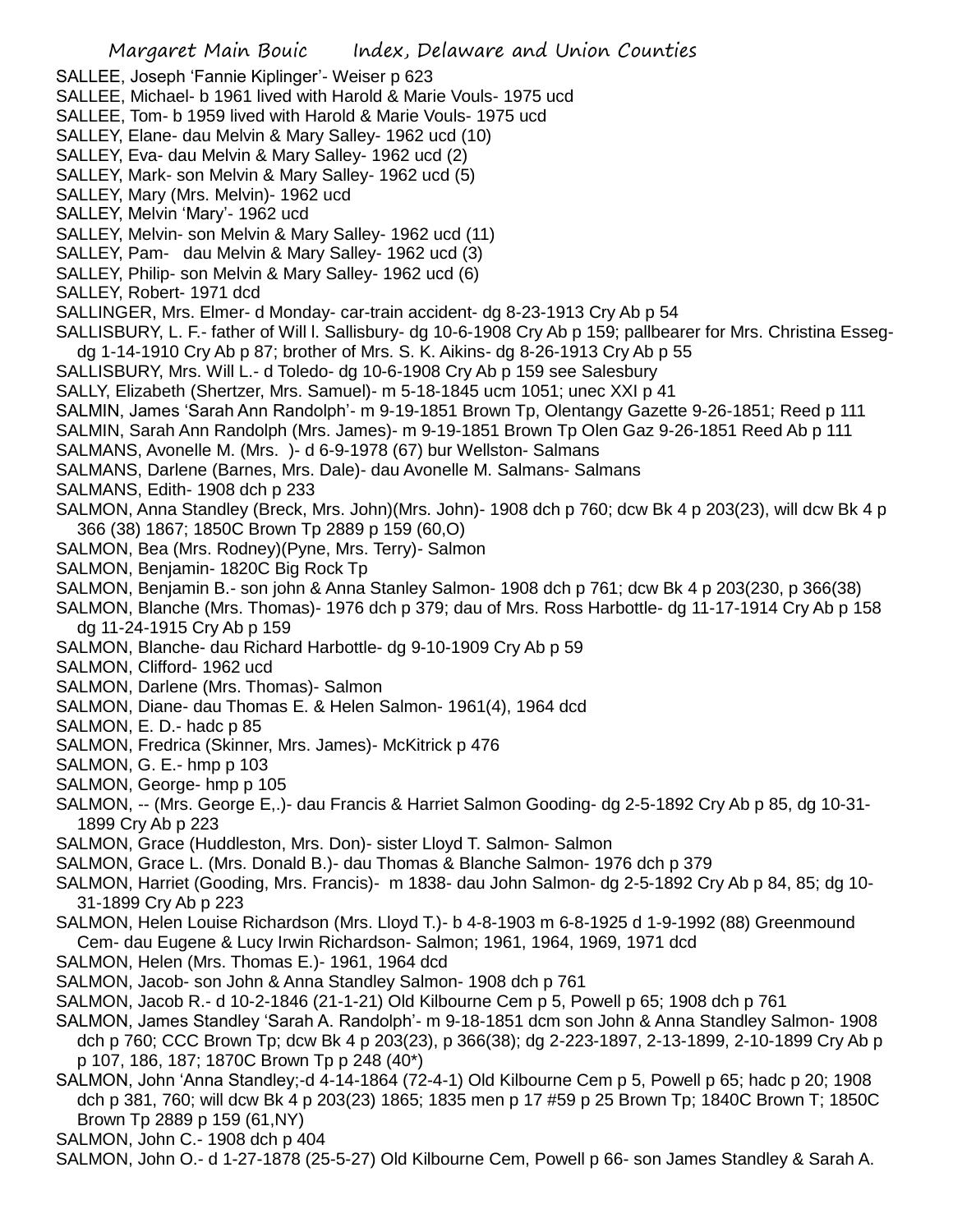Randolph Salmon- 1908 dch p 761; 1870C Brown Tp p 248 (17)

SALMON, Judith A. (Creasy/Casey, Mrs. William)- dau Lloyd T. & Helen Louise Richardson Salmon- Salmon; 1961, 1964 dcd

- SALMON, Linda Francis Bogan (Mrs. Rick) (Jaccaud, Mrs. Randy)- m (2) 12-31-1981- dau Jack Bogan & Nettie Warden- Salmon
- SALMON, Lloyd T. 'Helen Louise Richardson;'- m 6-8-1925 d 8-5-1977- son Thomas Salmon Salmon; dg 12- 31-1915, Cry Ab p 104; 1961, 1964, 1969, 1971 dcd dg 1-14-1916, Cry Ab p 9
- SALMON, Lucretia (Lane, Mrs. Robert D.)- b 8-21-1832 m 11-1856 d 2-4-1896- ped Barry Richardson #742 19; unec XXI p 55
- SALMON, Mabel Charlien/Charlene- b 4-29-1904 d 12-24-1915 (11y9m) Greenmound Cem, Brown Tp dau Thomas Salmon- dg 12-31-1915 Cry Ab p 104; dg 1-4-1916 p 1,2; dg 1-14-1916, p 9
- SALMON, Marenda (Shoemaker, Mrs. Solomon)- m 9-30-1840- dg 2-23-1897 Cry Ab p 107
- SALMON, Maxine (Andrews, Mrs. Tom)- dau Lloyd T. & Helen Louise Richardson Salmon- Salmon
- SALMON, Mixenda (Shoemaker, Mrs. Solomon)- m 9-29-1840 dcm- dau John & Anna Standley Salmondumch p 277; 1908 dch p 761; dcw Bk 4 p 203(23), p 366(38)
- SALMON, Rick 'Linda Bogan'- m 8-26-1978 son Thomas E. & Helen Salmon- Salmon; 1961(7), 1964 dcd
- SALMON, Rodney 'Bea'- son Thomas & Darlene Salmon- Salmon
- SALMON, Rodney- son Thomas E. & Helen Salmon- 1961(60, 1964 dcd
- SALMON, Rosalie (Mitchell, Mrs. John) (Halter, Mrs. )- dau Lloyd T. & Helen Louise Richardson Salmon-Salmon
- SALMON, Sarah A. Randolph (Mrs. James Standley)- m 9-18-1851 dcm -dau Marsh Fritz & Cassandra Styles Randolph- 1908 dch p 761; 1870C Brown Tp p 248 (40)
- SALMON, Selden- son John & Anna Standley Salmon- 1908 dch p 761
- SALMON, Terry- ch Thomas E. & Helen Salmon- 1961(8), 1964 dcd
- SALMON, Thomas- 1980 dcd
- SALMON, Thomas- dg 1-4-1916, Cry Ab p 9
- SALMON, Thomas- pallbearer for Harry Scott- dg 2-9-1915 Cry Ab p 15, 104
- SALMON, Thomas 'Blanche'- 1976 dch p 379
- SALMON, Thomas 'Darlene'- Salmon
- SALMON, Thomas- d 3-1-1847 (18-11-4) Old Kilbourne Cem p 5, Powell p 65- son John & Anna Standley Salmon- 1908 dch p 761; Pabst 7 p 19
- SALMON, Thomas E.'Helen'- son Lloyd T. & Helen Louise Richardson Salmon- Salmon; 1964 dcd
- SALMON, Thomas James b 7-3-1979 d 1-10-1992 (12) Ashley Union Cem- son Rodney Salmon & Bea Pyne-Salmon
- SALMON, Tracy- ch Thomas E. & Heln D. Salmon- 1964 dcd (23mo)
- SALMON, William- 1820 C Big Rock Tp
- SALMOND, John mt 10-8-1859 (68) Abst p 37
- SALMONS, Barbara- dau William Howard & Myrtle Hedges Salmons- dg 1-21-1954
- SALMONS, Betty L. (Mrs. William T.)- 1980 dcd
- SALMONS, Dolly Johnson (Mrs. John)- Slmons
- SALMONS, Dorothy (Matthews, Mrs. R. S. "Jim") dau John & Hazel Honaker Salmons- Salmons
- SALMONS, Edgar- son William Howard & Myrtle Hedges Salmons- dg 1-21-1954
- SALMONS, Edith- dau William Howard & Myrtle Hedges Salmons- dg 1-21-1954
- SALMONS, Hazel Honaker (Mrs. John)- Salmons
- SALMONS, John 'Dolly Johnson'- Salmons
- SALMONS, John 'Hazel Honaker'- b 1-22-1912 d 5-26-1986 (74) bur W. Jefferson- son John & Dolly Johnson Salmons- Salmons
- SALMONS, Lee- son William Howard & Myrtle Hedges Salmons- dg 1-21-1954
- SALMONS, Mae (Sexton, Mrs. Bert)- dau John & Dolly Johnson Salmons- Salmons
- SALMONS, Marjorie (Schug, Mrs. Chester)- dau John & Dolly Johnson Salmons- Salmons
- SALMONS, Myrtle Hedges (Mrs. William Howard)- dg 1-21-1954
- SALMONS, Nena (Bugg, Mrs. Vernon T.)- dau Robert Salmons- Salmons
- SALMONS, Phillip- b 1968 son William T. & Betty L. Salmons- 1980 dcd
- SALMONS, Ricky- 1980 dcd
- SALMONS, Bill- 1980 dcd
- SALMONS, William Howard 'Myrtle Hedges'- b 6-19-1914 d 1- 1954 bur Prospect- dg 1-21-1954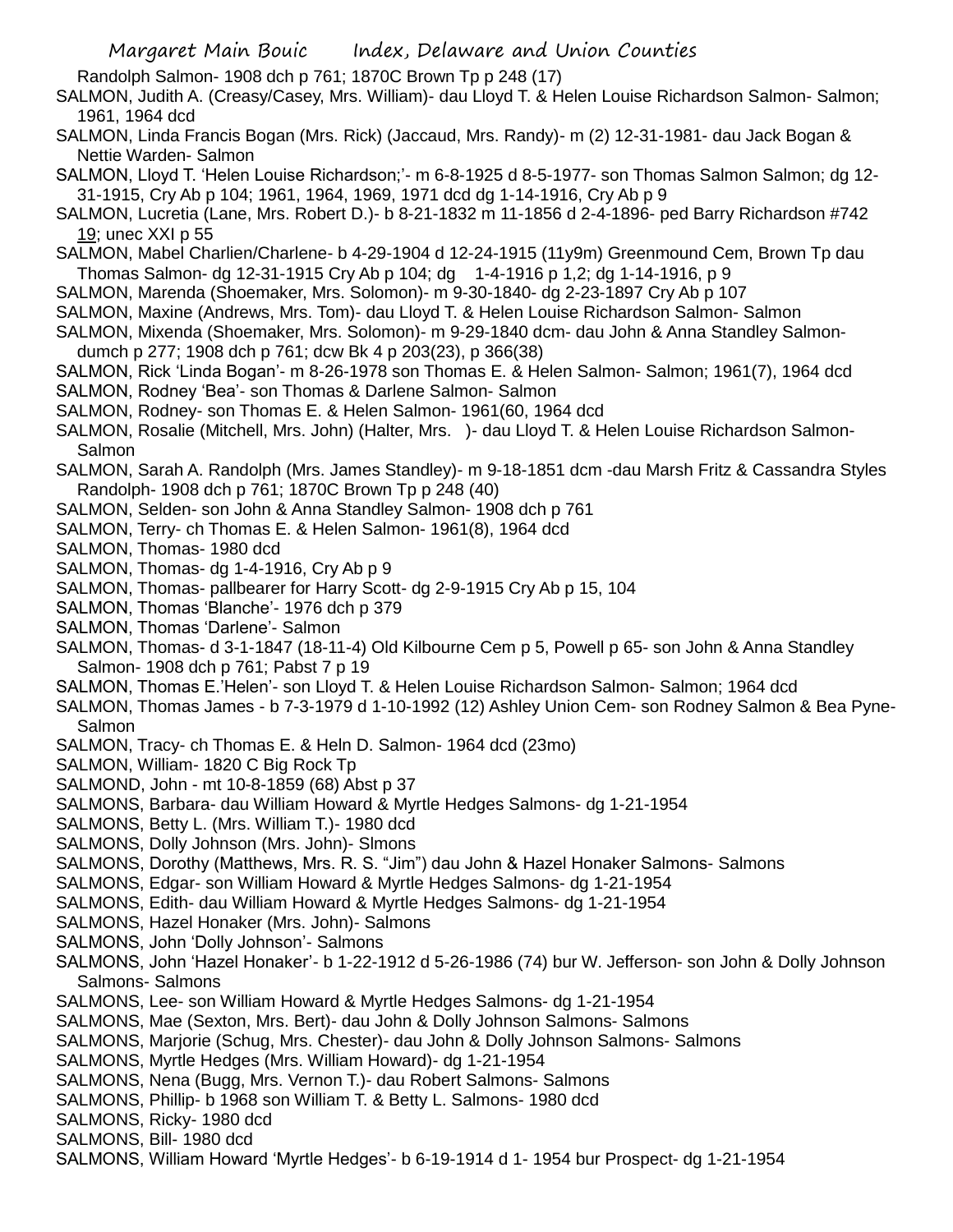- SALMONS, William T. 'Betty L.'- 1980 dcd
- SALOMAN, Edward 'Nancy Jane McKitterick'- McKitrick p 426
- SALOMAN, Nancy Jane McKitterick (Mrs. Edward)- b 3-11-1948 dau William George & Alice Ruth Wahl McKitterick- McKitrick 426
- SALOME, Arlene (Mrs. Joseph P.)- Salome; 1961, 1964, 1969, 1971, 1980 dcd
- SALOME, Fred 'Peggy'- brother Joseph P. Salome- Salome
- SALOME, Freda (Joseph, Mrs. )- sister Joseph P. Salome- Salome
- SALOME, John Jr- brother Joseph \_P. Salome- Salome
- SALOME, Joseph P. 'Arlene'- d 9-25-1995 (83) St. Joseph Cem- Salome; 1961, 1964, 1969, 1971, 1980 dcd
- SALOME, Margaret (Spangler, Mrs. Phillip Casper)- McKitrick p 62
- SALOME, Peggy (Mrs. Fred)- Salome
- SALOME, Tamina (Humler, Mrs. Jack)- sister Joseph P. Salome- Salome
- SALOME, Victor- brother Joseph P. Salome- Salome
- SALSBERG, Florence Agnes Bower (Mrs. Reppa Leon)- dau Leelon Earl & Carolin Busley Rufuer Bower-Weiser p 545
- SALSBERG, Marjory Elizabeth- dau Reppa Leon & Florence Agnes Bower Salsberg- Weiser p 545
- SALSBERG, Patricia Nadine- dau Reppa Leon & Florence Agnes Bower Salsberg- Weiser p 545 SALSBERG, Reppa Leon 'Florence Agnes Bower'- Weiser p 545
- SALSBERG, Robert Leon- son Reppa Leon & Florence Agnes Bower Salsberg- Weiser p 545
- SALSBERRY, Andrew 'Mary E.'- 1910C Jerome Tp 295-301 p 13A (41,O,Us,WVa) m 18y
- SALSBERRY, Donald R. 'Loa F.'- 1964 dcd
- SALSBERRY, Edith- day Andrew & Mary E. Salsberry- 1910C Jerome Tp 295-301 p 13A (5,O,O,O)
- SALSBERRY, Francis A.- son Andrew & Mary E. Salsberry- 1910C Jerome Tp 295-301 p 13A (6,O,O,O)
- SALSBERRY, Harry- son Andrew & Mary E. Salsberry- 1910C Jerome Tp 295-301 p 13A (12,O,O,O)
- SALSBERRY, Hettie (Mrs. )- sister Frank Phillips- dg 11-9-1915 Cry Ab p 89
- SALSBERRY, Loa F. (Mrs. Donald R.)- 1964 dcd
- SALSBERRY, Mary E. (Mrs. Andrew)- 1910C Jerome Tp 295-301 p 13A (39,O,O,O) m 18y 8 ch 7 living
- SALSBERRY, Mae B;- dau Andrew & Mary E. Salsberry- 1910C Jerome Tp 295-301 p 13A (15,O,O,O)
- SALSBERRY, Penny- ch Donald R. & Loa F. Salsberry- 1964(13) dcd
- SALSBERRY, Ruth- dau Andrew & Mary E. Salsberry- 1910C Jerome Tp 295-301 p 13A (3,O,O,O)
- SALSBERRY, Sherry- ch Donald R. & Loa F. Salsberry- 1964 (11) dcd
- SALSBERRY, Stanley- son Andrew & Mary E. Salsberry- 1910C Jerome Tp 295-301 p 13A (1 7/12,O,O,O)
- SALSBERY, Sarah Jane (Akins, Mrs. Samuel)- m 11-20-1855- dg 12-21-1855 Reed Abst p 159
- SALSBURY, Mr.- 1976 dch p 125; 1908 dch p 475
- SALSBURY, A.- DJ p 120, lot IOOF Cem, Jerome
- SALSBURY, Ada P.- granddau Elizabeth Salsbury- 1880C Leesburg Tp 231 p 23 (2,O,O,O)
- SALSBURY, Alice- dau Elizabeth Salsbury- 1870C Leesburg Tp 116-121 p 15 (11,O)
- SALSBURY, Amy A. (Doty, Mrs. Stephen)- m 12-31-1840 dcm
- SALSBURY, Amy Nicole- b 3-39-1971 dau Brian & Anita Lynne Beyer Salsbury- Salsbury; 1979 , 1981 ucd SALSBURY, Andrew C. 'Mary E. Jones'- b 1869 Father, Unionville Cem, DJ p 42; Salsbury
- SALSBURY, Anita Lynne Beyer (Mrs. Brian Keith)- m, 10-14-1970 dau Gene Beyer- Salsbury; 1981 ucd
- SALSBURY, Brian Keith 'Anita Lynne Beyer'- b 1957 m 10-14-1978 son Ray D. & Nancy Dial Salsbury-Salsbury; 1967, 1971, 1973, 1975, 1977, 1979, 1981, 1983 ucd
- SALSBURY, Clara Wheeler (Mrs. Stanley W.)- b 2-23-1911 d 9-25-1994 (83) bur Unionville- dau Dee & Lida Orhood Wheeler- Salsbury; unvmec p 22, 28, 29; 1967, 1971, 1973, 1975, 1977, 1979 ucd
- SALSBURY, Doris (Mrs. James F.)- Salsbury
- SALSBURY, Edith M. (Johnson, Mrs. Ray)- b 9-20-1904 d 3-9-1987 (82) Unionville Cem- dau Andrew & Mary Jones Salsbury- Salsbury
- SALSBURY, Elizabeth- 1870C Leesburg Tp 116-121 p 15 (46,O); 1880C Leesburg Tp 231 p 23 (54,O,O,O)
- SALSBURY, Ella Jean (Loy, Mrs. Francis)- dau Francis A. & Verdie Salsbury- Salsbury
- SALSBURY, Ellen Morrison (Mrs. Jackson P) m 12-28-1848 dcm see Salisbury; 1850C Concord Tp 2267 p 132 (23,O)
- SALSBURY, Eunice (Stiles, Mrs. Edward)- m 10-20-1855 dcm
- SALSBURY, Francis A. 'Verdie Irene'- b 1902 d 3-11-1977 (74) interment 3-14-1977 Unionville Cem, DJ p 42, 49, 50- son Andrew & Mary Jones Salsbury ;; Salsbury; 1967, 1971, 1973, 1975 ucd
- SALSBURY, Harry- son Andrew & Mary Jones Salsbury- Salsbury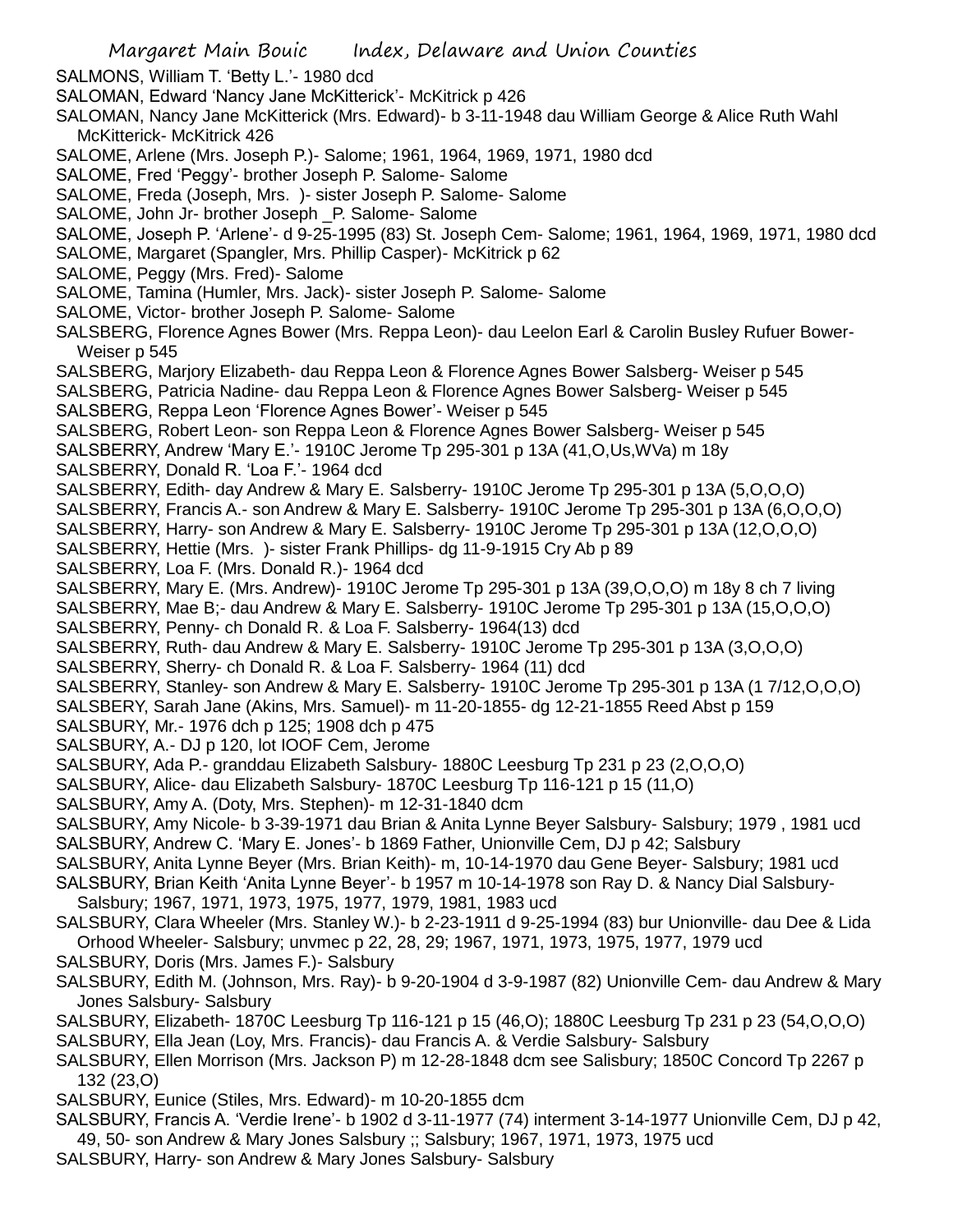- SALSBURY, Jack 'Stella'- 1949 ucd
- SALSBURY, Jackson P. 'Ellen Morrison'- m 12-28-1848' 1850C Concord Tp 2267 p 132 (27,NY)
- SALSBURY, James Floyd 'Doris'- d 3-29-1967 974) bur Dayton- Salsbury
- SALSBURY, James- son James Floyd & Doris Salsbury- Salsbury
- SALSBURY, Jane- dau Elizabeth Salsbury- 1870C Leesburg Tp 116-121 p 15 (17,O)
- SALSBURY, Jane Marcelle (Kulhwein, Mrs. Edward)- dau Stanley W. & Clara Wheeler Salsbury- Salsbury
- SALSBURY, John- d 11-3-1902 (74-5-13) Bellpoint, b NY- dcdeaths
- SALSBURY, John C.- 1840C Radnor Tp p 102 (50-60); 1850C Delaware Tp 1281 p 93 (65,NJ)
- SALSBURY, Judy- lot Unionville Cem, DJ p 50
- SALSBURY, Julia (Seely, Mrs. )- dau Francis A. & Verdie Salsbury- Salsbury
- SALSBURY, Keith Daniel- b 1-11-1983- son Brian Keith & Anita Lynne Beyer- Salsbury
- SALSBURY, Lida Jane (Thompson, Mrs. Glenn)- b 1950 dau Stanley W. & Clara E. Wheeler Salsbury-Salsbury; 1985 uch p 138; 1967 ucd
- SALSBURY, Louella (Lock, Mrs. )- dau James Floyd & Doris Salsbury- Salsbury
- SALSBURY, Lucinda- dau Elizabeth Salsbury- 1870C Leesburg Tp 116-121 p 15 (14,O); 1880C Leesburg Tp 231 p 23 (23,O,O,O)
- SALSBURY, Maria (Mrs. Stanley T.)- Salsbury
- SALSBURY, Marilyn (Mrs. Marvin L.)- Salsbury
- SALSBURY, Marvin L. 'Marilyn'- son Stanley W. & Clara Wheeler Salsbury- Salsbury
- SALSBURY, Mary E. Jones (Mrs. Andrew C.)- b 1873 d 1931 mother, Unionville Cem, DJ p 21, 42, interment 12-31-1930; Salsbury
- SALSBURY, Melvin- son James Floyd & Doris Salsbury- Salsbury
- SALSBURY, Nancy Dial (Mrs. Ray)- Salsbury; 1967, 1971, 1973, 1975, 1977 1979, 1981, 1983 ucd
- SALSBURY, Peleg- dcga p 34 Del Pat & Fr Chron
- SALSBURY, Phyllis (Westfall, Mrs. )- dau James Floyd & Doris Salsbury- Salsbury
- SALSBURY, Ray D. 'Nancy Dial'- b 8-28-1936 m 6-8-1955 d 4-21-1998 (61) Unionville Cem- son Stanley W. & Clara R. Wheeler Salsbury- ; Salsbury; 1967, 1971, 1973, 1975, 1977, 1979, 1981 ucd
- SALSBURY, Rebecca (Liggett, Mrs. Job)- m 10-21-1842 dcm; Carr (1141) Maugans Anc p 6
- SALSBURY, Robert I.- b 1912 d 1934 son Andrew C. & Mary e. Salsbury- Unionville Cem, DJ p 42
- SALSBURY, Sally E.- dau Jackson & Ellen Morrison Salsbury- 1850c Concord Tp 2267 p 132 (7/12,O)
- SALSBURY, Sarah (Aikins, Mrs. Samuel)- m 11-27-1855 dcm
- SALSBURY, Sarah (Mrs. John C.)- 1850C Delaware Tp 1281 p 93 (60,NJ)
- SALSBURY, Stanley T. 'Maria'- son Stanely W. & Clara E. Wheeler Salsbury- Salsbury
- SALSBURY, Stanley W. 'Clara E. Wheeler'- b 8-19-1908 m 8-20-1929 d 3-2-1988 (79) Unionville Cem- son Andrew & Mary Jones Salsbury-lot Unionville Cem, DJ p 50- unvmec p 17.19 , 20, 22, 29. 31; Salsbury; 1967, 1971, 1973. 1975, 1977, 1979, 1981, 1983 ucd
- SALSBURY, Stella (Mrs. Jack)-1949 ucd
- SALSBURY, Thomas- son Elizabeth Salsbury- 1870C Leesburg Tp 116-121 p 15 (9,O); 1880C Leesburg Tp 231 p 23 (20,O,O,O)
- SALSBURY, Tom- son Stanley & Clara Salsbury- Salsbury
- SALSBURY, Verdie Irene (Mrs. Francis A.)- b 1909 d 1978 (68) Unionville Cem, DJ p 42, 50, 51; Salsbury; 1967, 1971, 1973, 1975, 1977, 1979 ucd
- SALSGIBER, Amanda (Impson, Mrs. Benjamin)- m 8-3-1879 ucm 6507
- SALSGRAY, Annie- dau Benjamin & Amanda Impson Salsgray- 1880C Unionville 217 p 23 (9,O,O,O)
- SALSGRAY, Elisah- dau Benjamin & Amanda Impson- 1880C Unionville 217 p 23 (16,O,O,O)
- SALSINGER, Barbara (Stone, Mrs. )- dau E. John & Ruth H. Wright Salsinger- Salsinger
- SALSINGER, Jean- sister E. John Salsinger- Salsinger
- SALSINGER, John- son E. John & Ruth H. Wright Salsinger- Salsinger
- SALSINGER, E. John 'Ruth H. Wright'- d 3-16-1985 (86) Union Cem- Salsinger
- SALSINGER, Ruth H. Wright (Mrs, E. J."Jack" )- b 6-14-1908 d 6-14-1990 (82) dau Leonard & Della Foster Wright- Salsinger
- SALSCKAVER, Anna (Nash, Mrs. William H.)- m 11-27-1890 ucm (Hearl)
- SALT, Amanda C.- 1870C Delaware Tp p 276 (14)
- SALT, Barbara E.- 1870C Delaware Tp p 276 (2)
- SALT, M. E.- 1869 wsc p 13 Pabst 8 p 20, 25; 1870C Delaware Town p 298 (35\*)
- SALT, Mary M.- 1870C Jtp p 276 (43)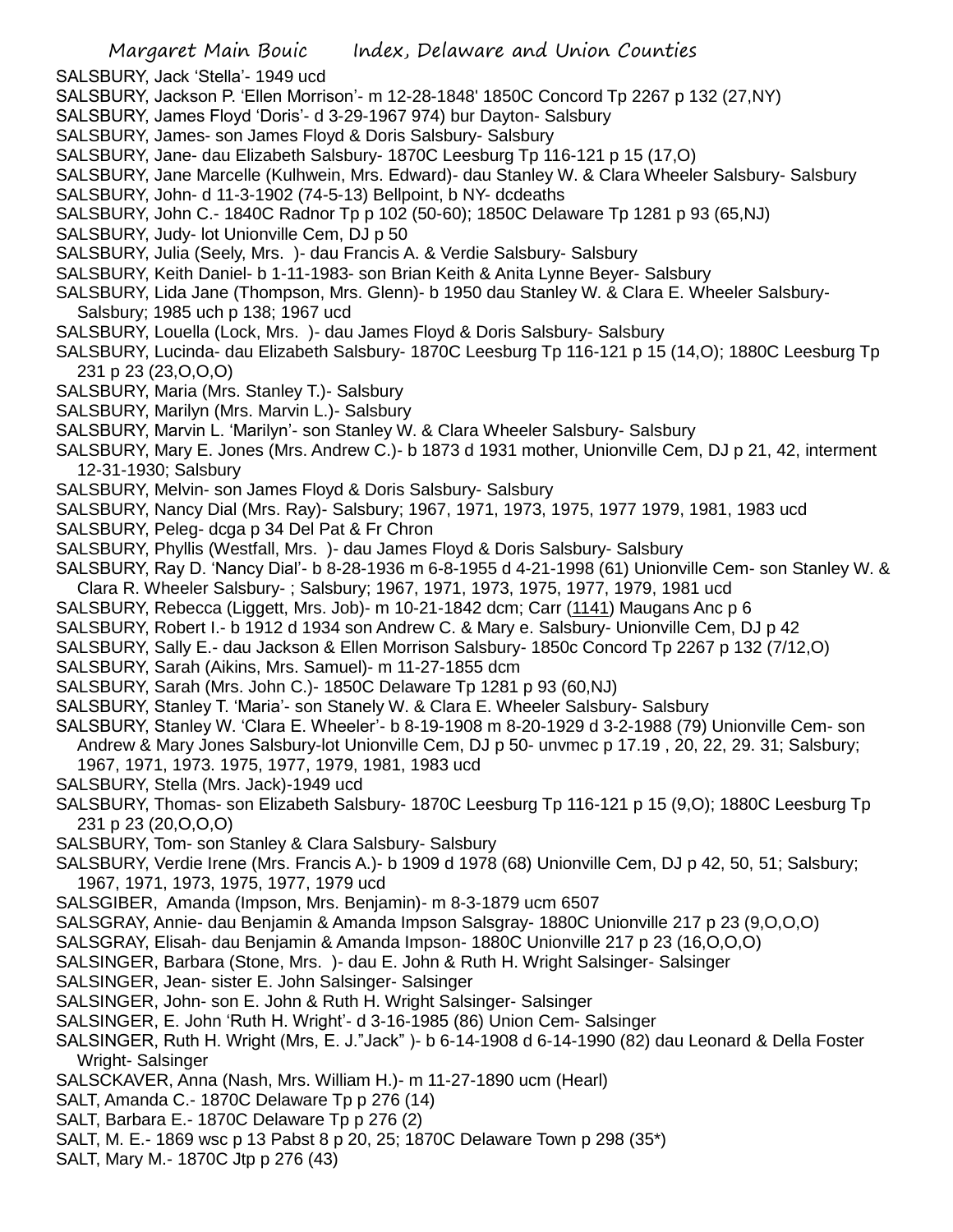- SALT, Nancy M.- 1870C Delaware Tp p 276 (6)
- SALT, Peter- 1870C Delaware Tp p 276 (44\*)
- SALTER, Abigail (Mrs. Thomas)- Powers p 63
- SALTER, Barbara- dau Harlow & Eleanor Ferguson Salter- large 3 ring biner
- SALTER, Eleanor Ferguson (Mrs. Harlow)(Gleason, Mrs. James A.)- d 11-13-19-- (65)- Salter; large 3-ring binder
- SALTER, Harlow B. 'Eleanor Ferguson'- d 12-16-1954 son James & Jane Brown Salter; Marysville p 54; 3 ring binder, mlib
- SALTER, James 'Jane Brown'- d 1937- Salter
- SALTER, Jane Brown (Mrs. James)- b 12-28-1883 d 4-7-1962 Oak Grove Cem- dau Willis & Annie Gross Brown- Salter
- SALTER, Jeanne- dau Harlow B. & Elinor Ferguson Salter- large 3 ring binder
- SALTER, John 'Sarah'- d 1715- Nash p 407 John- Nash p 373, 407
- SALTER, J. P.- dpc p 77
- SALTER, Sandra- dau Harlow B. & Elinore Ferguson Salter- 3 ring binder
- SALTER, Sarah (Mrs. John)- Nash p 407
- SALTER, Sarah (Thompson, Mrs. Augustine)- dau John & Sarah Salter- Nash p 407
- SALTER, Susan (Mrs. Thomas)- Pabst 1 p 23
- SALTER, Thomas 'Abigail' Powers p 50. 59, 62, 63, 101
- SALTER, Thomas- heir of Jehiel Terrill- dcw Bk 2 p 385; hadc p 32
- SALTER, Thomas 'Susan'- Pabst 1 p 8; Pabst Pion I p 23
- SALTERFIELD, James 'Sarah Flennikin'- Powers p 135
- SALTERFIELD, Sarah Flenniken (Mrs. James)- b 4-16-1788 dau James & Jane Dunlap Flenniken- Powers p 135
- SALTERLER, Hollam- 1870C Scioto Tp p 480 (34\*)
- SALTERLER, James- 1870C Scioto Tp p 480 (9)
- SALTERLER, Mollie- 1870C Scioto Tp p 480 (30)
- SALTERLER, Sarah- 1870C Scioto Tp p 480 (11)
- SALTONSTALL, Gov. Gurdon- Powers Pat p 82
- SALTONSTALL, Sir Richard- Powers Pat p 48, 50
- SALTONSTALL, Sir Robert- Powers Pat p 132
- SALTONSTALL, Samuel- son Sir Richard Saltonstall- Powers Pat p 48
- SALTONSTALL, Sarah (Gardiner, Mrs. John)(Davis, Mrs. Samuel)(Davis, Mrs. Thomas)- m(2) 1-1-1727 dau Gov. Gurdon Saltonstall- Powers Pat p 82
- SALTONSTALL, V. G.- Powers Pat p 144
- SALTOS, Etta Jean Angel (Mrs. Nicholas Thomas)- m 11-26-1983 dau William D., Angel,Sr.- Saltos
- SALTOS, Nicholas Thomas 'Etta Jean Angel'- m 11-26-1983 son Thomas Saltos- Saltos SALTOS, Thomas- Saltos
- SALTS, Ettie J.- dau S. H. & Margaretta Salts- d 11-30-1881 (8m1d) E. York Cem p 3
- SALTS, Margaretta (Mrs. S. H.)- d 9-15-1886 (33-2-22) E. York Cem p 3
- SALTS, Nellie- d 10-16-1880 (2y) Radnor- dcdeaths
- SALTS, Olliver J. 'Stella'- b 10-1872- 1900C Leesburg Tp 119-120 p 6A (27,O,O,O) m 7 y
- SALTS, Selva E.- d 9-8-1886 (4m) dau S. H. & Margaretta Salts- E. York Cem p 3
- SALTS, S. H. 'Margaretta'- E. York Cem p 3
- SALTS, Stanton A.- b 7-1897 son Olliver J. & Stella Salts- 1900C Leesburg Tp 119-120 p 6A (2,O,O,O)
- SALTS, Stella- d 9-16-1878 (2y3m) Licking Co- dcdeaths
- SALTS, Stella (Mrs. Olliver)- b 11-1893 1900C Leesburg Tp 119-120 p 6A (26,O,O,Irel) m 7 y, 2 ch, 1 living
- SALTZ, Al 'Lou Palmer'- Shipps p 27
- SALTZ, Lou Palmer (Mrs. Al)- dau Hiram Palmer- Shipps p 27
- SALTZ, Betty- dau Louis P. & —Predmore Saltz- obit, Mrs. Louie P, mlib (brown)
- SALTZ, Chloe (Derr, Mrs. )- dau Sheldon & Ollie Haines Saltz- Saltz
- SALTZ, Elmer- Powellp 377
- SALTZ, Mabel Evans (Mrs. )- d 8-1968 (81) bur Pataskala- Saltz
- SALTZ, Margaret (Henry, Mrs. Ted)- b 3-24-1905 d 11-16-19 (92)- dau Sheldon & O(llie Haines Saltz- Saltz
- SALTZ, Ned C.- son Walter R. & Stella M. Saltz- 1910C Jackson Tp 237-240 p 10A (2,O,O,O)
- SALTZ, ---- Predmore (Mrs. Louie P.)- b 4-28-1892 Zanesfield m 1921 d 4-9-1969 (76) W. Mansfield, bur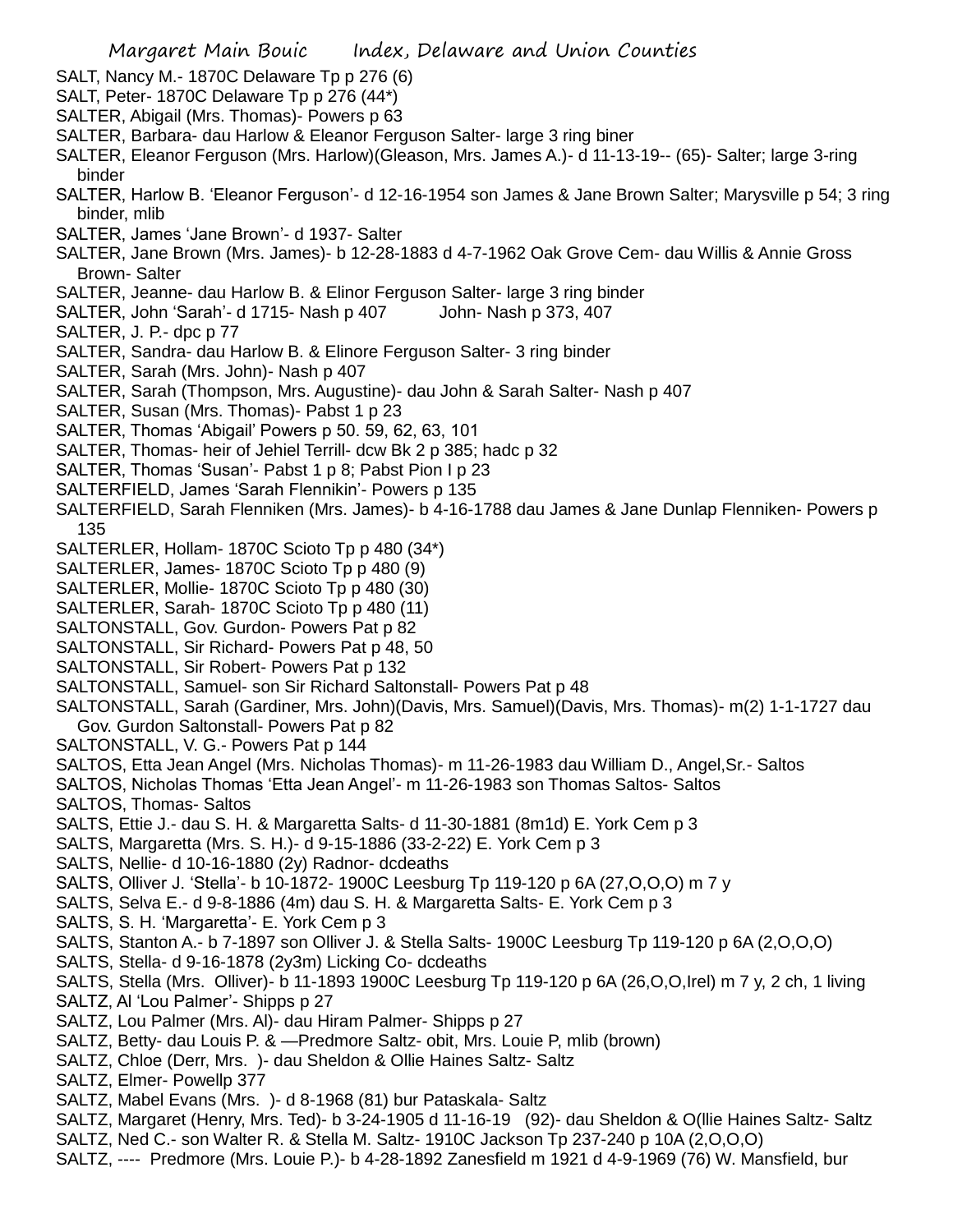Salem Cem- dau Frank & Mary Cronkleton Predmore- obit, mlib (brown)

SALTZ, Ollie Haines (Mrs. Sheldon)- Saltz

- SALTZ, Paul L.-son Walter R. & Stella M. Saltz-1910C Jackson Tp 237-240 p 10A (3,O,O,O)
- SALTZ, Sheldon 'Ollie Haines'- Saltz
- SALTZ, Stella M. (Mrs. Walter R.)- 1910C Jackson Tp 237-240 p 10A (30,O,O,O) m 4y, 2 ch

SALTZ, Walter R. 'Stella M.'- 1910C Jackson Tp 237-240 p 10A (32,O,O,O) m 4y; merchant

SALTZ, Walter- son Sheldon & Ollie Haines Saltz- Saltz

SALUS, Mrs. George- sister Mrs. Dan Griffin- dg 11-17-1916, Cry Ab p 106

SALVAGE, Charlene (Mrs. Daniel E.)- 1980 dcd

SALVAGE, Daniel E. 'Charlene'- 12980 dcd

SALVAGE, Steve- b 1967 son Daniel E. & Charlene Salvage- 1980 dcd

SALVAGE, Tricia- b 1970 dau Daniel E. & Charlene Salvage- 1980 dcd

SAVALTORE, Donna Marie (Frye, Mrs. Jeffrey Willard)- m 4-25-1981 dau Gregory Salvatore- Salvatore SALVATORE, Gregory- Salvatore

SALVIA, Betty (Hinderer, Mrs. Howard)- m 5-24-1945- Rausch 16642 III p 299

SALYARDS, Anne E. (Smith, Mrs. George W.)- m 12-19-1875 ucm 5803; mt 1-12-1876, mt 3 p 20

SALYER, Alice (Mrs. Monroe)- b 1875 d 1965 Price Cem p 64- Salyer

SALYER, Anna May Williams (Mrs. Everett)- b 5-12-1921 m 1938 d 1-21-1994 (72) Forest Grove Cem- dau Dalla & Pearly Salyers Williams- Salyer; 1959, 1962, 1967, 1971, 1973, 1975, 1979 ucd

SALYER, Ardith (Mrs. Orman,Jr.)- Salyer

SALYER, Arthur D. 'Betty Smith'- son Miltie Salyer- 1971, 1973, 1977, 1979, 1981, 1983 ucd

SALYER, Beecher 'Stella Blanton'- b 9-4-1905 m 5-24-1929 d 8-9-1991 (85) bur Mutual, O.- son J. H. &

Rebecca Litteral Salyer- Salyer; 1959, 1962, 1967, 1971, 1973, 1975, 1977, 1979, 1981, 1983 ucd SALYER, Betty C. (Mrs. Paul)- Salyer

SALYER, Betty Jo (Smith, Mrs. )- dau Jesse J. & Faye Blanton Salyer- Salyer

SALYER, Betty Smith (Mrs. Arthur D.)- dau Harold S. Smith- Salyer; 1971, 1973, 1977, 1979, 1981, 1983 ucd

SALYER, Betty Ann (Boyer, Mrs. Mike)- b 1974 dau Art D. & Betty Smith Salyer- 1977, 1979, 1981 ucd

SALYER, Betty Lou- b 8-230-1967 Fairview Cem- stillborn dau Art D. & Betty Smith Salyer- Salyer

- SALYER, Beverly- dau Paul E. & Garnet Salyer- 1964 (9m) dcd
- SALYER, Bonnie (Mrs. Byron)- Salyer

SALYER, Bonnie Sue (Estep, Mrs. Hobert A. ) - b 3-27- 1941 m 10-23-1961 d 8-1-1996 (55) Oakdale Cemdau Logan & Donna McKenzie Salyer- Salyer

SALYER, Bradford L. 'Cynthia L. Fleming'- m 12-8-1990 son John & Sue Salyer- Salyer

SALYER, Brenda- b 1955 dau Everett & Anna Mary Williams Salyer- Salyer; obit Rickie, mlib (brown); 1959, 1962, 1967, 1971 ucd

- SALYER, Byron 'Bonnie'- Salyer
- SALYER, Carl E.- son Jesse J. & Faye Blanton Salyer- Salyer

SALYER, Carole L. Wood (Mrs. Sylvester)- b 4-10-1933 d (59) bur Mutual, O.- dau Harry & Opal Kinzie Wood-Salyer; 1959, 1962, 1967, 1971, 1973, 1975, 1977, 1979, 1981, 1983 ucd

SALYER, Carolyn- dau Emerson L. & Evalee Salyer- 1961 dcd (9)

SALYER, Cassie (Blevins, Mrs. )- dau J. H. & Rebecca Litteral Salyer- Salyer

SALYER, Christy (LeMasters, Mrs. James)- dau William Leroy & Judy Pfarr Salyer- Salyer

- SALYER, Clara (Alderman, Mrs. Don)- dau Robert Lee Salyer- Salyer
- SALYER, Clarabelle J. Shark (Mrs. Virgil)- b 4-24-1914 m 7-5-1930 d 1-30-2000 (85) Price Cem- dau Elmer & Nellie Conklin Shark- Salyer; 1979, 1981, 1983 ucd
- SALYER, Cordelia (Mrs. William W.)- Salyer

SALYER. Corvin- son Logan & Donna McKenzie Salyer- Salyer

SALYER, Cynthia L. Fleming (Mrs. Bradford L.)- m 12-8-1990 dau Dwuight & Jeanette Fleming- Salyer

SALYER, L. David- son Jesse J. & Faye Blanton Salyer- Salyer

SALYER, David- son Ormar J. Salyer- Salyer

SALYER, Debbie (McConnaughey, Mrs. William)- dau Sylvester & Carole L. Wood Salyer- Salyer

SALYER, Debby (Mrs. Ronnie)- Salyer

- SALYER, Don 'Emma Mullet'- son Everett & Anna Mary Williams Salyer- Salyer; obit Rickie, mlib (brown); 1959 (16), 1967 ucd
- SALYER, ----Mullet (Mrs. Donnie)- dau Roman Mullet- Salyer

SALYER, Donald L.'Madeline J.'- b 6-5-1935 d 5-2-1996 (60) Price Cem- son Virgil & Clarabelle J. Shark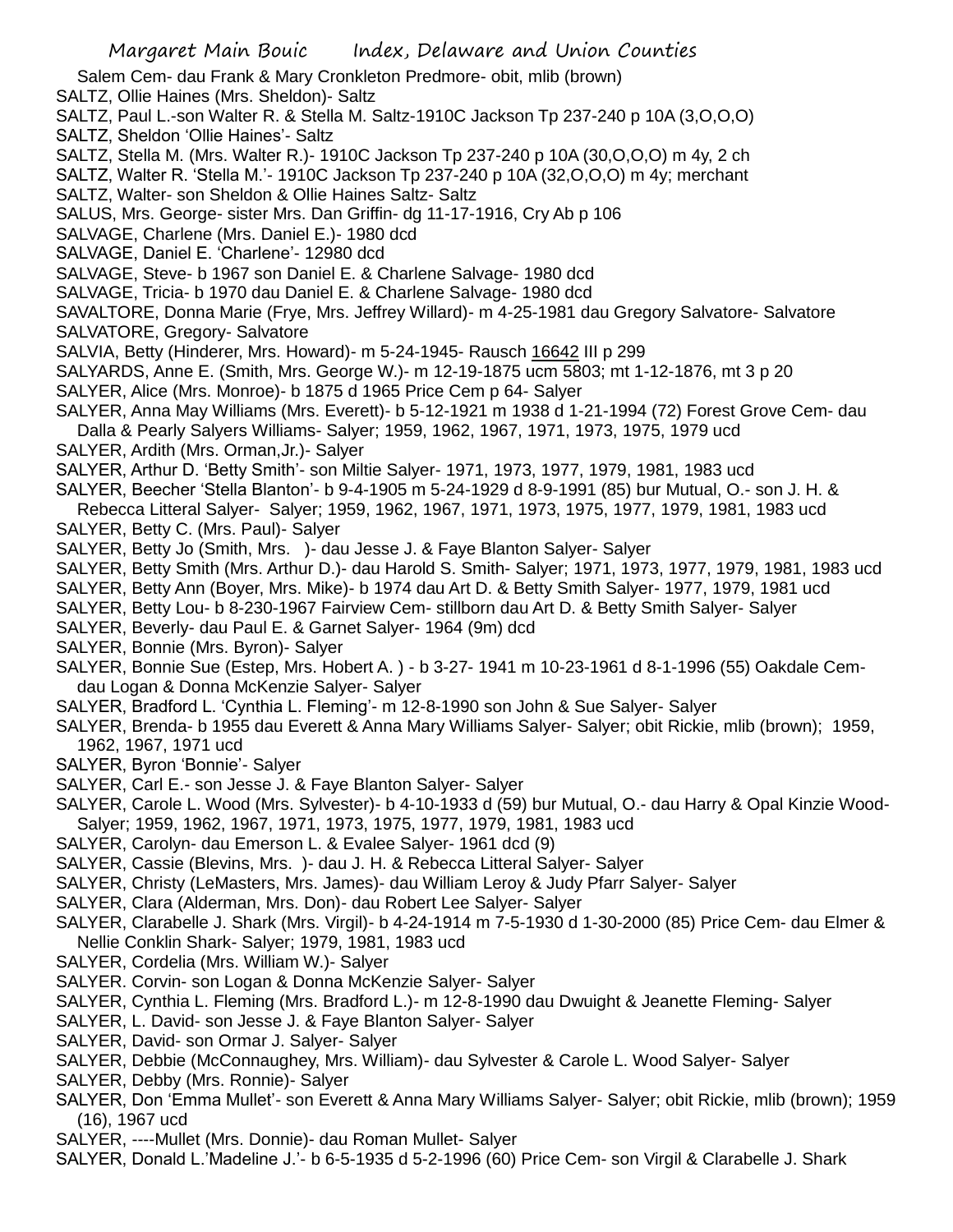- Salyer- Salyer; 1962, 1973, 1995, 1977, 1979, 1981 ucd
- SALYER, Donna McKenzie (Mrs. Logan)- Salyer
- SALYER, Donnie 'Teresa Williams'- son Donnie & Emma Salyer- Salyer
- SALYER, Emerson L. 'Evalee'- 1961 dcd
- SALYER, Emma (Mrs. Donald)- 1967 ucd
- SALYER, Eric Wayne- d 11-5-1983 (3) Sunbury Mem. Pk- son Lovone L. & Linda Kay Salyer- Salyer
- SALYER, Etchell- son Roy & Nola Caudill Salyer- Salyer
- SALYER, Ethel- dau J. H. & Rebecca Litteral Salyer- Salyer
- SALYER. Ethel- dau James & Irene Salyer- 1949 ucd
- SALYER, Evalee (Mrs. Emerson L.)- 1961, 1969 dcd
- SALYER. Eve L. (Mrs. James)- 1964 dcd
- SALYER, Everett 'Anna Mary Williams'- m 1938- Salyer; 1959, 1962 ucd
- SALYER, Faye Blanton (Mrs. Jesse J.)- b 8-12-1906 d 4-1-1993 (86) Waldo Cem- dau Harmon & Rose McKenzie Blanton- Salyer
- SALYER, Faye (Music, Mrs. )- dau Logan & Donna McKenzie Salyer- Salyer
- SALYER, Frankie Elaine (Stevens, Mrs. ) dau Paul & Betty C. Salyer- Salyer
- SALYER, Frankie (Gilliam, Mrs. )- dau Robert Lee Salyer- Salyer
- SALYER, Garnet (Mrs. Paul E.)- 1961, 1964 dcd
- SALYER, Gary A.- son Jesse J. & Faye Blanton Salyer- Salyer
- SALYER, Gary- b 1955 son Emerson & Eva Salyer- 1961, 1969 dcd
- SALYERS, Gary- son James & Eve L. Salyer- 1964 dcd (9)
- SALYER, Hazel (Hall, Mrs. )- dau J. H. & Rebecca Litteral Salyer- Salyer
- SALYER, Helen (Mrs. James)- Salyer
- SALYER, Irene (Crabtree, Mrs. Dean)- dau Logan & Donna McKenzie Salyer- Salyer
- SALYER, Irene (Mrs. James)- 1949 ucd
- SALYER, Jack- son Everett & Anna Mary Williams Salyer- Salyer; obit Rickie, mlib (brown); 1962, 1967 ucd
- SALYER, Jack P. 'Martha Jackson'- d 5-4-1968 (47) bur New Mexico- Salyer
- SALYER, James C. son Jesse J. & Faye Blanton Salyer- Salyer
- SALYER, James 'Eve L.'- 1964 dcd
- SALYER, James 'Helen'- son Logan & Donna McKenzie Salyer- Salyer
- SALYER, James 'Irene'- 1949, 1959 ucd
- SALYER, James M. 'Laura Alice'- Salyer
- SALYER, Jeff 'Laura Bailey'- m 2-18-1995 son Byron & Bonnie Salyer- Salyer
- SALYER, Jennifer- dau Marvin & Jackie Salyer- Salyer- engaged to Daniel Trent Webster
- SALYER, Jesse J. 'Faye Blanton'- d 12-23-1966- Salyer
- SALYER, Jessie 'Junie'- dau logan & Donna Mckenzie Salyer- Salyer
- SALYER, J. H. 'Rebecca Litteral'- Salyer
- SALYER, Jim- son Emerson L. & Evalee Salyer- 1961 (14) dcd
- SALYER, Jim 'Sandy;- b 2-27-1940 d 11-17-1985 (45) Forest Grove Cem- son Everett & Anne Salyer- Salyer
- SALYER, Joan- dau Jack P. & Martha Jackson Salyers- Salyers
- SALYER, Jody (Cullman, Mrs. James)- dau William Leroy & Judy Pfarr Salyer- Salyer
- SALYER, John 'Sue'- Salyer
- SALYER, Joy (Scott, Mrs. )- dau Beecher & Stella Blanton Salyer- Salyer
- SALYER, Judy/Judith (Mrs. William L.)- 1975, 1979, 1981, 1983 ucd
- SALYER, Karen Sue (Converse, Mrs. Dan)- dau Virgil & Clarabelle J. Shark Salyer- Salyer
- SALYER, Karen (Marshall, Mrs. )- b 1965 dau William Leroy & Judy Pfarr Salyer- Salyer; 1975 ucd
- SALYER, Keith Edward 'Krista Jo Davis'- b 1973 m 5-18-19 -son Donald L. & Madeline Salyer- Salyer; 1973, 1975, 1977, 1979 ucd
- SALYER, Kimberly Marshall (Tallman, Mrs. Kip)- b 1967 dau William Leroy & Judy Pfarr Salyer- Salyer; 1975 ucd
- SALYER, Kris- b 1965 dau Robert R. & Willa A. Salyer- 1971 dcd
- SALYER, Kimberly- b 1959 dau Robert F. & Willa A. Salyer- 1971 dcd
- SALYER, Krista Jo Davis (Mrs. Keith Edward)- m 5-18-19 Salyer
- SALYER, Laura Alice (Mrs. James M.)- Salyer
- SALYER, Laura Bailey (Mrs. Jeff)- m 2-18-1995 dau Livio & Irema Miller- Salyer
- SALYER. Lavon Jalene (Wilcox, Mrs. Johnny)- dau Logan & Donna McKenzie Salyer- Salyer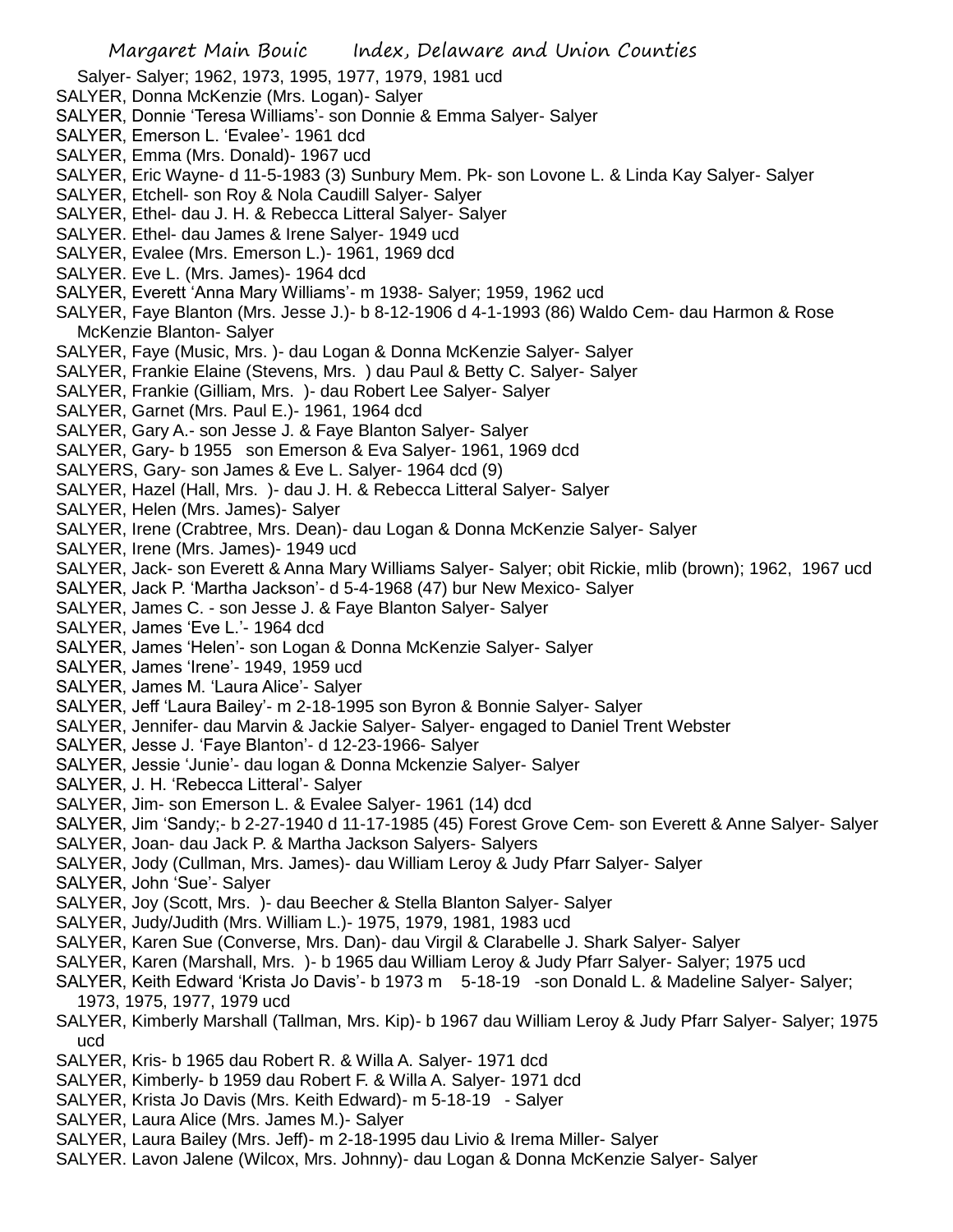- SALYER, Lee- Salyer
- SALYER, Leroy- son Virgil & Clarabelle J. Shark Salyer- Salyer
- SALYER, Linda Kay (Mrs. Lovone L.)- Salyer
- SALYER, Linda- dau Paul E. & Garnet Salyer 1961(13), 1964 dcd
- SALYER, Logan 'Donna McKenzie'- Salyer
- SALYER, Lovone L. 'Linda Kay'- son Lee Salyer Salyer
- SALYER, Madeline J. (Mrs. Donald)(Bauman, Mrs. )- Salyer; 1973, 1975, 1977, 1979 ucd
- SALYER, Martha (Estepp, Mrs. Jim)- dau Logan & Donna Mckenzie Salyer- Salyer
- SALYER, Martha Jackson (Mrs. Jack P.)- dau Frank Jackson,Sr.- Salyer
- SALYER, Mary Ellen (Dean, Mrs. Floyd)- dau Robert Lee Salyer- Salyer
- SALYER, Mary- dau Jack P. & Martha Jackson Salyer- Salyer
- SALYER, Melvin- son James & Irene Salyer- 1949 ucd
- SALYER, Minnie (Dingledine, , Mrs. Dick)- dau Logan & Donna McKenzie Salyer-Salyers
- SALYER, Monroe 'Alice'- b 1870 d 1941 Price Cem, djlm p 64; Salyer
- SALYER, Natalie Jo (Jolliff, Mrs. Charles David )- b 1969 m 7-16-1988 dau Donald L. & Madeline J. Salyer-Salyer; 1973, 1975, 1977, 1979 ucd
- SALYER, Nina Lucille Graffis (Mrs. Orman, Sr.)- m 7-29-1934 d 5-27-1994 (90) bur Ashville- dau John & Alice Peters Graffis- Salyer
- SALYER, Nola Caudill (Mrs. Roy)- Salyer
- SALYER, Norma (Nichols, Mrs. )(Wilson, Mrs. William)- dau Orman,Sr. & Nina Graffis Salyer- Salyer
- SALYER, Orman Sr. 'Nina Lucille Graffis'- b 11-28-1904 m 7 -29-1934 d 10-24-2001 (96) bur Ashville- son William W. & Cordelia Salyer- Salyer
- SALYER, Orman, Jr.'Ardith'- son Orman,Sr. & Nina Graffis Salyer- Salyer
- SALYER, Patricia Jean (Coonfare, Mrs. )- dau Jesse J. & Faye Blanton Salyer- Salyer
- SALYER, Paul 'Betty C.'- d 9-26-1984 (61) Marengo Cem,- son Robert Lee Salyer- Salyer
- SALYER, Paul D. "Buddy"- son Paul & Betty C. Salyer- Salyer
- SALYER, Paul 'Garnet'- 1961, 1964 dcd
- SALYER, Paul- son Paul E. & Garnet Salyer- 1961(8), 1964 dcd
- SALYER, Penny Jean (Thomas, Mrs. Stanley Allen)- m 6-27-1981- dau Ormar J. Salyer- Salyer
- SALYER, Peyton Elizabeth- b 7-20-1991 twin dau Donnie & Teresa Williams Salyer- Salyer
- SALYER, Rebecca Litteral (Mrs. J. H.)- Salyer
- SALYER, Renee dau William Leroy & Judy Pfarr Salyer- Salyer; 1979 ucd
- SALYER, Rickie- son Emerson L. & Evalee Salyer- 1961 (8), 1980 dcd
- SALYER, Ricky- d 4-19-1979 (31) Forest Grove Cem- son Everett & Anna Mary Williams Salyer- Salyer; obit, mlib (brown); 1959 ucd (11); 1962, 1967, 1971 ucd
- SALYER, Ricky- son James & Eva L. Salyer- 1964 (11) dcd
- SALYER, Robert D.- son Jesse J. & Faye Blanton Salyer- Salyer
- SALYER, Robert F. 'Willa A.'- 1971 dcd
- SALYER, Robert Lee- Salyer
- SALYER, Robert- b 1957 son Robert F. & Willa A. Salyer- 1971 dcd
- SALYER, Ronald- b 1958 son Robert F. & Willa A. Salyer- 1971 dcd
- SALYER, Ron- son Everett & Anna Mary Williams Salyer- Salyer; 1959 (16) ucd
- SALYER, Ronnie 'Debby'- son Sylvester & Carole L. Wood Salyer- Salyer
- SALYER, Roy 'Nola Caudill'- Salyer
- SALYER, Sandra- dau Paul E. & Garnet Salyer- 1961(110, 1964 dcd; 1983 ucd
- SALYER, Sarah Ann- dau Rickei Salyer- Salyer; obit Rickie, mlib (brown)
- SALYER, Sayward Rachel- b 12-17-1978 dau Donnie & Emma Mullet Salyer- Salyer
- SALYER, Stella Blanton (Mrs. Beecher)- Salyer; 1959, 1962 ucd
- SALYER, Stephen M.- son Jesse J. & Faye Blanton Salyer- Salyer
- SALYER, Sue (Mrs. John)- Salyer
- SALYER, Sylvester 'Carole L. Wood'- b 7-24-1935 Ky m 10-4-1953 d 10-30-1988 (53) bur Mutual, O.- son Beecher & Stella Blanton Salyer- Salyer
- SALYER, Tami- b 1963 ch Donald & Emma Salyer- 1967 ucd
- SALYER, Taylor Lynn- b 7-20-1991 twin dau Donnie & Teresa Williams Salyer- Salyer
- SALYER, Teresa Williams (Mrs. Donnie)- dau George & Paula Williams- Salyer
- SALYER, Tony- b 1962 son Donald L. & Madeline J. Salyers- 1973, 1975, 1977, 1979 ucd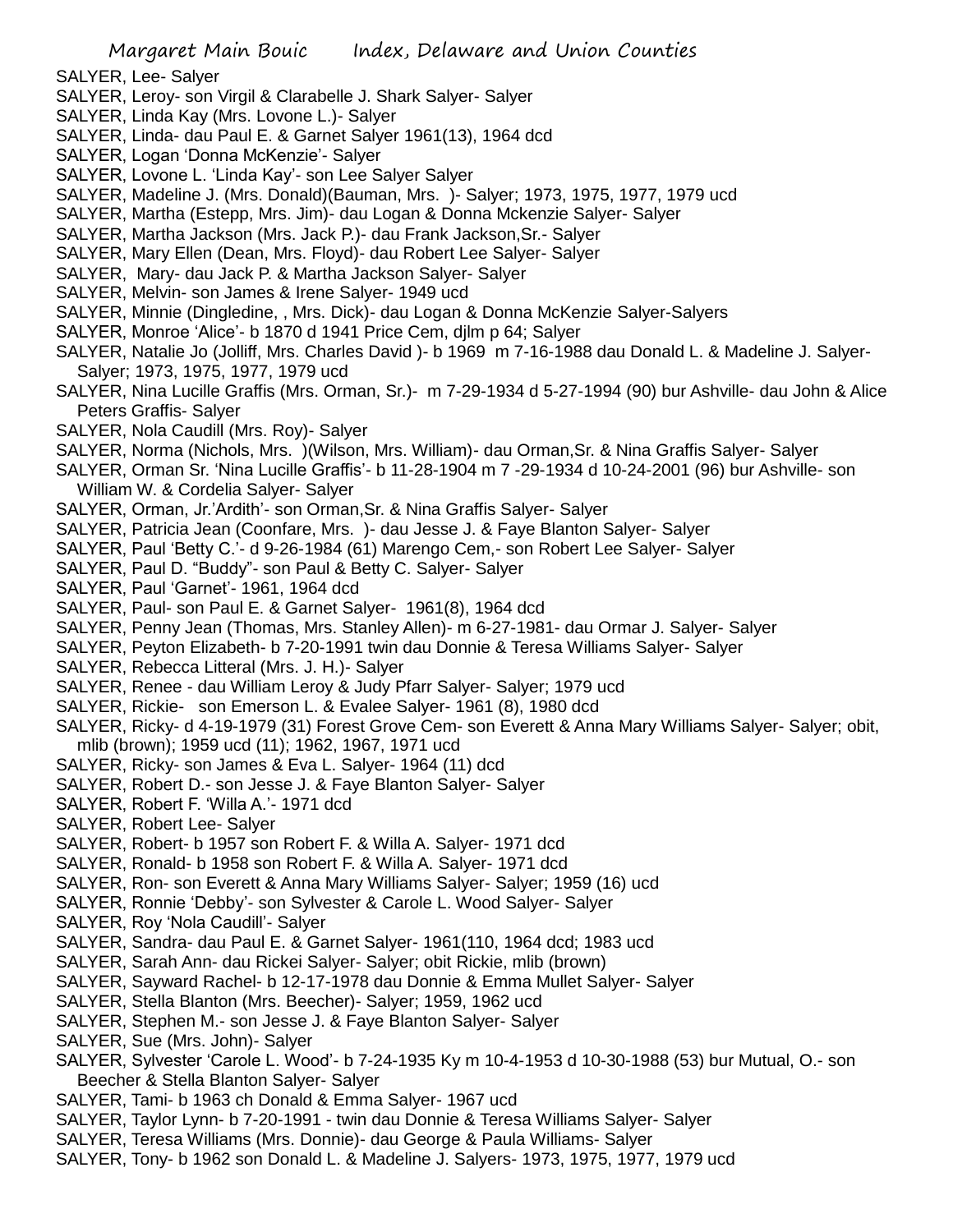- SALYER, Valerie S. (Seibert, Mrs. )- b 1966 dau Donald L. & Madeline J.Salyer- Salyer; 1973, 1975, 1977, 1979 ucd
- SALYER, Venice (Johnson, Mrs. )- dau Roy & Nola Caudill Salyer- Salyer
- SALYER, Virgil W, 'Clarabelle J. Shark'- b 6-22-1908 Ky m 7-5-1920 d 11-2-1995 (84) Price Cem- son Monroe & Alice Salyer- Salyer; 1979, 1981, 1983 ucd
- SALYER, Bill- son Roy & Nola Caudill Salyer- Salyer
- SALYER, Willa A. (Mrs. Robert F.)- 1971 dcd
- SALYER, William L.'Judy Pfarr'- b 11-13-1930 m 6-3-1972 d 8-1- (62) son Virgil & Clarabelle Shark Salyer-Salyer; 1975, 1979, 1981, 1983 ucd
- SALYER, William W. 'Cordelia'- Salyer
- SALYER, Zula M. (Castle, Mrs. William)- b 1-28-1902 Ky d 5-14-1995 (93) Price Cem- dau James Monroe & Laura Alice Salyer- Salyer
- SALYERS, Alka (Crabtree, Mrs. )- dau Clinton & Ducy Stone Salyers- Salyers
- SALYERS, Alma M. (Andrix, Mrs. )- dau Noah & Myrtle Stambough Salyers- Salyers
- SALYERS, Amanda (Mrs. Robert N.)- 1959 ucd
- SALYERS, Andrea- b 1973 dau William Leroy L. & Judy A. Salyers- 1973, 1981 ucd
- SALYERS, Arthur D. 'Betty'- 1983 ucd
- SALYERS, Arthur- b 1975 son Arthur D. & Betty Salyers- 1977, 1981, 1983 ucd
- SALYERS, Barbara L. (Winner, Mrs. Larry J.)- m 8-9-1958 dau Paris & Irene Cordell Salyers- Salyers
- SALYERS, Barb (Mrs. Roger)- Salyers
- SALYERS, Barbara- dau Tony & Lillie Cantrell Salyers- Salyers
- SALYERS, Belva- dau Tony & Lillie Cantrell Salyers- Salyers
- SALYERS, Betty- b 1974 dau Arthur D. & Betty Salyers- 1983 ucd
- SALYERS, Betty (Mrs. Everett)- 1962, 1973, 1981, 1983 ucd
- SALYERS, Bonnie (Watkins, Mrs. Ronald)- dau Palmer Salyers- Salyers
- SALYERS, Brenda Gail (Rogers, Mrs. Michael Brennan)- b 1-13-1967 m 9-19-1987 dau Roger & Mary Kathryn Salyers- Salyers; St. Paul p 2, 52; Bishop; 1967, 1977, 1979, 1981, 1983 ucd
- SALYERS, Brian- son William A. & Helen L. Salyers- 1964 (7m) dcd
- SALYERS, Carol (Mrs. John P.) Salyers
- SALYERS, Charles 'Esta'- 1961 dcd
- SALYERS, Cherie- b 1956 dau Samuel E. & Nellie L. Salyers- 1969, 1971 dcd
- SALYERS, Cheryl (Mrs. Samuel E.)- Salyers
- SALYERS, Christina Lynn- b 1971 dau Gary L, & Linda Johnson Salyers- Salyers; 1985 uch p 33; 1973, 1975, 1977, 1979, 1981, 1983 ucd- engaged to Gary Sanderson
- SALYERS, Clara (Wickline, Mrs. )- dau Lee & Sallie Salyers- Salyers
- SALYERS, Cleo- 1979, 1981 ucd
- SALYERS, Clinton,Sr. 'Ducey'- b 12-26-1879 Ky d 9-8-1971 (91) bur Rushtown- son James & Sarah Blanton Salyers- Salyers; 1959 ucd
- SALYERS, Clinton ,Jr.- b 12-9-1917 Ky d 5-13-1992 (740 bur Lucasville- son Clinton,Sr. & Ducy Stone Salyers-Salyers; obit Clinton,Sr. Mlib (brown)
- SALYERS, Connie- dau William A. & Helen L. Salyers- 1964(10) dcd
- SALYERS, David- son Clinton,Jr. Salyers- Salyers
- SALYERS, Deborah Lynn- stillborn 2-17-1970- dau Roger & Mary Kay Bishop Salyers, St. Paul Cem, DJ p 27; mt 2-19-1970; obit, mlib (brown); St. Paul p 2, 52; Bishop
- SALYERS, Debbie- b 1957 dau Sylvester & Carole Salyers- 1959 (1), 1962, 1967, 1971, 1973, 1975 ucd
- SALYERS, Diana L. Cooper (Mrs. Paris A. D.)- b 1953 m 6-9-1973 dau Frank E. & Katherine Fay Woyan Cooper- Salyers; 1985 uch p 33; 1977, 1979, 1981, 1983 ucd
- SALYERS, Donna (Mrs. Ron)- 1980 dcd
- SALYERS, Ducey (Mrs. Clinton,Sr.)- d 1958- obit, Clinton,Sr., mlib (brown); Salyers
- SALYERS, Earl- son Tony & Lillie Cantrell Salyers- Salyers
- SALYERS, Ed- brother Noah Salyers- Salyers
- SALYERS, Edna Mae (Clark, Mrs. James Leonard) 1985 uch p 73
- SALYERS, Elsie M. (Mrs. Randall C.)- 1969 dcd
- SALYERS, Esta Ella Nora (Mrs. Charles)- 1961, 1964, 1969 dcd
- SALYERS, Eunice Mae (Steele, Mrs. )- dau Clinton & Ducy Stone Salyers- Salyers; obit Clinton,Sr. mlib (brown)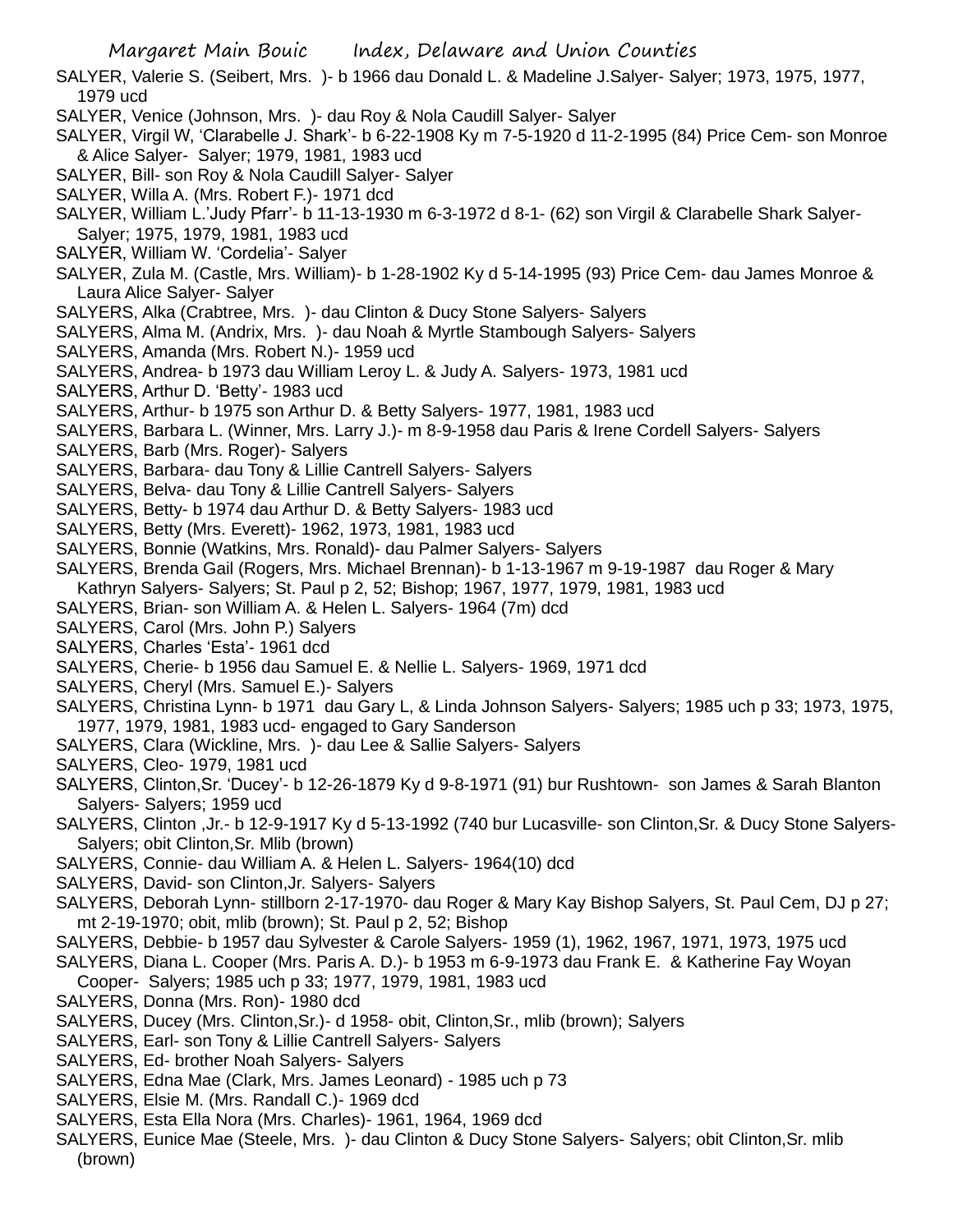- SALYERS, Everett O.'Betty Reed'- m 8-30-1940 son Clinton,Sr. & Ducy Stone Salyers- Salyers; obit Clinton, Sr. mlib (brown); 1962, 1977, 1981, 1983 ucd
- SALYERS, Frances Marie (Reynolds, Mrs. )- dau Noah & Myrtle Stambough Salyers- Salyers; obit Deborah Lynn, mlib (brown)
- SALYERS, Frankie (Davis, Mrs. )- dau Lee & Sallie Salyers- Salyers
- SALYERS, Gary L 'Linda Johnson' 'Jean'- son Everett O. & Betty Reed Salyers- Salyers; 1985 uch p 83; 1962 (17), 1973, 1975, 1977, 1979, 1981, 1983 ucd
- SALYERS, Gary- son William A. & Helen L. Salyers- 1964(7), 1980 dcd
- SALYERS, Gerald- son Tony & Lillie Cantrell Salyers- Salyers
- SALYERS, Gerry H. 'Janice'- 1961 dcd
- SALYERS, Gladys (Williams, Mrs. )- sister Noah Salyers- Salyers
- SALYERS, Hamilton- son Clinton & Ducy Stone Salyers- Salyers
- SALYERS, Heather Irene- b 6-11-1977 dau Paris A. D. & Diana L. Cooper Salyers- Salyers; 1985 uch p 33; 1981, 1983 ucd- engaged to Jon Lykins
- SALYERS, Helen L. (Mrs. William A.)- 1964 dcd
- SALYERS, Irene Cordell (Mrs. Paris)- d 1975- Salyers
- SALYERS, Jackie (Hammonds, Mrs. )- dau Palmer Salyers- Salyers
- SALYERS, James 'Sarah Blanton'- Salyers; obit Clinton,Sr. mlib (brown)
- SALYERS, Janice (Mrs. Gerry H.)- 1961 dcd
- SALYERS, Janice- b 1957 dau Samuel E. & Nellie l. Salyers- 1969, 1971 dcd
- SALYERS, Jennifer- b 1973 dau Cleo Salyers- 1979, 1981 ucd
- SALYERS, Jennifer (Seliskar, Mrs. Donald)- m 8-21-1982 dau Gary & Janice Salyers- Salyers
- SALYERS, Jessica Leigh (Bacon, Mrs. Richard Kenneth)- m 2-20-1993 dau Gary & Janice Salyers- Salyers
- SALYERS, Jody- b 1961/3 dau William Leroy & Judya A. Salyers- 1973, 1977 ucd
- SALYERS, John P. 'Carol'- son Noah & Myrtle Stambough Salyers- Salyers
- SALYERS, Joy- dau William A. & Helen Salyers- 1964(4)dcd
- SALYERS, Joyce (Jackson, Mrs. Ron)- dau Everett O. & Betty Reed Salyers- Salyers
- SALYERS, Judy A. (Mrs. Leroy L.)- Salyers; 1973 ucd
- SALYERS, Judy (Mrs. William L.)- 1977 ucd
- SALYERS, Karen- b 1965 dau William Leroy & Judy A. Salyers- 1973, 1977 ucd
- SALYERS, Keith Edward b 5-1973 son Gary L. & Linda Johnson Salyers- 1985 uch p 83; 1973, 1974, 1977, 1981, 1983, ucd
- SALYERS, Kimberly- b 1967 dau William Leroy & Judy A. Salyers; obit Clinton S., mlib (brown); 1973 ucd
- SALYERS, Lee 'Sallie'- Salyers
- SALYERS, Leroy L. 'Judy A.'- 1973 ucd
- SALYERS, Lillie Cantrell (Mrs. Tony)- Salyers
- SALYERS, Linda Johnson (Mrs. Gary L.)- dau Harold C. & Ruth E. Johnson Johnson- 1985 uch p 83; 1973, 1975, 1977, 1979, 1981, 1983 ucd
- SALYERS, Lizzie (Lee, Mrs. )- dau James & Sarah Blanton Salyers- Salyers
- SALYERS, Lura E. (Streeter, Mrs. Clifford L.)- Salyers
- SALYERS, McKinley- son Tony & Lillie Cantrell Salyers- Salyers
- SALYERS, Madge (Mrs. Robert)- Salyers
- SALYERS, Malka (Dunlap, Mrs. )- dau Clinton & Ducy Stone Salyers- Salyers
- SALYERS, Marguerite Arnold (Gaver, Mrs. )(Mrs. Paris)- m(2) 7-2-1977- Salyers
- SALYERS, Marvin- son Tony & Lillie Cantrell Salyers- Salyers
- SALYERS, Mary Kathryn Bishop (Mrs. Roger)- b 2-25-1947 m 12-26-1965 dau Robert & Marie Boerger Bishop- Salyers; St. Paul p 2, 52; obit Deborah Lybnn mlib (brown); DJ p 27; 1967, 1977, 1979, 1981, 1983 ucd
- SALYERS, Mary (Schodt, Mrs. )- dau Lee & Sallie Salyers- Salyers
- SALYERS, Melinda Silvius (Mrs. Steven)- m 6-15-1996 dau John Silvius- Salyers
- SALYERS, Mike- son Clinton,Jr.- Salyers
- SALYERS, Myrtle Stambough (Mrs. Noah)- d 10-3-1900- Salyers; 1971 dcd
- SALYERS, Myrtle (Tackett, Mrs. )- dau Clinton Sr. & Ducy Stone Salyers- Salyers; obit Clinton,Sr. mlib (brown)
- SALYERS, Nancy Jane (Stout, Mrs. Joseph)- dau Noah & Myrtle Stambough Salyers- Salyers
- SALYERS, Nellie L. (Mrs. Samuel E.)- 1969, 1971, 1980 dcd
- SALYERS, Noah 'Myrtle Stambough'- d 6-8-1996 (91) Forest Lawn Cem, Columbus- Salyers; 1971 dcd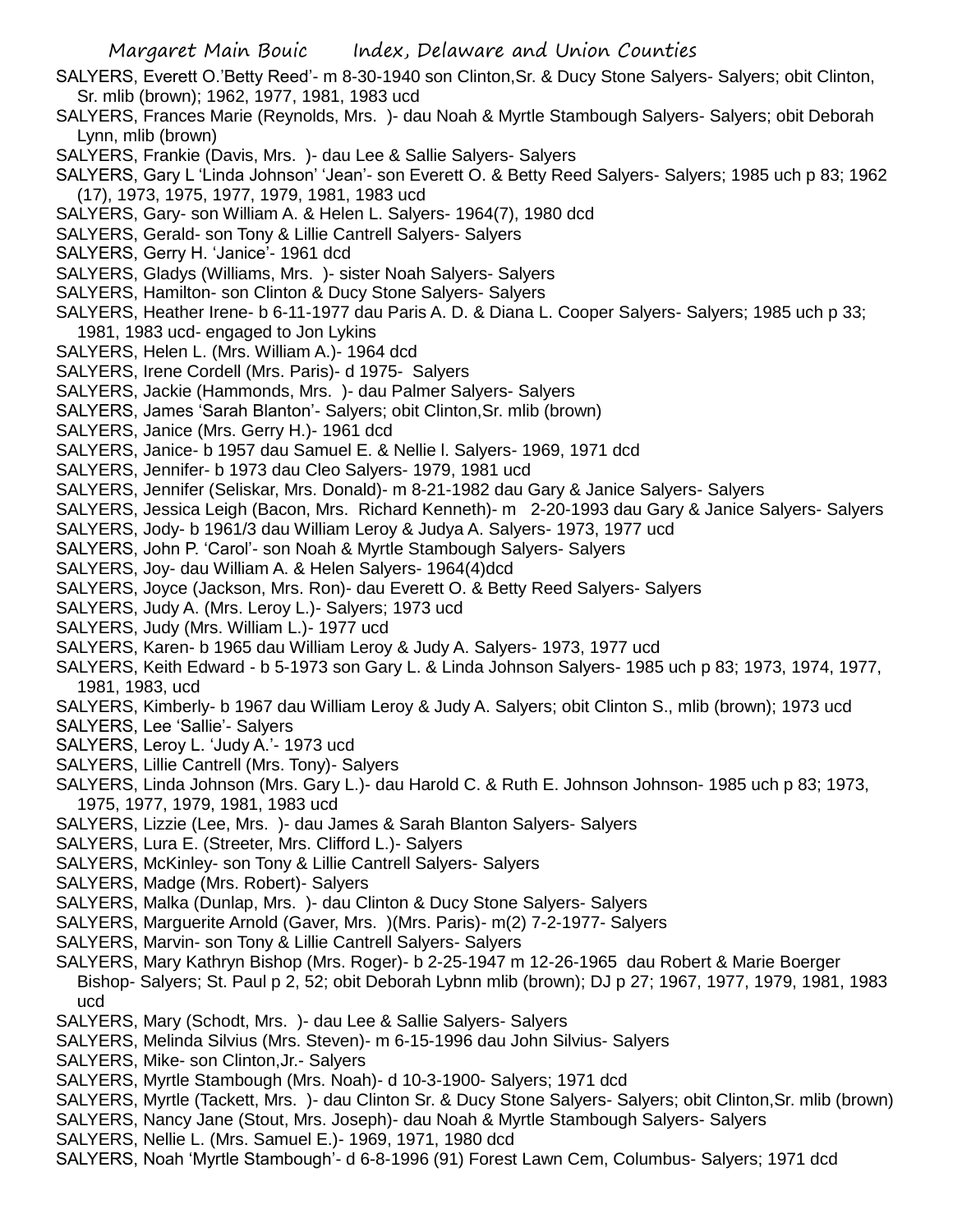- SALYERS, Palmer- b 8-22-1912 Ky d 6-20-1993 (80) Milford Cem- son Clinton,Sr. & Ducey Stone Salyers-Salyers; obit Clinton,Sr., mlib (brown); 1975, 1977, 1979, 1981, 1983 ucd
- SALYERS, Paris A. 'Diana L.'- 1977, 1979, 1981, 1983 ucd
- SALYERS, Paris 'Irene Cordell''Marguerite Arnold'- b 4-16-1914 m(2) 7-2-1977 d 3-26-1995 Maple Grove, Mechanicsburg-- son Clinton, Sr. & Ducey Stone Salyers- Salyers; obit Clinton,Sr., mlib (brown)
- SALYERS, Paris A. D. 'Diana L. Cooper'- m 6-9-1973 son Paris & Irene Cordell Salyers- 1985 uch p p 33; Salyers; 1971 ucd
- SALYERS, Parrish- b 1967 son Paris A. D. & Diana L. Cooper Salyers- Salyers; 1971 ucd
- SALYERS, Patricia Ann- dau Noah & Myrtle Stambough Salyers- Salyers
- SALYERS, Patty (Taylor, Mrs. Robert)- m 8-26-1961 dau Clinton,Jr. Salyers- Salyers
- SALYERS, Paul- son Lee & Sallie Salyers- Salyers
- SALYERS, Philip- son Robert N. & Amanda Salyers- 1959 ucd
- SALYERS, Randall C.'Elsie M.'- 1969 dcd- son Noah & Myrtle Stambough Salyers- Salyers
- SALYERS, Regina- b 1962 dau Samuel E. & Nellie l. Salyers- 1969, 1971 dcd
- SALYERS, Renee- b 1962 dau Samuel E. & Nellie I. Salyers- 1969, 1971 dcd
- SALYERS, Renee- b 1973 dau William L. & Judy Salyers- 1977 ucd
- SALYERS, Richard- son William A. & Helen L. Salyers- 1964(2) dcd
- SALYERS, Robert M."Bob"- son Clinton,Sr. & Ducy Stone Salyers- Salyers; obit Clinton,Sr., mlib (brown)
- SALYERS, Robert 'Madge'- son Noah & Myrtle Stambough Salyers- Salyers
- SALYERS, Roberta Jane (Meeker, Mrs. Eldon Earl)- m 6-6-1956- Weiser p 256
- SALYERS, Roger D. 'Mary Kay Bishop''Barb'- son Everett & Betty Reed Salyers- Salyers; DJ p 27; 1962(16), 1977, 1979, 1981, 1983 ucd
- SALYERS, Ron 'Donna'- 1979 ucd; 1980 dcd
- SALYERS, Ronnie- b 1961/4- son Silvester & Carole Salyers- 1967, 1971, 1973, 1977, 1981 ucd
- SALYERS, Ronnie- son William A. & Helen L. Salyers- 1964 (6) dcd
- SALYERS, Sally/Sallie (Mrs. Lee)- d 9-19-1974 (73) bur Westerville- Salyers
- SALYERS, Sally Jane (Huff, Mrs. )- dau Clinton,Jr. Salyers- Salyers
- SALYERS, Samuel E. 'Cheryl'- son Noah & Myrtle Stambough Salyers- Salyers
- SALYERS, Samuel E. 'Nellie L.'- 1969, 1971, 1980 dcd
- SALYERS, Sam- son James & Sarah Blanton Salyers- Salyers; obit Clinton,Sr., mlib (brown)
- SALYERS, Sara E. (Mrs. Paris A. D.)- 1971 ucd
- SALYERS, Sarah Blanton (Mrs. James)- Salyers; obit Clinton,Sr., mlib (brown)
- SALYERS, Sarah Elizabeth (Elfrink, Mrs. Bert Ryland)- m 5-6-1972- Salyers
- SALYERS, Scott Edward- b 2-3-1972 son Roger & Mary Kay Bishop Salyers- St. Paul p 252; 1967, 1977, 1979, 1981, 1983 ucd
- SALYERS, Spicey- b 1977 son Cleo Salyers- 1979, 1981 ucd
- SALYERS, Stella (Mrs. Beecher)- 1967, 1971, 1973, 1975, 1977, 1979, 1981, 1983 ucd
- SALYERS, Steven Roy 'Melinda Silvius'- m 6-15-1996 son Roger & Mary Kay Bishop Salyers- Salyers; 1985 uch p 252; 1977, 1981, 1983 ucd
- SALYERS, Steven- b 1959 son Samuel E. & Nellie L. Salyers- 1969, 1971 dcd
- SALYERS, Sutton Maria- son Paris A. D. & Diana L. Cooper Salyers- Salyers; 1985 uch p 33; 1981, 1983 ucd SALYERS, Sue (Collins, Mrs. Rick)- dau Palmer Salyers- Salyers
- SALYERS, Sylvester 'Carole L.'- 1959, 1962, 1967, 1971, 1973, 1975, 1977, 1979, 1981, 1983 ucd
- SALYERS, Tina- b 1971 dau Cleo Salyers- 1979, 1981 ucd
- SALYERS, Tony 'Lillie Cantrell'- Salyers
- SALYERS, William A.- son Noah & Myrtle Stambough Salyers- Salyers
- SALYERS, William A. 'Helen L.'- 1964 dcd
- SALYERS, William L. 'Judy'0- 1977 ucd
- SALYERS, Wonnie Marie (Brown, Mrs. Henry L.)- b 8-13-1923 m 8-23-1943 d 10-4-1992 (69) Maple Grove,
- Mechanicsburg- dau Tony & Lillie Cantrell Salyers- Salyers
- SALYUS, Gary- Salyus
- SALYUS, Jennifer Lynn- dau Gary Salyus- Salyus, engaged to Donald Joseph Seliskar
- SALZBAGER, Catharine Elizabeth Weiser (Mrs. John)- m 6-18-1771- Weiser p 787
- SALZBAGER, John 'Catharine Elizabeth Weiser'- m 6-18-1771- Weiser p 787
- SALZBRENNER, Gregory K. 'Marilyn McNamara'- m 12-28-1976 son Glen Salzbrenner- Salzbrenner
- SALZBRENNER, Marilyn McNamara (Mrs. Gregory K.)- m 12-28-1976 dau Wallace McNamara- Salzbrenner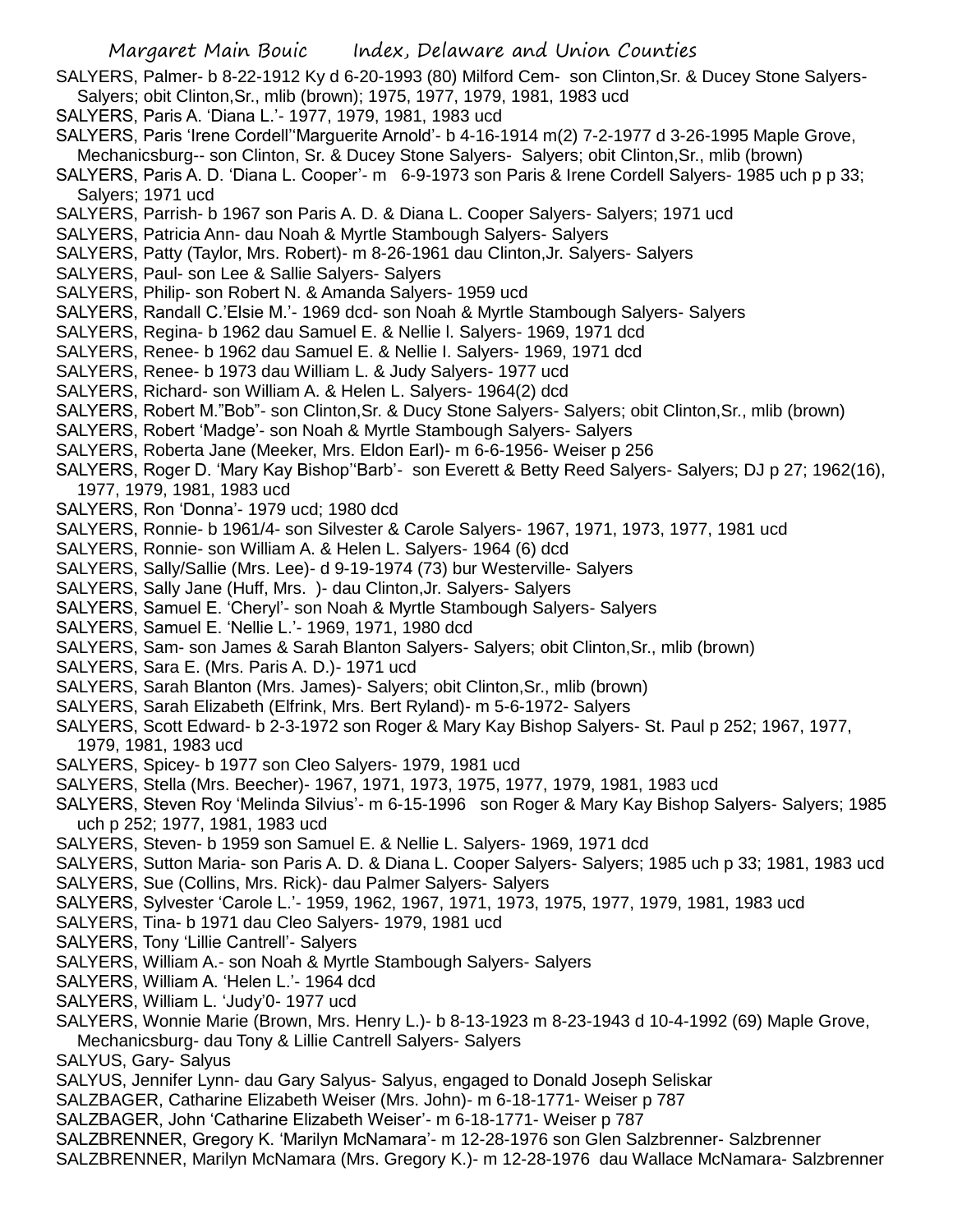SALZBRENNER, Rebekah Danielle- b 3-10-1984 dau Gregory K. & Marilyn McNamara Salzbrenner-**Salzbrenner** 

SALZBRENNER, Sarah Charmaine- dau Gregory K. & Marilyn McNamara Salzbrenner- Salzbrenner SALZGEBER, Amanda Coleman (Mrs. Louis)- m 4-9-1861 ucm (Hearl)

SALZGEBER, Louis 'Amanda Coleman'- m 4-9-1861 ucm (Hearl)

SALZGEBER, Maggie- uninf p 6, (23-1890) Allen Tp

SALZYBER, Lizzie (Impson, Mrs. John T.)- m 12-5-1880 ucm 6851

SAM, negro runaway- dcga p 12 (30-1820) Franklin Chronicle

SAMAN, Caroline (Sherwood, Mrs. James J.)- m 9-30-1852 dcm; Olen Gaz, 10-1-1852 Reed Ab p 121

SAMAN, Catharine- 1870C Brown Tp p 247 (38)

SAMAN, Christopher- 1870C Brown Tp p 247 (42,\*)

SAMAN, David- 1870C Brown Tp p 247 (17)

SAMAN, Edward- 1870C Brown Tp p 247 (1)

SAMANN, Chris- Brown Tp 1844 (German)- Powell p 72

SAMBERSON, Hannah (Selover, Mrs. William)- 1880 dch p 779

SAME, Nick- 1969 dcd

SAMES, Clara (Denny, Mrs. Ira)- m 12-11-1888 ucm (Hearl)

SAMETH, Barbara Ann (Kenedy, Mrs. Brian Patrick)- m 6-5-1959- Weiser p 836

SAMILS, Dace- ch Nikolaja & Milda Samils- 1959(15), 1962 ucd

SAMILS, Imant- ch Nikolaja & Milda Samils- 1959(17), 1962 ucd

SAMILS, Lya- ch Nikolaja & Milda Samils- 1962 ucd

SAMILS, Milda (Mrs. Nikolaja)- 1959, 1962 ucd

SAMILS, Nikolaja V. 'Milda'- 1959, 1962 ucd

SAMLER, Bertha E.- b 4-10-1881 d 12-25-1971 Oakdale I p 158 (C-5)- dau Robert & Margaret Mader Sammler- Sammle; ; obit mlib (brown)

SAMLER, Clara A.- b 1885 d 1-2-1890 (4y5m) dau Robert & Maggie Samler- Oakdale I p 158 (C-5)

SAMLER, Margaret E. Mader (Mrs. Robert J.)- m 10-24-1878 ucm 6349 d 9-25-1883 (30y10m) Oakdale 421 I p 158 (C-5); obit Bertha, mlib (brown)

SAMLER, Robert J. 'Margaret E. Mader'- b 1851 Guernsey Co m 10-24-1878 ucm 6349 d 3-14-1902 (51y1m) Oakdale I p 158 (C-5); obit Bertha, mlib (brown)

SAMLERS, Henry P. 'Mary E.'- 1910C Jackson Tp 243-246 p 10A (38,O,O,O), m 14y

SAMLERS, Mary E. (Mrs. Henry P.)- 1910C Jackson Tp 243-246 p 10A (40,O,NY,O) m 14y, 1 ch

SAMLERS, Naomi B.- dau Henry P. & Mary E. Samlers- 1910C Jackson Tp 243-246 p 10A (11,O,O,O)

SAMMIS, C. M. 'Emma E.'- Powell p 19

SAMMIS, Emma E. (Mrs. C. M.)\_- d 12-12-1886 (32-2-9) Galena Cem, Powell p 19

SAMMIS, Ival G. (Mrs. )- d 1-14-1968 (83) bur Prospect- Sammis, 1961, 1964 dcd

SAMMIS, Stewart/d- brother-in-law of Ival G. Sammis- Sammis; 1961, 1964, 1969 dcd

SAMMLER, Elizabeth A. (Emmert, Mrs. Edward A.)- b 11-5-1879 d 1949 Oakdale I p 125 (RF-R5-14)- Sammler

SAMMLER, Margaretta E. Mader (Mrs. Robert John Frederic)- m 10-23-1878 ucm (Hearl) d 1888, mt 3-19- 1902 Abs p 7

SAMMLER, Robert John Frederic. 'Margaretta E. Mader'- b 2-5-1851 Saxony m 10-23-1878 ucm (Hearl) d (51-18), mt 3-19-1902, Abs p 7

SAMMONS, Charlotte (Mrs. Lloyd W.)- Sammons

SAMMONS, Lillian (Farmer, Mrs. )- sister Lloyd W. Sammons- Sammons

SAMMONS, Lloyd W. 'Charlotte'- b 4-15-1943 Wva d 8-27-1991 (48)- bur Centerburg- son Mammie Sammons- Sammons

SAMMONS, Mammie (Mrs. )- Sammons

SAMMONS, Paul- brother Lloyd W. Sammons- Sammons

SAMMONS, Renee- dau Lloyd W. & Charlotte Sammons- Sammons

SAMMONS, Tom- brother Lloyd W. Sammons- Sammons

SAMMS, Mary R. (Jones, Mrs. Charles R.)- m 1-23-1868 ucm (Hearl)

SAMO, Joe 'Patricia Mae Johnston'- Hutchisson p 24

SAMO, Joseph S. 'Mary W. Holycross'- m 1-27-1869 ucm 4502

SAMO, Mary W. Holycross (Mrs. Joseph S.)- m 1-27-1869 ucm 4502

SAMO, Patricia Mae Johnston (Mrs. Joe)- dau Dale & Gladys Vining Johnston- Hutchisson p 24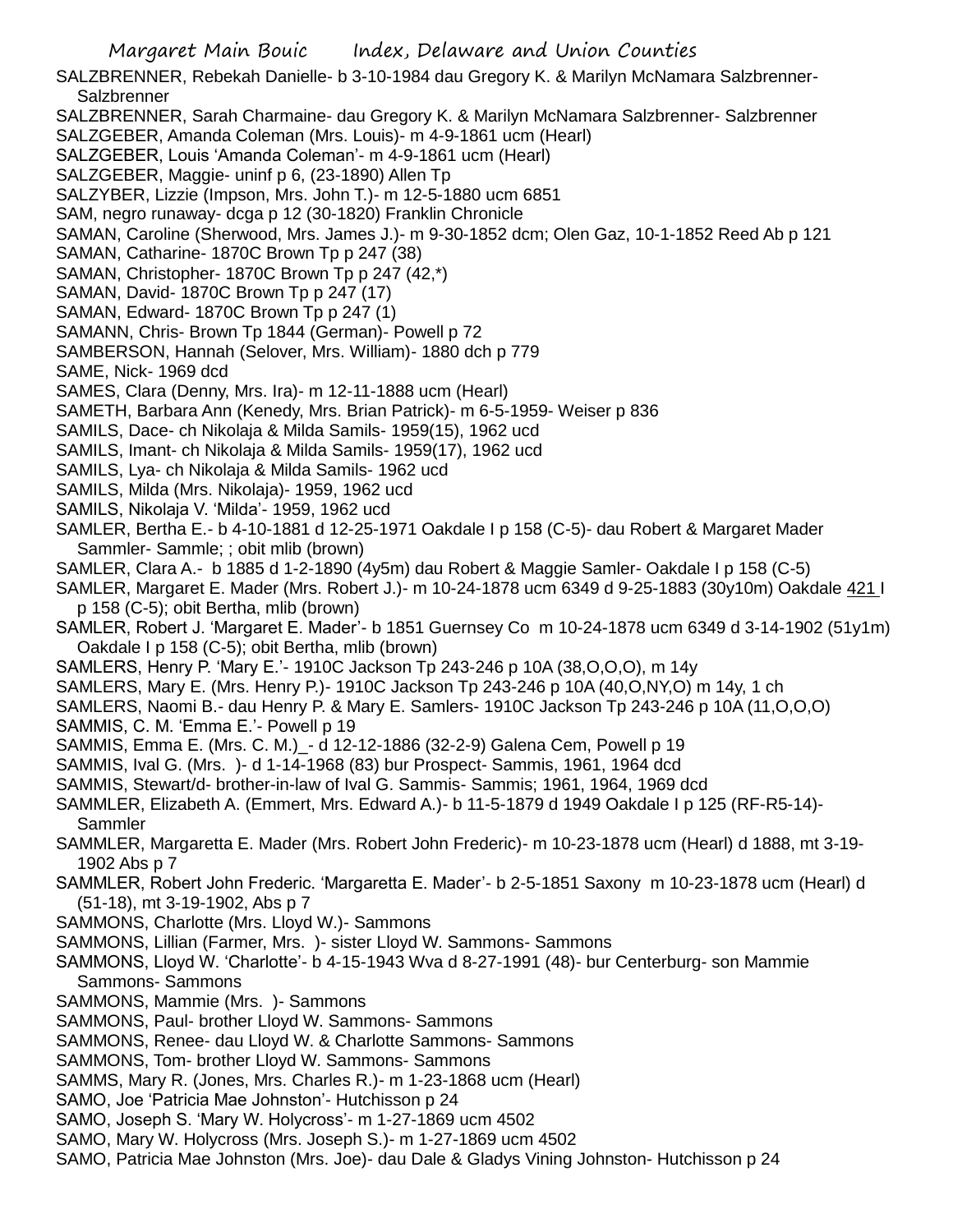- SAMO, Patti Jo- dau Joe & Patricia Mae Johnston Samo- Hutchisson p 24
- SAMMONS, Belinda Joyce- d 12-7-1977 (19) bur Marengo- Sammons
- SAMMONS, Golden O. Jr.- 1980 dcd
- SAMMONS, James Niles- Pabst 6 p 87
- SAMMONS, Johnie- brother Belinda Joyce Sammons- Sammons
- SAMON, Catherine- d 8-12-1896 (63-7-4) Brown Tp- dcdeaths
- SAMONS, Amy (Bender, Mrs. Greg)- dau Lacy,Jr. & Garnet M. Davis Samons- Samons
- SAMONS, Bruce 'Donna'- son Lacy,Jr. & Garnet M. Davis Samons- Samons
- SAMONS, David Michael 'Kathy'- son Lacy,Jr. & Garnet M. Davis Samons- Samons
- SAMONS, Donna (Mrs. Bruce)- Samons
- SAMONS, Ernestine (Mrs. Jack,Jr.)- 1969 dcd
- SAMONS, Garnet M. Davis (Mrs. Lacy,Jr.)(Huffman, Mrs. Marshall Dean)- b 2-24-1945 dau Emmit & Ruth Jane Crabtree Davis- Samons
- SAMONS, Jack,Jr. 'Ernestine'- 1969 dcd
- SAMONS, Kathy (Mrs. David Michael)- Samons
- SAMONS, Kim (Mrs. Mark)- Samons
- SAMONS, Lacy,Jr. 'Garnet M. Davis;- d 7-30-1989- Samons
- SAMONS, Mark 'Kim'- son Lacy,Jr. & Garnet M. Davis Samons- Samons
- SAMONS, Regina (Conley, Mrs. Tim)- dau Lacy,Jr. & Garnet M. Davis Samons- Samons
- SAMONS, Sharon- dau Lacy,Jr. & Garnet M. Davis Samons- Samons
- SAMONS, Shirley (Holstein, Mrs. Danny)- dau Lacy,Jr. & Garnet M. Davis Samons- Samons
- SAMONS, Bill- b 1963 son Jack,Jr. & Ernestine Samons- 1969 dcd
- SAMPLE, Alfred 'Frances LeBarron'- Sample
- SAMPLE, Frances LeBarron (Mrs. Alfred)- Sample
- SAMPLE, Francis Ellen (Hoover, Mrs. Daniel)- b 1953- dau Richard L.& Marjorie Sample- Sample; 1961, 1964m 1969, 1971 dcd
- SAMPLE, George W.- son Herbert Larkin Sample- Sample
- SAMPLE, Gerald R.- son Herbert Larkin Sample- Sample
- SAMPLE, Grayce 9Burton, Mrs. )- dau Herbert Larkin Sample- Sample
- SAMPLE, Herbert Larkin- d 1-30-1968 (74) bur Bloomfield- Sample
- SAMPLE, Jack- son Alfred & Frances LeBarron Sample- Sample
- SAMPLE, Janice/Janis (Marconi, Mrs. Tony)- b 1952 dau Richard L. & Marjorie E. Sample- Sample; 1961, 1964, 1969, 1971 dcd
- SAMPLE, Katherine Ann (Howard, Mrs. Nathan)- b 1954 dau Richard L. & Marjorie E. Sample- Sample; 1961, 1964, 1969, 1971 dcd
- SAMPLE, Kris (Mrs. Richard C.)- Sample
- SAMPLE, Les 'Peggy Bonnette'- Sample
- SAMPLE, Marjorie E. (Mrs. Richard L.)(Price, Mrs. )- Sample; 1961, 1964, 1969, 1971 dcd
- SAMPLE, Michael A/S.. 'Sharon'- b 1955 son Richard L. Marjorie E. Sample- Sample; 1961, 1964, 1969, 1971 dcd
- SAMPLE, Mildred (Mayhard, Mrs. )- dau Herbert Larkin Sample- Sample
- SAMPLE, Nancy (Preas, Mrs. )- sister Herbert Larkin Sample- Sample
- SAMPLE, Peggy Bonnette (Mrs. Les)- Sample
- SAMPLE, Richard C. 'Kris'- son Richard L. & Marjorie E. Sample- Sample; 1961(12), 1964 dcd
- SAMPLE, Richard L. 'Marjorie E.'- b 12-27-1925 d 10-21-1993 (67)- son Alfred & Frances LeBarron Sample-Sample; 1961, 1964, 1969, 1971 dcd
- SAMPLE, Robert T.- son Herbert Larkin Sample- Sample
- SAMPLE, Ruth (Felkner, Mrs. Frank Fulton,Jr.)- Hutchisson p 24
- SAMPLE, Sharon (Mrs. Michael A.)- Sample
- SAMPLE, Shirley- dau Alfred & Frances LeBarron Sample- Sample
- SAMPLE, Steven Andrew- b 7-13-1984 son Rick & Kris Sample- Sample
- SAMPLE, William- delingent land- unec XIV p 7
- SAMPLES, Cary T. 'Jennifer J. Carlyon'- b 10-6-1967 d 11-30-1999 (32) bur Nashville- son Judy & Fred Allison- Samples
- SAMPLES, Hannah R.- dau Cary T. & Jennifer J. Carlyon Samples- Samples
- SAMPLES, Jennifer J. Carlyon (Mrs. Cary T.)- dau Robert & Carol Arlyon- Samples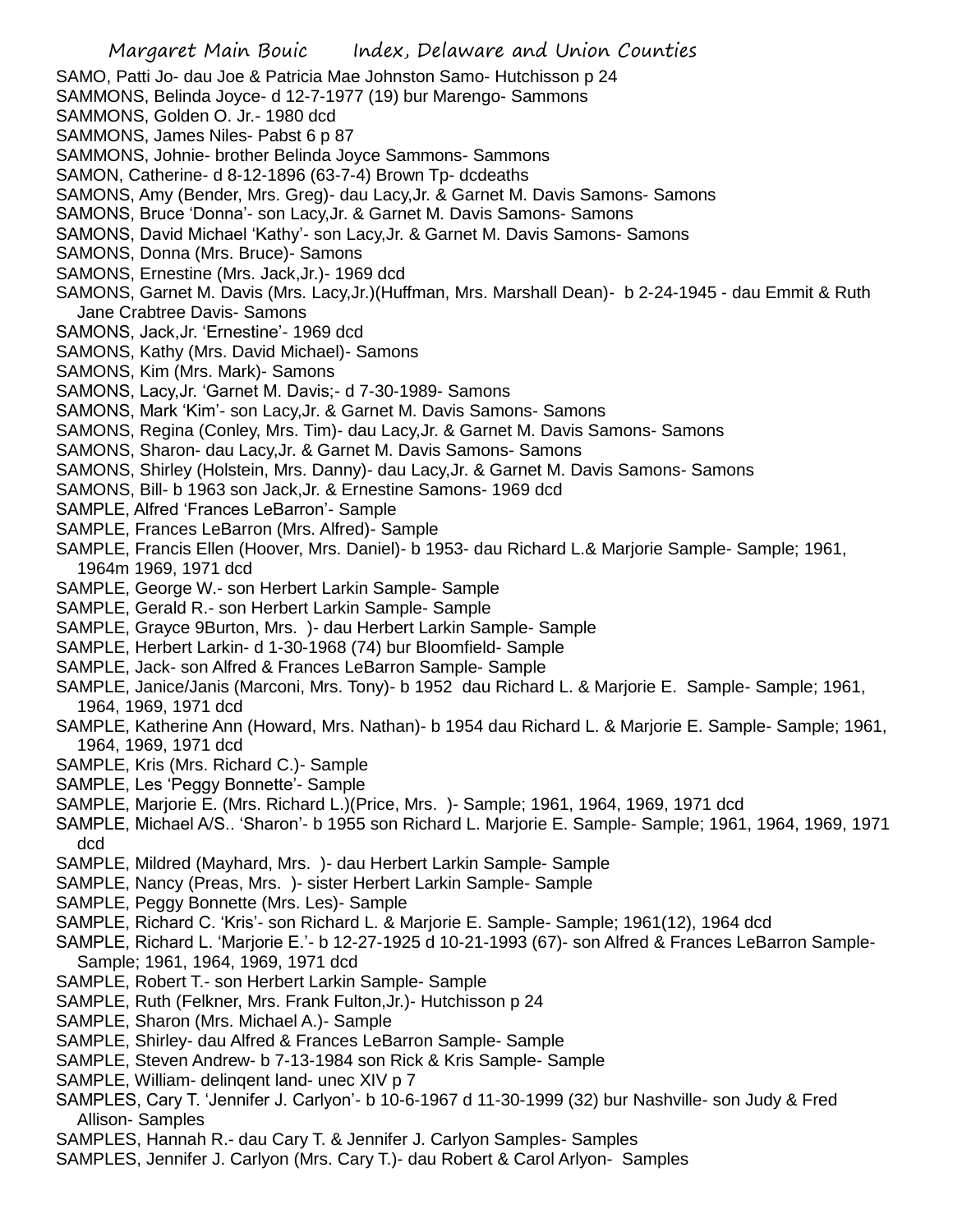- SAMPOLINSKI, Dorothy Buschke (Mrs. Raymond)- dau Gustav Buschke- Genther p 234
- SAMPOLINSKI, Raymon 'Dorothy Buschke'- Genther p 234
- SAMPSEL, Aaron 'Lisa Ann Lorenz'- b 8-21-1954 m 4-26-1986 St. Paul p 4
- SAMPSELL, Bennie- Oak Grove Cem, Powell p 440
- SAMPSELL, Blanche (Mrs. )- dau-in-law of Mrs. Dr. Sampsell- dg 9-12-1899 Cry Ab p 215; sister-in-law of Mrs. J. B. Frantz, dg 2-16-1900 Cry Ab p 7
- SAMPSEL, Carly- b 3-5-1991 ch Aaron & Lisa Ann Lorenz Sampsel- St. Paul p 4
- SAMPSEL, Catharine- d 8-3-1884 (21)- dcdeaths
- SAMPSEL, Charles Timothy 'Teresa L. Williams'- m 6-17-1972 son Dr. James Sampsel- Sampsel; 1975 ucd
- SAMPSEL, Dolly (Mrs. Dr. James W.)- d 9-12-1899 Oak Grove Cem- dg 9-12-1899 Cry Ab p 215; Sampsel
- SAMPSELL, —(Franz, Mrs. J. B.) dau Mrs. Dr. Sampsell- dg 9-12-1899- Cry Ab p 215
- SAMPSEL, Emily- dau Kevin & Mary McCarthy Sampsel- Sampsel
- SAMPSEL, E. P.- 1908 dch p 433
- SAMPSELL, Eugene P.- d 10-7/3-1895 (32)- dg 10-8-1895 Cry Ab p 41; 1870C Delaware Town p 300 (7); dcdeaths
- SAMPSELL, Hyatt- b 1862 d 1864 Oak Grove Cem- Powell p 440
- SAMPSELL, Miss Irene F.- death (c 21y) dau Dr. N. S. Sampsell- dg 11-3-1865 Cry Ab p 50
- SAMPSEL, Dr. James W. 'Dolly'- son William Sampsel- Sampsel; Marysville p 58; 1985 uch p 151
- SAMPSEL, James- son Dr. James Sampsel- Sampsel
- SAMPSEL, J. B. F.- d 1-7-1881 (61y7m), Delaware b New Lisbon,O.son Paul Sampsel- 1880 dch p 645; dcdeaths
- SAMPSELL, Katherine- Oak Grove Cem, Powell p 440
- SAMPSEL, Kevin 'Mary McCarthy'- m 7-6-1985- son Dr. James & Dolly Sampsel- Sampsel
- SAMPSEL, Lisa Ann Lorenz (Mrs. William H.)- b 6-8-1959 m 4-26-1986 dau Everett & Renata Anna Vollrath Lorenz- Sampsel; St. Paul p 4
- SAMPSEL, Lulu Mae (Pounds, Mrs. John Oliver)- Pounds 4,5
- SAMPSEL, Mary- 1869 wsc; Pabst 8 p 20
- SAMPSELL, Mary A.- 1870C Delaware Town p 300 (47)
- SAMPSEL, Mary A. Rotzel (Mrs. Nicholas S.)- 1880 dch p 645
- SAMPSELL, Mary (Frantz, Mrs. J. B.)- d 2-1900 Oak Grove Cem- dg 2-16-1900 Cry Ab p 7
- SAMPSEL, Mary- dau Dr. James Sampsel- Sampsel
- SAMPSEL, Mary McCarthy (Mrs. Kevin)- m 7-6-1985 dau William R. & Ruth McCarthy- Sampsel
- SAMPSEL, May- 1869 wsc, Pabst 8 p 20
- SAMPSELL, Mellie J.- 1870C Delaware Town p 300 (22)
- SAMPSELL, N. S.- dg 11-3-1865 Cry Ab p 50; 1870C Delaware Town p 300 (52\*)
- SAMPSEL, Dr. P. A.- Fowler p 51
- SAMPSEL, Paul- 1880 dch p 645; grandson of Mrs. Dr. Sampsell- dg 9-12-1899 Cry Ab p 215
- SAMPSELL, Bruce Robert 'Paula Rosette'- m 8-25-1972 son Robert Sampsell- Sampsell
- SAMPSELL, Paul- attended funeral of Robert H. Lybrand- dg 4-16-1907 Cry Ab p 35
- SAMPSELL, Paula Rosette (Mrs. Bruce)- m 8-25-1972 dau Russell Rosette- Sampsell
- SAMPSELL, Robert- Sampsell
- SAMPSELL, Dr. S. N.- d 1-11-1883 (64y9m) Delaware, b New Lisbon O.- dcdeaths
- SAMPSEL, Teresa L. Williams (Mrs. Charles Timothy)- m 6-17-1972 dau LeRoy Williams- Sampsel; 1975 ucd
- SAMPSELL, Thomas- 1870C Delaware town p 304 (25\*)
- SAMPSEL, William- d 11-9-1966 (69) bur Lewisburg- Sampsel
- SAMPSEL, William H. 'Lisa Ann Lorenz'- m 4-26-1986 son Dr. James & Dolly Sampsel- Sampsel
- SAMPSILL----member Elks Lodge- dg 12-8-1908 Cry Ab p 172
- SAMPSON, Rev.- hmp p 92; 1883 uch V p 38
- SAMPSON, Annie- dau Frank & Margaret Sampson- 1860C Marysville 1533 96/12,O); 1860C Union Tp 667- 673 p 92(4/12,O)
- SAMPSON, Arley B. 'Stella N.'- 1977 ucd
- SAMPSON, Asa 'Gertrude'- m 8-16-1939 Ky- Sampson
- SAMPSON, Arnold- (4-1968)- son William Edward & Patricia Sampson- Sampson
- SAMPSON, Asa 'Gertrude'-b 5-6-1915 Xenia m 8-16-1939 d 11-4-1994- brother William W. Sampson-Sampson
- SAMPSON, Beatrice Drake- b 1901 York Cem, Sec. C. p 81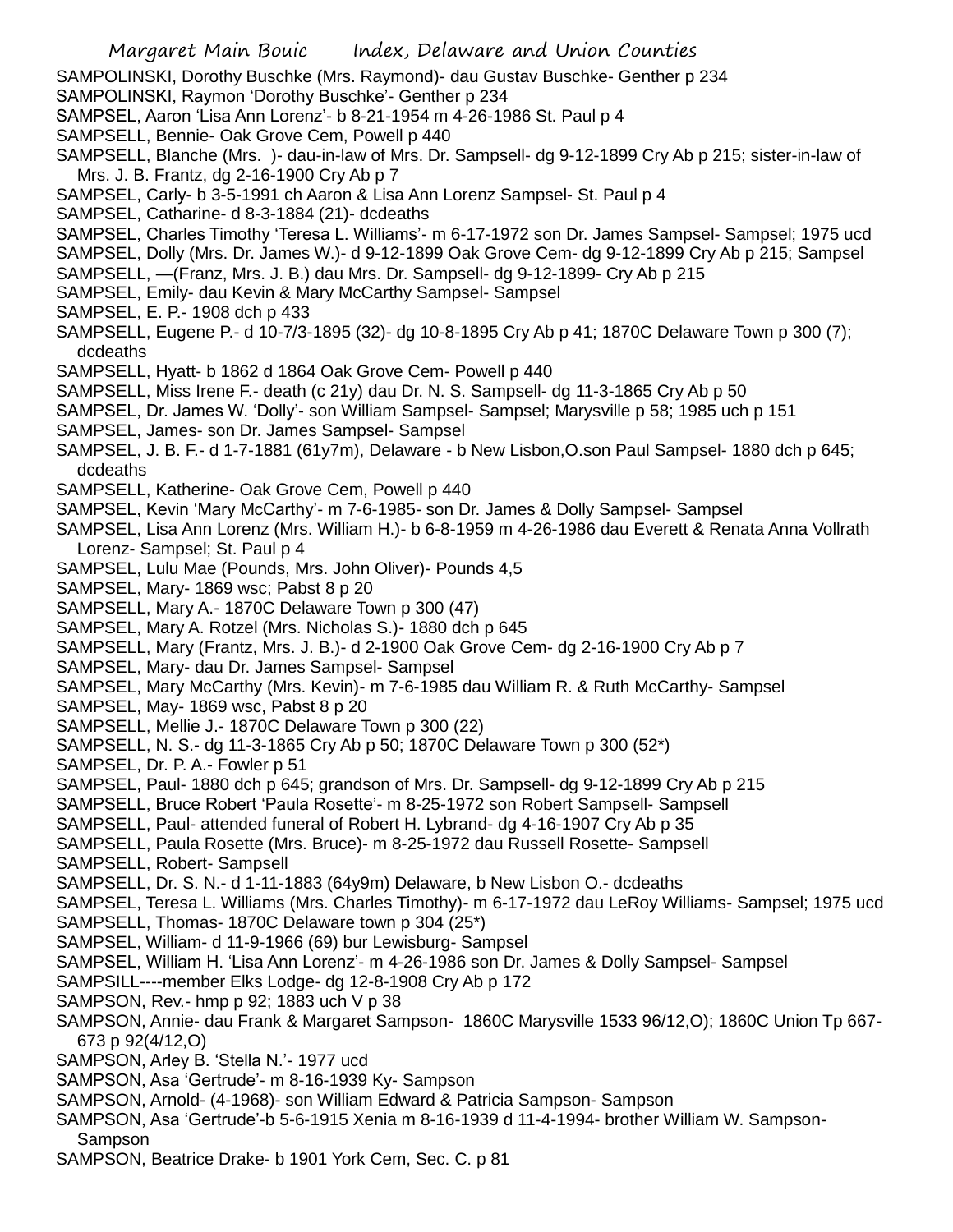- SAMPSON, Beatrice (Van Welde, Mrs. )- dau Edwin Moses & Isabelle F. Sampson- Sampson
- SAMPSON, Betsey (Power, Mrs. Thomas)- m 6-8-1813 dau Job & Betsey Winsor Sampson- Powers Pat p 226 SAMPSON, Betsey Winsor (Mrs. Job)- Powers Pat p 226
- SAMPSON, Betty (Bush, Mrs. Richard )- dau Wilbert & Flossie Mann Sampson- Sampson
- SAMPSON, Carla Ann (Lindsay, Mrs. Dean R.)- m 9-3-1967 dau Oscar & Frances A. Sampson- Sampson; 1959 (12), 1962 ucd
- SAMPSON, Carolyn (Kelley, Mrs. John)- dau Wilbert & Flossie Mann Sampson- Sampson
- SAMPSON, Clyde- brother William W. Sampson- Sampson
- SAMPSON, David 'Ruth Bishop'- m 9-4-1842 dcm
- SAMPSON, Dixie Louise Bump (Mrs. John Walter)- m 12-22-1957 dau James C. Bump- Sampson
- SAMPSON, Dorothy (Rathje, Mrs. Edward)- dau Oscar J. & Gertrude L. Colwell Sampson- Sampson; obit Gertrude, mlib (brown)
- SAMPSON, Edwin Moses 'Isabelle F.'- d 1962- Sampson
- SAMPSON, Edwin M.,Jr.- son Edwin Moses & Isabelle F. Sampson- Sampson
- SAMPSON, Elizabeth (Mrs. Stephen0- Asp p 65
- SAMPSON, Elizabeth (Thayer, Mrs. Jonathan)- dau Stephen & Elizabeth Sampson- Asp p 65
- SAMPSON, Estella Anora Appleman (Mrs. Harley B.)- b 5-20-1891 m 12-22-1908 d 1-1-1985 (93) Glen Rest Cem- dau Thomas & Lynn Lewis Appleman- Sampson; 1949, 1959, 1962, 1967, 1971, 1973, 1975, 1979, 1981 ucd
- SAMPSON, Ethel May Culver (Mrs. Luther H.)- b 1897 m 9-25-1920 d 6-10-1984 (86) Broadway Cem, lptw p 82- dau Leland & Rebecca Culver- Sampson; 1949, 1959, 1962, 1967, 1971, 1973, 1975, 1977, 1979, 1981 ucd
- SAMPSON, Evelyn B.(Coons, Mrs. Ernest L.)\_-b 11-7-1914 d 4-22-1987 (72) Broadway Cem- dau Roy & Nellie Teets Sampson- Sampson; obit Roy, mlib (brown)
- SAMPSON, Flossie Mann (Mrs. Wilbert)- d 1-31-1980 (72) bur Phoenix- sister Francis Mann- Sampson SAMPSON, Frances "Honey"- Sampson Friends of library award
- SAMPSON, Frances A. (Mrs. Oscar)- 1959, 1962, 1967, 1971, 1973, 1975, 1977, 1979, 1981, 1983 ucd
- SAMPSON, Frank 'Margaret'- 1860C Marysville 1533 (23,O)
- SAMPSON, Franklin 'Margaret'- 1883 uch IV p 458; 1860C Union Tp 667-673 p 92 (23,O) shoemaker
- SAMPSON, Fred- attended funeral of Mary Maloney, 3-1901; dg 3-5-1901 Cry Ab p 69
- SAMPSON, Fredrick- pallbearer for Rose Ann Ford- dg 2-15-1916, Cry Ab p 25
- SAMPSON, George W.- d 8-10-1993 (81) bur Westerville- son Harley B. & Estella Appleman Sampson-Sampson
- SAMPSON, Gerald son William W. & Ruth Sampson- Sampson
- SAMPSON, Gertrude (Mrs. Asa)- m 8-16-1939 Ky- Sampson
- SAMPSON, Gertrude L. Colwell (Mrs. Oscar J.)- b 5-6-1892 d 8-22-1968 Hopewell Cem, djlm p 89- obit mlib (brown); 1959, 1962, 1967 ucd
- SAMPSON, Glen- brother William W. Sampson- Sampson
- SAMPSON, Harley B. 'Estella Appleman'- b 2-25-1888 m 12-22-1908 d 5-4-1982 (94) Glenn Rest Cem- son Walter & Mary Jean Wine Sampson- Sampson; obit Roy, mlib (brown); 1949, 1959, 1962, 1967, 1971, 1973, 1975, 1979, 1981 ucd
- SAMPSON, Howard- son Harley B. & Estella Appleman Sampson- Sampson
- SAMPSON, Ilene (Gaskins, Mrs. Willard)- dau Luther & Ethel May Culver Sampson- Sampson
- SAMPSON, Irva Jane (Taylor, Mrs. George Harvey)- m 5-4-1968 dau Irving Clark Sampson- Sampson
- SAMPSON, Irving Clark- Sampson
- SAMPSON, Isabelle F. (Mrs. Edwin Moses)- d 9-18-1986 (90) Sampson
- SAMPSON, James- 1830C Scioto Tp 1m (30-40), 1f ( 40-50), 1m (-5), 1f (-5)
- SAMPSON, James- son Walter & Mary Jane Wine Sampson- Sampson; obit Roy, mlib (brown)
- SAMPSON, Jane (Mrs. John)- 1910C Taylor Tp 227-232 p 9B (56,O,Vt,O) m 39y 5 ch
- SAMPSON, Janet- b 1949 dau Oscar C. & Frances A. Sampson- 1959, 1962, 1967 ucd
- SAMPSON, Job 'Betsey Winsor'- Powers Pat p 226
- SAMPSON, John- son Edwin Moses & Isabelle F. Sampson- Sampson
- SAMPSON, John 'Jane'- 1910C Taylor Tp 227-232 p 9B (63,O,Eng,O) m 39y
- SAMPSON, Katherine- pallbearer for Nellie Marie Vining- dg 6-19-1914 Cry Ab p 130
- SAMPSON, Kathleen (Streng, Mrs. Robert)- dau Harley B. & Estella Anora Appleman Sampson- Sampson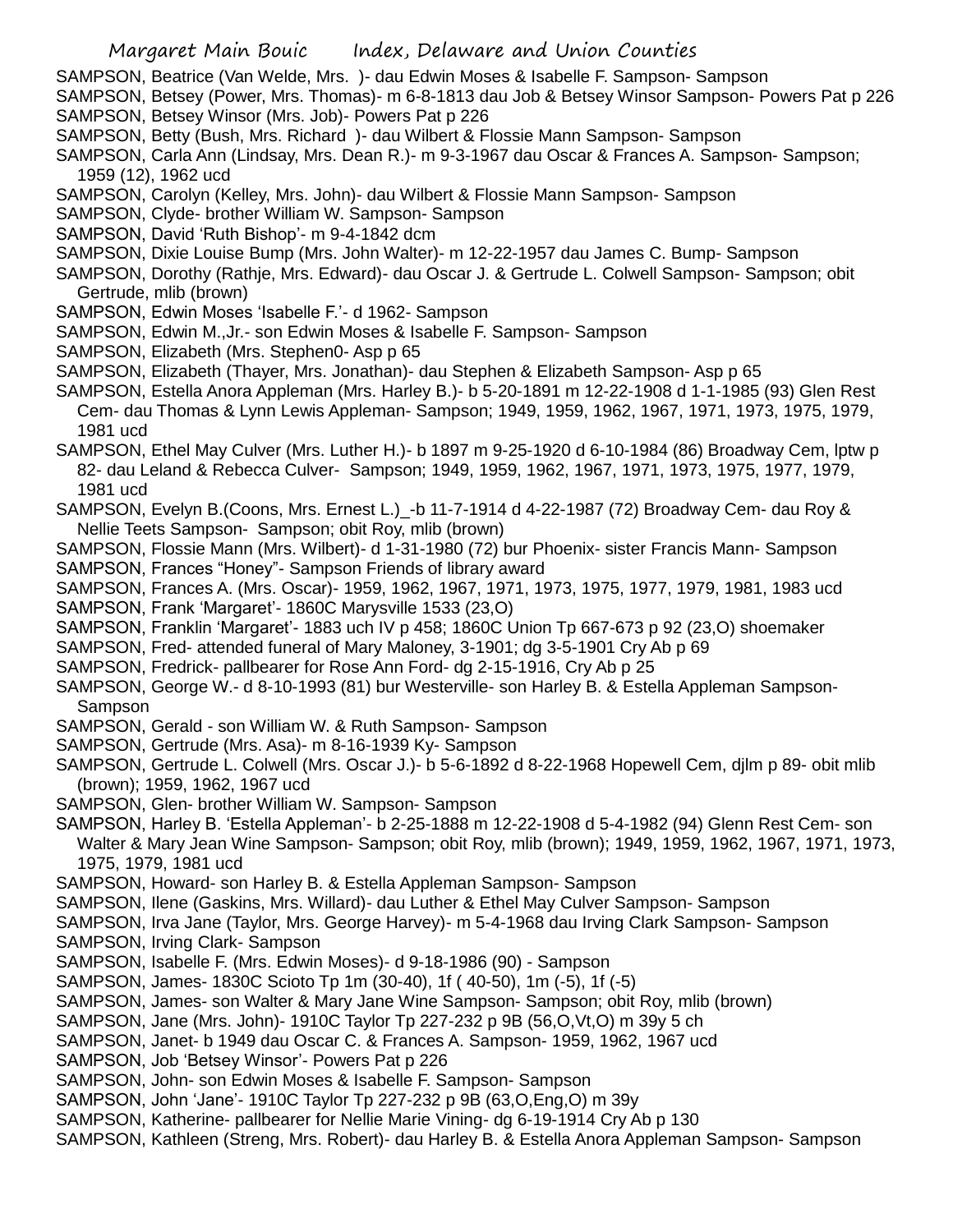- SAMPSON, Luther "Jim" 'Ethel May Culver'- b 9-25-1900 m 9-25-1920 d 3-11-1982 (81) Broadway Cem, lptw p 82- son Walter & Mary Jean Wine Sampson- Sampson; 1949, 1959, 1962, 1971, 1973, 1975, 1977, 1979, 1981 ucd
- SAMPSON, Lydia Brown (Mrs. Truman)- m 4-1-1846 ucm 1117
- SAMPSON, Mamie Jean (Darden, Mrs. )- d 7-29-1963 (88) sister Asa Sampson- Sampson
- SAMPSON, Margaret (Mrs. Frank)- 1860C Marysville 1533 (24,O)
- SAMPSON, Margaret (Mrs. Franklin)- 1860C Union Tp 667-673 p 92 (24,O)
- SAMPSON, Maria Toni- dau Terri Lynn & Roslyn Sampson- Sampson
- SAMPSON, Marie (Brown, Mrs. )- dau Harley B. & Estella Anora Appleman Sampson- Sampson
- SAMPSON, Marjorie (Cooper, Mrs. John Adison)- m 8-3-1957- Weiser p 225
- SAMPSON, Mary Jean Wine (Mrs. Walter)- Sampson; obit Roy, mlib (brown)
- SAMPSON, Mary Ann (Roush, Mrs. James)- dau Wilbert & Flossie Mann Sampson- Sampson; Stone 4,5
- SAMPSON, Mary C. (Adams, Mrs. John Quincy)- ped Melissa Ann Perkins Baskett 63, unec XVIII p 11
- SAMPSON, Mary (Zeigler, Mrs. Glenn)- dau Harley B. & Estella Anora Appleman Sampson- Sampson
- SAMPSON, Maude (Appleman, Mrs. Maude)- dau Walter & Mary Jane Wine Sampson- Sampson; obit Roy, mlib (brown)
- SAMPSON, Melissa Ann (Hager, Mrs. John e.0- 1847 m 3-6-1870 d 1911, Forest Grove Cem- Genther p 201 SAMPSON, Melody (Hoops, Mrs. James)- dau George(John) Sampson- Sampson
- SAMPSON, Nellie May Teets (Mrs. Roy)- b 4-22-1894/5 m 1914 d 12-26-1970 Broadway Cem, lptw p 81-dau Elwood & Ida Belle Phipps Teets- Sampson; obit, mlib (brown); 1949, 1959, 1962, 1967 ucd
- SAMPSON, Norma- 1850C Delaware Tp 1027 p 81 (19,O)
- SAMPSON, Oscar- 1985 uch p 178, Richwood Library Board
- SAMPSON, Oscar C. 'Frances A.'- son Oscar Joel & Gertrude L. Colwell Sampson- Sampson; obit Gertrude, mlib (brown); 1959, 1962, 1971, 1973, 1975, 1977, 1979, 1981, 1983 ucd
- SAMPSON, Oscar Joel 'Gertrude L. Colwell;- b 8-8-1891 m 12-26-1914 d 12-11-1960 Hopewell c'em, djlm p 89; obit Gertrude,mlib (brown)
- SAMPSON, Patricia (Mrs. William Edward)(Hert, Mrs. )- Sampson
- SAMPSON, Richard "Buzz"- son Harley B. & Estella Anora Appleman Sampson- Sampson; 1949, 1977, 1979, 1981, 1983 ucd
- SAMPSON, Robert- son Wilbert & Flossie Mann Sampson- Sampson
- SAMPSON, Roslyn (Mrs. Terri Lynn)- Sampson
- SAMPSON, Roy G. 'Nellie May Teets'- b 12-12-1891/3 m 1914 d 3-15-1971 Broadway Cem, lptw p 81- son Walter & Mary Jane Wine Sampson- Sampson; obit, mlib (brown), obit Nellie, mlib (brown); 1949, 1959, 1962, 1967 ucd
- SAMPSON, Roy- son Wilbert & Flossie Mann Sampson- Sampson
- SAMPSON, Ruth (Streets, Mrs. Maynard)- dau Harley B. & Estella Anora Appleman Sampson- Sampson
- SAMPSON, Ruth (Mrs. William W.)- Sampson
- SAMPSON, Sarah (Lockwood, Mrs. Isreal)- 1985 uch p 92
- SAMPSON, Sarah- b 1957 dau Oscar C. & Frances Sampson- 1959, 1962, 1967, 1971, 1973, 1975, 1977 ucd
- SAMPSON, Stella N. (Mrs. Arley B.)- 1977 ucd
- SAMPSON, Stephen 'Elizabeth'- Asp p 65
- SAMPSON, Susannah (Brown, Mrs. Smith)- m 1-12-1846 ucm 1100
- SAMPSON, Terri Lynn 'Roslyn'- son Asa & Gertrude Sampson- Sampson
- SAMPSON, Tex Howard- son George (John) Sampson- Sampson
- SAMPSON, Tommy- son William W. & Ruth Sampson- Sampson
- SAMPSON, Truman 'Lydia Brown'- m 4-1-1846 ucm 1117
- SAMPSON, Virginia (Matthews, Mrs. )- dau Wilbert & Flossie Mann Sampson- Sampson
- SAMPSON, W. A.- 1880 dch p 294
- SAMPSON, Walter 'Mary Jean Wine'- Sampson; obit Roy, mlib (brown)
- SAMPSON, Wilbert 'Flossie Mann'- m 7-26-1926 d 10-19-1990 (86) bur Phoenix- Sampson
- SAMPSON, Wilbur- son Walter & Mary Jane Wine Sampson- Sampson; obit Roy, mlib (brown)
- SAMPSON, Wilda (Earhart, Mrs. )- dau Walter & Mary Jean Wine Sampson- Sampson; obit Roy, mlib (brown)
- SAMPSON, William Edward 'Patricia'- d -7-20-1968 (25) Oak Grove Cem- son Asa & Gertude Sampson-Sampson
- SAMPSON, Wm- pallbearer for Joseph Griffin- dg 6-28-1910 Cry Ab p 134
- SAMPSON, William- son Walter & Mary Jean Wine Sampson- Sampson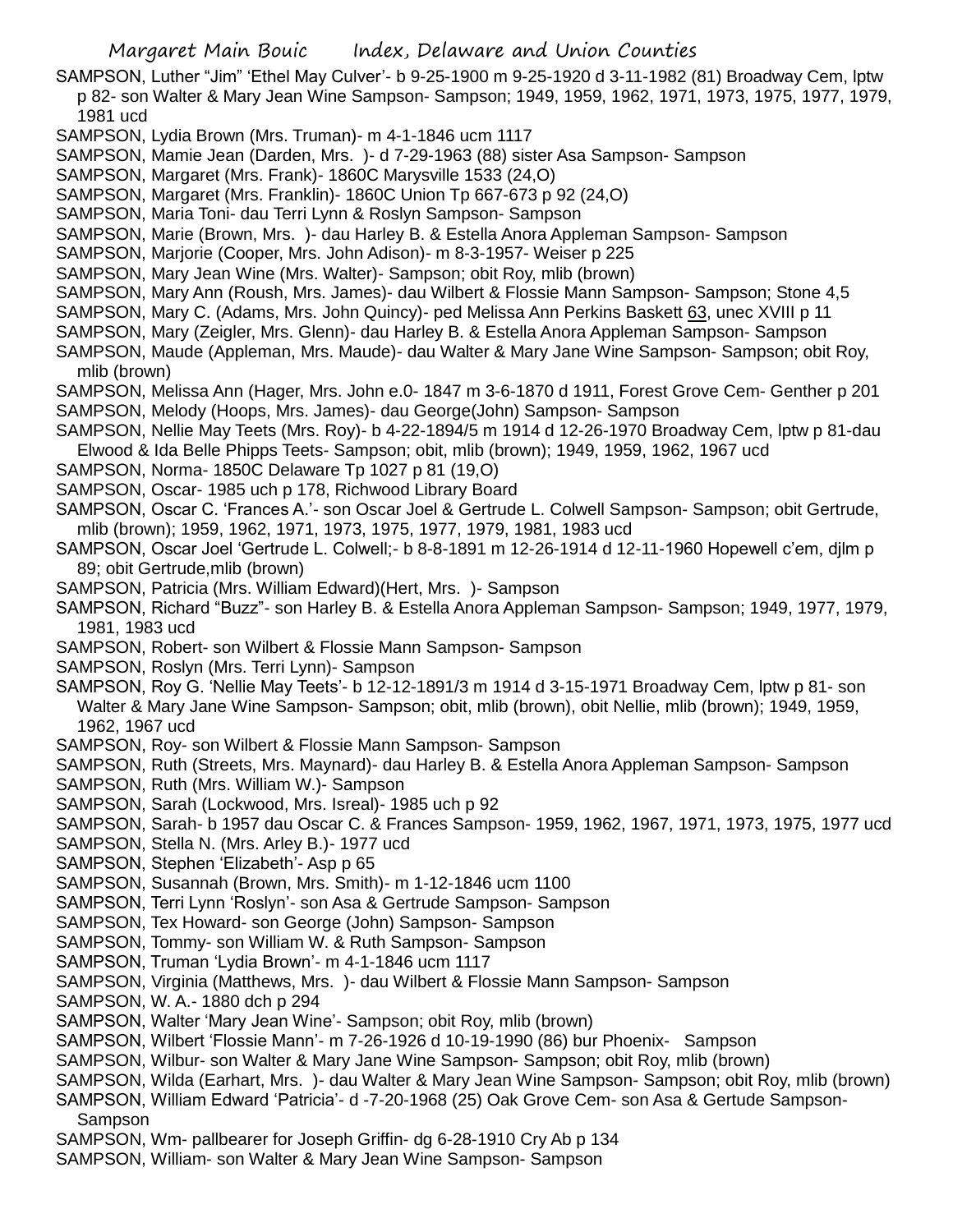Margaret Main Bouic Index, Delaware and Union Counties SAMPSON, William W. 'Ruth'- d 12-16-1973 (69) bur Illinois- Sampson SAMPSON, Wilma (Brown, Mrs. Edward)- dau Harley B. & Estella Appleman Sampson- Sampson SAMPSON, Winifred (Bondurante, Mrs. Charles)- dau Asa & Gertrude Sampson- Sampson SAMPSON, Winifred- (3-1968) dau William Edward & Patricia Sampson- Sampson SAMRULER, Robert- d 3-14-1902 (51y1m) bur Guernsey Co. Oakdale 1522 (85C) SAMS, Alberta Ashbrook (Mrs. Franklin)- Sams SAMS, Alfred Franklin 'Nina Jewel'- b 7-23-1912 d 10-9-1990 (78) son Franklin & Alberta Ashbrook Sams-Sams SAMS, Becky (Bice, Mrs. Calvin)- dau Harold Russell,Sr. & Rebecca Jean Dwiggans Sams- Sams SAMS, Carolyn Sue (Marshall, Mrs. William Lee)- m 8-27-1966 dau O. R. Sams- Sams SAMS, Charles W. 'Mary V. Laird'- b 12-1868 m 7-3-1888 ucm (Hearl); 1900C Leesburg Tp 185-187 p 8A (31,O,Pa,Ga)- m 11y SAMS, Clara- dau Joseph M. & Mary Sams- 1880C Allen Tp 229-243 (7,O,O,O) SAMS, Edna Evelyn McKitrick (Mrs. John F."Jack")- b 2-18-1922 dau Daniel Pearl & Edith M. Bailey McKitrick-Sams; McKitrick p 286 SAMS, Eliza Thompson (Mrs. James)- m 4-2-1865 dcm SAMS, Eugene- son Harold Russell,Sr. & Rebecca Jean Dwiggans Sams- Sams SAMS, Harold Russell,Sr. 'Rebecca Jean Dwiggans'- Sams SAMS, Harold Russell,Jr.- son Harold Russell,Sr. & Rebecca Jean Dwiggins Sams- Sams SAMS, Jackie (Conner, Mrs. )- dau John F. & Edna McKitrick Sams- Sams SAMS, James 'Eliza Thompson'- m 4-2-1865 dcm SAMS, John F. "Jack" 'Edna McKitrick'- d 4-10-19- (70) Union Cem, Cols.- Sams' McKitrick p 286 SAMS, Joseph M. 'Mary'- d 10-3-1900 Brodrick Cem, obit, mlib; 1883 uch IV p 464; mt 10-3-1900, p 2 c4, Abs p 16; 1880C Allen Tp 229-243 (50,O,O,O); unec XV p 9, 28 SAMS Joseph S. 'Mary W. Holycross'- m 7-3-1888 ucm (Hearl) SAMS, Louella (McWilliams, Mrs. )- dau John F. & Edna McKitrick Sams- Sams SAMS, Mary (Mrs. )- widow pension- mt 9-4-1901 p 5 c2, Abs p 10 SAMS, Mary E.- Pabst 2 p 56 SAMS, Mary (Mrs. Joseph M.)- 1880C Allen Tp 229-243 (34,O,Va,Va) SAMS, Mary (Miller, Mrs. Phil)- dau Harold Russell,Sr. & Rebecca Jean Dwiggins Sams- Sams SAMS, Mary V. Laird (Mrs. Charles W.)- b 3-1868 m 7-3-1888 ucm (Hearl); 1900C Leesburg Tp 185-187 p 8A (32,O,Irel,O) SAMS, Mary W. Holycross (Mrs. Joseph S.)- m 1-27-1869 ucm (Hearl) SAMS, Mildred F. (Williams, Mrs. )- dau Alfred Franklin & Nina Jewel Sams- Sams SAMS, Nancy (Mrs. )(McPherson, Mrs. William)- b 2-1847; 1900C Leesburg Tp 185-187 p 8B (53,Ga,Ga,NC) m 8y, 2 ch SAMS, Nellie (Stiles, Mrs. )- sister John F. Sams- Sams SAMS, Nina Jewel (Blaine) (Mrs. Alfred Franklin) -m 4-1-1956- Sams SAMS, O. R.- Sams SAMS, Pearl (Coffey, Mrs. )- d 5-22-1993 (98) Calif. Sams- taught vocal music, Marysville SAMS, Pearl V.- b 5-1895 son Charles & Mary Sams- 1900C Leesburg 185-187 0 8A (5,ILL,O,O) SAMS, Rebeca Jean Dwiggans (Mrs. Harold Russell)- b 9-8-1929 d 11-5-2000 (71) Union Cem, Cols.- dau Eugene W. & Mary E. Focht Dwiggans- Sams SAMS, Timothy Lee- son Alfred Franklin & Nina Jewel Sams- Sams SAMS, Wanda (Diehl, Mrs. )- sister John F. Sams- Sams SAMS, Vicki Lynn (McGary, Mrs. )- dau Alfred Franklin & Nina Jewel Sams- Sams SAMSEL, Annabelle (Mrs. Richard G.)- 1961, 1964, 1969, 1971, 1980 dcd SAMSEL, Coleen L. (Mrs. Randy A.)- 1975, 1977, 1983 ucd SAMSEL, Jeremiah- b 1975 son Randy A. & Coleen L. Samsel- 1975, 1977, 1983 ucd SAMSEL, Kathie Lee (Mrs. Randy)- Samsel SAMSEL, Michael- son Colleen L. Samsel- 1983 ucd SAMSEL, Randolph- son Richard G. & Annabelle Samsel- 1961 dcd (7)

- SAMSEL, Randy A. 'Coleen L.'- b 1953 son Richard G. & Annabelle Samsel- 1975, 1977 ucd; 1969, 1971, 1980 dcd
- SAMSEL, Randy 'Kathie Lee'- son Richard Gerald Samsel- Samsel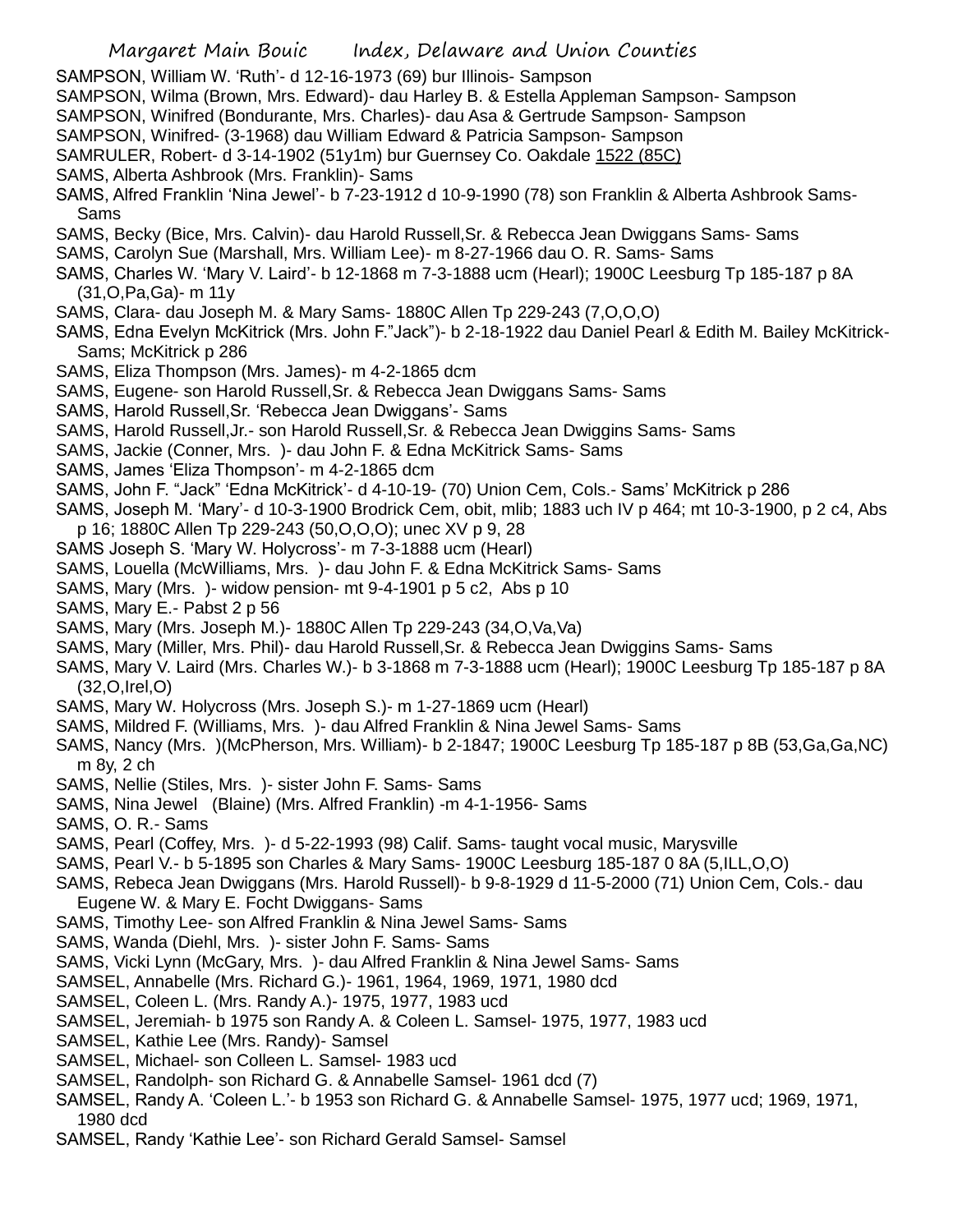- SAMSEL, Richard Gerald 'Annabelle'"Toni'- b 4-24-1920 d 9-22-2000 (80) Ashley Cem; 1961, 1964, 1969, 1971, 1980 dcd
- SAMSEL, Richard- son Richard G. & Annabelle Samsel- 1961(9), 1969, 1971 dcd
- SAMSEL, Rick- son Richard Gerald Samsel- Samsel
- SAMSELL, Dr. N. S.- 1880 dch p 238 see Sampsell
- SAMSON,—Nash p 15
- SAMSON, Abigail Margarett Gilliland (Mrs. George Edward)- b 1853 d 1930 ped Marsha Milligan Buck #203 25, unec X p 32
- SAMSON, Alice (White, Mrs. )- dau John L. Samson- obit Edgar R., Samson, mlib
- SAMSON, Beatrice Drake (Mrs. James A.)- b 7-30-1901 m 1944 d 10-18-1984 (83) York Cem dau Charles & Matilda Drake- Samson; 1976 dch p 386
- SAMSON, dau John L. Samson- obit Edgar R., mlib
- SAMSON, Consider 'Rachel Randall'- Maugans Anc p 115
- SAMSON, David B. ;Ruth'- Powell 295
- SAMSON, Dorothy- dau James A. & Beatrice Drake Samson- Samson; 1976 dch p 386
- SAMSON, Edgar R. 'Mary Frick'- b Stockdale O. 7-6-1878 sonJohn L. Samson, obit, mlib
- SAMSON, Evelyn- dau Edgar R. & Mary Frick Samson- obit Edgar R., mlib
- SAMSON, Mrs. F. C.- sister Miss Mary Cashen- dg 2-21-1911 Cry Ab p p 10
- SAMSON, Fred- pallbearer for Thomas Malley- dg 4-13-1915 Cry Ab p 41
- SAMSON,George Edward 'Abigail Margarett Gilliland'- b 1851 d 1900 ped Marsha Milligan Buck #203 24, unec X p 32
- SAMSON, Henrietta (Saxton, Mrs. John)- m 9-27-1866 ucm 4041
- SAMSON, Hobert- son John L. Samson- obit Edgar R. Samson, mlib
- SAMSON, Homer- son John L. Samson- obit Edgar R. Samson, mlib
- SAMSON, Hubert William 'Jennie Elizabeth Highland'- b 1904 d 1988 son Jesse William & Ida Viola Russell Samson- ped Marsha Milligan Buck #203 6; unec X p 32
- SAMSON, Ida Viola Russell (Mrs. Jesse William)- b 1874 d 1966 dau Henry Clay & May Ann Andrews Russellped Marsha Milligan Buck #203 13, unec X p 32
- SAMSON, Jennie Elizabeth Highland (Mrs. Hubert William)- b 1909 ped Marsha Milligan Buck #203 7; unec X p 32
- SAMSON, Jesse William 'Ida Viola Russell'- b 1875 d 19151 son George Edward & Abigail Margarett Gilliland Samson- ped Marsha Milligan Buck #203 12; unec X p 32
- SAMSON, Lydia (Mrs. Truman S.)- m 4-1-1846 ucm (Hearl)
- SAMSON, Major James A.'Josephine McPeck' 'Beatrice Drake'- m 1944 d 5-16-1968 (86)- son Thomas & Mary Samson- Samson; 1976 dch p 218, 226, 386
- SAMSON, Hjennie (Wilerson, Mrs. )- dau John L. Samson, obit Edgar R. Samson, mlib
- SAMSON, Josephine McPeck (Mrs. James A.)- 1976 dch p 386
- SAMSON, Lowell- son John L. Samson, obit Edgar R. , mlib
- SAMSON, Mary Frick (Mrs. Edgar R.)- obit Edgar R., mlib
- SAMSON, Mary (Mrs. Thomas)- 1976 dch p 386
- SAMSON, Ora- son John L. Samson- obit Edgar R. Samson, mlib
- SAMSON, Rachel Randall (Mrs. Consider)- dau William & Bathsheba Randall- Maugans Anc p 115
- SAMSON, Ralph- son John L. Samson- obit Edgar R. Samson, mlib
- SAMSON, Ruth (Mr. David B.)- b 1845, Marlborough Cem.Cem p 148; Powell p 295
- SAMSON, T. B.- pallbearer for Charles Corbin- dg 1-27-1914 Cry Ab p 88
- SAMSON, Thomas 'Mary'- 1976 dch p 386
- SAMSON, Truman S. 'Lydia'- m 4-1-1846 ucm (Hearl)
- SAMUEL, Elizabeth (lake, Mrs. )- b 5-27-1863 d 11-26-1922 Claibourne Cem p 53
- SAMUEL, Laura Susan (Meyn, Mrs. Till Macivor)- m 3-13-1999 dau Taliaferro Leslie Samuel, III
- SAMUEL, Taliaferro Leslie III- Samuel
- SAMUELS, Angela (Mrs. Darrick Caldwell)- m 8-22-1992 dau Jerry & Ruth Ball- Samuels
- SAMUELS, Betty Sue (Wallace, Mrs. )- dau Homer E. & Doris Cowdery Samuels- Samuels
- SAMUELS Chad Andrew- b d 9-7-1970 son Homer Andrew & Linda Carol Caldwell Samuels- Samuels
- SAMUELS, Colleen Marie- b 5-9-1978 dau Homer Andrew & Linda Carol Caldwell Samuels- Samuels
- SAMUELS, Darrick Caldwell 'Angela Ball'- m 8-22-1992 son Homer & Linda Samuels- Samuels
- SAMUELS, Doris Cowdery (Mrs. Homer)- b 4-25-1921 d 12-18-1989 (68) New Millcreek Cem- Samuels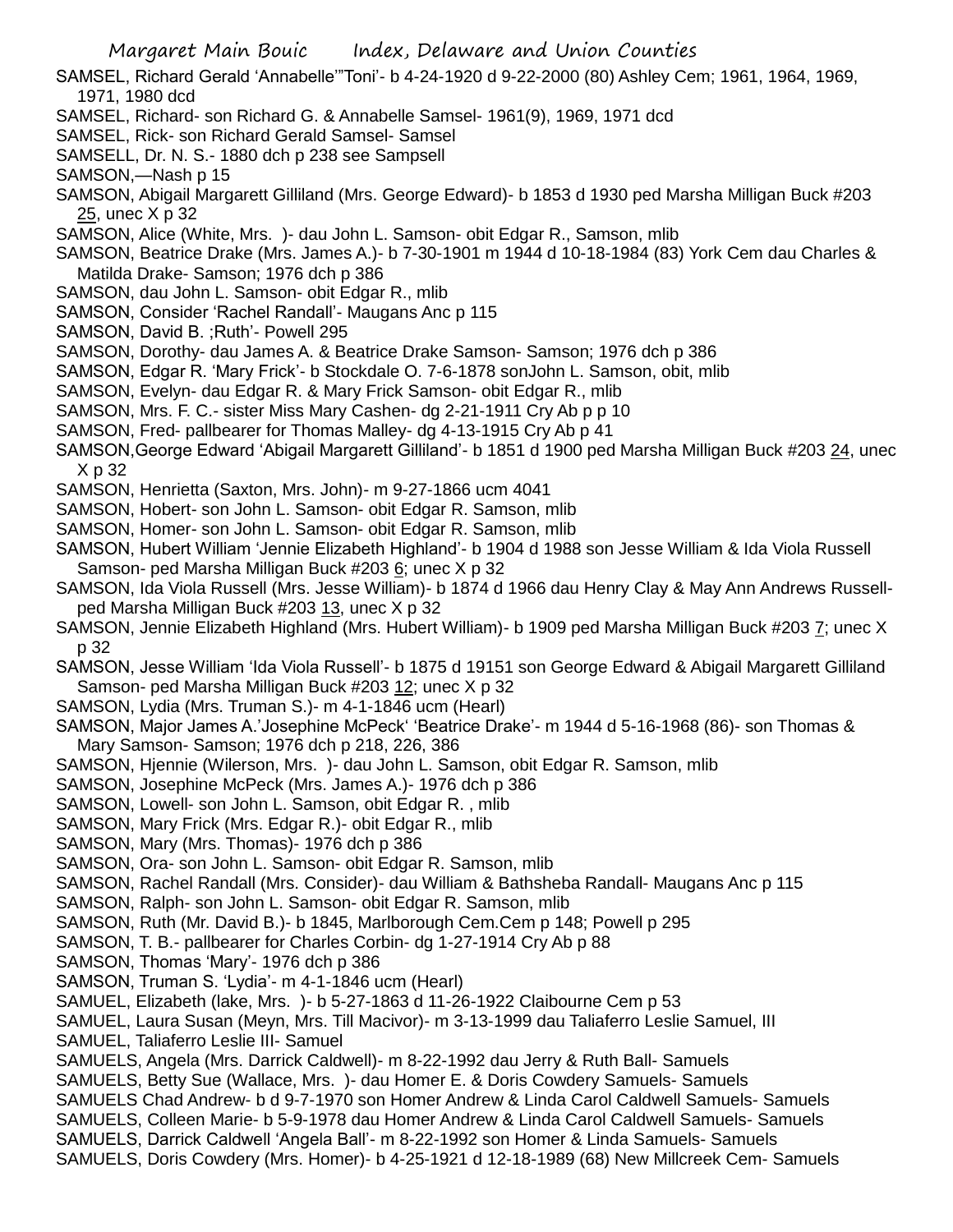SAMUELS, Effie Lorree -dau Homer E. & Doris Cowdery Samuels- Samuels- engaged to Thomas Hingst SAMUELS- Homer Andrew 'Linda Carol Caldwell'- m 6-16-1969 son Homer E. & Doris Cowdery Samuels-Samuels

- SAMUELS, Homer E.'Doris Cowdery'-d 12-12-1984 (78) New Millcreek Cem Samuels
- SAMUELS, Joshua B.- 1880C Dover Tp 37-38 p 23 (26,O,Md,Md)
- SAMUELS, Linda Carol Caldwell (Mrs. Homer Andrew)- m 6-16-1969 dau Henry Caldwell- Samuels
- SAMUELS, Margaret (Hogle, Mrs. )- dau Homer E. & Doris Cowdery Samuels- Samuels
- SAMUELS, Mary Emma (McKean, Mrs. )- sister Homer E. Samuels- Samuels
- SAMUELSON, Dorothy Louella Legg (Mrs. Kenneth)- b 7-17-1925 dau Albert & Nora Ruth Bodenhammer Legg- Freshwater p 215
- SAMUELSON, Kenneth 'Dorothy Louella Legg'- Freshwater p 215
- SAMUELSON, Susan Kay- dau Kenneth & Dorothy Louella Legg Samuelson- Freshwater p 215
- SANAFT, Delphine- b 9-1-1860 bur Oakdale I p 115 (F-R4-3) 10-16-1901 dau Isaac J. & Elizabeth Greene Sanaft- 1915 uch p 1011; 1883 uch V p 678
- SANAFT, Elizabeth "Betsy" Greene (Mrs. Isaac James)- b 1819 m 5-30-1841 ucm 722 d 5-23-1892 (73-10-220 Oakdale I p 113 (F-R4-3)- dau Robert Clark Greene- 1883 uch V p 677, 678; mt 5-25-1892 Ab p 25; mt 10- 31-1894, p4c5, Ab p 57; mt 1-31-1906 p2c2, Abs p 2; 1870C Liberty Tp Un Co 176 p 20 (51,Vt); 1880C Lib Tp 14-15 p 3 (61,Vt,Vt,Vt)
- SANAFT, Henry Harrison- son Henry & Jane Bonie Davis Sanaft- 1915 uch p 1012
- SANAFT, Henry 'Jane Bonie Davis'- 1915 uch p 1012
- SANAFT, Irena S. (Hisey, Mrs. William P.)- b 5-4-1842 m 4-20-1861 ucm 3175 dau Isaac James & Elizabeth Greene Sanaft- 1915 uch p 1011; 1883 uch V p 678; mt 10-31-1894 p 4 c5 Ab p 57;1880C Liberty Tp Un Co 15 (38,O,O,Vt); unec XIX p 66
- SANAFT, Isaac James 'Elizabeth Greene'- b 3-1818 Perry Co m 5-30-1841 d 9-27-1901 Oakdale I p 113 (F-R4-3)- son Henry & Jane Bonie Davis Sanaft- 1915 uch p 1011, 1012; mt 6-1-1892 p 4, Ab p 25; mt 10-31- 1894 p4c5, Ab p 57; mt 10-2-1901 p3c2, Abs p 11; 1870C Liberty Tp Un Co 176 p 20 (52,O); 1880C Liberty Tp 14-15 p 3 (62,O,Md,Md); 1900C Taylor Tp 46-47 p 2B (82,O,Md,Md) wid
- SANAFT, Isaac Walter 'Sarah Lucretia Dixon'- b 10-18-1859 m 2-1-1882 ucm 7121son Isaac James & Elizabeth Greene Sanaft- 1915 uch p 235, 1011, 1023, 1013; 1883 uch V p 678; 1870C Liberty Tp Jun Co 176 p 20 (10,O); 1880C Liberty Tp Un Co 114-15 p 3 (20,O,O,Vt); 1900C Taylor Tp 46-447 p 2B (40,O,O,Vt) m 18y (wife here is Laura L.)
- SANAFT, Jane Bonie Davis (Mrs. Henry) 1915 uch p 1012; 1850C Milford Center 1216-1234 (63,Va)
- SANAFT, Juan- son Henry & Jane Bonie Davis Sanaft- 1915 uch p 1012
- SANAVT, Laura L. (Mrs. Isaac W.)- b 8-1859 1900C Taylor Tp 46-47 p 2B (40,O,Va,Delaware) m 18y, no ch SANAFT, Louie/Louise - d 6-21-1931 (72) Oakdale 4355 (F-66) I p 113 (F-R4-30
- SANAFT, Marilla- d 8-31-1860 Oakdale I p 113 (F-R4-3) buried here 10-16-1901- ch Isaac James & Elizabeth Greene Sanaft- 1915 uch p 1011; 1883 uch V p 678
- SANAFT, Mary- dau Henry & Jane Bonie Davis Sanaft- 1915 uch p 1012
- SANAFT, Mary J. (Stranahan, Mrs. William)- m 12-25-1846 ucm 1184
- SANAFT, Rhoda (Hopkins, Mrs. Harrison)- dau Henry & Jane Bonie Davis Sanaft- 1915 uch p 1012
- SANAFT, Sarah Lucretia Dixon (Mrs. Isaac Walter)- m 2-1-1882 ucm 7120- dau John & Marty O. Evans Dixon-1915 uch p 1012
- SANAFT, Serepta d 9-3-1860 (13y11m) buried here 10-16-1901 Oakdale I p 113 (F-R4- 3) dau Isaac James & Elizabeth Greene Sanaft- 1915 uch p 1011; 1883 uch V p 678
- SANAFT, Walter- b 1859 d 3-30-1928 Oakdale I p 113 (F0R4-3) son Isaac James & Elizabeth Greene Sanaft-1880C Liberty Tp Un Co 14-115 p 3 (20,O,O,Vt)
- SANBLE, Albert D.- d 1-31-1883 (2y2y2d) Delaware dcdeaths
- SANBORN—ffd p 15
- SANBORN, Dr. A. H.- d 2-1-1900, vet surgeon, obit, mlib
- SANBORN, Amelia (Hills, Mrs. Capt. Velosus Tott)- d about 6 yrs ago; dg 12-19-1911 Cry Ab p 78; ffd p 15, 17; Monnett p 17; 1976 dch p 36
- SANBORN, Anna Maria (Clason, Mrs. Marshall B.)- m 9-23-1862 dcm- sister Amelia Sanborn- ffd p 15, 17, 18; Monett p 17; 1976 dch p 36; dg 4-5-1907, dg 4-9-1907 Cry Ab p 33, 34
- SANBORN, Benjamin Franklin 'Martha Annette Reed Blanchard'- m 11-17-1840, d (24y) interment W. Va.-dg 4-9-1907 Cry Ab p 34; dg 2-12-1869, 2-19-1869, Cry Ab p 50; 1908 dch p 404
- SANBORN, Dolores (Mrs. William Robert)- Sanborn